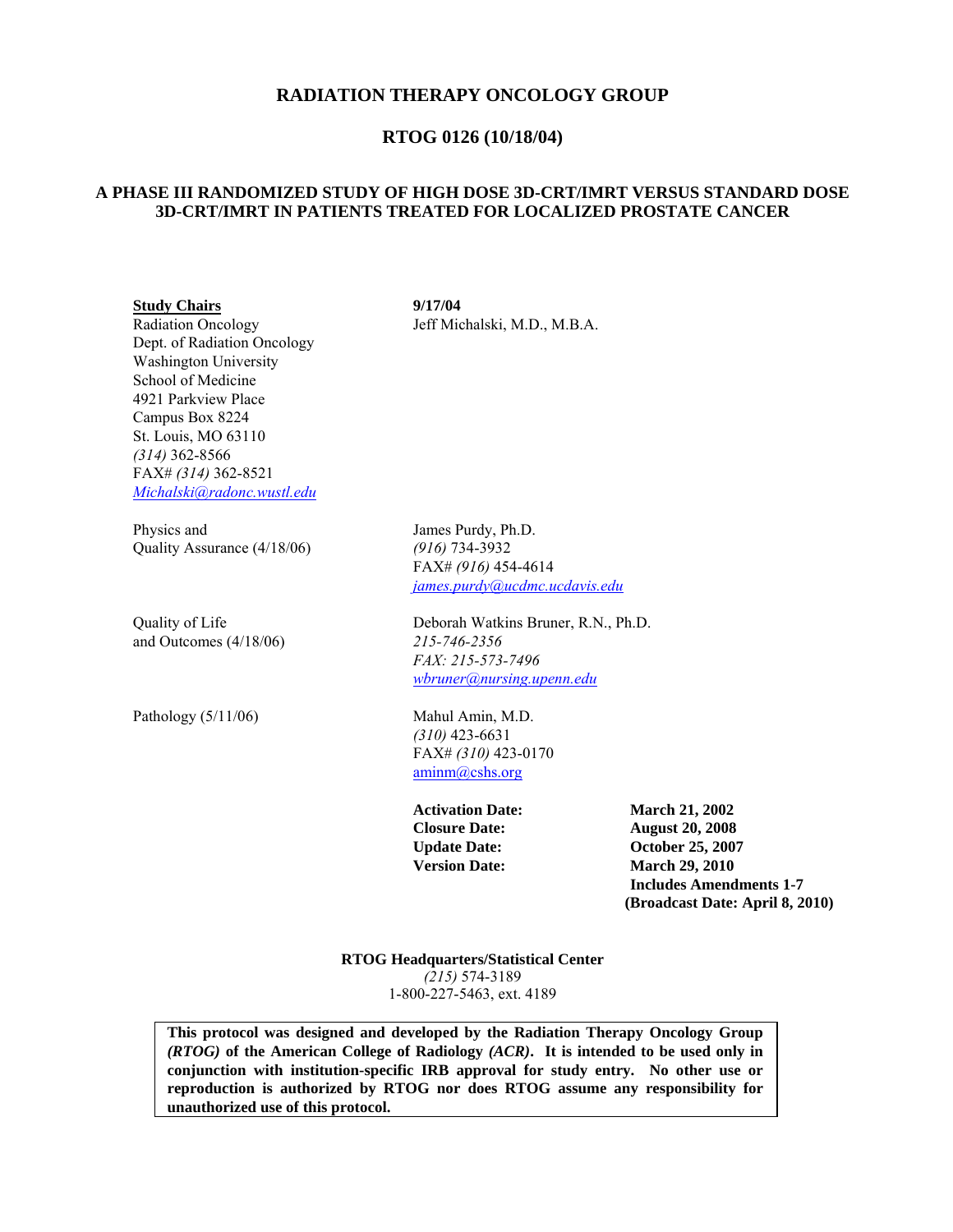### **INDEX**

Schema

Eligibility Check

- 1.0 Introduction
- 2.0 Objectives
- 3.0 Patient Selection
- 4.0 Pretreatment Evaluations
- 5.0 Registration Procedures
- 6.0 Radiation Therapy
- 7.0 Drug Therapy
- 8.0 Surgery
- 9.0 Other Therapy
- 10.0 Pathology
- 11.0 Patient Assessments
- 12.0 Data Collection
- 13.0 Statistical Considerations

References

| Appendix I    | - Sample Study and Tissue Consent Forms                                        |
|---------------|--------------------------------------------------------------------------------|
| Appendix II   | - Performance Status Scoring                                                   |
| Appendix III  | - Staging System                                                               |
| Appendix IV   | - Toxicity Criteria                                                            |
| Appendix V    | - Adverse Event Reporting Guidelines                                           |
| Appendix VI   | - 3D-CRT Quality Assurance Guidelines/Facility Questionnaire (9/18/03)         |
| Appendix VII  | - IMRT Quality Assurance Guidelines/Facility Questionnaire (9/18/03) (9/17/04) |
| Appendix VIII | - Specimen Plug Kit and Instructions (7/10/07)                                 |
| Appendix IX   | - Blood Collection Kit Instructions (7/10/07)                                  |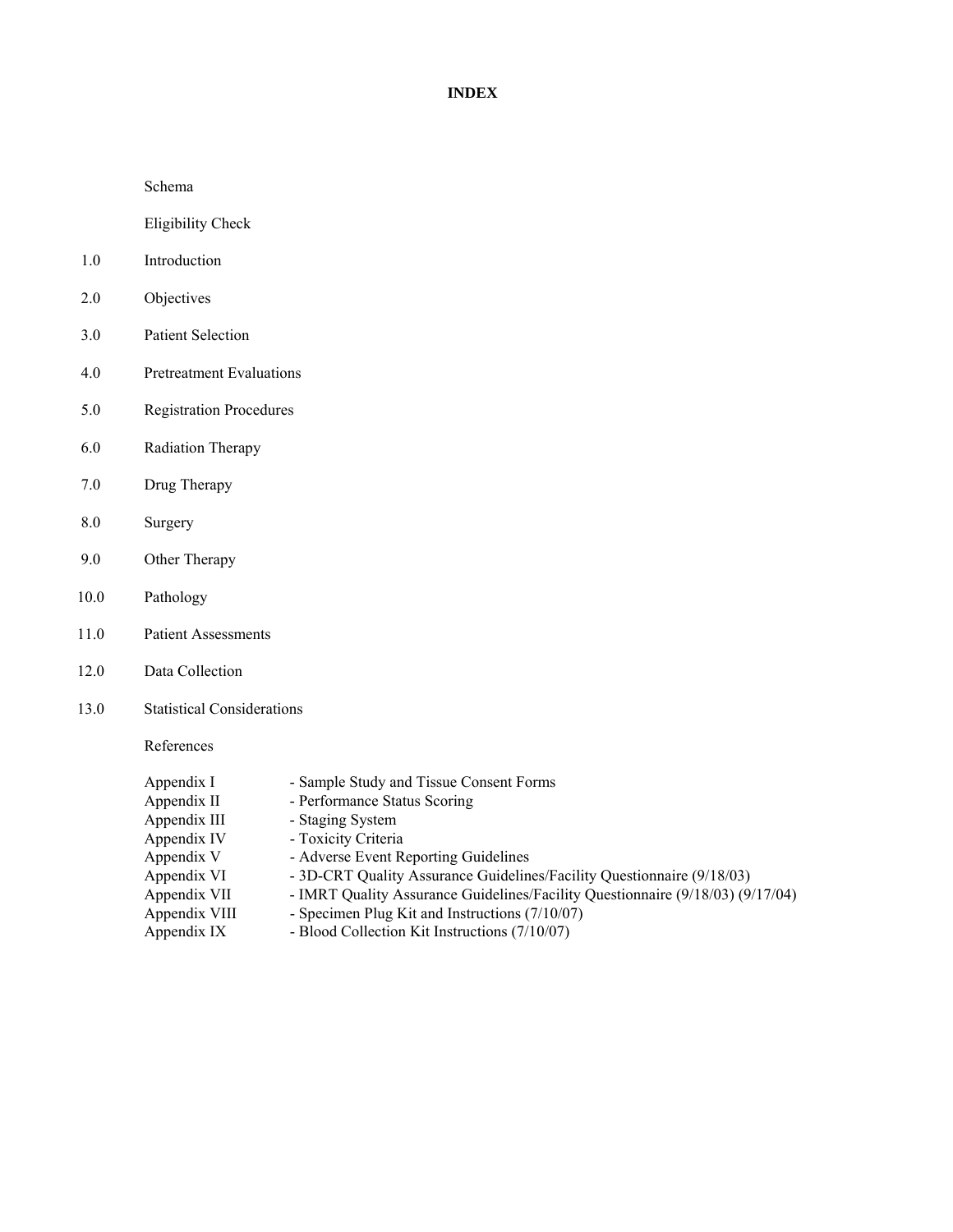#### **RADIATION THERAPY ONCOLOGY GROUP**

#### **RTOG 0126 (10/18/04)**

# **A PHASE III RANDOMIZED STUDY OF HIGH DOSE 3D-CRT/IMRT VERSUS STANDARD DOSE 3D-CRT/IMRT IN PATIENTS TREATED FOR LOCALIZED PROSTATE CANCER (9/18/03)**

#### **SCHEMA (9/18/03)**

| S | <b>Gleason Score/PSA</b>      | R                 |
|---|-------------------------------|-------------------|
| т | 1. Gleason 2-6                | A                 |
| R | and $PSA \ge 10$ but $\le 20$ | N                 |
| A |                               | D                 |
| т | 2. Gleason 7                  | $\mathbf{\Omega}$ |
| L | and $PSA < 15$                | M                 |
| F |                               | T                 |
| Y |                               | Z                 |
|   | <b>Radiation Modality</b>     | E                 |
|   | $1.3D-CRT$                    |                   |
|   |                               |                   |

**Arm 1** *(minimum PTV prescription)*  3D-CRT or IMRT: 70.2 Gy in 39 fractions

**Arm 2** *(Minimum PTV prescription)*  3D-CRT or IMRT: 79.2 Gy in 44 fractions

**Treatment is prescribed as a minimum to the planning target volume (PTV) to be delivered at a rate of 1.8 Gy/daily fraction. The PTV includes with margin a clinical target volume that encompasses the prostate and** *proximal* **seminal vesicles (See section 6.0). A "cone-down" after 55.8 Gy to a planning target volume encompassing the prostate only will be optional for forward planned 3D-CRT. (9/18/03)** 

#### **Eligibility:** *(See Section 3.0 for details)* **(9/18/03)**

2. IMRT

- Histologically confirmed prostate adenocarcinoma within 180 days of randomization
- Zubrod Performance Scale 0-1
- Prostatic biopsy tumor grading by the Gleason Score Classification
- One of the following combinations of factors:
	- Clinical stage T1b-T2b, Gleason score 2-6, and prostate-specific antigen  $\geq$ 10 but < 20
	- Clinical stage T1b-T2b, Gleason score 7, and prostate-specific antigen  $\leq 15$
- Clinically negative lymph nodes or histologically negative by nodal sampling or dissection

#### - No distant metastases *(M0)*

- No previous or concurrent invasive cancers, other than localized basal cell or squamous cell skin carcinoma, unless continually disease free for at least 5 years
- No prior pelvic irradiation, prostate brachytherapy, or bilateral orchiectomy
- No previous or concurrent cytotoxic chemotherapy for this cancer
- No previous hormonal treatment *(no finasteride or phytoestrogen preparation within 3 months prior to registration)*
- No radical surgery or cryosurgery for prostate cancer
- Pretreatment evaluations must be completed as specified in Section 4.1
- Patients must sign study-specific informed consent form prior to randomization.

#### **Required Sample Size: 1520**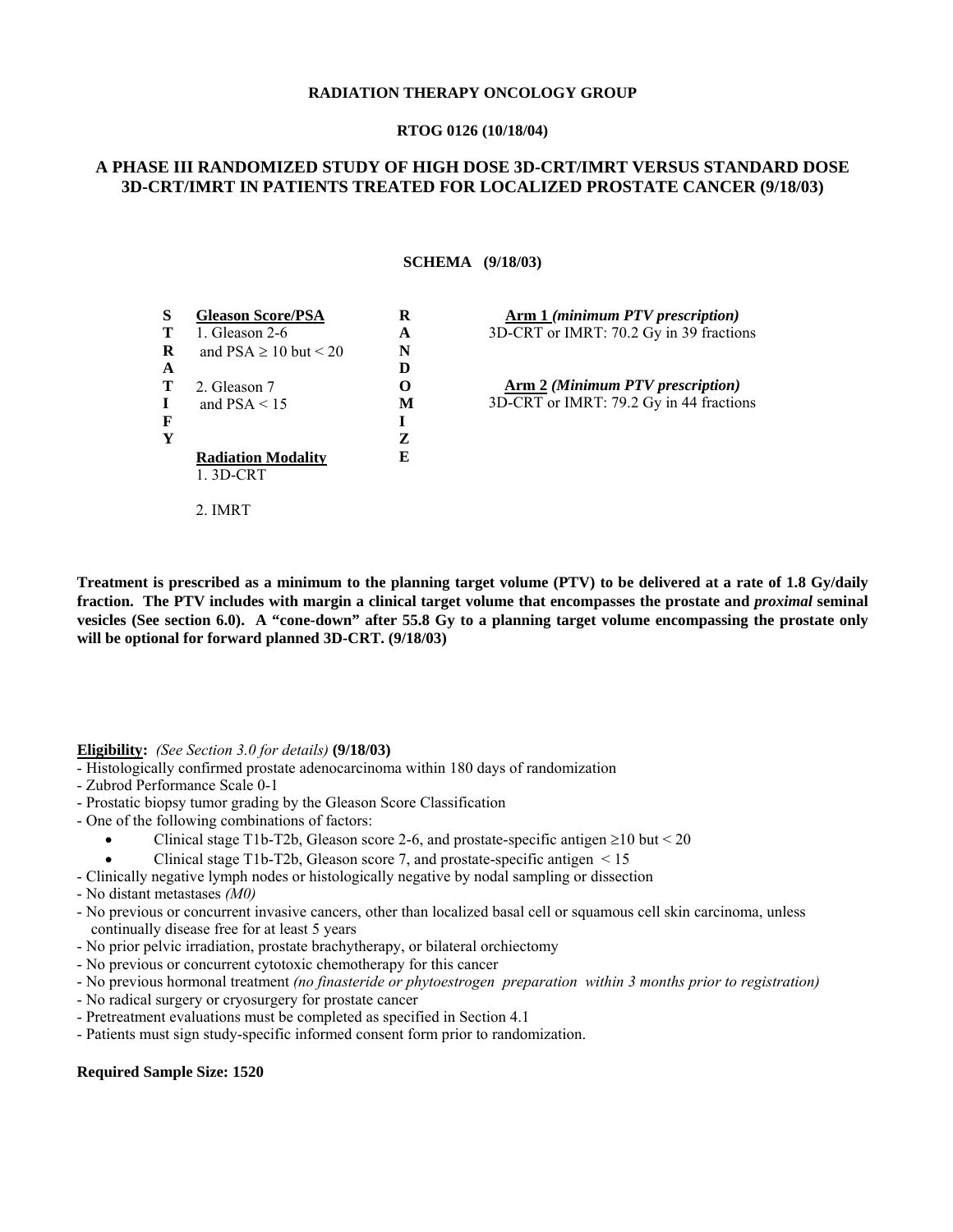| <b>Institution #</b> |                      |    |                                                                                                                                                                                |
|----------------------|----------------------|----|--------------------------------------------------------------------------------------------------------------------------------------------------------------------------------|
|                      | RTOG 0126 (10/18/04) |    | <b>ELIGIBILITY CHECKLIST (9/18/03) (4/18/06)</b>                                                                                                                               |
| Case #               |                      |    | (page 1 of 3)                                                                                                                                                                  |
|                      | (Y)                  |    | 1. Is there histologically confirmed prostate adenocarcinoma within the past 180 days?                                                                                         |
|                      | $(2-7)$              |    | 2. What is the combined Gleason Score Classification?                                                                                                                          |
|                      | (< 20)               | 3. | What is the PSA level?                                                                                                                                                         |
|                      | (NA/Y)               | 4. | If PSA is $>10$ and Gleason score 7, was a bone scan done?                                                                                                                     |
|                      | $(T1b-T2b)$ 5.       |    | What is the T stage?                                                                                                                                                           |
|                      | (N)                  | 6. | Is there evidence of nodal metastases?                                                                                                                                         |
|                      | (N)                  | 7. | Is there evidence of distant metastases?                                                                                                                                       |
|                      | (Y)                  | 8. | Is there the following combination of factors?                                                                                                                                 |
|                      |                      |    | Clinical stage T1b-T2b, Gleason score 2-6, and prostate-specific antigen $\geq 10$ but < 20<br>Clinical stage T1b-T2b, Gleason score 7 and prostate-specific antigen $\leq 15$ |
|                      | $(0-1)$              | 9. | What is the Zubrod Performance Status?                                                                                                                                         |
|                      | (N)                  |    | 10. Has the patient had prior pelvic radiation, prostate brachytherapy, bilateral orchiectomy, or cytotoxic<br>chemotherapy for prostate cancer?                               |
|                      | (N)                  |    | 11. Has the patient had prior radical surgery or cryosurgery for prostate carcinoma?                                                                                           |
|                      | (N)                  |    | 12. Any previous hormonal therapy?                                                                                                                                             |
|                      | (Y)                  |    | 13. If patient was receiving finasteride or the phytoestrogen preparation, "PC-SPES", has it been<br>discontinued 90 days prior to randomization?                              |
|                      | (N)                  |    | 14. Has the patient had previous or concurrent invasive cancer within the past 5 years, other than localized<br>basal cell or squamous cell skin carcinoma?                    |
|                      | (Y)                  |    | 15. Were pre-treatment evaluations completed per Section 4.1 of the protocol?                                                                                                  |
|                      | (N)                  |    | 16. Are there any major medical or psychiatric illness, which would prevent completion of treatment<br>and/or interference with follow up?                                     |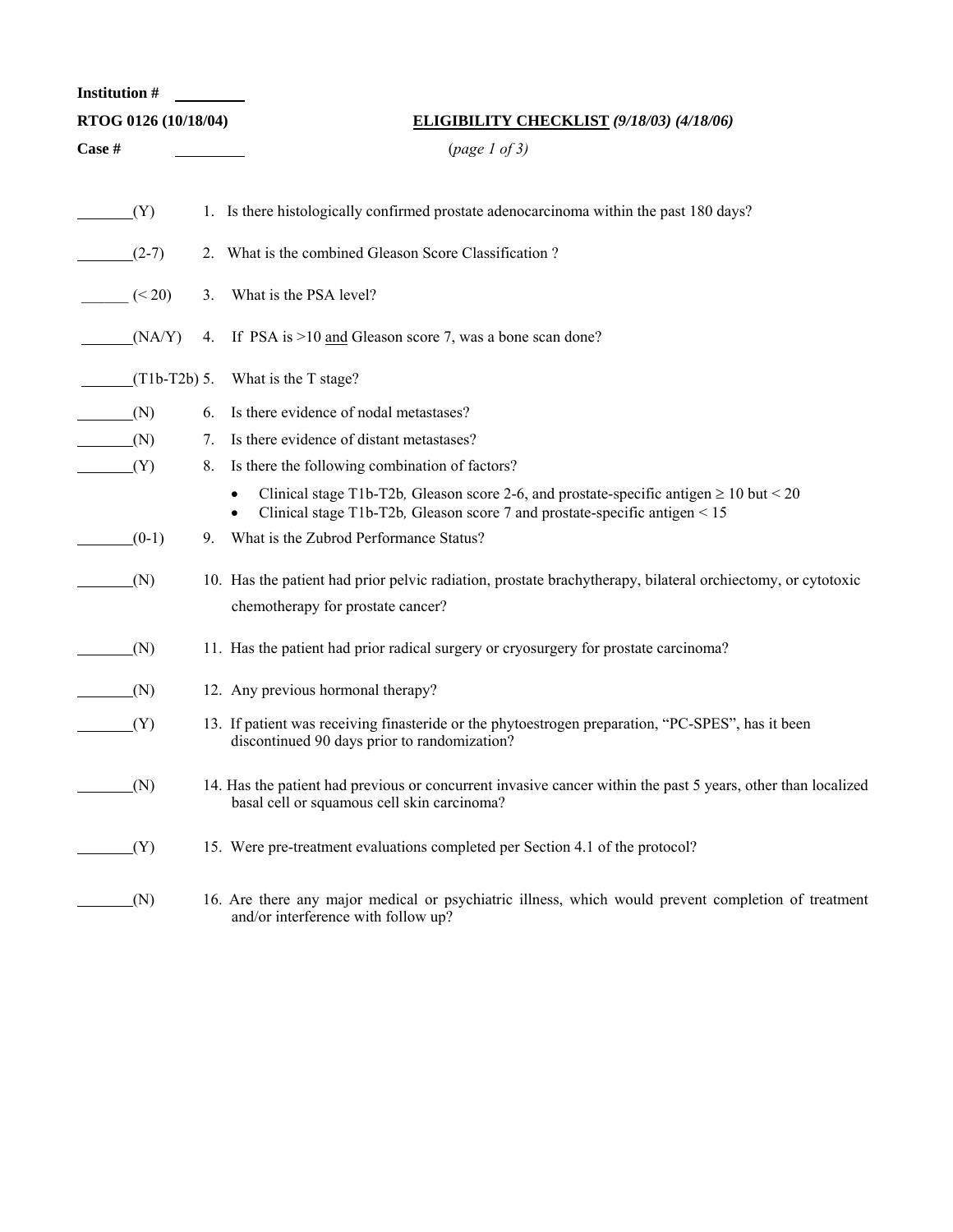**Institution # \_\_** 

| RTOG 0126 (10/18/04) |          | <b>ELIGIBILITY CHECKLIST (9/18/03)</b>                                                              |
|----------------------|----------|-----------------------------------------------------------------------------------------------------|
| Case #               |          | (page 2 of 3)                                                                                       |
|                      |          | The following questions will be asked at Study Registration:                                        |
|                      | 1.       | Name of institutional person registering this case?                                                 |
| (Y)                  | 2.       | Has the Eligibility Checklist (above) been completed?                                               |
|                      | $(Y)$ 3. | Is the patient eligible for this study?                                                             |
|                      | 4.       | Date the study-specific Consent Form was signed? (must be prior to study entry)                     |
|                      | 5.       | Patient's Initials (Last, First) [Initials only, effective 2/2002]                                  |
|                      | 6.       | Verifying Physician                                                                                 |
|                      | 7.       | Patient's ID Number                                                                                 |
|                      | 8.       | Date of Birth                                                                                       |
|                      | 9.       | Ethnic Category (Hispanic or Latino, Not Hispanic or Latino, Unknown)                               |
|                      | 10.      | Race                                                                                                |
|                      | 11.      | Gender                                                                                              |
|                      | 12.      | Patient's Country of Residence                                                                      |
|                      | 13.      | Zip Code (U.S. Residents)                                                                           |
|                      | 14.      | Patient's Insurance Status                                                                          |
|                      | 15.      | Will any component of the patient's care be given at a military or VA facility?                     |
|                      |          | 16. Treatment Start Date                                                                            |
| (N/Y)                |          | 17. Tissue/blood kept for cancer research?                                                          |
| (N/Y)                | 18.      | Tissue/blood kept for medical research?                                                             |
| (N/Y)                | 19.      | Allow contact for future research?                                                                  |
|                      | 20.      | Specify Gleason Score/PSA (Gleason 2-6 and PSA $\geq$ 10 but < 20 <u>or</u> Gleason 7 and PSA < 15) |

**(Continued on the next page)**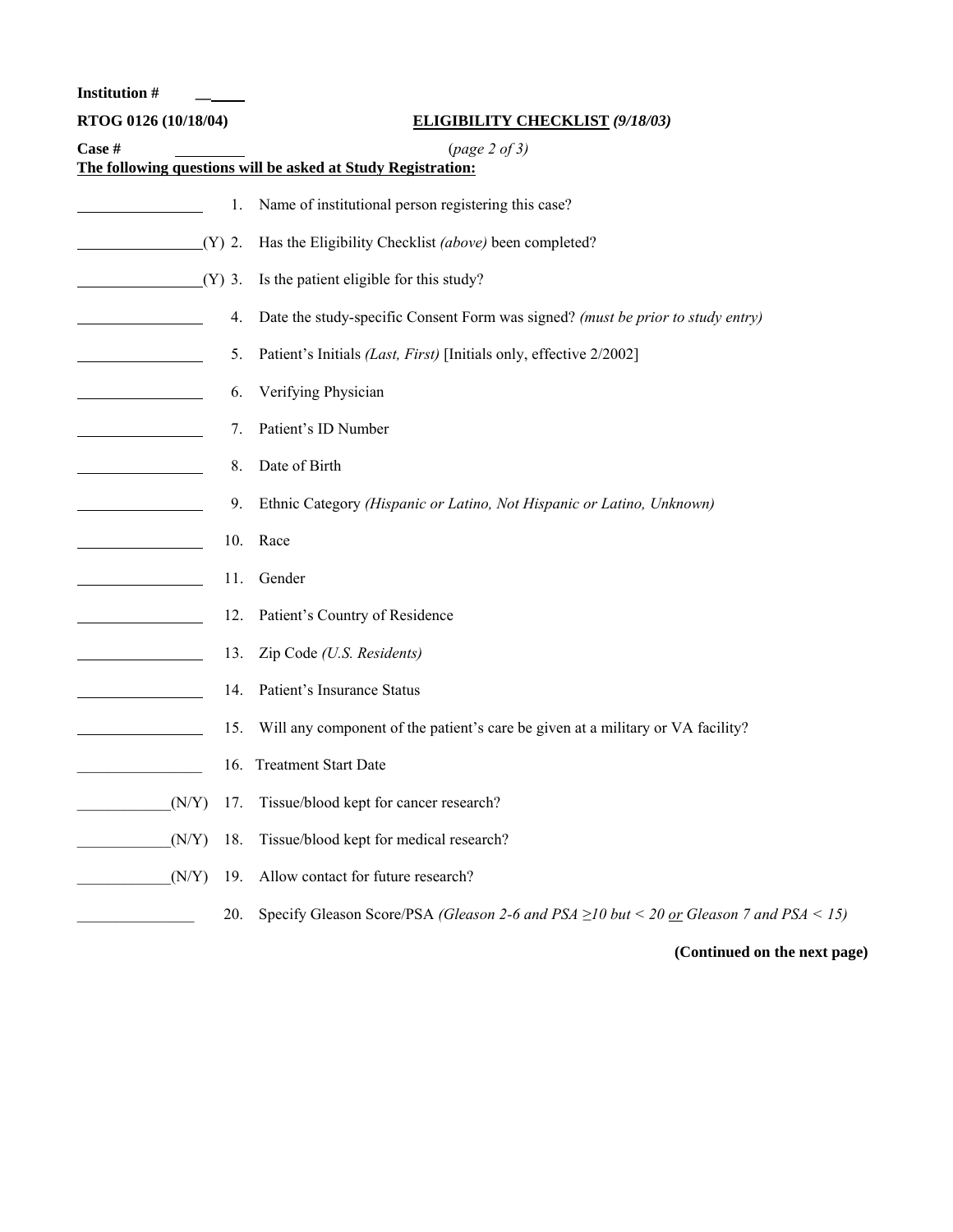| <b>Institution</b> #           |     |                                                                                                                                                                                                                                                                 |
|--------------------------------|-----|-----------------------------------------------------------------------------------------------------------------------------------------------------------------------------------------------------------------------------------------------------------------|
| RTOG 0126 (10/18/04)<br>Case # |     | <b>ELIGIBILITY CHECKLIST (9/18/03)</b><br>(page 3 of 3)                                                                                                                                                                                                         |
|                                | 21. | Specify Radiation Modality (3D-CRT or IMRT)                                                                                                                                                                                                                     |
|                                | 22. | <b>Treatment Assignment</b>                                                                                                                                                                                                                                     |
|                                |     | The Eligibility Checklist must be completed in its entirety prior to calling RTOG. The completed, signed, and dated Checklist<br>used at study entry must be retained in the patient's study file and will be evaluated during an institutional NCI/RTOG audit. |
| Completed by                   |     | Date                                                                                                                                                                                                                                                            |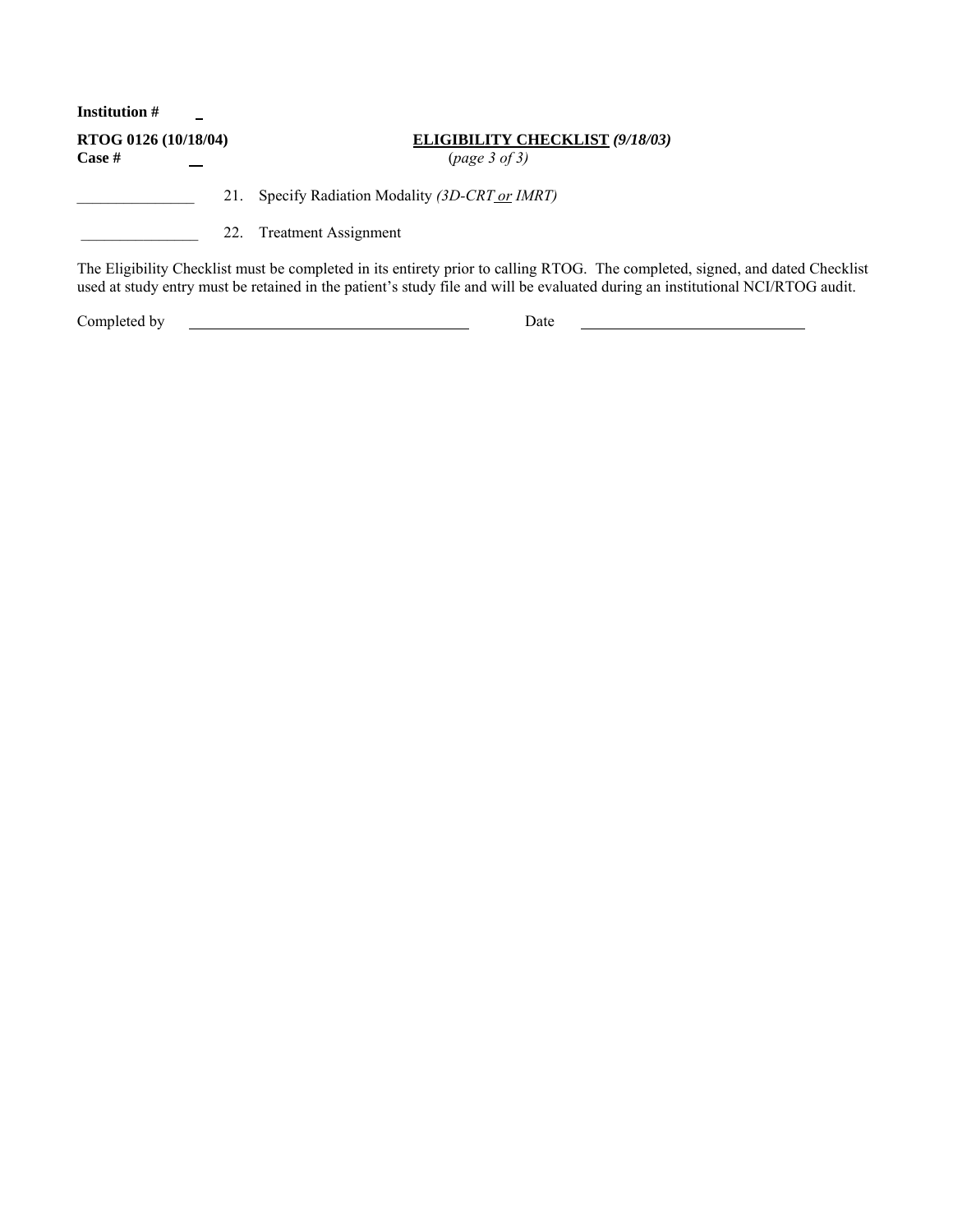# **1.0 INTRODUCTION**

# **1.1 Safety Of Dose Escalation**

Three-dimensional conformal radiation therapy *(3D-CRT)* offers therapeutic advantages in the management of prostate cancer. Several series have demonstrated a reduction in normal tissue toxicity, both acute and late, with the use of 3D-CRT. RTOG 94-06 has demonstrated that higher cumulative doses of radiation can be delivered with lower risks of late effects compared to historical controls.<sup>1</sup> Preliminary results at dose levels *(specified as a minimum tumor dose)* of 68.4 Gy and 73.8 Gy have been published. Acute toxicity was low, with 53–54% of patients treated to the prostate alone having either no toxicity or grade 1 toxicity. Sixty-two percent of patients treated to the prostate and seminal vesicles followed by a prostate boost had either no toxicity or grade 1 toxicity at either dose level. Few patients *(0–3%)* experienced a grade 3 acute bowel or bladder toxicity, and there were no grade 4 or 5 toxicities. Late toxicity, the primary endpoint on 94-06, has been very low in all patient groups. The majority *(81–85%)* had either no toxicity or mild *(grade 1)* late toxicity. A single late grade 3 bladder toxicity in a patient treated to 73.8 Gy was recorded. There were no grade 4 or 5 late effects in any patient. Compared to historical RTOG controls *(studies 75- 06, 77-06)* at 68.4 Gy, no grade 3 or greater late effects were observed when nearly 15 were expected *(p < 0.05).* At 73.8 Gy, there was a single grade 3 toxicity in a patient when nearly 25 were expected  $(p < 0.0005)$ .<sup>1</sup> This data was updated with further follow up and included patients with stage T3 disease who had received the study dose to both the prostate and seminal vesicles. The favorable low toxicity results in the first analysis persisted.<sup>2</sup> Patients treated to the next dose level, 79.2 Gy, were analyzed and reported in Spring 2001.<sup>3</sup> With a median follow-up of 27.6 months, only 3 *(1.8%)* patients experienced grade 3 late toxicity, 2 cases of which were related to bladder *(cystitis with gross hematuria)* and 1 related to rectum *(proctitis with rectal bleeding).* There were no grade 4 or 5 late complications. The inability to demonstrate a maximally tolerated dose *(MTD)* at 1.8 Gy fractions prompted the RTOG to continue the study at 2.0 Gy fractions with study arms at 74 Gy and 78 Gy. As of May 2001, follow up on these levels is too short to analyze for toxicity.

Similar dose escalation trials at Fox Chase Cancer Center *(FCCC)* and Memorial Sloan-Kettering Cancer Center *(MSKCC)* have demonstrated the ability to administer high dose image-guided external beam radiation therapy with acceptable toxicity.<sup>4,5</sup> Zelefsky reported toxicity on the dose escalation series from MSKCC. In that study, the planning target volume includes prostate and seminal vesicles for all patients.<sup>6</sup> For patients treated to a dose of 81 Gy with 3D-CRT, a separate boost plan was initiated after 72 Gy, which blocked the anterior rectal wall in all fields. The dose inhomogeneity within the PTV varied from 4% to 7%. Dose-volume histograms were used to assure that no more than 30% of the rectal wall and/or 50% of bladder wall received a maximum dose of 75.6 Gy. With IMRT, the part of the PTV that overlaps with the rectum is limited to 88% of the prescribed dose, and the part that overlaps the bladder is limited to 98% of the prescription. This prescription method is in contrast to the RTOG experience in which only patients with stage T3 received the full study dose to the seminal vesicles. The majority of RTOG 94-06 patients either was not treated to seminal vesicles or had a treatment volume reduction after 55.8 Gy. Bladder and rectal doses were not constrained prospectively due to the lack of data available at the time of protocol development and the desire to use the 94-06 data to define these normal tissue tolerance parameters.

In the series from MSKCC, the five-year actuarial likelihood of developing grade 2 and 3 late GI toxicities was 11% and 0.75%. A prescribed dose exceeding 75.6 Gy, a history of diabetes mellitus, and presence of acute GI symptoms during treatment were all associated with a greater risk of grade  $\geq$  2 late GI toxicities. The five-year actuarial likelihood of the development of grade 2 and 3 late GU toxicities was 10 percent and 3 percent. As in GI toxicity, dose exceeding 75.6 Gy and presence of acute GU symptoms were independent predictors of grade  $\geq 2$  late GU toxicity. It was concluded that dose escalation above 75.6 Gy should utilize intensity modulated radiotherapy in order to avoid grade 2 or greater toxicity.

Lee and colleagues at FCCC described an increase in rectal bleeding in their dose escalation study.<sup>7</sup> When doses to the central axis exceeded 76 Gy, the relative risk of rectal bleeding was 2.0. This prompted Schulteiss et al. to introduce a lateral rectal block on the last 10 Gy of the prostate boost fields. This additional block reduced the rate of grade 2-4 rectal complications.<sup>8</sup> There was an increased rate of GI and GU toxicity in patients receiving adjuvant hormone therapy, a result also described by Michalski in the first analysis of 94-06.<sup>1</sup>

#### **1.2 Dose Response**

Retrospective data from single institution series and the Patterns of Care analysis have suggested that prostate cancer is a dose responsive neoplasm: the higher the dose of radiation administered to the tumor, the more likely it is to attain local tumor control.<sup>4, 9-11</sup> With the availability of 3D-CRT, it is felt that the higher radiation doses achievable using this modality will improve local tumor control in patients with localized adenocarcinoma of the prostate. Local control is a critical endpoint in the management of patients with prostate cancer. Fuks, et al.<sup>12</sup> have demonstrated that local tumor progression serves as a nidus for the development of subsequent distant metastases and may ultimately compromise patient survival.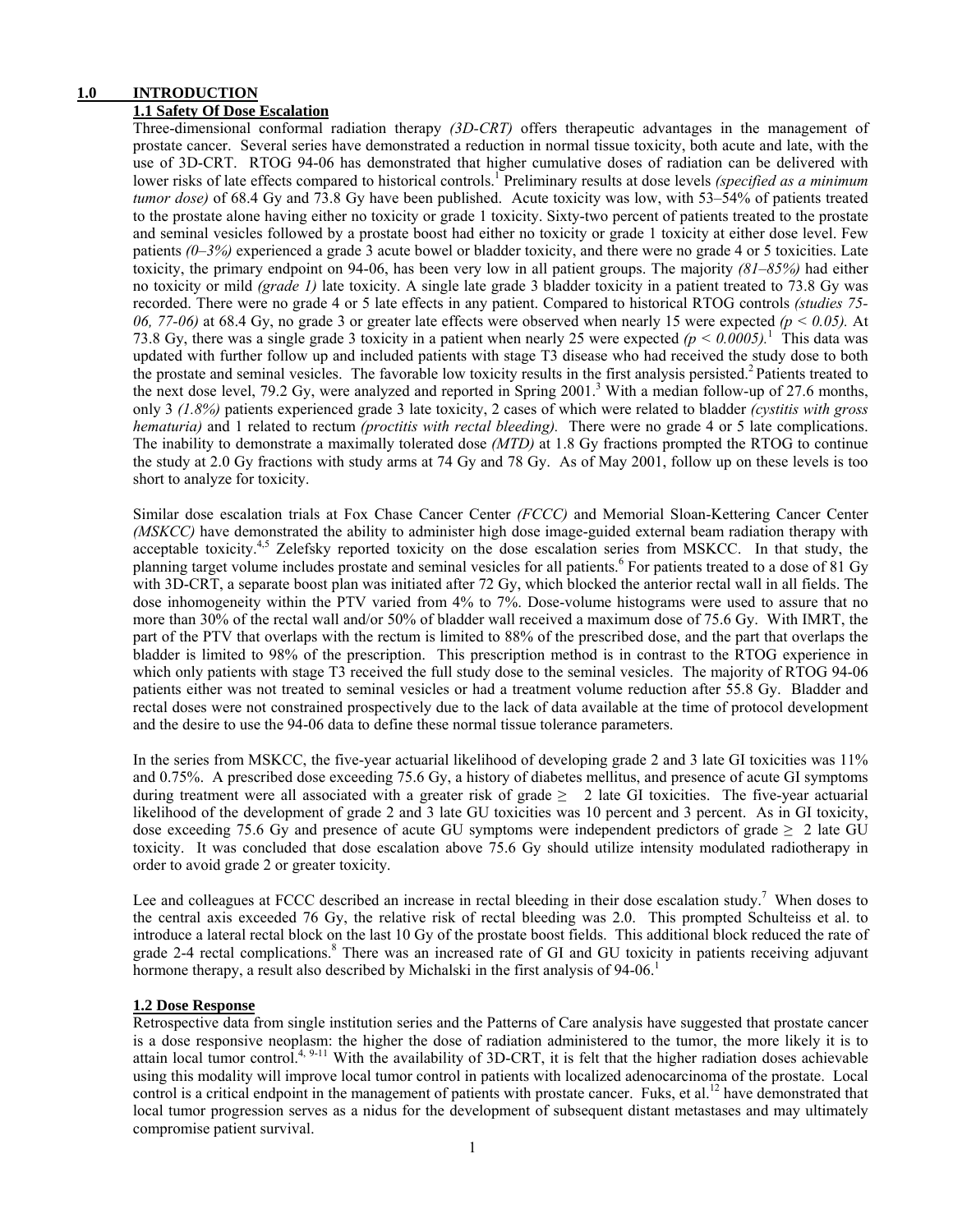Higher doses of radiation have been known to increase cancer control in patients with adenocarcinoma of the prostate.<sup>13-14</sup> Unfortunately, high doses without careful conformal treatment planning leads to higher complication rates.<sup>15</sup> As described above, the RTOG and single institution studies have demonstrated that higher doses of radiation therapy can be safely administered using  $3D-CRT$ <sup>5, 13-14, 16</sup> In the single institution prospective phase I/II dose escalation trials, investigators at FCCC and MSKCC have reported that the higher radiation doses are leading to an improved biochemical disease-free survival in patients with localized prostate cancer.5, 13 Doses in excess of 75.6 Gy to the prostate improve freedom from biochemical recurrence and local disease progression.<sup>5</sup> Radiation dose administered to the target volume was as important a prognostic factor in both of these series as was PSA, clinical stage, and Gleason score.

Recently, Pollack reported in a single-institution randomized trial that patients receiving 78 Gy to an ICRU reference point within the gland had a better *(79%)* biochemically disease-free survival *(BNED*) than patients receiving 70 Gy  $(69%)$ , p=0.058.<sup>17</sup> The patients with a presenting PSA > 10 had the most dramatic improvement in freedom from PSA failure with a 75% BNED at 78 Gy versus 48% BNED at 70Gy, p=0.011. The patients in this risk group demonstrated a reduction in the incidence of distant metastases *(98% metastasis free)* after receiving 78 Gy compared to patients receiving 70 Gy *(87% metastasis free)*, p=0.054. This provides supportive evidence of Fuks' hypothesis that inadequate local therapy will allow local tumor to become a source of metastatic disease.<sup>12</sup>

#### **1.3 Trial Justification**

This trial is felt to be important to prove that the higher doses achievable with 3D-CRT are justified by an improvement in local tumor control, BNED *(or freedom from PSA failure),* and overall survival. Data from singlearm phase II dose escalation studies have suggested an improvement in tumor control with higher doses, but this strategy has not yet been adopted by the community of radiation oncologists.<sup>5, 13</sup> The preliminary results from the MD Anderson Phase III trial *(that included only 301 evaluable patients)* may not show a sustainable advantage to high dose 3D-CRT, and it may not have been large enough to identify a survival advantage to higher doses *(as is proposed in this trial)*. Furthermore, patients treated in the 70 Gy arm were not treated with 3D CRT techniques, high-dose arm patients had only a portion of their treatment given with 3D CRT, and the 78 Gy dose was prescribed to the isocenter. This prescription may represent a minimum dose to the prostate and margin of 74 Gy *(assuming just 5% heterogeneity in the PTV)*. Thus, the results of this trial may not have fully utilized the advantages to 3D CRT, particularly because there was not a difference in the post-radiotherapy biopsy rate between the two dose arms.<sup>17</sup> The data from MSKCC suggests that microscopic disease persists until the prescribed minimum dose exceeds 75.6Gy.<sup>5</sup>

A randomized study is being conducted at Massachusetts General Hospital and Loma Linda using proton beam to treat patients to doses of 70.2 Gy vs 79.2 Gy. The primary endpoint of this study is local control. Although this study is important, the applicability of the results from the trial will be restricted due to the limited availability of proton therapy in US radiation oncology facilities, and the relatively small sample size may not be able to test the hypothesis that higher dose results in improved local tumor control and this in turn improves survivorship.

The Medical Research Council *(MRC)* in the United Kingdom is also conducting a randomized trial of high dose versus low dose conformal radiation therapy. In this trial, the conventional dose is 64 Gy, and the experimental arm is 74Gy; both arms prescribing dose to the isocenter *(personal communication, David Dearnaley)*. Due to the lack of PSA screening in the UK, patients in this study are likely to have more advanced cancer than those we anticipate registering to this trial. Furthermore, even the high dose arm is not strikingly higher than our low dose control arm, after correction for prescription point and target volume heterogeneity.

The Netherlands Cancer Institute *(NKI)* is conducting a randomized dose study using 3D-CRT in both arms. Like the MD Anderson and MRC trials, the dose prescription is to the isocenter with 68 Gy as the standard dose arm and 78 Gy for the experimental arm *(personal communication, Joos Lebesque)*. This study includes patients of all stages and risk factors of disease. The target accrual is 600 patients with four stratification groups.

#### **1.4 Patient Selection**

The dose escalation series from FCCC and MSKCC suggest that dose escalation is either not advantageous or minimally beneficial in patients with favorable prostate cancer. Zelefsky described the favorable population as being without adverse prognostic factors *(PSA* ≤*10, Gleason score 2 to 6, clinical stage T1-2).* Intermediate risk patients had a single adverse factor *(PSA >10, Gleason score* ≥*7, or clinical stage >T2),* and unfavorable risk patients had two or more adverse risk factors. In the MSKCC series, the intermediate risk patients had the largest improvement in four-year BNED outcome with doses  $\geq$  75.6 Gy (79% versus 56%,  $p=0.04$ ). The unfavorable group also had a significant, but smaller, improvement *(58% vs 30%, p=0.03)* in four-year BNED.<sup>5</sup> Hanks reported a significant dose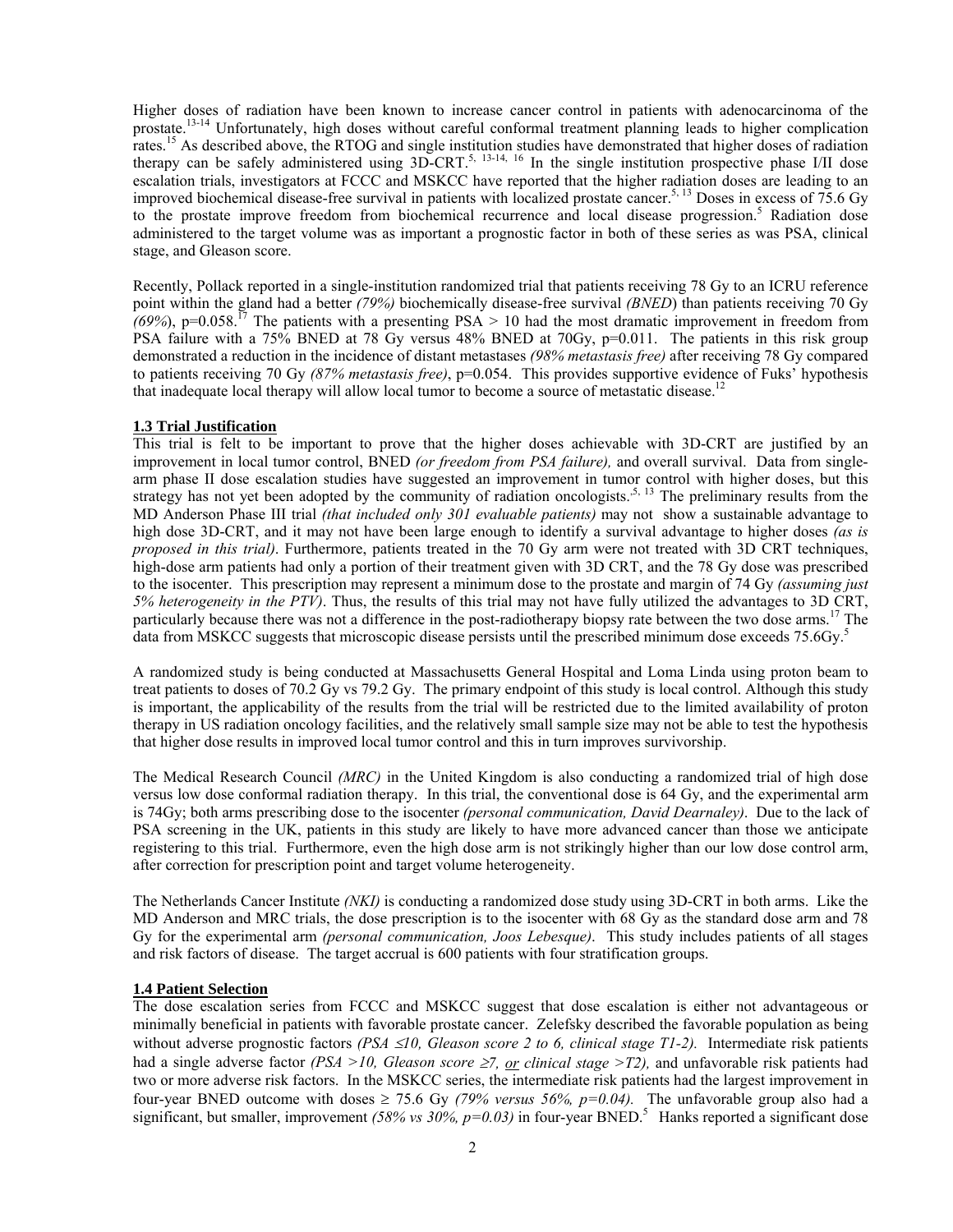response in patients presenting with  $PSA > 10<sup>6</sup>$  Patients presenting with  $PSA > 20$  only had a significant improvement when receiving doses >75.6 Gy if they had no other adverse risk factors.<sup>18</sup> This represented nearly 15% of their patients with initial PSA >20. Patients with PSA ≤10 demonstrated an improvement in BNED with higher doses if they had at least one adverse risk factor, including Gleason score  $\geq 7$ , clinical stage T2b-T3, or perineural invasion.<sup>19</sup>

The MD Anderson randomized trial benefited patients presenting with PSA >10. No other subset demonstrated as significant improvement in BNED outcome as did these patients.

In summary, the dose escalation and randomized series demonstrate the most striking dose effect in patients with "intermediate risk" prostate cancer. Patients with more favorable disease may not benefit from high doses because the volume of disease at diagnosis is small enough that conventional doses are adequate to eradicate disease. On the other hand, high-risk patients may have competing mortality from occult metastatic disease at diagnosis, and although they may have a local control benefit, long-term BNED and disease-free survival rates are unaffected. The patient population selected for this study corresponds closely to the patients in Group 2 on RTOG 94-06. The risk of seminal vesicle invasion exceeds 15%, but the risk of lymph node metastases is low. The treatment volume in these patients will be prostate and seminal vesicles treated to a dose that is expected to control microscopic disease followed by a boost to the prostate alone to the dose to which the patient was randomized.

#### **1.5 Dose Selection (9/18/03)**

RTOG 94-06 had determination of the MTD for 3D-CRT of localized prostate cancer as its primary objective. Endpoints for this study are late effects, >18 months after completion of radiotherapy. Dose level III *(79.2 Gy, 44 fractions*) has adequate follow up to assess the safety of this prescription. Ryu reported these results at ASCO 2001.<sup>3</sup> As Michalski demonstrated at dose levels I and II, there was a significant reduction in  $\geq$  grade 3 late GI and GU adverse effects, even at this higher dose level.<sup>1, 2</sup> Unfortunately, follow up on dose levels IV and V is inadequate to assess safety. Therefore, we have chosen to use a prescribed dose as administered on dose level III of RTOG 94-06. Due to a concern of rectal toxicity with minimum PTV doses exceeding 75 Gy, the RTOG chose to limit dose to the rectum on this arm by constraining the PTV dose to 73.8 Gy while keeping the minimum dose to the prostate at 79.2 Gy. Data from the RTOG 3D QA center database show that the 94-06 prescription, on average, delivers 82 Gy to the ICRU reference *(point close to isocenter)* and the minimum dose to > 95% of the PTV-HD was 78 Gy. To simplify the prescription for this protocol, the ICRU reference point will be used to specify the prescription dose. On the high dose arm of this study, patients will receive 82.28 Gy in 44 fractions of 1.87 Gy/day to the ICRU reference point. The PTV-HD minimum must be at least 78 Gy. On the low dose arm, patients will receive 72.93 Gy in 39 fractions of 1.87 Gy/day. In each arm, the seminal vesicles will be treated to a dose of 57.97 Gy in 31 fractions before being shielded for the remainder of the treatment course. Dose to the rectum and bladder will be constrained *(See Section 6.0)*. As in 94-06, no part of the rectum should receive more than the ICRU reference point prescription dose.

RTOG 94-06 has accrued patients to two dose levels following dose level III *(79.2 Gy).* Dose levels IV and V treated patients to a minimum PTV dose of 74 Gy and 78 Gy, respectively. The dose level IV *(74 Gy)* did not represent an escalation *per se* as the prescription was similar to dose level II *(73.8 Gy)* and less than dose level III *(79.2 Gy),* albeit with a larger dose per fraction. Biologically, it is similar to dose level III. Dose level V *(78 Gy)*, on the other hand, represents a biologically more aggressive dose than dose level III *(79.2 Gy),* even though nominally it is slightly less than that level. The larger dose per fraction and shorter overall course of therapy may have more biological effect against both tumor and normal tissues. 20Unfortunately, at the time of the development of this protocol, neither of those arms has mature follow up to determine whether they are "tolerable." Dose level V closed to accrual October 31, 2000, and the last patient did not complete therapy until January of 2001. With 18 months of follow up required to conduct an analysis, the tolerability of this level will not be known until early 2002.

The RTOG feels that it is appropriate to initiate this study with the 79.2 Gy dose of RTOG 94-06. First, it is not clear that dose level V is "tolerable." Indeed, dose level III *(79.2 Gy)* may represent the MTD. Secondly, accrual to this randomized trial is not likely to have significant patient numbers by the early 2002 given the lag to accrual that many cooperative group clinical trials experience while trials are undergoing initiation. At the time of analysis of the dose level V, the RTOG executive committee and the GU executive committee will decide if an amendment is required to change the prescription for the PTV-HD to reflect the dose delivered on dose level V of RTOG 9406.

The followup of dose level V on RTOG 9406 demonstrates no excess of grade 3 or greater complications compared to historical experience. However, the incidence of grade 2 or greater late effects is significantly higher than lower dose levels of RTOG 9406 or historical experience. For this reason, the current dose randomization will not be escalated further and the two arms will remain unchanged.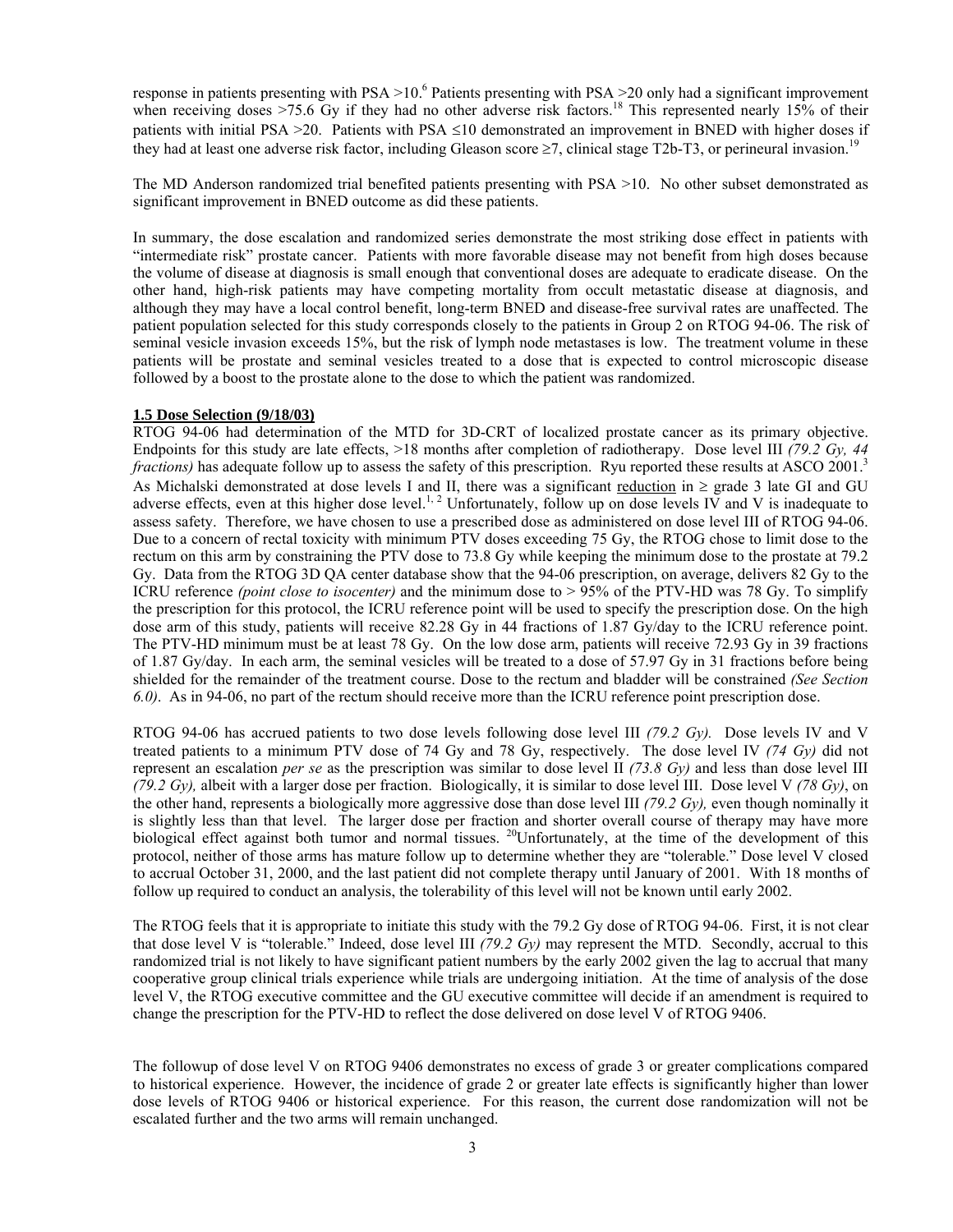Because of the growing availability of Intensity Modulated Radiation Therapy (IMRT) and the desire to further reduce normal tissue radiation dose volumes, the RTOG GU, Medical Physics and Image-Guided Radiation Therapy committees have agreed that IMRT is an appropriate modality to be used on this clinical trial. Unique characteristics of IMRT planning have required modification of the dose prescription parameters. The study will now use a *minimum* dose prescription to the PTV with Arm 1 patients receiving 70.2 Gy in 39 x 1.8 Gy fractions and Arm 2 patients receiving 79.2 Gy in 44 x 1.8 Gy fractions.

For IMRT, the treatment will be delivered to a single clinical target volume (CTV) that encompasses the prostate and proximal seminal vesicles. This CTV modification for IMRT is being made to minimize the effort institutions must make to plan and perform quality assurance on multiple target volumes. Data from William Beaumont Hospital describes that of 344 patients with early stage prostate cancer, only 7% had SV involvement beyond 1.0 cm (Kestin LL, Goldstein NS, Vicini FA et al, Treatment Of Prostate Cancer With Radiotherapy: Should The Entire Seminal Vesicles Be Included In The Clinical Target Volume? Int J Rad Oncol Biol Phys 54 (3): 686-697, 2002). The clinical target volume for all patients will include the proximal 1.0 cm of seminal vesicles. As in RTOG 9406 and at this study's initiation, patients treated with 3D CRT may have a clinical target volume reduction after 55.8Gy to the prostate.

#### **1.6 Collection Of Tissue For Translational Research**

The RTOG has been collecting pretreatment diagnostic tissue from all of the prostate cancer protocols over the last ten years. A number of histologic, cell kinetic/proliferation, and molecular markers are under investigation, with several showing promise for the stratification of patients in future trials. This large randomized study presents an excellent opportunity for the collection of diagnostic biopsy specimens that will be assayed for various cytogenetic or gene expression abnormalities. Correlating these findings with clinical outcome in a group of men treated with radiation alone may help increase our understanding of radiation sensitivity or resistance. Along these lines, prospective and retrospective translational components will be applied to this randomized dose trial.

The prospective component will include measurements of serum testosterone, percent free PSA, prostate volume (obtained through planning CT-scans), percent of diagnostic biopsies involved, percent of cancer in the diagnostic biopsies, perineural invasion, mitotic index, and DNA-ploidy. The rationale for these markers is briefly provided.

A high pretreatment serum testosterone level has been associated with an increased risk of distant metastasis in prostate cancer patients treated with radiotherapy.<sup>21</sup> The percent free PSA is an important aid in diagnosis and has potential as a prognostic factor; although it has not been investigated previously. Prostate volume will be used to examine PSA density<sup>22</sup> and Vca<sup>23</sup>, both of which have never been assessed prospectively in a large prostate cancer trial. The histopathologic parameters mentioned above have all shown promise in the past.24 The intent here is to request the collaborating pathologists at participating RTOG institutions and affiliates to record these parameters, with the goal of comparing these data with parallel central review. DNA-nondiploidy has repeatedly been shown to be a correlate of poor outcome; however, there are few studies involving radiotherapy therapy-treated patients.<sup>24</sup> An application for funding will be made for the DNA-ploidy analysis.

Retrospective analyses of several tissue biomarkers will also be performed. The biomarkers currently under study include Ki67, p53, bcl2, Bax, p21, pRb, p16, Cox-2, EBFR, and VEGF *(See reference 23 for review)*. All of these markers show promise for providing prognostic information that compliments the standard clinical parameters of PSA, Gleason score and stage. Since diagnostic tissue will be limited, a final selection of the most promising markers will be made upon the completion of the ongoing studies involving the completed protocols 85-31, 86-10, 92-02, and 94-13. Approximately 7 years will be required for the proposed protocol to mature and by that time, a clearer definition of the markers to be studied will be evident. The goal will be to analyze approximately 8 biomarkers from the pretreatment diagnostic material.

#### **1.6.1 Single Nucleotide Polymorphisms (SNPs) and Normal Tissue Toxicity (7/10/07)**

RT produces its biological effects mainly through the generation of short lived but highly reactive DNA radicals that evolve into stable/long-lived DNA lesions such as  $DSBs<sup>25</sup>$  or through interactions with the plasma membrane,<sup>26</sup> leading to cell death. The total number of gene products currently known to be involved in determining cellular radiosensitivity is well over 100 and growing.<sup>27</sup> Several groups have reported analysis of genetic variants of individual candidate genes potentially implicated in normal tissue radiosensitivity.<sup>28-29</sup> A more powerful search approach, in the post-genome era, would be to screen patients for a large number of genes that could impact on radiosensitivity. Variations in the sequence of the human genome can comprise repeating sequences such as variable number of tandem repeats (VNTRs), short tandem repeats (STRs) and SNPs.<sup>30</sup> Although the human genome is ~99.9% identical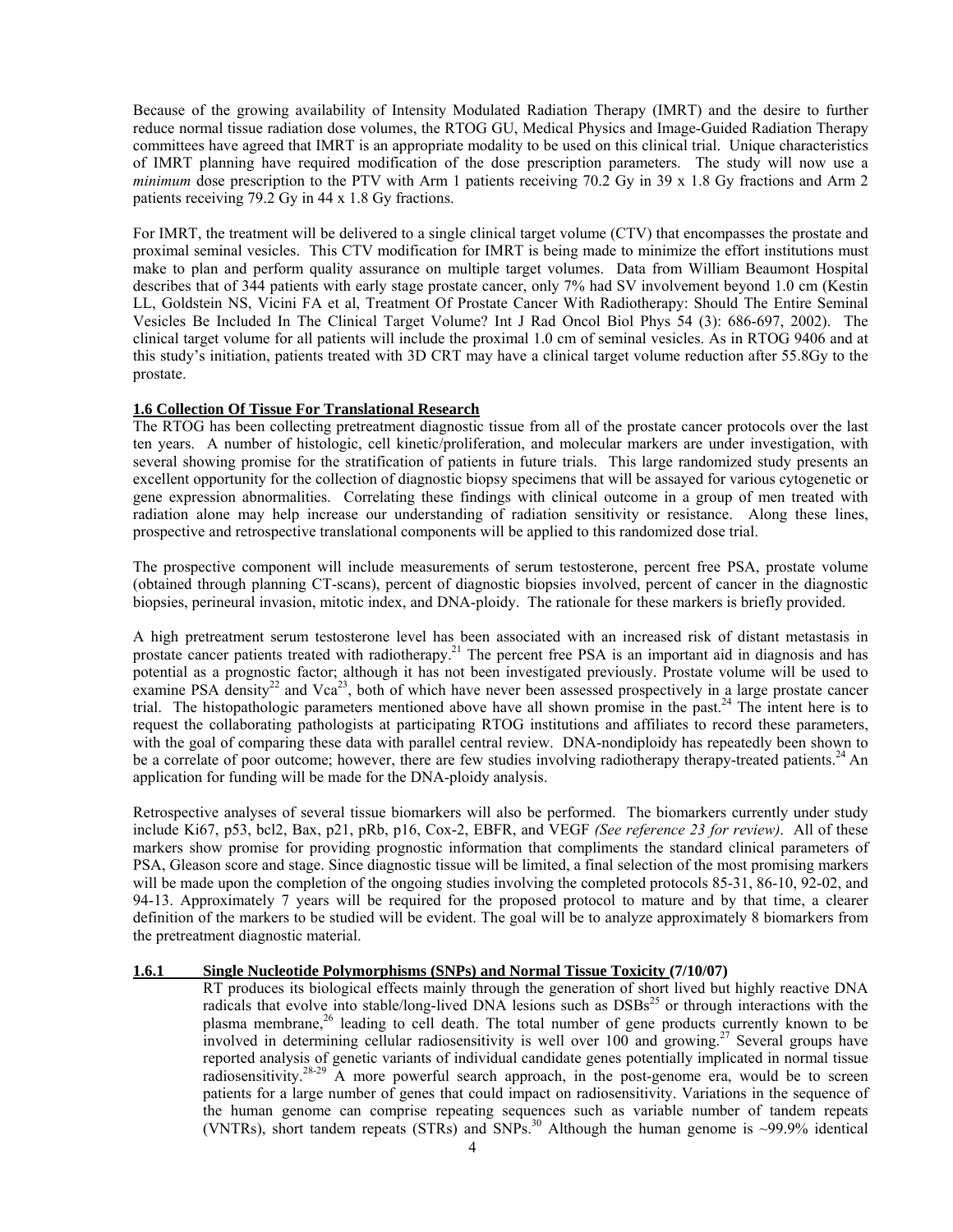among individuals, the  $\sim 0.1\%$  variations (the vast majority of which are SNPs) tend to be heritable and stable.<sup>31</sup> It is postulated that these variations in the genome explain phenotypic differences between individuals and may also serve as a genetic blueprint for susceptibility to disease and cellular responses to pharmacologic agents.32-33 SNP-types associated with a higher risk of radiation-induced normal tissue toxicity would comprise a predictive molecular signature of radiation injury, and would have broad applicability in patient selection for radical radiotherapy.

Several groups have reported preliminary results in their analysis of the association between candidate SNPs and late toxicity after RT for breast cancer.<sup>34-39</sup> An association between TGFB1 -509T and +869C alleles and fibrosis was found by Quarmby et al, while Andreassen et al found TGFB1 position -509 and codon 10 to be associated with fibrosis. The latter study also found associations between other DNA damage-related SNPs (SOD2 (codon 16), XRCC3 (codon 241), XRCC1 (codon 399)) and clinical late toxicity. Recently, in a different breast cancer patient cohort. Andreassen et al<sup>35</sup> found statistically significant associations between the TGFB1 codon 10 Pro allele ( $P=0.005$ ) as well as the TGFB1 position -509 T allele (P=0.018) and increased risk of late breast fibrosis as indicated by breast appearance. The functional significance of either the TGFB1 codon 10 Pro allele or the TGFB1 position -509 T allele is currently unclear. However, recently Andreassen et al<sup>40</sup> failed to replicate these earlier associations in a study where DNA was obtained from formalin fixed paraffin embedded tissue samples in a different cohort of breast cancer patients. In order to avoid false positive associations, SNP-association studies should be validated in larger, well-defined cohorts of homogeneously treated patients.

The correlation of SNPs and pelvic normal tissue toxicity was reported by De Ruyck et al, $41-42$  who examined SNPs in XRCC1, XRCC3, TGFB1 position -509, TGFB1 codon 10 and OGG1. Patients with three or more risk alleles in XRCC1 and XRCC3 had a significantly increased risk of developing late pelvic GI/GU toxicity (odds ratio 10.10,  $p = 0.001$ ). Damaraju et al<sup>43</sup> analysed 53 SNPs in BRCA1, BRCA2, ESR1, XRCC1, XRCC2, XRCC3, NBS1, RAD51, RAD52, LIGIV, HAP1, ATM, BCL2, TGFβ-1, MSH6, XPD (ERCC2), XPF (ERCC4), GRL, CYP1A1, CYP2C19, CYP3A5, CYP2D6, CYP11B2, and CYP17 genes from a cohort of 83 men who had undergone 3-dimensional conformal RT for prostate cancer. Significant univariate associations with late rectal or bladder toxicity (grade 2+) were found for XRCC3 A>G 5' UTR NT 4541, LIGIV T>C Asp568Asp, MLH1 C>T, Val219Ile, CYP2D6\*4 G>A splicing defect, mean rectal and bladder dose, dose to 30% of rectum or bladder, and age <60 years. In a Cox multivariate analysis, significant associations with toxicity were found for LIGIV T>C, Asp568Asp; XPD G>A, Asp711Asp; CYP2D6\*4 G>A, splicing defect; mean bladder dose  $>60$  Gy, and dose to 30% of rectal volume >75 Gy. These data suggest an association between candidate SNPs and late pelvic radiation toxicity.

#### **1.6.2 Proposal for Banking of Buffy Coat Specimens for SNP Analysis (7/10/07)**

In order to search for a genomic signature correlated with a higher propensity to normal tissue radiation damage, it is appropriate to propose a broad-based genetic (SNP) analysis for candidate genes. The working hypothesis is that toxicity (rectum and/or bladder in the case of pelvic sites; skin and subcutaneous tissue in the case of breast) will be correlated to a patient's genetic makeup measured as SNPs in a select group of candidate genes. The criteria for selecting SNPs should be based on published evidence for the various genes implicated or previously demonstrated to be involved in RT-induced tissue damage and repair pathways. Genomic DNA for SNP analysis can be most effectively isolated from buffy coat leukocytes using standard procedures. Banking of buffy coat leukocytes can be performed at any time in the patient's trajectory, whether before, during, or after treatment.

#### **1.7 Quality Of Life (9/18/03) (7/10/07)**

As important as survival and disease endpoints are in prostate cancer, increasing attention is being directed at quality of life endpoints. Local therapies have become increasingly aggressive for earlier stages of disease. Dose escalation, albeit with a lower rate of complications than historical experience, needs to be tempered with the increased expectations and desire of patients to have cancer control without negatively impacting their quality of life. Eventually, patients will demand a therapy not based on clinical disease endpoints alone, but on how the therapy will affect their day-to-day activities. The treatment options for prostate cancer currently include watchful waiting, brachytherapy, conformal radiation therapy, radical prostatectomy, or any combination of these, with or without hormone therapy. The side effects, cost, and emotional impact of each of these may be dramatically different despite clear and convincing data to argue the clinical advantage of any of them. This study offers an excellent opportunity to assess the impact of two 3D-CRT regimens *(high dose versus standard dose).* Furthermore, this study will stratify patients by whether they will have radiation treatment planning and delivery done by conventional 3D-CRT or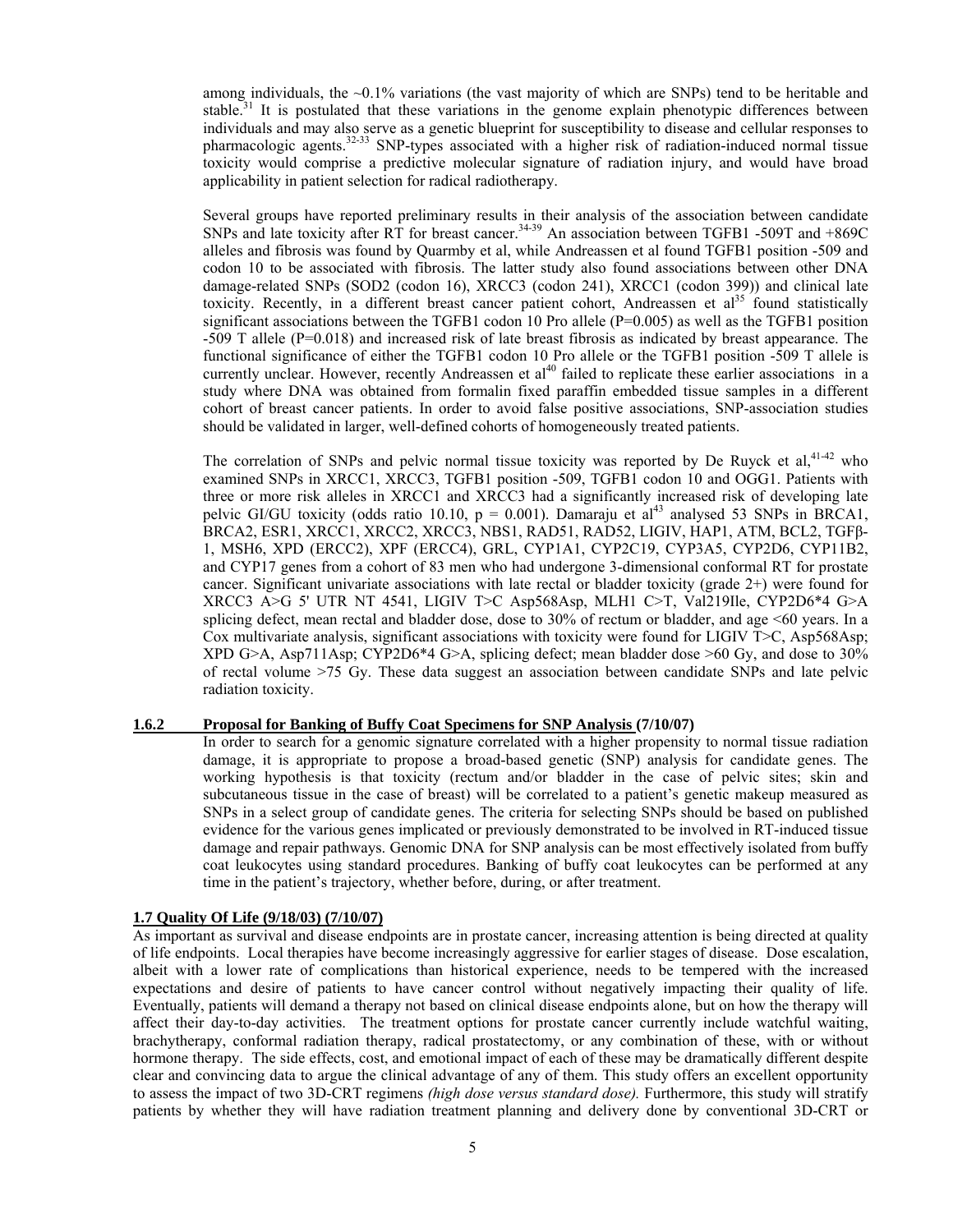IMRT. The ability of IMRT to spare more normal tissue from higher doses may allow this study to compare impact of dosimetry differences on quality of life.

One significant quality of life concern that has received much attention after prostate cancer therapy is erectile dysfunction *(ED)*. Although the specific mechanism by which radiation therapy reduces erections is uncertain, it has been suggested that radiation therapy does not damage the corporal nerves, but rather it causes vascular damage. This, in time, interferes with penile hemodynamics, which results in ED, even though desire and sexual sensations may be present.<sup>44</sup> The prognosis of erectile function has been found to be related to a number of factors including radiation dose to the bulb of the penis, patient age, and pretreatment sexual function.

With respect to 3D-CRT and sexual function. Roach analyzed the data from RTOG 94-06 to assess the impact of dose to the penile bulb on erectile function.<sup>45</sup> Using dose and volume data stored in the 3D OA center database, the dose to the penile bulb was computed retrospectively on 39 previously-potent patients treated to the 68.4 Gy and 73.8 Gy dose arms. There was a significantly higher rate of ED at 2 years  $(p=0.048, hazard ratio \sim 5.0)$  in patients if they received a mean dose of more than 52.5 Gy to the penile bulb. In this trial, the penile bulb structure will be defined prospectively. Dose to that structure will be recorded along with all other dosimetric parameters. Given the close proximity of the penile bulb to the prostate gland, the patients in the high dose arm may receive a slightly, yet significant, higher dose to the bulb.

In a retrospective study of 287 patients diagnosed with prostate cancer in clinical stages A to C and treated with 3D-CRT to 6200 to 7380 cGy, 29% experienced ED. For patients older than 70 years, 39% experienced ED after treatment. At months 1, 20, 40, and 60, actuarial ED rates after 3D-CRT were 4%, 25%, 41%, and 47%, respectively. Factors identified as significant predictors of post-3D-CRT ED included pre-treatment ED, diabetes, coronary artery disease, and anti-androgen medication usage. $46$ 

The importance of sexual functioning as a quality of life issue should not be underestimated. In a study of 413 impotent men and 109 controls, satisfaction with sexual life was found to be a powerful predictor of satisfaction with life as a whole.<sup>47</sup> Further, the importance of sexual functioning as a major issue in patient decision making regarding prostate cancer treatment has been demonstrated. Quality versus quantity of life trade-offs have been documented in up to two-thirds of men with prostate cancer who are willing to accept at least a 10% decrement in survival for a treatment that offered a better chance of preserving erectile function.<sup>48</sup> The long-term impact of cancer treatments also highlights the consequences of cure on quality of life. One study, which used a battery of quality-of-life instruments, concluded that cancer survivors enjoy quality of life similar to their neighbors in all but one aspect of daily life: sexual functioning.<sup>49</sup>

The current study will seek to minimize erectile dysfunction after 3D-CRT by minimizing dose to the bulb of the penis in both arms of this dose escalation study. However, even with specifying the contours of the bulb of the penis, the dose escalation arm may receive bulb of penis doses > 52.5 Gy. To assess the impact radiation dose has on erectile function, we will compare outcomes between the two treatment groups. Associations between sexual and global quality of life will be assessed. The global quality of life measure, the Spitzer Quality of Life Index, also provides data from which to calculate utilities to be used in quality adjusted survival analysis. If there is a difference in symptom control or toxicities, then quality-adjusted survival within the first five years should be affected. Therefore, differences in quality-adjusted survival will be examined between the two treatment arms.

In addition to an impact on sexual function, 3D-CRT affects bowel and bladder function. Incontinence after radiation therapy, documented using patient self-report, has been reported in 2% to 15% of men compared with 35% to 52% of men receiving radical prostatectomy,<sup>50-52</sup> although a much smaller risk of other side effects exist that mainly include bowel sequelae such as diarrhea, proctitis, bleeding, perforation after radiation therapy<sup>53-54</sup>, or rectal injury requiring colostomy after surgery<sup>55-56</sup>. In our work at Fox Chase Cancer Center, we recently quantified symptoms that impact bowel and bladder quality of life *(QOL*) in prostate cancer patients treated with 3D-CRT alone to the prostate +/ seminal vesicles versus whole pelvis. Second, bowel and bladder QOL measures for these patients were compared to that of the normal population of men with a similar age distribution Two health status surveys evaluating bowel and bladder functioning, along with the AUA Symptom Problem Index and the BPH Impact Index were mailed to 195 prostate cancer patients treated with 3D-CRT between December 1992 and November 1995 at Fox Chase by a single clinician *(GH).* No patient received hormonal management as part of their treatment. Ninety-five patients had pretreatment PSA levels <10 ng/ml, T1/T2AB tumors with Gleason Scores 2-6, and no perineural invasion. They were treated to the prostate +/- seminal vesicles and are referred to as Group I. The remaining 100 patients had one or more of the following characteristics: pre-treatment PSA levels ≥10 ng/ml, T2C/T3 tumors, Gleason Scores 7-10, or perineural invasion. These patients were treated to the whole pelvis and are referred to as Group II. Overall percentages were compared to those for equivalent measures reported by Litwin *(1999)* based on a normal population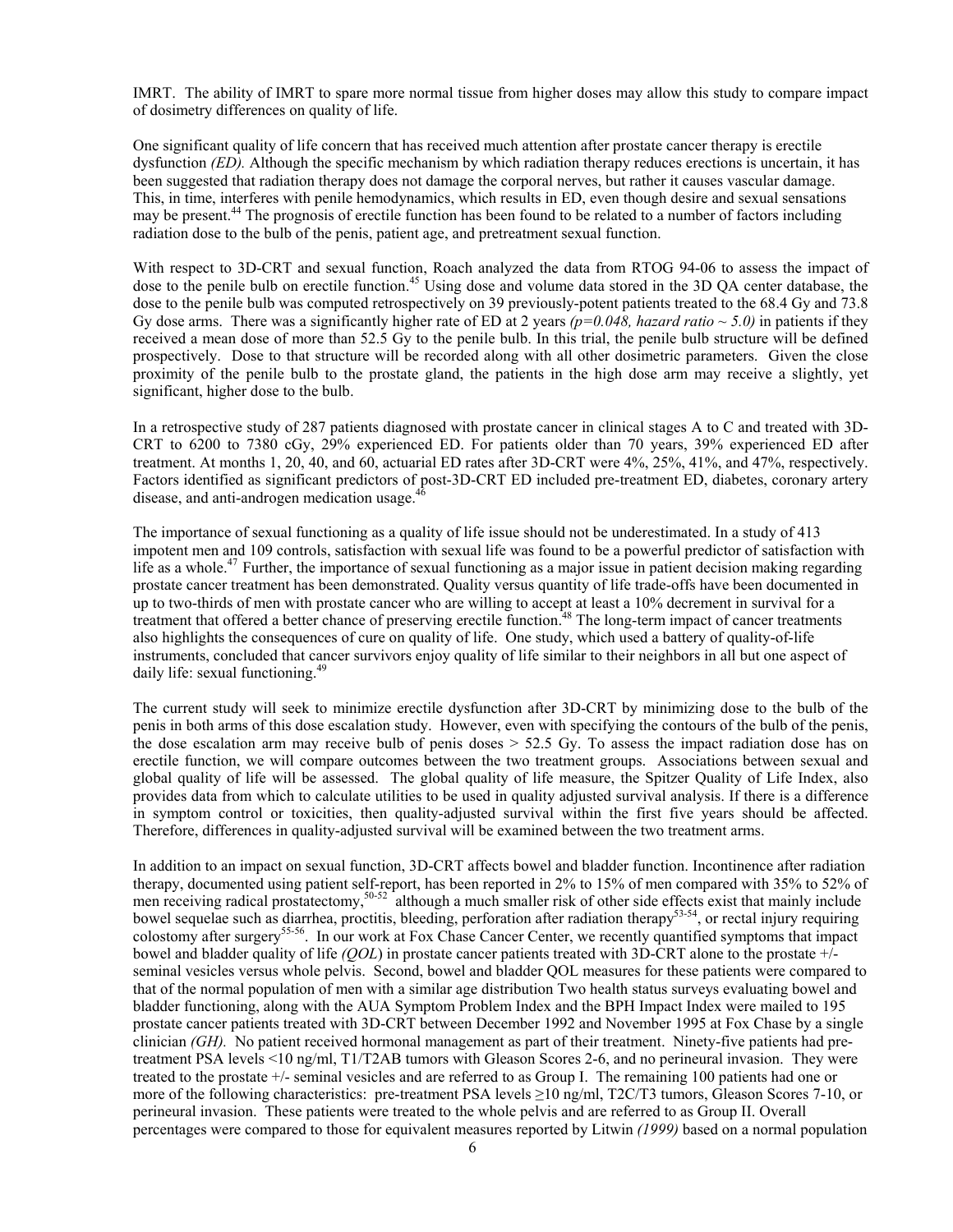of men with a mean age of 72 years *(range 47-86)*. The mailing yielded a high response rate of 62% *(n=120, 60 in each group).* The mean age was 68 *(range 52-82),* and the median ICRU dose levels for Groups I and II were 73 and 76 Gy, respectively.

Table 1 displays comparisons between the two prognosis groups for bowel and bladder QOL symptoms observed to be statistically different. Table 2 compares bowel and bladder symptoms in our radiation therapy series to that of the normal population. Despite reported symptoms, when asked about overall satisfaction in bowel and bladder functioning, 80% of the prostate cancer patients responded favorably. There was no significant difference in the bother that bladder symptoms cause men treated with radiotherapy as compared to men without cancer. No patients reported bowel dysfunction bother as a big problem, but patients do tend to have more very-small to moderate bother from bowel dysfunction than the normal population *(59% versus 33%)*. In summary, this study demonstrates that these men have QOL related to bladder function similar to that of the normal population. Patients report no major bother from bowel symptoms, but tend to have more very-small to moderate bother than the normal population. Treatment of prostate cancer patients to the whole pelvis may result in decreased QOL as defined by rectal urgency, total procedures performed, and satisfaction with bowel functioning. However, regardless of field size, men are generally satisfied with their bowel and bladder functioning long term. However, as we evaluate dose escalation with 3D-CRT and IMRT, further study of the impact on QOL is required to document areas that need increased surveillance and targeted interventions.

| Table 1.          |                | Group I | Group | p-value |
|-------------------|----------------|---------|-------|---------|
|                   |                |         | Н     |         |
| Rectal urgency    | Yes            | 25%     | 41%   | .05     |
|                   | N <sub>0</sub> | 75%     | 58%   |         |
| Total procedures† | 0              | 35%     | 45%   | .05     |
|                   |                | 37%     | 17%   |         |
|                   | $\overline{c}$ | 28%     | 38%   |         |
| Number of BM/day  |                | 44%     | 37%   | .04     |
|                   | $\overline{2}$ | 39%     | 25%   |         |
|                   | $3+$           | 17%     | 38%   |         |
| Bowel functioning | Satisfied      | 81%     | 74%   | .05     |
|                   | Not Satisfied  | 11%     | 26%   |         |
| Pain in urination | Yes            | 10%     | $0\%$ | .03     |
|                   | No             | 90%     | 100%  |         |

†Flexible sigmoidoscopy, colonoscopy, fulguration, observation, or other. ‡Controls based on Litwin Study, Journal of Urology, 161, April 1999.

| Table 2.             |                      | PC pts | Controls | $p-$  |
|----------------------|----------------------|--------|----------|-------|
|                      |                      |        |          | value |
| Pads/day to control  | None                 | 98%    | $98\%$   | .99   |
| urinary leakage      | $1 - 2$              | $2\%$  | $2\%$    |       |
| Total urinary        | Yes                  | 70%    | 69%      | .91   |
| control              |                      |        |          |       |
|                      | No.                  | 30%    | 31%      |       |
| Bother from          | No problem           | 61%    | 60%      | .13   |
| urinary incontinence | Very small problem   | 25%    | 34%      |       |
|                      | Small problem        | 12%    | 6%       |       |
|                      | Moderate-big problem | $2\%$  | $2\%$    |       |
| Bother from          | No problem           | 41%    | 66%      | .001  |
| bowel dysfunction    | Very small-small     | 37%    | 28%      |       |
|                      | problem              |        |          |       |
|                      | Moderate problem     | 22%    | $5\%$    |       |
|                      | Big problem          | $0\%$  | $1\%$    |       |
| Rectal urgency       | Yes                  | 33%    | 31%      | .71   |
|                      | No                   | 67%    | 69%      |       |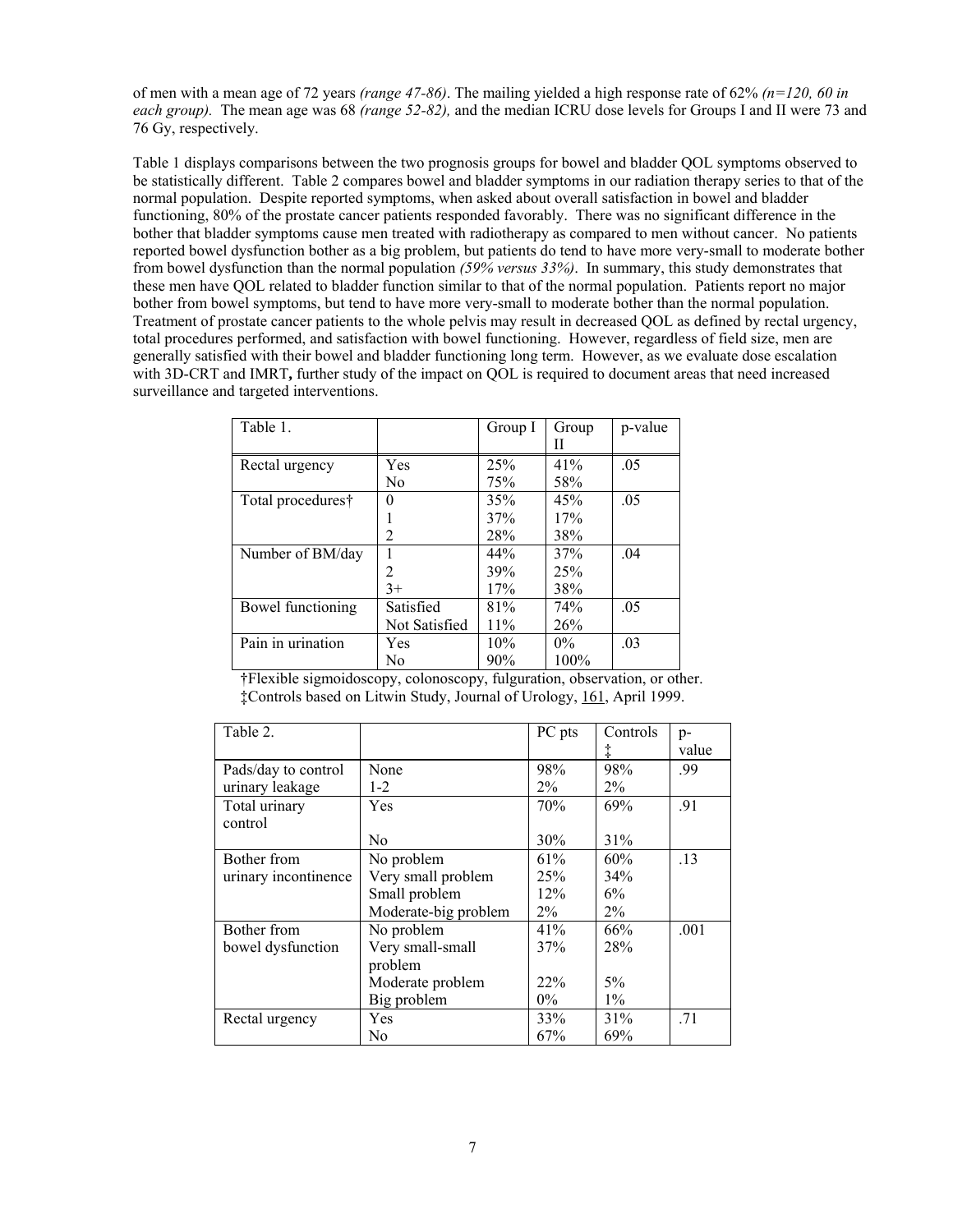# **2.0 OBJECTIVES**

#### **2.1 Primary Objective (9/18/03)**

**2.1.1** Determine whether 3D-CRT/IMRT to 79.2 Gy in 44 fractions will lead to improved overall survival in patients treated for prostate cancer compared to a group of patients treated with 3D-CRT/ IMRT to 70.2 Gy in 39 fractions.

#### **2.2 Secondary Objectives (7/10/07)**

- **2.2.1** Determine freedom from PSA failure *(ASTRO consensus definition; See Endpoints, Section 13.0),*  disease-specific survival, local progression, and distant metastases.
- **2.2.2** Collect dose/volume data to allow tumor control probability and normal tissue complication probability modeling for patients treated with radiation therapy for prostate cancer.
- **2.2.3** Determine the incidence of grade 2 or greater GU and GI acute and late toxicity in patients treated with each of the regimens described above.
- **2.2.4** Prospectively collect quality of life data, including sexual function, to compare outcomes between the two treatment groups.
- **2.2.5** Prospectively collect diagnostic biopsy samples to determine the influence of histopathologic or tumorspecific cytogenetic or chromosomal markers on cancer control outcomes following radiation.
- **2.2.6** To collect paraffin-embedded tissue blocks, serum, plasma, and buffy coat cells for future translational research analyses.

#### **3.0 PATIENT SELECTION**

# **3.1 Conditions for Patient Eligibility**

- **3.1.1 Histologically confirmed prostate adenocarcinoma within 180 days of randomization;**
- **3.1.2** Zubrod Performance Scale 0-1;
- **3.1.3** Prostatic biopsy tumor grading by the Gleason Score Classification;
- **3.1.4** One of the following combinations of factors:
	- Clinical stage T1b-T2b, Gleason score 2-6, and prostate-specific antigen  $\geq 10$  but  $\leq 20$ ;
	- Clinical stage T1b-T2b, Gleason score 7 and prostate-specific antigen < 15;
- **3.1.5** Pretreatment evaluations must be completed as specified in Section 4.1; (9/18/03)
- **3.1.6** Patients must sign a study-specific informed consent form prior to randomization.

# **3.2 Conditions for Patient Ineligibility**

- **3.2.1** Evidence of distant metastases;
- **3.2.2** Regional lymph node involvement;
- **3.2.3** Previous radical surgery *(prostatectomy)* or cryosurgery for prostate cancer;
- **3.2.4** Previous pelvic irradiation, prostate brachytherapy, or bilateral orchiectomy;
- **3.2.5** Previous hormonal therapy, such as LHRH agonists *(e.g. goserilin, leuprolide),* anti-androgens *(e.g. flutamide, bicalutamide),* estrogens *(e.g. DES),* or surgical castration *(orchiectomy);*
- **3.2.6** Use of 5-alpha-reductase (*finasteride/dutasteride [Proscar])* or the phytoestrogen preparation "PC-SPES" within 3 months prior to registration;  $(4/18/06)$
- **3.2.7** Previous or concurrent cytotoxic chemotherapy for this cancer;
- **3.2.8** Previous or concurrent invasive cancers, other than localized basal cell or squamous cell skin carcinoma, unless continually disease free for at least 5 years;
- **3.2.9** Major medical or psychiatric illness that, in the investigator's opinion, would prevent completion of treatment and interfere with follow up.

#### **4.0 PRETREATMENT EVALUATIONS**

#### **Protocol treatment must begin within 4 weeks after registration. (9/18/03)**

# **4.1 Evaluations Required for Eligibility (9/18/03) (9/17/04) (4/18/06)**

- Complete history, physical examination, and evaluation of Zubrod Performance Scale;
- **4.1.2** Histological evaluation of prostate biopsy with assignment of a Gleason score to the biopsy material;
- **4.1.3** Digital rectal examination of prostate; (4/18/06)
- **4.1.4** Radionuclide bone scan must be done if PSA > 10 AND Gleason score 7.

#### **4.2 Other Pretreatment Evaluations (7/10/07)**

- **4.2.1** Lymph node assessment is recommended by pre-registration diagnostic pelvic CT scan or MRI and/or pelvic lymphadenectomy;
- **4.2.2** Urethrogram is strongly encouraged at the time of simulation or CT scan for treatment*;*
- **4.2.3** PA and lateral chest X-rays are optional;
- **4.2.4** Quality of life evaluations: International Index of Erectile Function Questionnaire *(IIEF)* [PQ]; Functional Alterations due to Changes in Elimination *(FACE)* [FA]; The Spitzer Quality of Life Index *(SQLI)* [SP].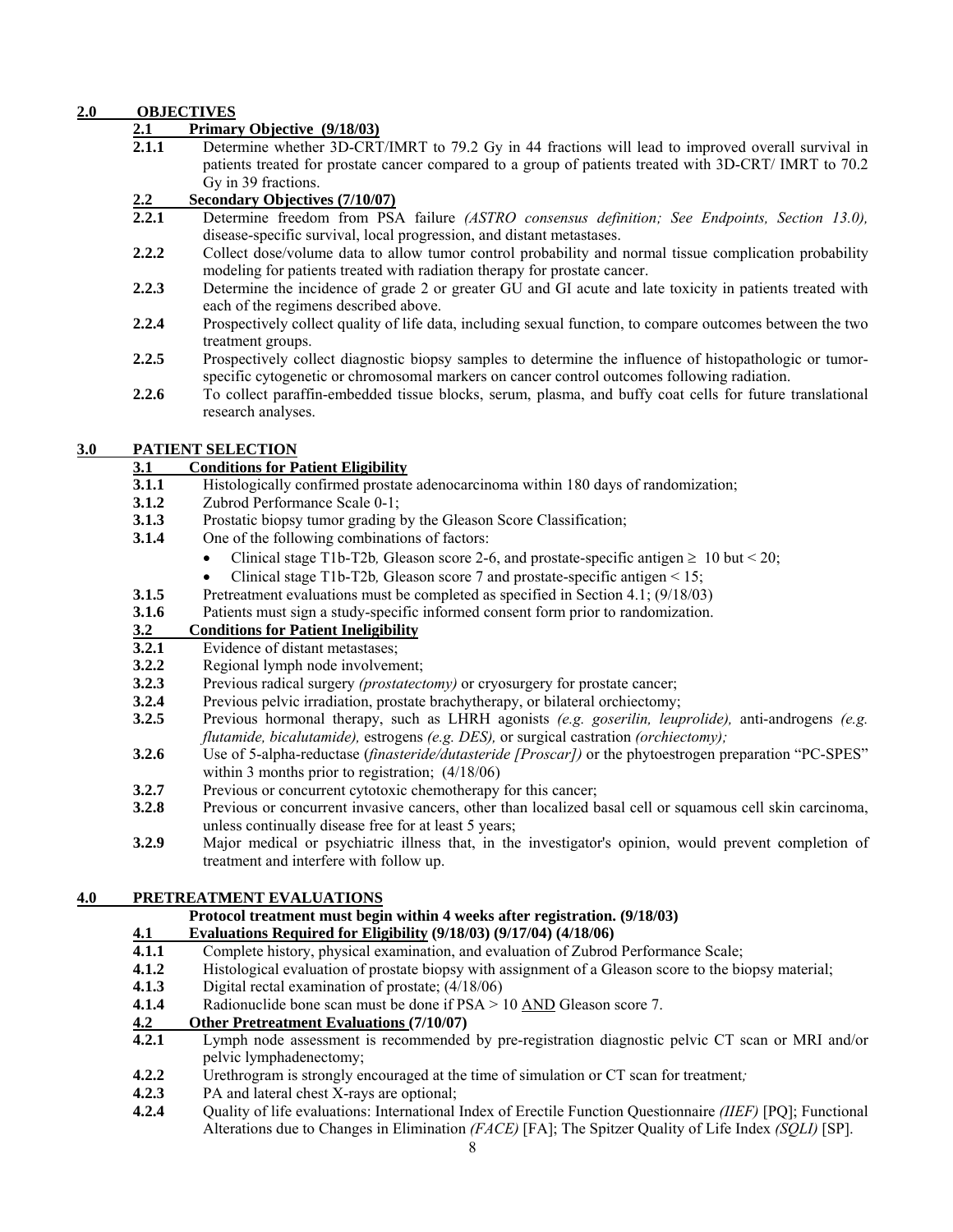- **4.2.5** Laboratory evaluations to include CBC, platelets, BUN, creatinine, testosterone, serum free PSA *(if available),* and prostatic specific antigen *(PSA);* PSA must be done a) within 120 days prior to registration and prior to biopsy or b) within 120 days prior to registration and at least 10 days after prostate biopsy. (Every effort should be made to obtain all serum PSA values obtained in the 1 year prior to treatment to allow for calculation of PSA kinetics) The type of PSA assay (e.g., Abbott) should be recorded on the data forms. (4/18/06)
- **4.2.6** Serum, plasma, buffy coat cells, and archival tissue (preferably in blocks; see Section 10.3.2) for banking: For patients who consent to this component of the study.

# **5.0 REGISTRATION PROCEDURES** (9/18/03)

- **5.1** Only institutions that have met the technology requirements and that have provided the baseline physics information that are described in 3D-CRT Quality Assurance Guidelines *(See Appendix VI*) or the IMRT Quality Assurance Guidelines (see Appendix VII) may enter patients to this study.
- **5.1.1.** The 3D Questionnaire *(one per institution, see Appendix VI)* is to be sent to the Washington University Image-Guided Therapy Center *(ITC)* for review prior to entering any cases. Upon review and successful completion of "Dry-Run" or "Benchmark" QA test *(See Appendix VI),* the ITC will notify both the registering institution and RTOG Headquarters that the institution is eligible to enter patients onto this study. Institutions that have previously enrolled patients on RTOG 94-06 may enroll patients on this study without further credentialing by the ITC.
- **5.1.2** Institutions or investigators anticipating the use of IMRT on this study must complete a new IMRT Facility Questionnaire. A copy of the IMRT Facility Questionnaire may be obtained only via the world-wide web at the Image-Guided Therapy Center (ITC) website *http://itc.wustl.edu*. The IMRT Facility Questionnaire requests information regarding the training and experience of the IMRT team; IMRT treatment planning and treatment equipment; and in-house QA procedures. In addition, all institutions must successfully complete an IMRT "dry-run" or benchmark case with the ITC. In addition, an IMRT phantom study with the RPC (see Appendix VII) must be successfully completed if the institution has not previously met this credentialing requirement on another RTOG IMRT study.
- **5.2** Patients can be registered only after pretreatment evaluation is completed and eligibility criteria are met. Patients are registered prior to any protocol therapy by calling RTOG headquarters at *(215)* 574-3191, Monday through Friday, 8:30 a.m. to 5:00 p.m. ET. The patient will be randomized to a treatment arm and a case number will be assigned and confirmed by mail. The Eligibility Checklist must be completed in its entirety prior to calling RTOG. The completed, signed, and dated Checklist used at study entry must be retained in the patient's study file and will be evaluated during an institutional NCI/RTOG audit.
- **5.3** After the patient is randomized to a treatment arm, RTOG will notify the ITC *(by FAX)* providing the following information:
	- Case Number
	- **Institution Name**
	- **Institution Number**
	- Date of Registration
	- Treatment Option
	- Stratification Group
- **5.4** After the patient is randomized to a treatment arm, the institution will submit the required data *(both hardcopy and digital)* to the ITC *(See Section 12.2)* and to the RTOG *(See Section 12.1)*.

# **6.0 RADIATION THERAPY [IMRT is allowed (9/18/03)]**

# **6.1 Dose Specification (9/18/03)**

**6.1.1** The prescription dose is the minimum dose to the PTV *(defined in Section 6.4).* The maximum dose *to a volume of no more than 2% of the PTV* should not exceed the prescription dose by more than 7% *(inhomogeneity ≤7%)* and will be scored as no variation: ≤7%; minor variation: > 7 to ≤ 10%; major variation: > 10%. It is expected that IMRT may result in more heterogeneity in dose coverage than forward planned 3D-CRT. Minor variations as described are acceptable.

# **6.1.2 Forward planned 3D-CRT or IMRT (9/18/03)**

Prescription dose to the PTV shall be according to the following dose schema delivered in 1.8 Gy minimum dose fractions. All fields treated once daily, 5 fractions per week.

ARM 1: 70.2 Gy in 39 Fractions. No more than 2% of the PTV and none of the CTV may receive less than 70.2 Gy.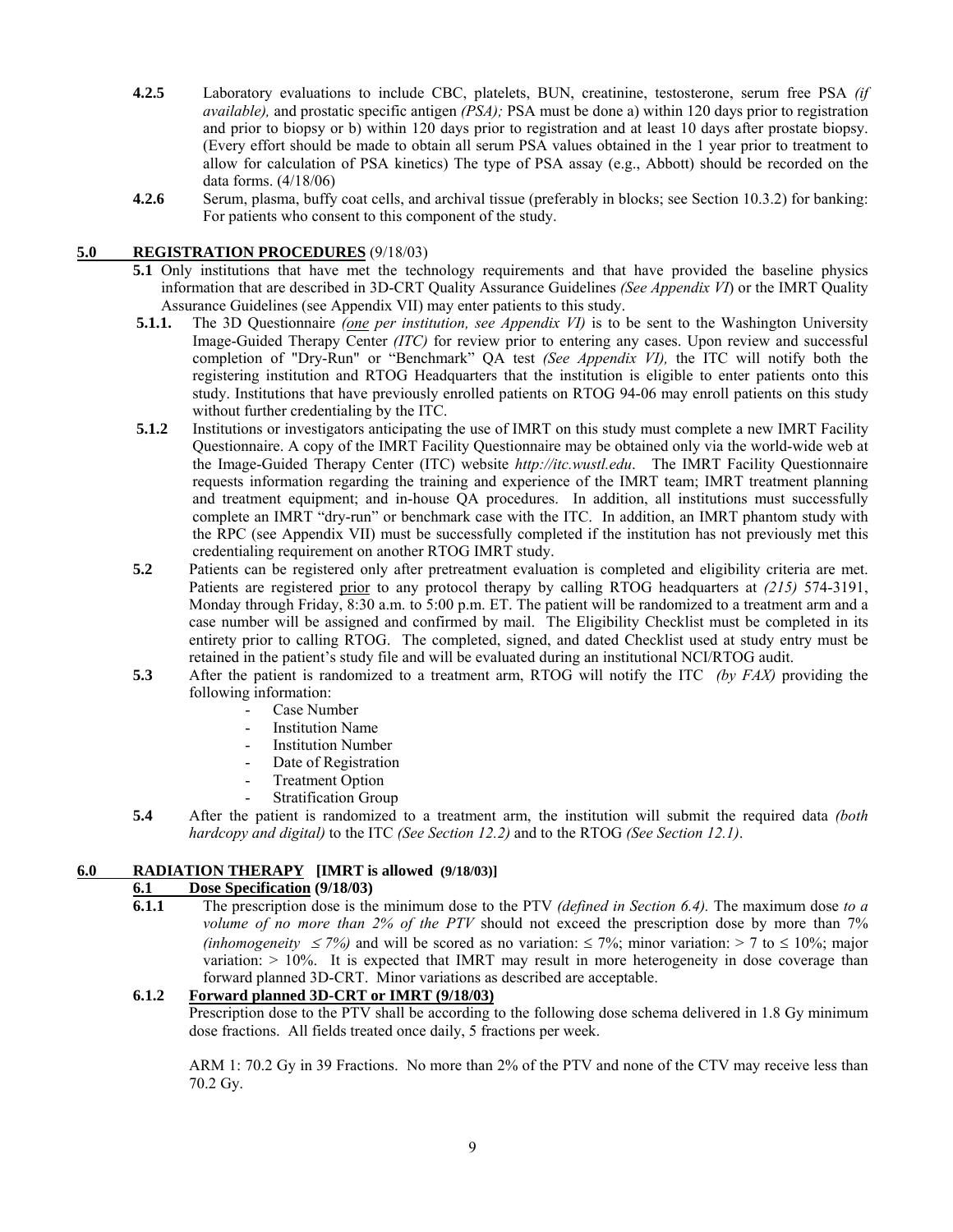ARM 2: 79.2 Gy in 44 Fractions. No more than 2% of the PTV and none of the CTV may receive less than 79.2 Gy.

Patients treated with forward planned 3D-CRT may have a clinical target volume reduction after the first 31 fractions (55.8Gy) that encompasses the prostate with a PTV margin only.

| Dose Goal        | Minimum PTV          | Minimum CTV          | Maximum PTV      | Maximum PTV dose                                               | Maximum PTV dose to           |
|------------------|----------------------|----------------------|------------------|----------------------------------------------------------------|-------------------------------|
| (Prescription)   | dose                 | dose                 |                  | dose to $\leq 2\%$ of $\mid$ to $\leq 2\%$ of PTV <sup>1</sup> | $\leq$ 2% of PTV <sup>1</sup> |
|                  | $(encompassing \geq$ | $(encompassing \geq$ | PTV <sup>1</sup> | (Minor variation)                                              | (Major variation)             |
|                  | 98% of PTV)          | 100% of CTV)         | (No variation)   |                                                                |                               |
| ARM 1            | $70.2$ Gy            | $70.2$ Gv            | 75.1 Gv          | 77.2 Gv                                                        | $>77.2$ Gv                    |
| ARM <sub>2</sub> | 79.2 Gv              | $79.2$ Gv            | 84.7 Gy          | 87.1 Gy                                                        | $>87.1$ Gy                    |

<sup>1</sup> The maximum dose must not be within an "Organ at Risk" such as the Rectum, Bladder, or Penile Bulb

 GTV=Prostate CTV = Prostate + *proximal* BSV\*  $PTV = CTV + 0.5 - 1.0$  cm

> $CTV<sub>boost</sub> = Prostate (GTV) (optional for non-IMRT 3D patients, only)$  $PTV<sub>boost</sub> = CTV + 0.5-1.0 cm (optional for non- IMRT, forward planned)$ 3D-CRT cases)

\*BSV = bilateral seminal vesicles. The proximal seminal vesicle is defined as the portion from its origin with the prostate and extending 1.0 cm superiorly.

**6.1.2.1** The reported doses shall include the dose to the ICRU Reference Point *(Section 6.4.4)* as well as the maximum point dose, maximum dose to 2% of PTV, minimum point dose in both CTV and PTV, and mean dose to PTV. **(9/18/03)** 

#### **6.2 External Beam Equipment (9/18/03)**

- **6.2.1** Megavoltage equipment is required with effective photon energies  $\geq 6$  MV
- **6.2.2** Credentialing requirements and QA guidelines for institutions planning to participate in this study using 3D-CRT can be found on the ITC website (*http://itc.wustl.edu***)** and are given in *Appendix VI.*
- **6.2.3** Credentialing requirements and QA guidelines for institutions planning to participate in this study using IMRT can be found on the ITC website (*http://itc.wustl.edu***)** and are given in *Appendix VII.*

#### **6.3 Treatment Planning Imaging and Localization Requirements (11/4/04)**

**6.3.1** A treatment planning CT scan will be required to define tumor, clinical, and planning target volumes and the critical structures *(See Section 6.4.5).* The treatment planning CT will be acquired with the patient in the same position and with immobilization device and conditions as will be utilized for treatment. That is, if treatment is planned with a full bladder, the simulation CT should be performed with a full bladder. The rectum should be empty *(except for contrast material for its visualization)*. Each patient will be positioned in the supine position in an individualized thermoplastic immobilization cast or molded foam cradle in the treatment position on a flat tabletop. The CT scan of the pelvis should start at or above the iliac crest down to the perineum. All tissues to be irradiated must be included in CT scan. CT scan thickness should be ≤ 0.5 cm through the region that contains the target volumes *(i.e., from the bottom of the sacroiliac joints down to the penile urethra)*. The regions above and below the target volume region may be scanned with slice thickness  $\leq 1.0$  cm.

 The GTV, CTV, and PTV *(see Section 6.4)*, and normal tissues must be outlined on all CT slices in which the structures exist. For patients receiving forward planned 3D-CRT, beam's eye view display must be used to design beam aperture.

- **6.4 Volume and ICRU Reference Point Definitions** The definition of volumes will be in accordance with the ICRU Report #50: Prescribing, Recording, and Reporting Photon Beam Therapy.
- **6.4.1** *The Gross Tumor Volume (GTV)* is defined by the physician as all known disease as defined by the planning CT, urethrogram, and clinical information. If a urethrogram is used, the GTV will encompass a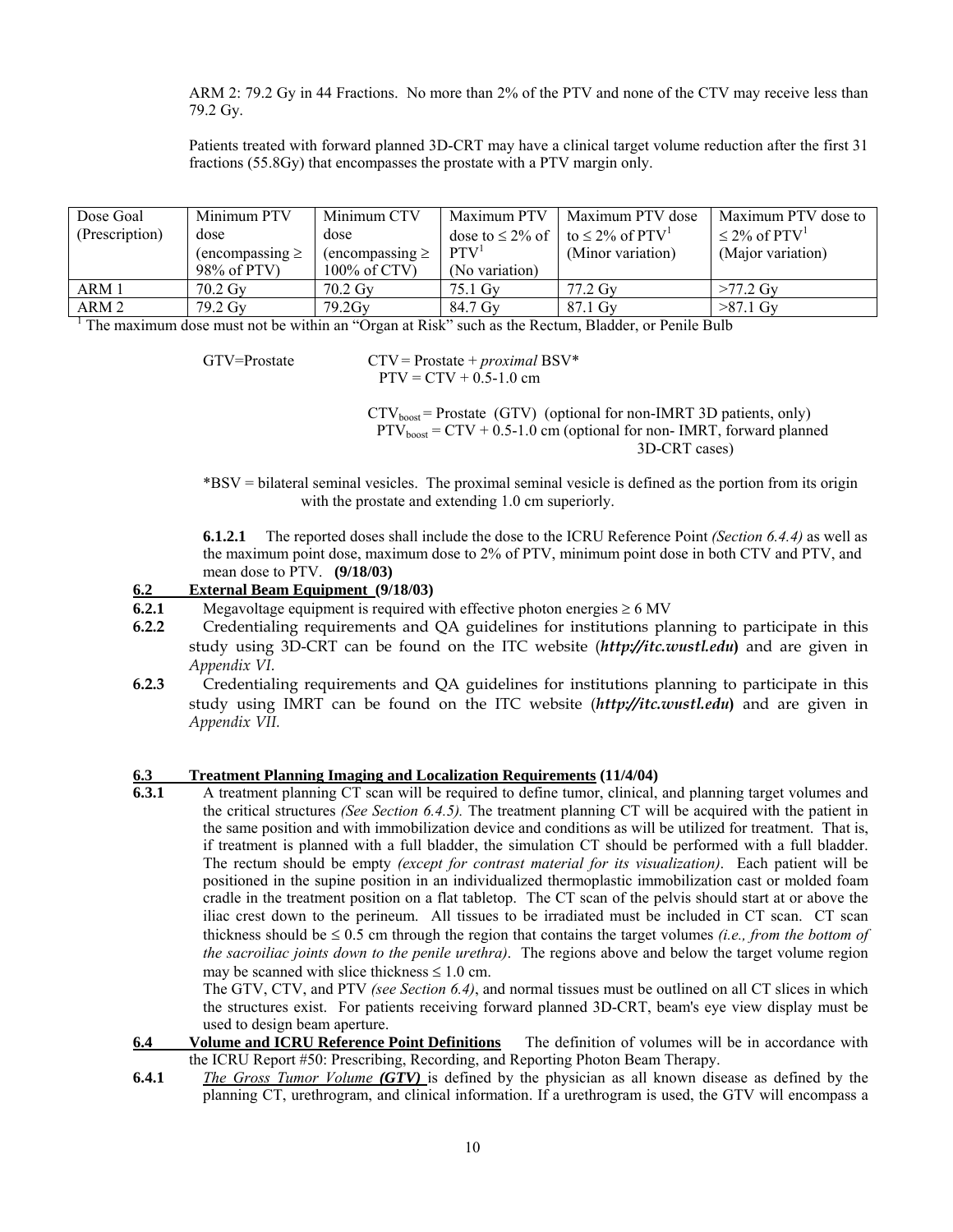volume inferiorly 5mm superior to the tip of the dye and no less than the entire prostate. Prostate dimensions should be defined as visualized on CT scan.

**6.4.2** *The Clinical Target Volumes (CTV)* are the GTV plus areas considered to contain microscopic disease, delineated by the treating physician, and is defined as follows:

 CTV is the GTV (*prostate*) plus the proximal bilateral seminal vesicles. Only the first 1.0 centimeter of seminal vesicle tissue adjacent to the prostate shall be included in the clinical target volume. This 1.0 cm of seminal vesicles refers to both radial (in plane) and superior (out of plane) extent. If both prostate and seminal vesicle are visualized in the same CT slice, this seminal vesicle tissue will contribute to the 1.0 cm of tissue. (9/18/03)

**6.4.3** *The Planning Target Volume (PTV)* will provide a margin around the CTV to compensate for the variability of treatment set up and internal organ motion. A minimum of 5 mm around the CTV is required to define each respective PTV. Superior and inferior margins *(capping)* should be 5-10 mm depending on the thickness and spacing of the planning CT scan. Careful consideration should be made when defining the 5-10 mm margin in three dimensions.

 It is advised that extreme bladder or rectal filling not be present at the time of the planning CT scan. A distended bladder or rectum can introduce a systematic error that may increase the probability of missing the CTV. An enema before the planning CT scan and use of a hollow *(robnel)* catheter to evacuate flatus will empty the rectum, thereby allowing a narrow posterior PTV margin *(~5 mm)* to account mainly for set up errors.

- **6.4.4** *The ICRU Reference Points* are to be located in the central part of the PTV and, secondly, on or near the central axis of the beams. Typically these points should be located on the beam axes or at the intersection of the beam axes.
- **6.4.5** *Critical Normal Structures* (9/18/03)

The normal tissue volume to be contoured will include bladder, rectum, bilateral femora *(to the level of ischial tuberosity)*, penile bulb, and skin. The normal tissues will be contoured and considered as solid organs. The bladder should be contoured from its base to the dome, and the rectum from the anus (*at the level of the ischial tuberosities*) for a length of 15 cm or to the rectosigmoid flexure. This generally is below the bottom of the sacroiliac joints. The tissue within the skin and outside all other critical normal structures and PTV's is designated as unspecified tissue. See the ITC web site to view examples of target and normal tissue contours.

The following table summarizes the naming of organs for submission of data to the ITC

| <b>Standard Name</b> | <b>Description</b>            |
|----------------------|-------------------------------|
| <b>BLADDER</b>       | <b>Bladder</b>                |
| <b>CTV</b>           | <b>Clinical Target Volume</b> |
| <b>FEMUR LT</b>      | Left Femur                    |
| <b>FEMUR RT</b>      | Right Femur                   |
| <b>GTV</b>           | Gross Tumor Volume (Prostate) |
| <b>PENILE BULB</b>   | Penile Bulb                   |
| <b>PTV</b>           | Planning Target Volume        |
| <b>RECTUM</b>        | Rectum                        |
| <b>SKIN</b>          | External patient contour      |
| <b>SEM VES</b>       | <b>Seminal Vesicles</b>       |

#### **6.5 Treatment Planning (9/18/03)**

**6.5.1** *PTV*

 Treatment will be given only to the PTV using three dimensional conformal fields shaped to exclude as much of the bladder and rectum as possible. Field arrangements will be determined by 3D planning to produce the optimal conformal plan in accordance with volume definitions. The treatment plan used for each patient will be based on an analysis of the volumetric dose including dose-volume histogram *(DVH)* analyses of the PTV and critical normal structures.

**6.5.2** *Critical Normal Structures*

 Custom shielding must be used in conjunction with conformal planning to restrict the dose to the normal structures. Dose-volume histograms *(DVHs)* must be generated for all critical normal structures and the unspecified tissues (*see Section 6.4.5).* Portions of the bladder and rectum will, by necessity, receive the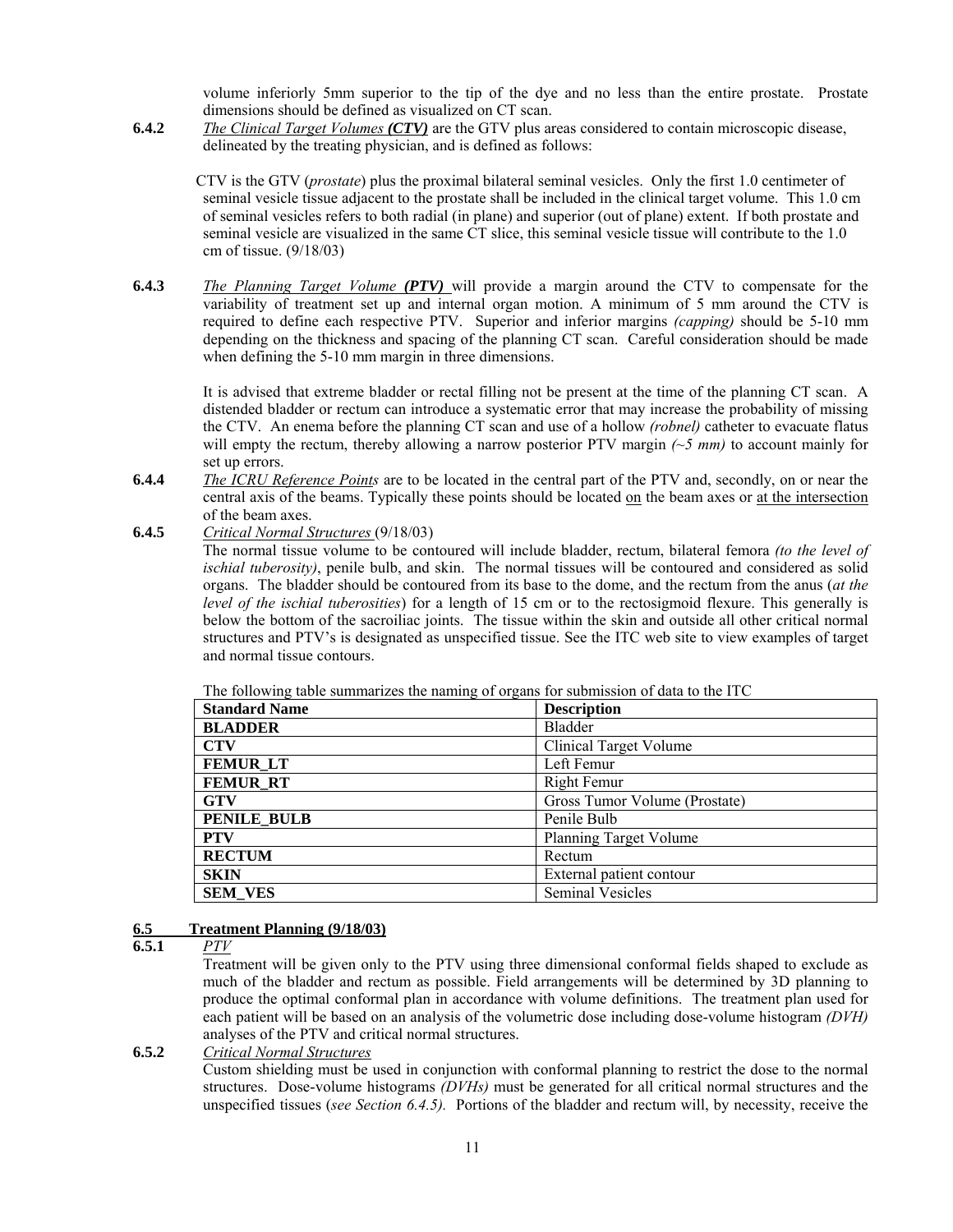full dose to the PTV; however, careful 3D planning must be performed to ensure that the volume of the bladder and rectum receiving the full dose is kept to a minimum.

Based upon a review of patient dosimetry on dose level 3 of RTOG 94-06, the following normal tissue guidelines should be followed:

| Normal organ<br>limit† | No more than<br>No more than<br>$25\%$ volume<br>$15\%$ volume<br>receives dose<br>receives dose<br>that exceeds<br>that exceeds |                | No more than<br>35% volume<br>receives dose<br>that exceeds | No more than $50\%$<br>volume<br>receives dose<br>that exceeds |  |  |
|------------------------|----------------------------------------------------------------------------------------------------------------------------------|----------------|-------------------------------------------------------------|----------------------------------------------------------------|--|--|
| Bladder<br>Constraint  | $80 \text{ Gy}$                                                                                                                  | 75 Gy          | 70 Gy                                                       | $65 \text{ Gy}$                                                |  |  |
| Rectum<br>Constraint   | 75 Gy                                                                                                                            | 70 Gy<br>65 Gy |                                                             | $60 \text{ Gy}$                                                |  |  |
| Penile Bulb            | Mean dose less than or equal to 52.5 Gy                                                                                          |                |                                                             |                                                                |  |  |

†Normal organ limit refers to the volume of that organ that should not exceed the dose limit. No part of these normal organs shall receive more than 77.2Gy on Arm 1 or on 84.7Gy on Arm 2.

Roach has reported a lower incidence of erectile dysfunction in patients who received a mean dose of 52.5 Gy or less to the penile bulb on RTOG 94-06. This dose value represents a treatment planning guideline and not a clinical study constraint. Care should be taken not to shield the penile bulb at the expense of adequate coverage of the PTV in this study.

#### **6.6 Treatment Verification (9/18/03)**

 First day port films or portal images of each field along with orthogonal isocenter verification films *(or images)* must be obtained. If modifications are made in field shaping or design, a port film of each modified field along with orthogonal isocenter verification films *(or images)* is required on the first day's treatment of that field. Thereafter, weekly verification films or images of **orthogonal isocenter** views *(anterior to posterior and lateral projection)* are required. The required accuracy of patient positioning and the use of multi-leaf collimator apertures suggests the daily use of on-line imaging.

 For IMRT the intensity profiles of each beam must be independently verified and compared to the planned field intensity. Portal films are not required for IMRT but orthogonal verification films are required, just as for 3D- CRT.

Real-time ultrasound localization is an important complement to conventional port films or portal imaging; however, there is some reluctance in a cooperative group setting to rely solely upon ultrasound localization to verify patient positioning. Therefore, until more data suggests otherwise, weekly port filming is required in this study, in addition to the use of ultrasound localization in those centers using that device.

# **6.7 Quality Assurance of Target Volumes and Critical Structure Volumes (9/18/03)**

The ITC will facilitate the review of GTV, CTV, PTV, and designated organs at risk (critical structures) on, as a minimum, the first five cases submitted by each institution *(unless previously submitted on RTOG 94-06)*. After an institution has demonstrated compliance with the protocol, future cases will be randomly selected for review.

#### **6.8 Quality Assurance of Field Placement (9/18/03)**

The ITC will archive in an ITC database all digital treatment prescription and verification images (hard copy films will be digitized by the ITC) for later review by the study chair of initial placement films submitted by each institution. At least one port film or pretreatment alignment film per field along with the digital reconstructed radiographs *(DRRs)* from the treatment planning program or, alternatively, a simulation verification radiograph shall be submitted for evaluation except where geometrically impractical.

#### **6.9 Quality Assurance of Dose Distribution**

- **6.9.1** The ITC will display, and compare with hard copies, isodose distributions for the axial, and coronal planes *(or multiple axial planes as outlined in QA Guidelines; See Appendices VI and VII)* through the planning target volume to verify correct digital submission and conversion. (9/18/03)
- **6.9.2** The ITC will compare the submitted DVHs for the PTV, designated critical structures, and unspecified tissues with DVHs calculated by the ITC.

**6.9.3** *Protocol Deviation* (9/18/03)

- No variation *(total coverage)*; Prescription isodose surface covers ≥ 98% of the PTV
- Minor variation *(marginal coverage)*; Prescription isodose surface coverage between ≥ 95% to < 98% of the PTV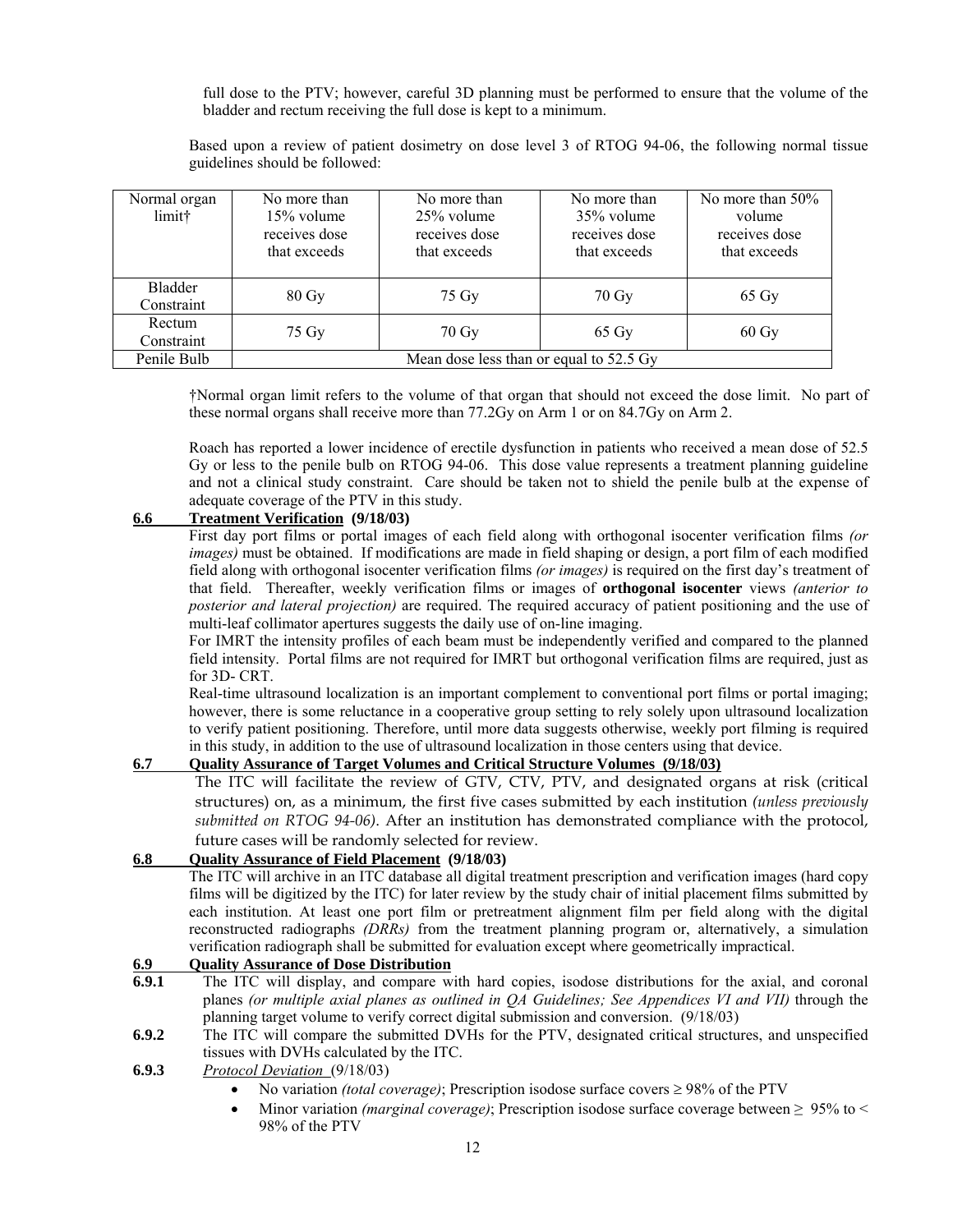- Major variation *(miss)*; Prescription isodose surface coverage  $\leq$  95% of the PTV, or less than 100% of CTV
- **6.9.4** *Dose Heterogeneity* (9/18/03)

 Maximum dose to ≤ 2% of the PTV volume should not exceed the prescription dose by more than 7% *(no variation:*  $\leq$  7%; *minor variation:* > 7 *to*  $\leq$  10%; *major variation:* > 10%). **This maximum dose volume of the PTV must not be shared by an "Organ at Risk"**. The maximum point dose to critical normal structures outside the PTV including the unspecified tissue should not exceed the prescription dose. The treating physician must carefully consider the tolerance dose/volume to each critical normal structure and unspecified tissue.

#### **6.10 RTOG 3D-CRT Summary of 1993 ICRU Report 50 on Recommendations for Prescribing, Recording, and Reporting External Beam Radiation Therapy**

- **6.10.1** Complete descriptions of volumes to be treated have been included in the 3D-CRT protocols in order to minimize the institutional variation of tumor and target volume delineation for protocol cases. Please consult the ICRU 1993 document for complete descriptions of the various target volumes defined. The next paragraphs summarize the ICRU definitions that are relevant for this protocol:
- **6.10.2** The gross tumor volume *(GTV)* includes the known disease as determined by physical examination, imaging studies and other diagnostic information; more than one GTV can be defined.
- **6.10.3** The clinical target volume *(CTV)* includes the area of subclinical involvement around the GTV. The CTV is the GTV plus the margin for micro extensions of the tumor; more than one CTV can be defined.
- **6.10.4** The planning target volume *(PTV)* is the CTV plus a margin to ensure that the prescribed dose is actually delivered to the CTV. This margin accounts for variations in treatment delivery, including variations in set-up between treatments, patient motion during treatment, movement of the tissues that contain the CTV *(e.g. respiration)*, and size variations in the tissue containing the CTV. The PTV is a geometric concept; more than one PTV can be defined.

#### **6.11 R.T. Quality Assurance Reviews (7/10/07)**

The Principal Investigator, Jeff Michalski, M.D., M.B.A., will remotely perform RT Quality Assurance Review after complete data for the first 25 cases enrolled have been received by the ITC (see section 12.0). Dr. Michalski will perform remote reviews on subsequent blocks of 25 cases after complete data for these cases have been received by the ITC. The final cases will be reviewed within 3 months after this study has reached the target accrual or as soon as complete data for all cases enrolled have been received, whichever occurs first.

#### **6.12 Radiation Toxicity (7/10/07) (3/29/10)**

- **6.12.1** All patients will be seen weekly by their radiation oncologist during radiation therapy. Any observations regarding radiation reactions will be recorded and should include attention toward the following potential side effects:
- **6.12.1.1** Small bowel or rectal irritation manifesting as abdominal cramping, diarrhea, rectal urgency, proctitis, or hematochezia
- **6.12.1.2** Bladder complications including urinary frequency/urgency, dysuria, hematuria, urinary tract infection, and incontinence
- **6.12.1.3** Radiation dermatitis
- **6.12.2** Clinical discretion may be exercised to treat side effects from radiation therapy. Rectal side effects such as diarrhea may be treated with Diphenoxylate or Loperamide. Bladder or rectal spasms can be treated with anticholinergic or Tolterodine. Bladder irritation can be managed with Phenazopyridine. Erectile dysfunction can be treated with Sildenafil.
- **6.12.3** Acute toxicity monitoring: Acute *(≤ 90 days from RT start)* side effects of radiation therapy were documented using the NCI Common Toxicity Criteria version 2.0.
- **6.12.4** Late toxicity monitoring: Beginning April 1, 2010, renal and GU toxicities will be evaluated and graded according to the NCI Common Terminology Criteria for Adverse Events (CTCAE) version 4.0. All appropriate treatment areas should have access to a copy of the CTCAE version 4.0. A copy of the CTCAE version 4.0 can be downloaded from the CTEP website (http://ctep.cancer.gov/protocolDevelopment/electronic\_applications/ctc.htm). All other late *(> 90 days from RT start)* side effects will be evaluated and graded according to the RTOG Late Radiation Morbidity Scoring Scale *(Appendix IV).*

#### **6.13 Toxicity Reporting Guidelines (7/10/07)**

**6.13.1** All fatal toxicities (*grade 5*) resulting from protocol treatment must be reported by telephone to the Group Chairman, to RTOG Headquarters Data Management, and to the Study Chairman within 24 hours of discovery.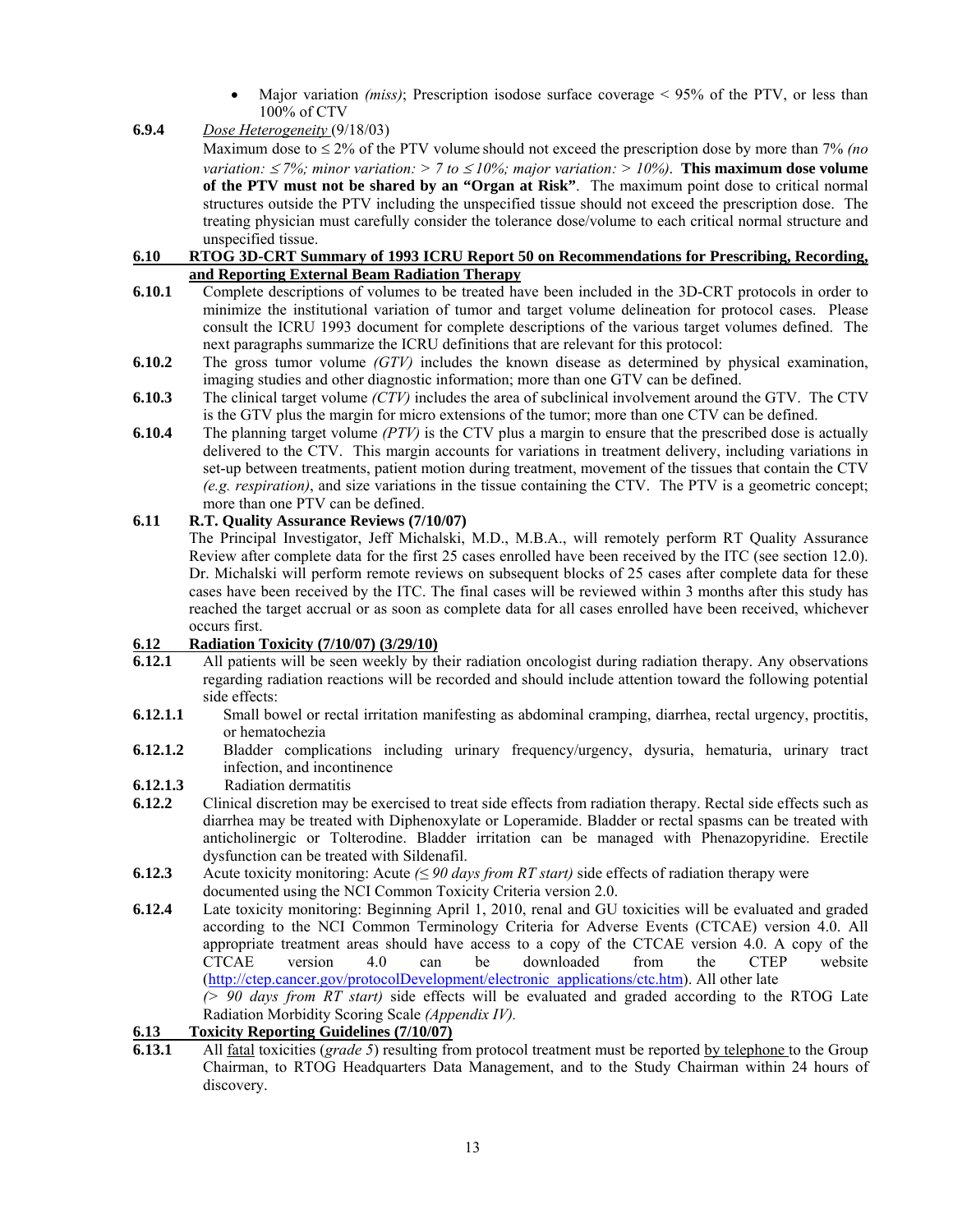- **6.13.2** All life-threatening (*grade 4*) toxicities from protocol treatment must be reported by telephone to the Group Chairman, RTOG Headquarters Data Management Staff, and to the Study Chairman within 24 hours of discovery.
- **6.13.3** Appropriate data forms, and if requested a written report, must be submitted to RTOG Headquarters within 10 working days of the telephone report, FAX # *(215)* 928-0153*.*

## **7.0 DRUG THERAPY (8/23/02)**

## **7.1 Neoadjuvant or Adjuvant Hormone Therapy**

Neoadjuvant or adjuvant hormone therapy is NOT allowed on this randomized trial. The eligibility criteria for this study were chosen to exclude those "intermediate risk" patients that benefit from the use of hormone therapy in conjunction with radiation therapy. This trial is seeking to measure the effects of two dose levels of radiation therapy on cancer control and toxicity. Non-protocol use of hormone therapy will confound the effects related to the study question.

#### **8.0 SURGERY**

Not applicable to this study.

#### **9.0 OTHER THERAPY (8/23/02)**

#### **9.1 Subsequent Disease Progression**

Treatment of patients who have failed by criteria described in Sections 11.6 *(Criteria for Local Control)* or 11.7 *(Criteria for Nonlocal Failure)* may receive additional medical or surgical therapies. The selection of these therapies will be left to the discretion of the treating physician. Treatments may include local salvage surgery or brachytherapy in pathologically confirmed, isolated local failures. If salvage local therapy is not available or not medically appropriate, patients with local failure may be observed or treated with salvage hormone therapy *(LHRH agonists, LHRH antagonists, castration, anti-androgens, or combinations of these)* or other systemic treatments *(chemotherapy, other new agents).* Patients with biochemical relapse or other non-local failures may be observed or treated with salvage hormone therapy or other systemic treatments.

# **9.2 Non-Permitted Supportive Therapy (7/10/07)**

The use of avodart (dutasteride) is not permitted at any time while on study.

#### **10.0 PATHOLOGY (8/23/02)**

# *(For Patients Who Have Consented to Participate in the Tissue Component of the Study; see Appendix IB)* **10.1 Central Review**<br>**10.1.1** The investigate

**10.1.1** The investigators at the treating institutions are **strongly encouraged** to recruit patient participation in the central review component of this trial. Slides/blocks from the pre-treatment diagnostic prostatic biopsy will be reviewed to confirm Gleason score and to record other histopathologic features, such as the extent of tumor in the biopsies, the number of biopsies positive, and mitotic index.

#### **10.2 Collection of Tissue For Translational Research (7/10/07)**

**10.2.1** Biomarker studies are being done on all RTOG prostatic cancer protocols using the original diagnostic material. The emphasis has been on proliferation markers *(e.g., ki-67 and ploidy),* apoptotic pathway markers *(e.g., p53, bcl-2, bax),* and angiogenesis markers *(e.g., Cox-2, VEGF)* [*See section 1.6*]. These markers have shown promise in predicting prostate cancer patient outcome after radiotherapy. All of these markers, with the exception of DNA ploidy, will be determined by quantitative immunohistochemistry, as has been done for RTOG 86-10. A final decision on which markers will be studied awaits the results of completed RTOG prostate cancer trials that have reached maturity *(e.g., 86-10, 92-02, 94-13).* The trial described here will not be ready for biomarker analysis for approximately 7 years. The goal is to measure approximately eight biomarkers using the archived pathologic material.

Because genomic DNA for SNP analysis can be most effectively isolated from buffy coat leukocytes, these specimens will also be banked.

#### **10.3 RTOG Tissue Bank**

**10.3.1** *Central Pathology Review*

All patients must have a least one H  $\&$  E slide from each positive biopsy site submitted to the Tissue Bank for central pathology review. The following must be provided:

- **10.3.1.1** One H &E stained slide per positive biopsy site;
- **10.3.1.2** A Pathology report documenting that submitted blocks, core, or slides contain tumor; the report must include the RTOG protocol number and the patient's case number. The patient's name and/or other identifying information should be removed from the report;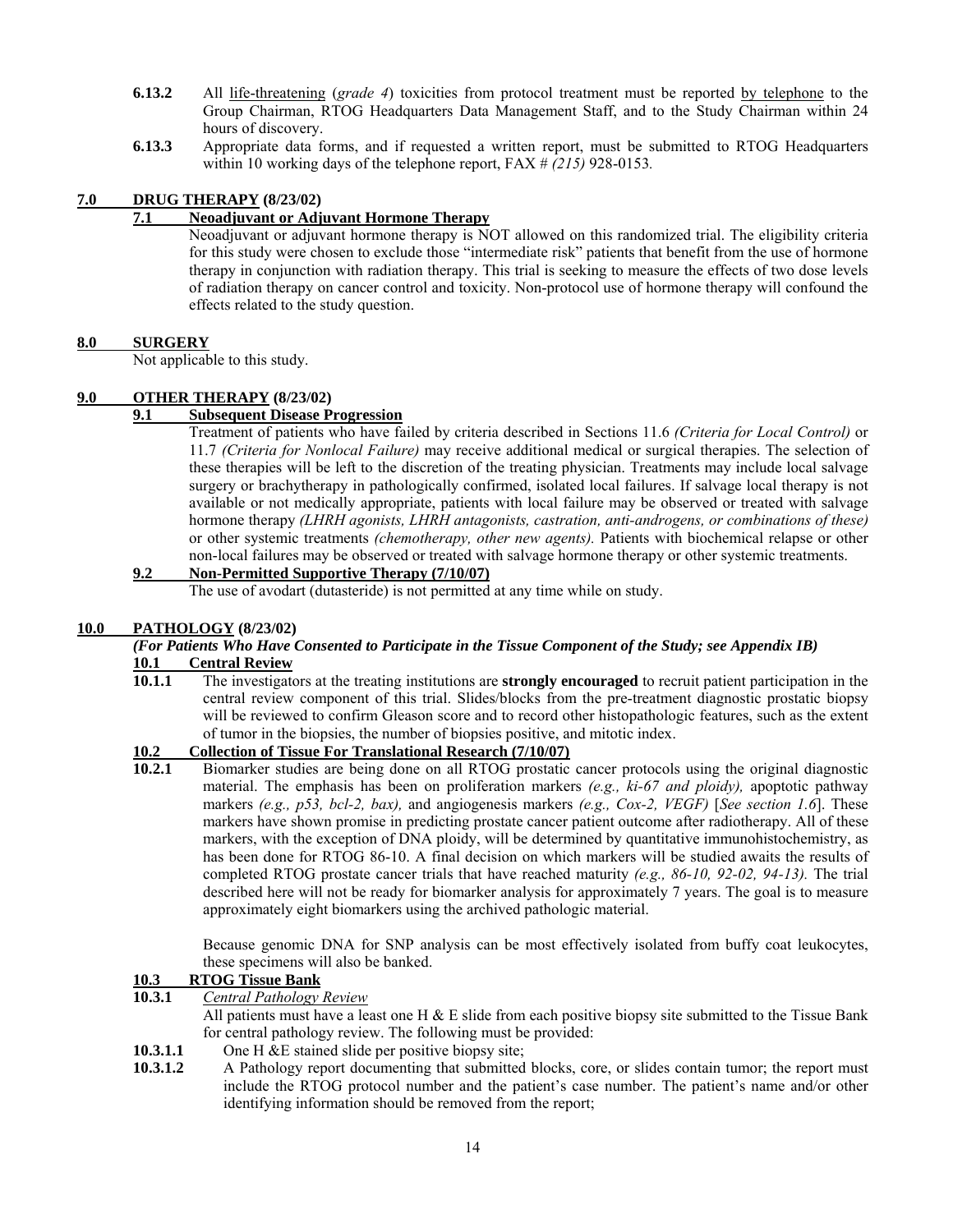- **10.3.1.3** A Pathology Submission Form clearly stating that the tissue is being submitted for the central review; the form must include the RTOG protocol number and patient's case number.
- **10.3.2** *Tissue Banking for Biomarker Studies* **(7/10/07)**

The investigators at the treating institutions are **strongly encouraged** to recruit patient participation in the translational research component of this trial. The following must be provided in order for the case to be evaluable for the Tissue Bank:

- **10.3.2.1** At least one paraffin-embedded tissue block of the tumor *(containing the highest grade of tumor if multiple biopsy sites contain cancer)*, a 2 mm core of tumor from the block, obtained with a derm punch or similar device, or 15 unstained slides. Kits for punching blocks can be obtained free of charge from the Tissue Bank (See Appendix VIII). Blocks/core/slides must be clearly labeled with the pathology identification number that agrees with the pathology report;
- **10.3.2.2** A Pathology Report documenting that submitted blocks, core, or slides contain tumor; the report must include the RTOG protocol number and patient's case number. The patient's name or other identifying information should be removed from the report;
- **10.3.2.3** A Specimen Transmittal Form clearly stating that tissue is being submitted for the RTOG Tissue Bank; if for translational research, this should be stated on the form. The form must include the RTOG protocol number and patient's case number;
- 10.3.2.4 **Serum, plasma, and buffy coat cells**  See Appendix IX for the blood collection kits and instructions. The following must be provided in order for the case to be evaluable for the Tissue Bank: A Specimen Transmittal Form documenting the date of collection of the serum, plasma, and buffy coat cells; the RTOG protocol number, the patient's case number, and method of storage, for example, stored at -20° C, must be included.
- **10.3.2.5** A copy of the patient's tissue consent form.
- **10.3.3** *Specimen Collection Summary* **(7/10/07) (10/25/07)**

| <b>Specimens for Tissue Banking</b>                                                                                                                                                          |                                     |                                                                                                  |                                                               |  |  |  |  |  |
|----------------------------------------------------------------------------------------------------------------------------------------------------------------------------------------------|-------------------------------------|--------------------------------------------------------------------------------------------------|---------------------------------------------------------------|--|--|--|--|--|
| Specimens taken from patient:                                                                                                                                                                | Specimens collected when:           | <b>Submitted as:</b>                                                                             | Shipped:                                                      |  |  |  |  |  |
| A paraffin-embedded tissue block<br>of the primary tumor taken before<br>initiation of treatment or a 2 mm<br>diameter core of tissue, punched<br>from the tissue block with a skin<br>punch | From pretreatment biopsy            | Paraffin-embedded<br>tissue block or punch<br>biopsy                                             | Block or punch<br>shipped ambient                             |  |  |  |  |  |
| 5-10 mL of whole blood in red-<br>top tube and centrifuge for serum                                                                                                                          | Pretreatment                        | Frozen serum samples<br>containing a minimum<br>of 0.5 mL per aliquot<br>in 1 mL cryovials       | Serum sent frozen<br>on dry ice via<br>overnight carrier      |  |  |  |  |  |
| 5-10 mL of anticoagulated whole<br>blood in EDTA tubes<br>(purple/lavender top) and<br>centrifuge for plasma                                                                                 | Pretreatment                        | Frozen plasma<br>samples containing a<br>minimum of $0.5$ mL<br>per aliquot in 1 mL<br>cryovials | Plasma sent frozen<br>on dry ice via<br>overnight carrier     |  |  |  |  |  |
| 5-10 mL of anticoagulated whole<br>blood in EDTA tubes<br>(purple/lavender top) and<br>centrifuge for buffy coat                                                                             | Pre-treatment                       | Frozen buffy coat<br>samples in 1 mL<br>cryovials                                                | Buffy coat sent<br>frozen on dry ice via<br>overnight carrier |  |  |  |  |  |
| 5-10 mL of anticoagulated whole<br>blood in EDTA tubes<br>(purple/lavender top) and<br>centrifuge for buffy coat                                                                             | *Mid RT treatment                   | Buffy coat samples<br>into three (3) 1 mL<br>cryovials.                                          | Buffy coat sent<br>frozen on dry ice via<br>overnight carrier |  |  |  |  |  |
| 5-10 mL of anticoagulated whole<br>blood in EDTA tubes<br>(purple/lavender top) and<br>centrifuge for buffy coat                                                                             | **Next follow-up<br>treatment visit | Buffy coat samples<br>into three $(3) 1$ mL<br>cryovials.                                        | Buffy coat sent<br>frozen on dry ice via<br>overnight carrier |  |  |  |  |  |

\*During Week 4 for Arm 1 patients; during Week 5 for Arm 2 patients.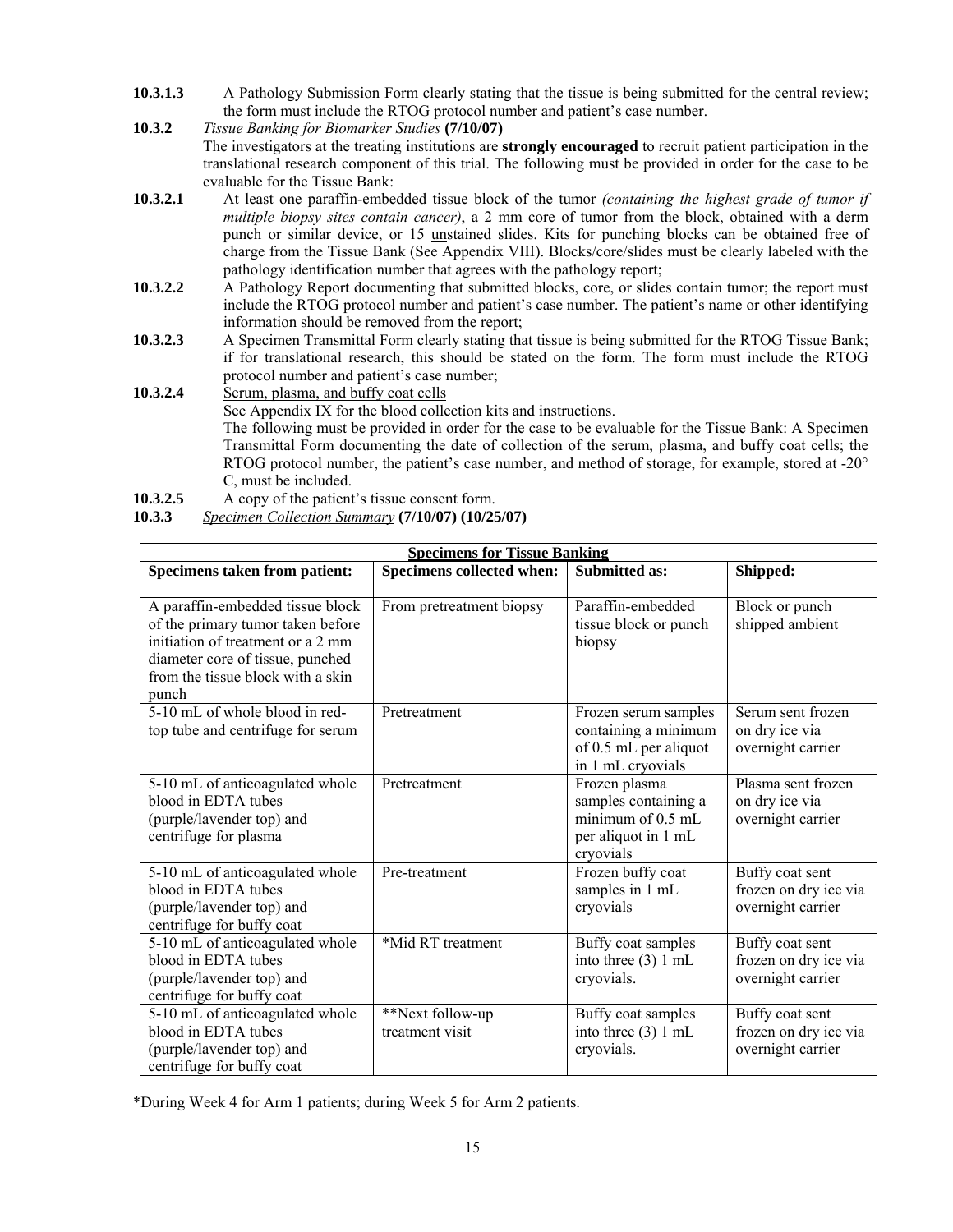\*\*For patients enrolled on study prior to Amendment 6 (previous protocol Version Date April 18, 2006) and who have signed the consent form for blood banking.

**10.3.4** Submit materials *(for central review or tissue banking)* to: (9/18/03) (9/17/04) (4/18/06) (7/10/07)

**LDS Hospital RTOG Tissue Bank, 1st Floor North 8th Ave & C Street Salt Lake City, UT 84143 (801) 408-5626; (801) 408-2035 FAX (801) 408-5020 RTOG@intermountainmail.org**

#### **10.4 Reimbursement (7/10/07)**

- **10.4.1** RTOG will reimburse submitting institutions \$300 per specimen for serum, plasma, and buffy coat cells; \$200 per case if a block or core of material is submitted; and \$100 per case if unstained slides are submitted. After confirmation from the Tissue Bank that appropriate materials have been received, RTOG Administration will prepare the proper paperwork and send a check to the institution.
- **10.5 Confidentiality (***See RTOG Patient Tissue Consent Frequently Asked Questions, http://www.rtog.org/tissuebank/tissuefaq.html for further details)* (9/18/03)
- **10.5.1** Upon receipt, the specimen is labeled with the RTOG protocol number and the patient's case number only. The Tissue Bank database only includes the following information: the number of specimens received, the date the specimens were received, documentation of material sent to a qualified investigator, type of material sent, and the date the specimens were sent to the investigator. No clinical information is kept in the database.
- **10.5.2** The specimens will be stored for an indefinite period of time. If at any time the patient withdraws consent to store and use specimens, the material will be returned to the institution that submitted it.

|                                          |                          |                                      |                          |                           | Follow up (Interval in months) |             |    |    |    |    |              |
|------------------------------------------|--------------------------|--------------------------------------|--------------------------|---------------------------|--------------------------------|-------------|----|----|----|----|--------------|
| Parameters                               | Pre-Entry                | <b>Weekly During</b>                 | During Week 4            | 3                         | 6                              | 9           | 12 | 15 | 18 | 21 | $24^{\rm g}$ |
|                                          |                          | RT                                   | or 5 of RT               |                           |                                |             |    |    |    |    |              |
| History, Physical Exam                   | X                        | X                                    |                          | X                         | X                              | X           | X  | X  | X  | X  | $\mathbf X$  |
| Zubrod Performance Scale                 | X                        | X                                    |                          | X                         | X                              | X           | X  | X  | X  | X  | X            |
| Prostate biopsy                          | $\overline{\mathrm{X}}$  |                                      |                          |                           |                                |             |    |    |    |    |              |
| with Gleason score                       |                          |                                      |                          |                           |                                |             |    |    |    |    |              |
| CBC, platelets                           | $\mathbf X$              | $\overline{\mathrm{X}}^{\mathrm{f}}$ |                          |                           |                                |             |    |    |    |    |              |
|                                          |                          |                                      |                          |                           |                                |             |    |    |    |    |              |
| BUN, creatinine                          | X                        |                                      |                          |                           |                                |             |    |    |    |    |              |
| Testosterone                             | X                        |                                      |                          |                           |                                |             |    |    |    |    | $\mathbf X$  |
| <b>PSA</b>                               | $X^{a,}$                 |                                      |                          | $\mathbf X$               | X                              | X           | X  | X  | X  | X  | $\mathbf X$  |
| Free PSA (if available)                  | $\overline{X}^e$         |                                      |                          |                           |                                |             | X  |    |    |    | X            |
| Lymph node assessment                    | $\mathrm{X}^\mathrm{b}$  |                                      |                          |                           |                                |             |    |    |    |    |              |
| Radionuclide bone scan <sup>k</sup>      | $X^c$                    |                                      |                          |                           |                                |             |    |    |    |    |              |
| Digital examination                      | X                        |                                      |                          | X                         | X                              | X           | X  | X  | X  | X  | X            |
| Urethrogram                              | $X^d$                    |                                      |                          |                           |                                |             |    |    |    |    |              |
| <b>Toxicity Evaluation</b>               |                          | $\mathbf X$                          |                          | $\boldsymbol{\mathrm{X}}$ | X                              | $\mathbf X$ | X  | X  | X  | X  | X            |
| PA and Lateral chest x-rays              | $X^e$                    |                                      |                          |                           |                                |             |    |    |    |    |              |
| Tissue for banking                       | Recommended              |                                      |                          |                           |                                |             |    |    |    |    |              |
| Blood for banking                        | Recommended <sup>1</sup> |                                      | Recommended <sup>1</sup> |                           |                                |             |    |    |    |    |              |
| International Index of Erectile Function | X                        |                                      |                          |                           | X                              |             | X  |    |    |    | $X^1$        |
| Questionnaire [PQ]                       |                          |                                      |                          |                           |                                |             |    |    |    |    |              |
| Functional Alterations due to Changes in | X                        |                                      |                          | X                         | X                              | X           | X  |    | X  |    | $X^h$        |

# **11.0 PATIENT ASSESSMENTS (7/10/07)**

# **11.1 Study Parameters (9/18/03) (4/18/06) (7/10/07)**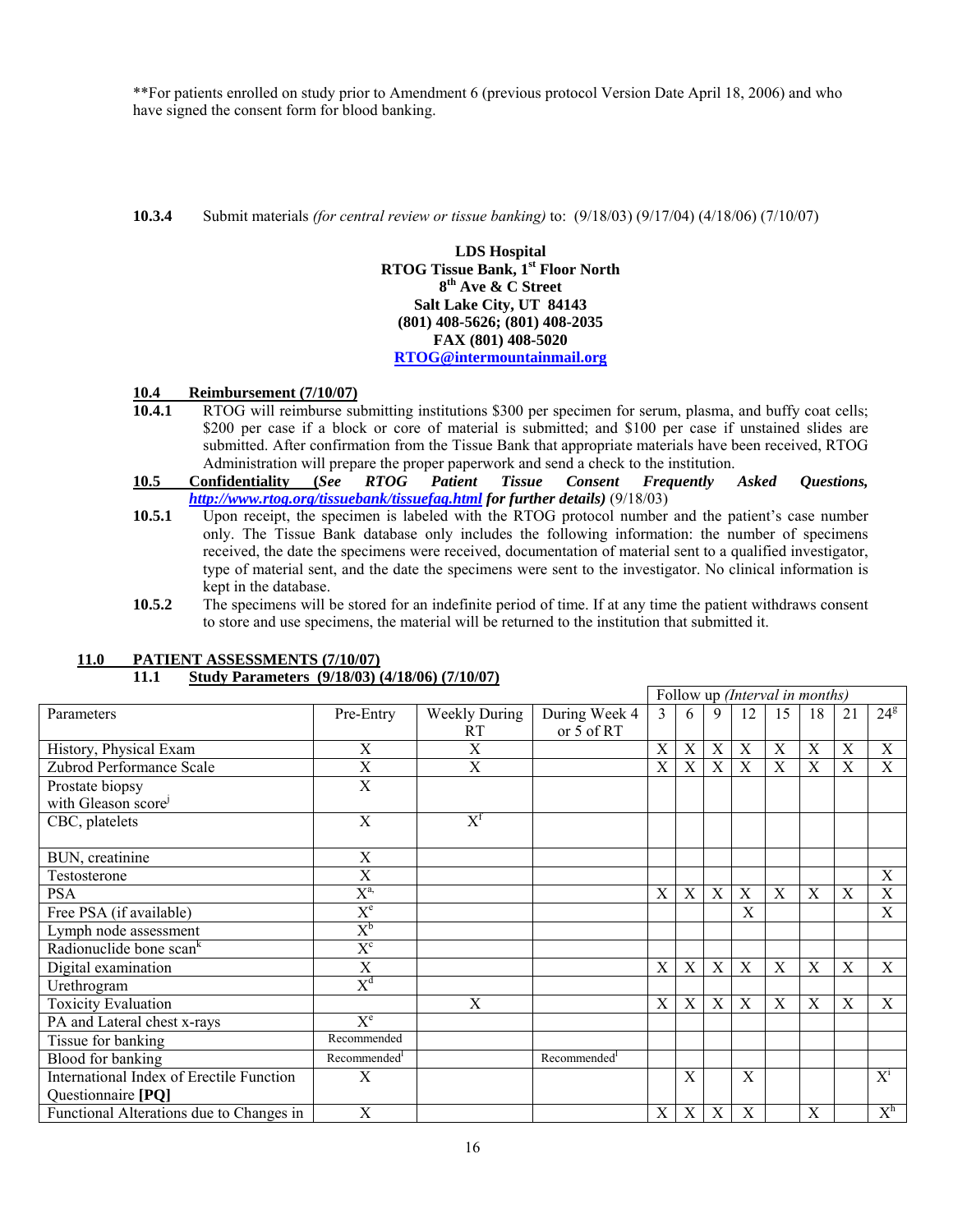| $-1$<br><b>CONTRACT</b><br>uminatior                                                   |  |                                  |  |     |             |       |
|----------------------------------------------------------------------------------------|--|----------------------------------|--|-----|-------------|-------|
| rann<br>$\sim$<br>$\sim$<br>$\sim$<br>18F<br>Spitzer<br>-Index<br>Juality<br>ി<br>ite. |  | $ -$<br>$\overline{\phantom{a}}$ |  | . . | $ -$<br>. . | - SZL |

- a. PSA must be done within 120 days prior to registration and prior to biopsy or at least 10 days after prostate biopsy; Every effort should be made to obtain all serum PSA values obtained in the 1 year prior to treatment to allow for calculation of PSA kinetics.
- b. Recommended by pre-registration diagnostic pelvic CT scan or MRI and/or pelvic lymphadenectomy;
- c. Must be done if  $PSA > 10$  and Gleason Score 7; (9/18/03)
- d. Strongly encouraged at the time of simulation or CT scan for treatment planning;
- e. Optional
- f. As indicated
- g. Follow up will continue every 6 months for the next 3 years then annually thereafter.
- h. Continue every six months through year 5
- i. Continue annually through year 5
- j. Biopsy also recommended at time of treatment failure *(See Sections 11.3.4, 11.6.2, and 11.6.3)*
- k. Must be done if patient develops a PSA *(biochemical)* failure or when patient develops symptoms suggesting metastatic disease; (9/18/03)
- l. For currently enrolled patients, these specimens may be collected at the next follow-up visit. (7/10/07). For new patients receiving Treatment 1, blood should be drawn during week 4; for new patients receiving Treatment 2, blood should be drawn during week 5.

#### **11.2 Evaluation During Treatment**

**11.2.1** Patients will be seen and evaluated at least weekly during radiation therapy with documentation of tolerance, including acute reactions.

#### **11.3 Evaluation Following Treatment**

- **11.3.1** At each visit *(See Section 11.1)* the patient will have an interval history, complete physical examination *(including digital rectal examination)* and assessment of specific GU and GI morbidity. (9/18/03)
- **11.3.2** PSA will be drawn at each follow-up visit: 3 months after RT, then every 3 months for 2 years, then every 6 months for 3 years, then annually. Free PSA *(if available)* will be collected at 12 and 24 months after RT.
- **11.3.3** A bone scan will be performed if the patient develops a PSA *(biochemical)* failure, or when the patient develops symptoms suggesting the presence of metastatic disease.
- **11.3.4** A needle biopsy is encouraged from the site of original tumor within the prostate and/or other site of original tumor identified by the transrectal ultrasound, as indicated for rising PSA or clinical failure.

# **11.4 Quality of Life and Utility Assessments**

# **11.4.1 International Index of Erectile Function Questionnaire** *(IIEF)* **[PQ]**

The IIEF<sup>58</sup> was developed as a measure of erectile function. Relevant cross-cultural domains of sexual function were identified via the literature and were reviewed and endorsed by an international panel of experts. The resulting fifteen-item questionnaire underwent linguistic validation in ten languages. Psychometric testing was conducted, and a principal components analysis identified five factors with eigenvalues greater than 1.0: erectile function, orgasmic function, sexual desire, intercourse satisfaction, and overall satisfaction. Internal consistency was high with Cronbach's alphas for the five domains ranging from .73 to .92 with an overall alpha of .91. Scale reliability was determined with high test-retest correlation coefficients ranging from  $r = 0.64$  to  $r = 0.84$  depending on the domain. Discriminant validity was demonstrated by the scales' ability to differentiate between patients with ED and age-matched controls. IIEF was positively correlated with clinical interviews of sexual function but not with measures of marital adjustment and social desirability, exhibiting acceptable convergent and divergent validity. Sensitivity and specificity were demonstrated with those patients responding to ED treatment over time showing significant change while patients who did not respond to treatment showed no change in IIEF scores.<sup>5</sup>

#### **11.4.2 Functional Alterations due to Changes in Elimination** *(FACE)* **[FA]**

FACE is a 15-item Likert-type self-rating scale designed to measure the construct of intrusion on daily functioning caused by changes in elimination as measured by two subscales. Dimensions contributing to intrusion include control, fear, anxiety, and interference with activities. The total score for FACE is reflected in a low score being better than a high score. FACE is an expansion of Changes in Urinary Function (CUF) developed by Bruner.<sup>59</sup> CUF was developed specifically for use in prostate and bladder cancer clinical trials. In addition to CUF, a second subscale labeled Changes in Bowel Function (CBF) has been developed. The first subscale has undergone preliminary psychometric testing in 33 patients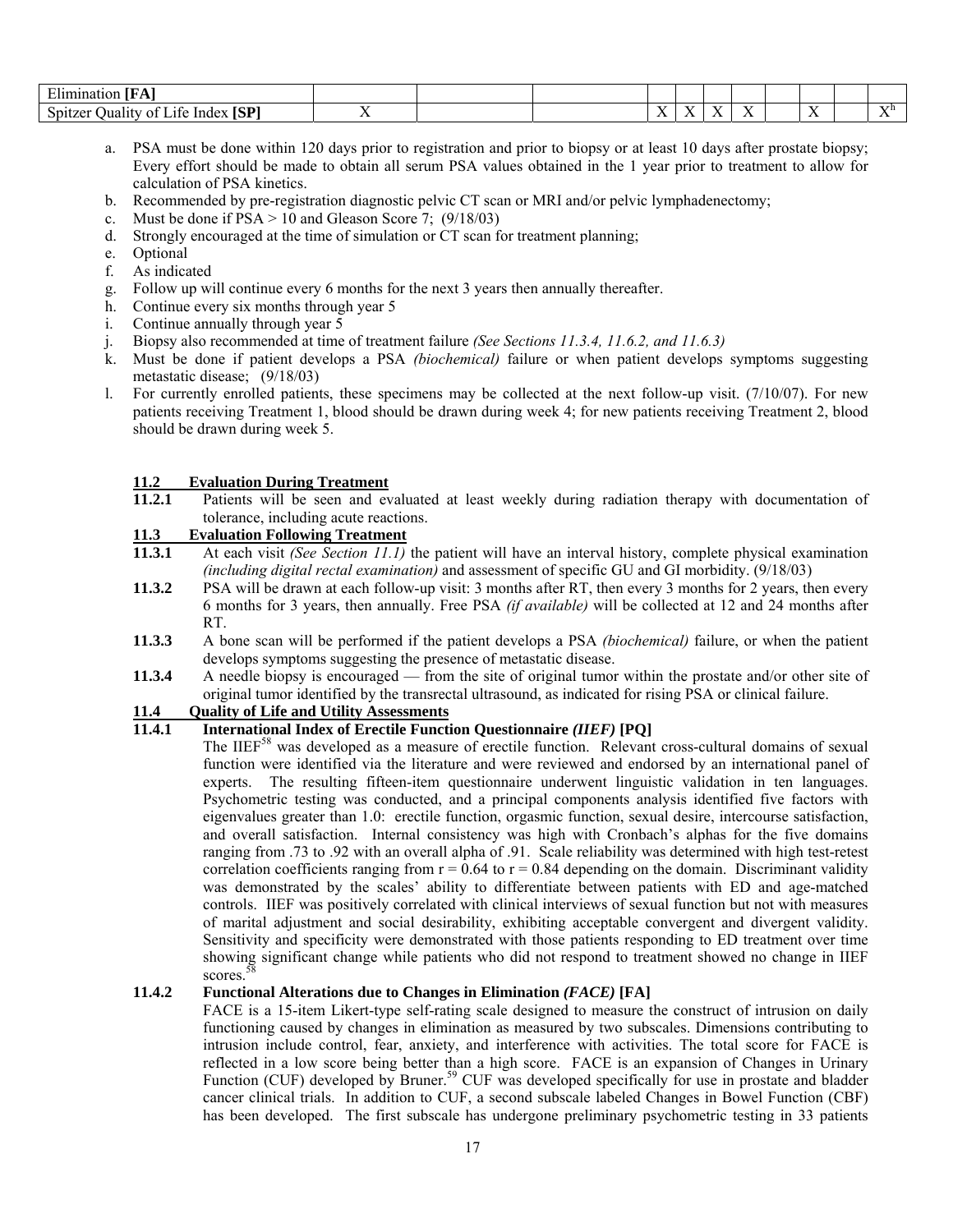with either prostate or bladder cancer treated on RTOG 91-16, a Quality of Life evaluation of patients treated for bladder cancer, and RTOG 90-20 a prostate cancer protocol. Internal consistency was demonstrated with a standardized Chronbach's alpha of 0.85 indicating the scale to be reliable. Factor analysis showed all items loaded on one factor with item-total correlations ranging from 0.66 to 0.87, demonstrating reliability and construct validity. Content validity was determined by a panel of experts. Convergent validity was evaluated by examining the association between scores on CUF and similar measures on a second quality of life instrument measured at the same time, The Functional Assessment of Cancer Therapy – Bladder (FACT-BL). Pearson Correlation with FACT questions ranged from -0.35 to -0.79. A small subset of patients had CUF scores at three time points. The average CUF score for these patients, all of whom had prostate cancer and high Karnofsky scores (90-100), was 6.6 initially, 7.0 and 7.3 at 3 and 6 months respectively. Future testing with both subscales and a larger, more diverse sample is planned to evaluate responsiveness to change over time and to further corroborate validity.

**11.4.3 The Spitzer Quality of Life Index** *(SQLI)* **[SP]** is a five item categorical questionnaire with three item response options scored from 0-2 and summed in a Likert format with total scores ranging from 0-10. The reliability and validity have been established.<sup>60</sup> The SQLI has been criticized because it does not assess symptoms, which is the reason for pairing it with the patient self-assessment of skin reactions. The SQLI has been used in testicular patients,<sup>61</sup> gastric patients,<sup>62</sup> terminal patients,<sup>63</sup> glioma patients,<sup>64-65</sup> lung, ovary, and breast cancer patients<sup>66</sup> The SQLI has been applied as both a rater-assessed form and a patient self-assessment form. We will be using the SQLI as a patient self-assessment form. In addition to providing a global measure of quality of life, researchers have developed a conversion factor that uses the SQLI data to produce utilities.<sup>67</sup> The utilities derived from the SQLI will be used to analyze qualityadjusted survival within the first five years on study. SQLI is assessed every six months in order to document transitions in health states for quality-adjusted survival.

#### **11.5 Criteria for Toxicity**

- **11.5.1** *Acute toxicity monitoring*: Acute side effects *(*≤ *90 days of treatment start)* will be documented using the using the NCI Common Toxicity Criteria version 2.0.
- **11.5.2** *Late toxicity monitoring*: Renal and GU toxicities will be evaluated and graded according to the NCI Common Toxicity Criteria version 2.0. All other late *(> 90 days from RT start)* side effects will be evaluated and graded according to the RTOG Late Radiation Morbidity Scoring Scale *(Appendix IV).*

#### **11.6 Criteria for Local Control**

- **11.6.1** *PSA failure* is defined as having 3 consecutive elevations of post-treatment PSA or starting hormones after one or more elevations in post-treatment PSA but before three consecutive elevations are documented. The failure day is the midpoint between last non-rising PSA and first PSA rise. The ASTRO definition<sup>68</sup> of rising PSA will be used. The presence of palpable disease must be recorded on the data collection forms for initial and follow-up evaluations of the patient. All PSA levels done during a followup interval will be recorded on the data forms.
- **11.6.2** *Clinical criteria* for local failure are progression (increase in palpable abnormality) at any time, failure of regression of the palpable tumor by two years, and redevelopment of a palpable abnormality after complete disappearance of previous abnormalities. Needle biopsy is recommended.
- **11.6.3** *Histologic criteria* for local failure are presence of prostatic carcinoma upon biopsy and positive biopsy of the palpably normal prostate more than two years after the start of treatment.

#### **11.7 Criteria for Nonlocal Failure**

Other types of failure will be documented as follows:

- **11.7.1** Distant metastasis will be documented if clinical or bone scan evidence is demonstrated. Ultrasound evaluation of the prostate with needle biopsy as indicated by the findings is recommended at the time distant metastasis is reported.
- **11.7.2** *Time to Distant Failure*: The time to distant failure will be measured from the date of randomization to the date of documented regional nodal recurrence or distant disease relapse. Patients with evidence of biochemical failure, but a negative prostate biopsy, will be considered as distant failure only.
- **11.7.3** *Disease-Specific Survival*: Disease-specific survival duration will be measured from the date of randomization to the date of death due to prostate cancer. Causes of death may require review by the study chair or their designee. Death due to prostate cancer will be defined as:
- **11.7.3.1** Primary cause of death certified as due to prostate cancer.
- **11.7.3.2** Death in association with any of the following conditions:
	- Further clinical tumor progression occurring after initiation of "salvage" anti-tumor *(e.g., (androgen suppression)* therapy.
	- A rise *(that exceeds 1.0 ng/ml)* in the serum PSA level on at least two consecutive occasions that occurs during or after "salvage" androgen suppression therapy.
	- Disease progression in the absence of any anti-tumor therapy.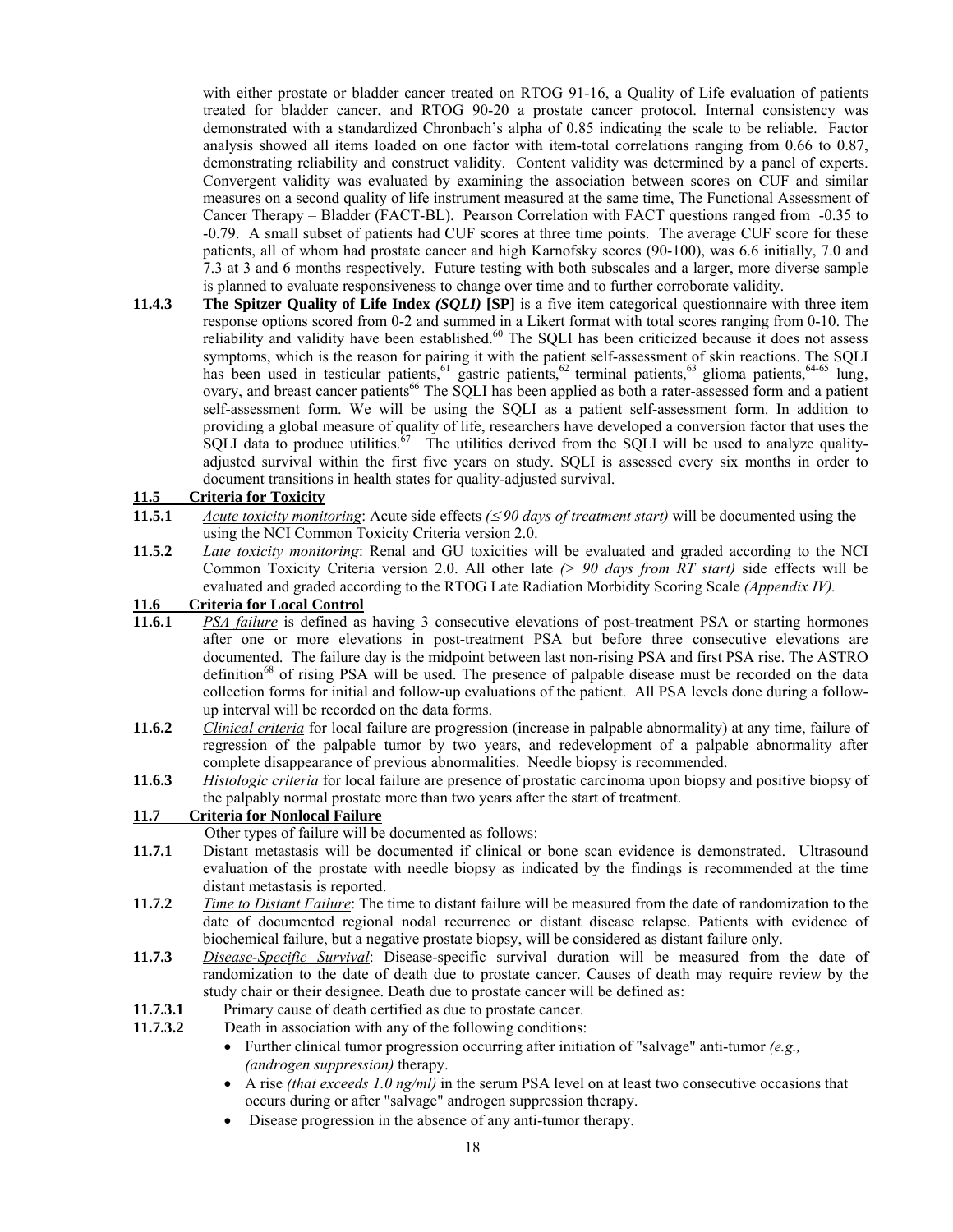**11.7.3.3** Death from a complication of therapy, irrespective of disease status.

**11.7.4** *Overall Survival*: Survival duration will be measured from the date of randomization to the date of death from any cause. A post-mortem examination will be performed whenever possible and a copy of the final post-mortem report will be sent to RTOG Headquarters.

# **12.0 DATA COLLECTION**  *(RTOG, 1818 Market Street, Philadelphia, PA 19103 FAX# 215 928-0153) (9/17/04)* **12.1 Summary of Data Submission (9/18/03) (4/18/06) Item Due**  Demographic Form (A5) **Within 2 wks of study entry** Initial Evaluation Form **(I1)** Pathology Report **(P1)**  Slides/Blocks **(P2)**  International Index of Erectile Function Questionnaire **[PQ]**  Functional Alterations due to Changes in Elimination **[FA]** The Spitzer Quality of Life Index **[SP]** Preliminary Dosimetry Information: See Section 12.2 Final Dosimetry Information: See Section 12.2 Radiotherapy Form (T1) Within 1 wk from end of RT *(Copy to RTOG HQ and ITC)*  Initial Follow-up Form **(FS)** 90 days from start of treatment Functional Alterations due to Changes in Elimination **[FA]** The Spitzer Quality of Life Index **[SP]** Follow-up Form **(F1)** 6, 9, 12 months in year 1; q 3 months in year 2; q 6 months x 3 years, then annually; Also at progression/relapse and at death. International Index of 6 and 12 months from start of treatment; then Erectile Function Questionnaire **[PQ]** annually through year 5 Functional Alterations due to 6, 9, 12, 18, and 24 months; then every 6 months Changes in Elimination **[FA]** through year 5 The Spitzer Quality of Life Index **[SP]**  Autopsy Report **(D3)** As applicable **12.2 Summary of RT QA Requirements** *(submit to Washington University via ATC website at http://atc.wustl.edu)* **(11/24/04) Preliminary Dosimetry Information:** Within 1 week of start of RT Digital Patient Submission Information Form **(T2)** CT data, critical normal structures, all GTV, CTV and PTV contours

19

Simulation films and/or digital film images for all initial treatment fields and orthogonal set up pair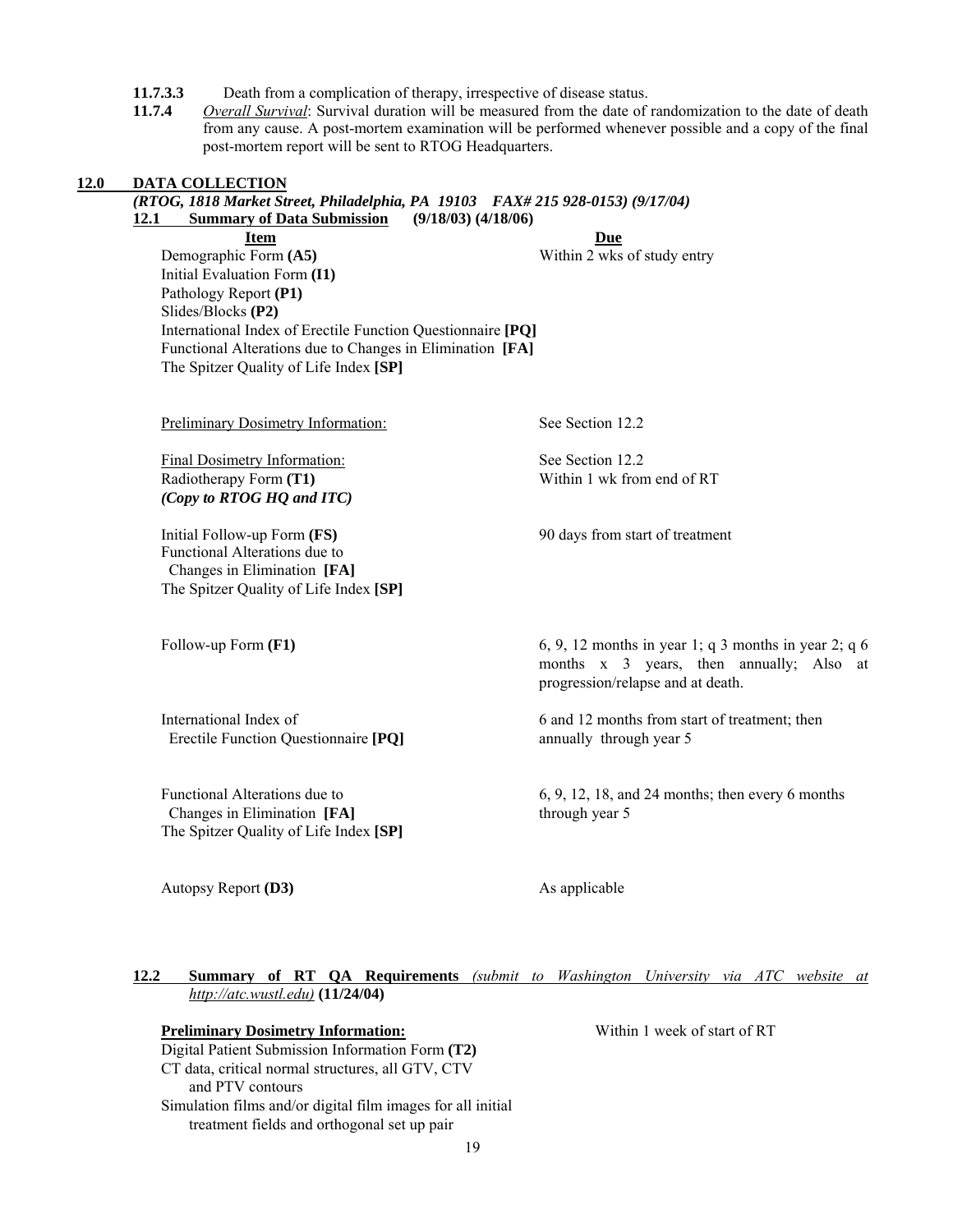First day port films *(or digital images)* of all initial treatment fields and orthogonal set up pair Digital beam geometry for initial and boost beam sets Doses for initial and boost sets of concurrently treated beams Digital DVH data for all required critical normal structures, GTV, CTV, and PTVs for total dose plan Hard copy isodose distributions for total dose plan as described in the QA Guidelines

#### **Final Dosimetry Information:** Within 1 week of RT end

Copy of Radiotherapy Form **(T1)**  Daily Treatment Record Simulation films and/or digital film images for all  *(or digital images)* of all boost treatment fields and orthogonal set up pair First day port films of all boost treatment fields and orthogonal setup pair Modified digital patient data as required through consultation with Image Guided Therapy QA Center

**12.2.1** *For Mail or Federal Express* (9/18/03) (4/18/06) (7/10/07)

#### **Roxana Haynes QA Dosimetry Specialist Image-Guided Therapy Center** *(ITC)*  **Washington University School of Medicine 4511 Forest Park, Suite 200 St. Louis, MO 63108**  *(314)***747-5415; FAX** *(314)* **747-5423**

**12.2.2.** *To send over Internet or using magnetic tape* (9/18/03)

 Digital data submission may be accomplished using magnetic tape or the Internet. For network submission, the *ftp* account assigned to the submitting institution shall be used and *e-mail* identifying the data set*(s)* being submitted shall be sent to:

**itc@castor.wustl.edu**

For tape submission, please contact the ITC about acceptable tape types and formats.

#### **13.0 STATISTICAL CONSIDERATIONS (7/10/07)**

# **13.1 Study Endpoints**

- **13.1.1** *Primary Endpoint*
	- Overall survival *(Failure: death from any cause; See Section 11.7.4)*

**13.1.2** *Secondary Endpoints*

- PSA Failure<sup>68</sup>: Failure is defined as having 3 consecutive elevations of post-treatment PSA or starting hormones after one or more elevations in post-treatment PSA but before three consecutive elevations are documented. The failure day is the midpoint between last non-rising PSA and first PSA rise *(See Section 11.6.1*).
- Disease-Specific Survival (*Failure: a competing risk cause of death not necessarily due to diseasespecific cause; See Section 11.7.3*)
- Local Progression *(See Section 11.6)*
- Distant Metastases *(See Section 11.7)*
- Incidence of grade 2 or greater GU and GI toxicity
- Tumor Control Probability
- Normal Tissue Complication Probability
- **Erectile function**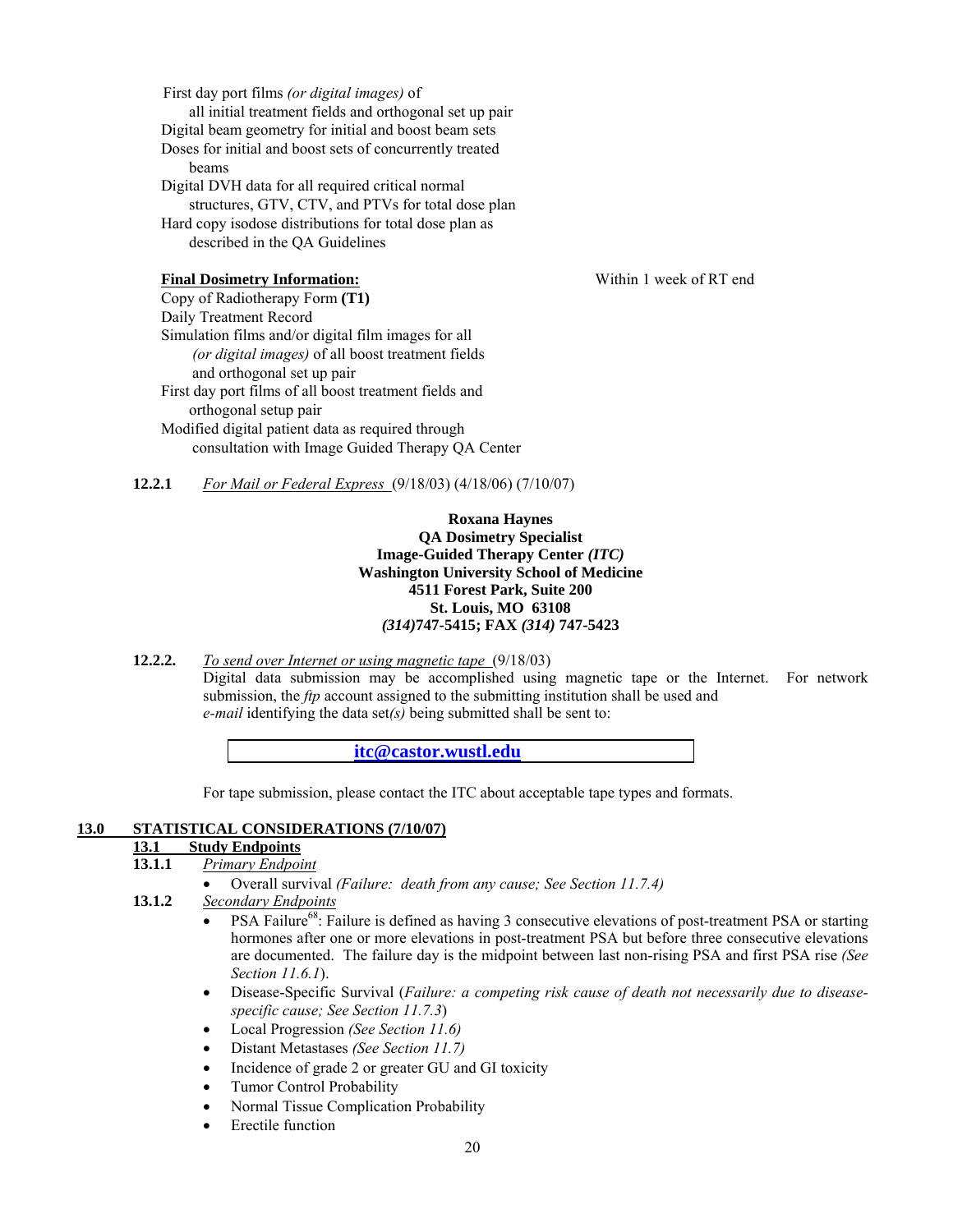- Global quality of life
- Quality-adjusted survival
- Correlation of biomarkers with PSA failure
- Correlation of biomarkers with overall survival
- To collect paraffin-embedded tissue block, serum, plasma, and buffy coat cells for future translational research analyses (7/10/07)

#### **13.2 Sample Size**

- **13.2.1** *Stratification*: Patients will be stratified before randomization with respect to PSA and Gleason score: Gleason score 2-6 and  $PSA \ge 10$  but < 20 vs. Gleason score 7 and  $PSA \le 15$ , and Radiation Modality: 3D-CRT vs. IMRT. The treatment allocation scheme described by Zelen<sup>69</sup> will be used because it balances patient factors other than institution. Patients will be randomized to MTD 3D-CRT or IMRT dose *(79.2 Gy)* vs. standard dose 3D-CRT or IMRT *(70.2 Gy).* (9/18/03)
- **13.2.2** *Sample Size Derivation*: The sample size calculations will address the specific primary hypothesis that the maximally tolerated dose of 3D-CRT/IMRT delivered to patients with localized adenocarcinoma of the prostate will result in a hazard reduction of 23% in the mortality rate. Roach et al.<sup>70</sup> identified four prognostic risk groups using independent predictors of death: combined Gleason score (*centrally reviewed*), T stage, and pathologic lymph node status. These groups were defined by observing the correlation between these factors and disease-specific survival. The five, ten and fifteen-year overall survival rates by risk group are presented in Table 1 below. Based on these risk groups, the probability of surviving in a five-year interval *(1-5, 6-10, 11-15)* is shown in Table 2. A preliminary analysis of RTOG 94-08, which is a two-arm study of endocrine therapy used as a cytoreductive and cytostatic agent prior to radiation therapy *(RT)* in locally confined adenocarcinoma of the prostate, showed a five-year overall survival rate of 74% for patients with clinical stage T1b-T2b, combined Gleason scores 2-6 and PSA <20 treated with radiation therapy alone. Forty-four percent of the men entered on RTOG 94-08 had a combined Gleason score between 2-6 and a PSA value  $\geq 10$  but < 20 while 56% had a Gleason of 7 and  $PSA < 15$ . In light of these data, the survival estimates based on Roach et al<sup>70</sup> risk group two were used for the sample size calculations. The five and ten-year overall survival rates used were 80% and 48%, respectively. The hazard rates of the control arm are assumed to be constant within each five-year interval (*1-5, 6-10, and 11-15*) and they are 0.0446, 0.1022, and 0.1386, respectively. Five interim significance tests and a final test are planned. Early testing will employ a nominal significance level of 0.001 while a level of 0.020 will be used at the final analysis to preserve a 0.025 level for the study<sup> $/1$ </sup>. Using Lakatos' method<sup>72</sup> for time-dependent mortality rates, 715 deaths are required to detect a survival benefit translating into a hazard ratio (∆) of 1.3 with 90% statistical power using a one-sided test at a level of significance of 0.025. This level of 0.025 is the same as a level of significance that would be required for a two-sided test of significance at 0.05 to show the experimental arm is better than the control arm. Using the projected hazard rates for each five-year interval, we will require a total sample size of 1410 to be accrued uniformly over five years with an additional eight years of follow-up. Guarding against an ineligibility or lack-of-data rate up to 8%, **the final targeted accrual for this study will be 1520 cases**. Some of the secondary endpoints that will be evaluated are PSA failure, disease-specific survival, and quality-adjusted survival. The planned PSA failure analysis after the 7th year is discussed in more detail in section 13.4.3.2. (9/18/03)

| Risk Group | 5-year | $10$ -year | 15-year |
|------------|--------|------------|---------|
|            | 85%    | 59%        | 39%     |
|            | 82%    | 50%        | 24%     |
|            | 68%    | 32%        | 16%     |
|            | 52%    | 19%        | $12\%*$ |

#### **Table 1. Overall survival rates by risk group**

\* Extrapolated from 13-year results

#### **Table 2. Probability of surviving during five-year interval by risk group**

| $\mathbf{Pic}$<br>-<br>Group<br><b>TATOV</b> | $\overline{\phantom{a}}$<br>ຼ | ה ה | $\epsilon = 1$ .<br>. . |
|----------------------------------------------|-------------------------------|-----|-------------------------|
|                                              | . ت                           | nu  | .vu                     |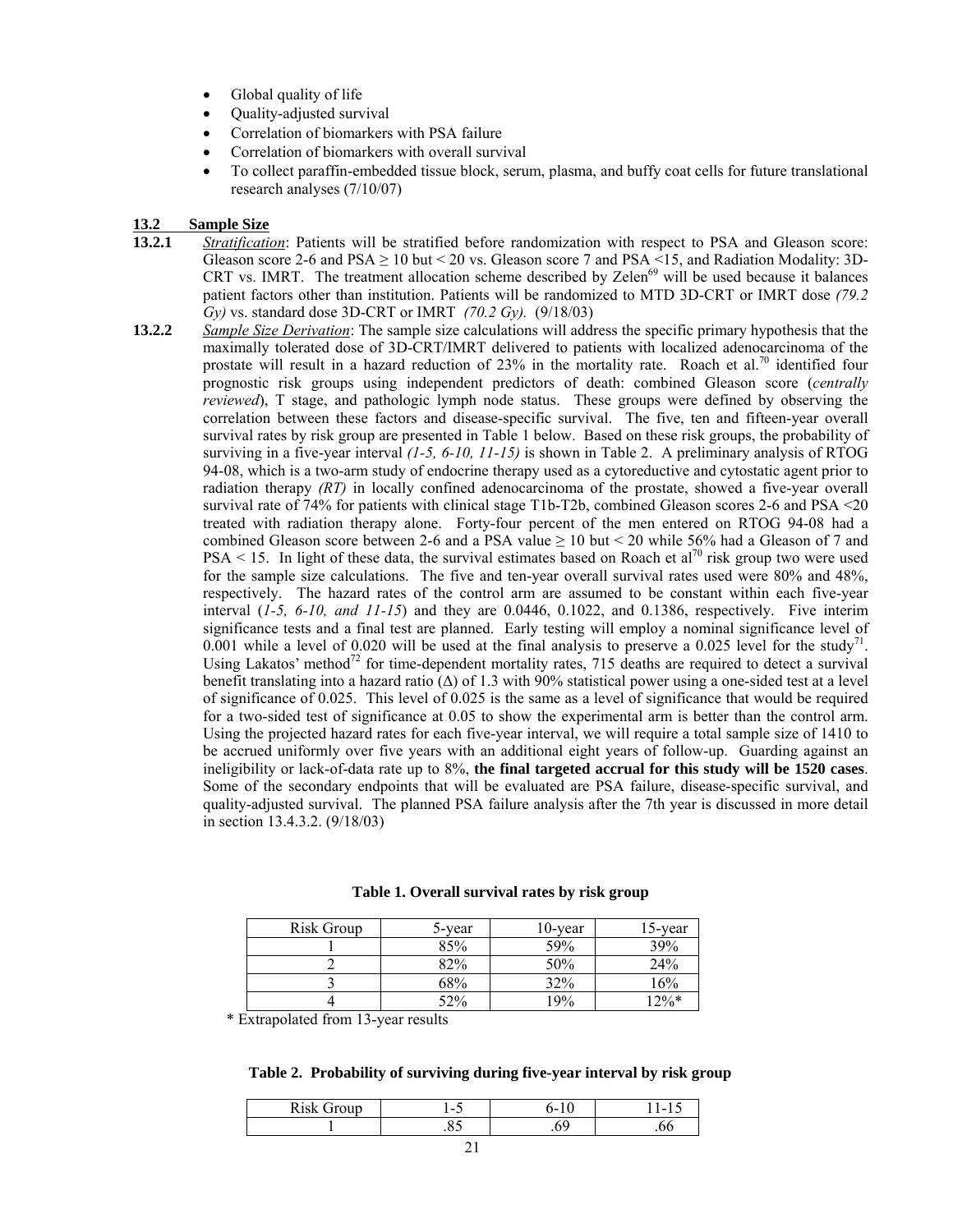| ے ب | $\sim$<br>$\cdot$ $\sim$ | <b>Single</b><br>◡ |
|-----|--------------------------|--------------------|

#### **13.2.3** *Erectile Function and Quality of Life*

The International Index of Erectile Function Questionnaire *(IIEF)* is the primary measure for erectile function *(ED).* IIEF question number 1 *("How often were you able to get an erection during sexual activity?")* is scored from: none/almost never *(response 0-1)* or  $\leq$  half the time *(response 2-3)* to most times/almost always/always *(response 4-5).* A response of 0 to 3 on question number 1 of the IIEF will be considered erectile dysfunction. If the expected rate of ED at 12 months is 29%, then 688 patients per arm is sufficient for 90% statistical power and a two-sided significance level *(0.05)* to detect a reduction in ED to 19%. This assumes that 26% of the patients will have ED prior to the start of therapy and 80% compliance at 1 year. Only patients that respond 4-5 on question number 1 of the IIEF will be considered for this endpoint. The subset of patients age 70 and above will also be examined. Assuming 39% will have ED at 12 months, then this study will have the same statistical parameters to detect a reduction in ED to 25%, assuming that 50% of the sample is age 70 and above.

Quality of life will be measured using the Spitzer Quality of Life Index *(SQLI)*. A 0.5 point difference in SQLI scores has been shown to be clinically meaningful,<sup>73</sup> assuming a standard deviation of 0.54 for SQLI. If ED reduces quality of life, then the difference in quality of life between the arms only may occur in this subgroup. In addition, ED may cause a reduction in quality of life greater than the minimally important difference; assuming the effect is 50% greater, then a 0.75 difference is expected. However, only those patients with ED may substantially impair quality of life. Therefore, the proportion of patients with ED may reduce the observable difference in quality of life. Using the above estimates of ED and sample size, this study will have 90% statistical power to find an observable difference of 0.12 in SQLI between the two arms with a significance level of 0.05 *(two-sided).*

# **13.2.4** *Quality-Adjusted Survival*

The SQLI generates a maximum of 125 health states. The utilities for these health states has been obtained by Weeks et al.<sup>67</sup> The SQLI will be assessed prior to the start of therapy, at 6, 9, 12, 18, and 24 months, then every six months through year five. The utility will then be multiplied by the duration in a health state, which will produce the quality-adjusted survival over the first five years. Patients will be assumed to be in a health state until a change in status is noted. An effect size of 0.20 will be examined with 90% statistical power and 0.05 *(two-sided)* level of significance.

#### **13.3 Patient Accrual**

This study will require a five-year accrual period with approximately 304 entries per year. The total duration of the study is expected to be thirteen years from the time the first patient is entered to the "final" overall survival analysis. If the average yearly accrual falls below 200 cases after 18 months, the feasibility of continuing the study will be discussed at the RTOG Data Monitoring Committee (*DMC*).

**13.3.1** *Feasibility*: RTOG has an excellent history for successfully completing major Phase III prostate trials. One recently completed trial of significance is RTOG 94-13. It was a four-arm Phase III trial comparing definitive whole pelvic irradiation to irradiation to the prostate only and comparing neoadjuvant to adjuvant Total Androgen Suppression *(TAS).* Some of the eligibility requirements for participation in the study were: confirmed localized adenocarcinoma of prostate with an elevated PSA, estimated risk of lymph node involvement > 15%, no involved common iliac or para-aortic nodes, pathological lymphnode-positive patients are ineligible,  $PSA \le 100$  and no prior or concurrent hormonal therapy, radiation or chemotherapy. RTOG 94-13 opened for accrual on April 4, 1995 and closed to accrual on June 1, 1999. During that time period, 1323 men were entered with an accrual rate of 26.5 patients per month.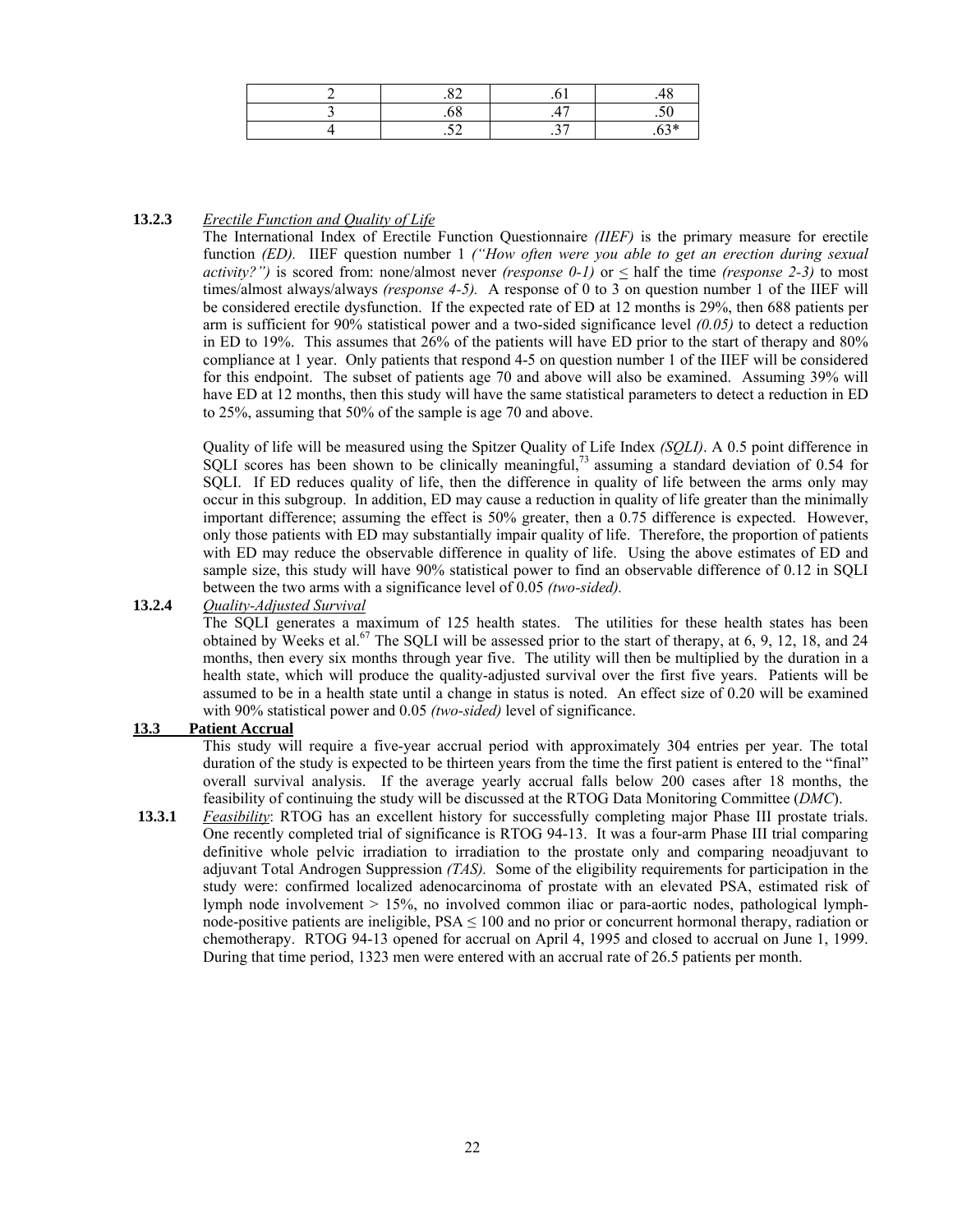RTOG 94-08 is a two-arm study of endocrine therapy used as a cytoreductive and cytostatic agent prior to radiation therapy *(RT)* in locally confined adenocarcinoma of the prostate. Patients were randomized to receive either neoadjuvant TAS two months before or during RT, or to radiation therapy alone. Some of the eligibility requirements are: confirmed localized adenocarcinoma of prostate, clinical stage T1b-2b, no involved nodes,  $PSA \leq 20$  and no prior antiandrogen therapy, radiation, or chemotherapy, and no radical surgery or cryosurgery for the prostate. RTOG 94-08 was opened for accrual on October 31, 1994 and closed on April 30, 2001. As of April 30, 2001, there were 2028 patients entered with an accrual rate of 26 patients per month.

RTOG 94-06 was a dose escalation study of 3D conformal radiation therapy for prostate cancer from which the total dose for this proposed trial was to be chosen. Thirty-four institutions were credentialed by the Image-Guided Therapy *(formerly 3DQA)* Center *(ITC)* in St. Louis to participate in this trial and 28 of these participated in the last two dose levels of RTOG 94-06. The average monthly accrual to RTOG 94- 06, for patients whose eligibility is compatible with this proposed study, was 16.2 per month for dose level IV and 25.8 per month for dose level V. As 3D conformal radiation therapy becomes more widely used, more RTOG institutions will become credentialed by the ITC, and therefore, this proposed Phase III trial will have no problem reaching its targeted monthly accrual of 26 men.

#### **13.4 Analysis Plan**

- 13.4.1 *Statistical Methods*: Gelman<sup>74</sup> and Gaynor<sup>75</sup> have shown that the Kaplan Meier method tends to overestimate the time to PSA failure, disease-specific survival and time to distant metastases. Thus, the cumulative incidence approach will be used to estimate these endpoints as a function of time, since this approach specifically accounts for competing risks such as dying without a recurrence from prostate cancer. The distributions between the two arms will be compared by a method developed by Gray.<sup>76</sup> Overall survival will be estimated by the usual Kaplan-Meier method. The survival estimates between the two arms will be compared using the log rank test. Factors associated with time dependent endpoints will be analyzed using the Cox regression model. Tumor control probability and normal tissue complication probability will be examined by categorical modeling techniques.
- **13.4.2** *Interim Analysis to Monitor the Study Progress*: Interim reports with statistical analyses will be prepared twice a year until the initial paper reporting the treatment results has been submitted. In general, the interim reports will contain information about the patient accrual rate with a projected completion date for the accrual phase; data quality; compliance rate of treatment delivery with the distributions of important prognostic baseline variables; and the frequencies and severity of the toxicities by treatment arm. The interim reports will not contain the results from the treatment comparisons with respect to efficacy endpoints such as overall survival or PSA failure rate.
- **13.4.3** *Significance Testing for Early Termination and Reporting:*
- **13.4.3.1** *Primary Endpoint: Overall Survival*

Five interim significance tests of treatment difference are planned. The first interim analysis will be performed for the first RTOG semi-annual meeting after the 4th year of accrual. After the 5th year, it is projected that 100% of the target sample size has been achieved. The second interim analysis will be performed for the first RTOG semi-annual meeting one year after the last patient has been randomized. The third, fourth, and fifth interim analysis will be performed approximately eight, ten, and twelve years, respectively, from the start of the trial. The results will be reported to the RTOG DMC with the treatment blinded.

The maximum number of deaths required for the study is 715. Under the alternative hypothesis given above, the projected numbers of deaths at the time of these five interim analyses are approximately 85, 186, 320, 478, and 640. The corresponding nominal significance level for each interim analysis will be 0.001. If the difference is significant at that level, the study statistician will recommend to the RTOG DMC that the randomization be discontinued *(if applicable)* and the study be considered for early publication.

At each planned interim analysis, the p-value from the log-rank test for assessing treatment efficacy, and the conditional power<sup>77</sup> for the alternative hypothesis given the observed data will be reported to the RTOG Data Monitoring Committee (*DMC*). A low conditional power indicates a small probability of a significant treatment effect if future follow-up events are assumed to follow the same distribution under the alternative hypothesis. The responsible statistician may recommend early reporting of the results and/or stopping the trial if the treatment effect, with respect to overall survival, is highly significant, i.e. the p-value is less than the nominal value specified in a sequential design, or if the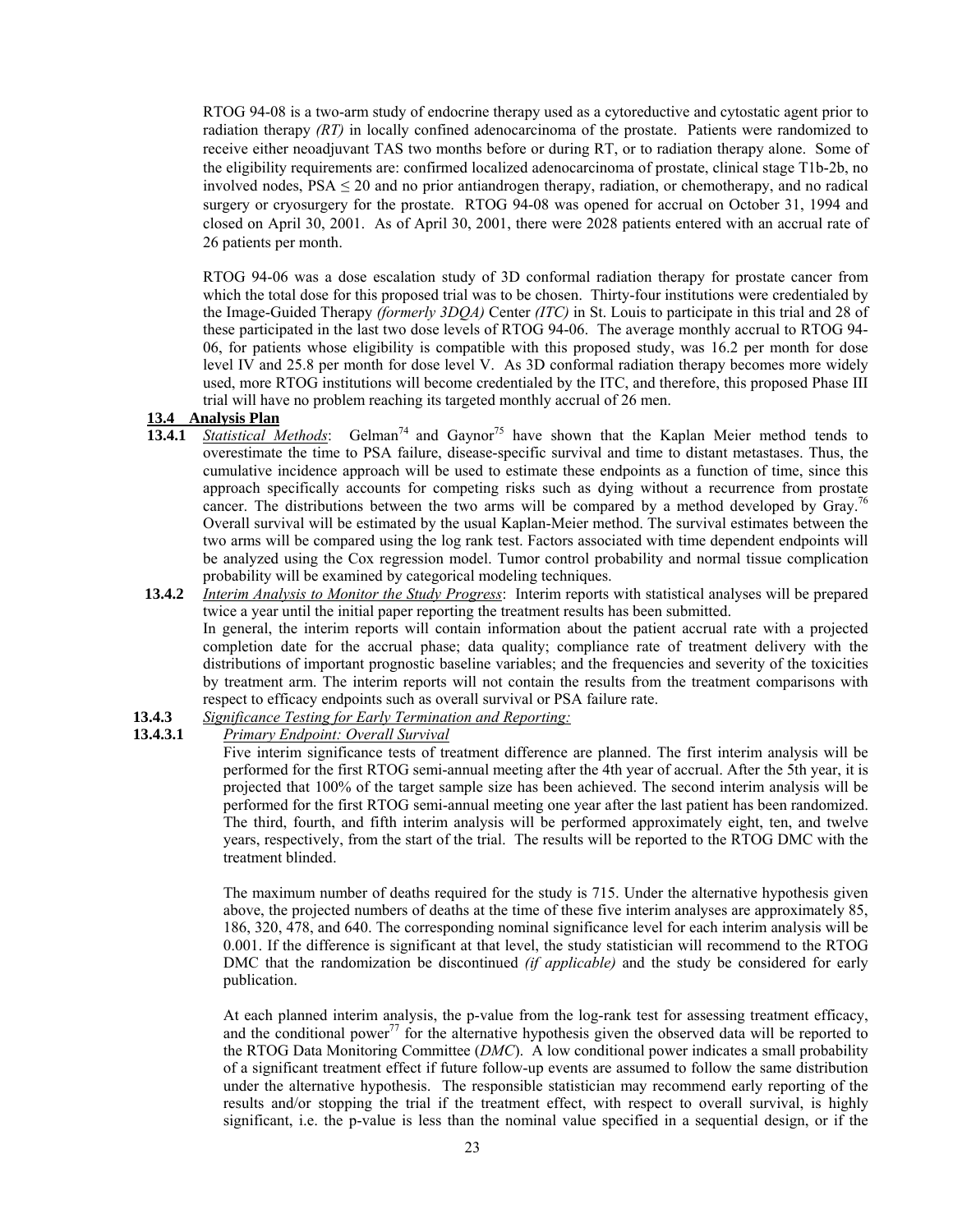conditional power is less than 10%. Before making such a recommendation, the accrual rate, treatment compliance, safety of the treatments, and the importance of the study are also taken into consideration with the p-value and conditional power. The DMC will then make a recommendation about the trial to the group chair.

#### **13.4.3.2** *Secondary Endpoint: PSA Failure*

PSA failure will be a secondary endpoint of interest and will be reported early before the final overall survival result. The analysis of PSA failure will take place after the 7th year, approximately two years after accrual is completed. Pollack and his colleagues<sup>10</sup> reported a five-year PSA-free failure rate of 69% for standard 70 Gy dose as compared to 79% for 78 Gy 3D-CRT. These results in the appropriate prognostic groups have been substantiated by Zelefsky and Hanks.<sup>2, 3</sup> The range of differences has varied from 10% to 25%. In light of Pollack's study, power was calculated for different hazard ratios for the analysis of PSA failure using the estimated sample size. The baseline PSA failure rate was 0.074 per year and was assumed to be constant over time. It was also assumed that the frequency of deaths without a PSA failure reported was 2% per year and was incorporated into Lakatos' method when calculating the number of PSA failures and statistical power. Table 3 below lists the number of PSA failures and power at the 7<sup>th</sup> year analysis time point for each hazard ratio ( $\Delta=1.3$ , 1.4, 1.45, 1.5, *and 1.57*). At the time of the PSA failure analysis, there will be at least 80% power to detect a hazard ratio greater than or equal to 1.4. The nominal significance level at this analysis is 0.025 The PSA results will be reported following this analysis. Treatment toxicity and quality of life (QOL) results will also be reported.

|      | <b>PSA Failures</b> | Power |
|------|---------------------|-------|
| 1.30 | 338                 | 67%   |
| 1.40 | 331                 | 83%   |
| 1.45 | 326                 | 90%   |
| 1.50 | 321                 | 95%   |
| 157  | 316                 | 98%   |

|  |  |  | Table 3. Power of significance testing for early reporting of PSA Failure |
|--|--|--|---------------------------------------------------------------------------|
|  |  |  |                                                                           |

†Hazard ratio based on Pollack's results: 0.074 failure rate per year with standard dose compared to a 0.047 failure rate per year for 78.0 Gy 3D-CRT dose.

**13.4.4** *Analysis For Reporting the Initial Treatment Results*: **(9/18/03)** This major analysis will occur after each patient has been potentially followed for a minimum of eight years for the primary endpoint, overall survival, and for a minimum of five years for the secondary endpoint, PSA failure, unless the early stopping rule is satisfied. It will include tabulation of all cases entered and those excluded from the analyses with the reasons for such given; the distribution of the important prognostic baseline variables; and observed results with respect to all the above mentioned endpoints. The primary hypothesis for the study is whether the higher total dose of 3D-CRT/IMRT will improve overall survival. All eligible patients randomized will be included in the comparison and will be grouped by assigned treatment in the analysis. The primary hypothesis of MTD 3D-CRT/IMRT treatment benefit will be tested using the Cox proportional hazard model with the major stratification factors included as fixed covariates. Additional analyses of treatment effect will include modifying factors such as age, race, and other patient characteristics. These analyses will also use the Cox proportional hazards model. The treatment comparison of time to PSA failure and disease-specific survival will be analyzed in a similar fashion. The treatment comparison of 2+ grade toxicity rates will use the z-statistic for testing binomial proportions. Also, where feasible, treatment comparisons with respect to time to PSA failure and overall survival will be compared within each ethnic category. Secondary analyses of the primary and secondary endpoints will be performed using the available Gleason scores from central review. Comparison of the proportion of patients with ED at one year by treatment arm will be performed using a chi-square test. Other comparisons will be made for subsets defined by the dose to the penis bulb and by age ( $\leq 70$  vs.  $\geq 70$ ) *years old*) respectively. Quality of life change scores from pretreatment to one year will be compared between treatment arms using a t-test. Quality of life will be correlated with responses on the IIEF. The z-test will be used to compare between treatment arms the average quality-adjusted survival within the first five years. An area under the curve analysis will be performed to compare the bowel and bladder symptoms assessed using FACE over the first five years.

#### **13.5 Inclusion of Minorities**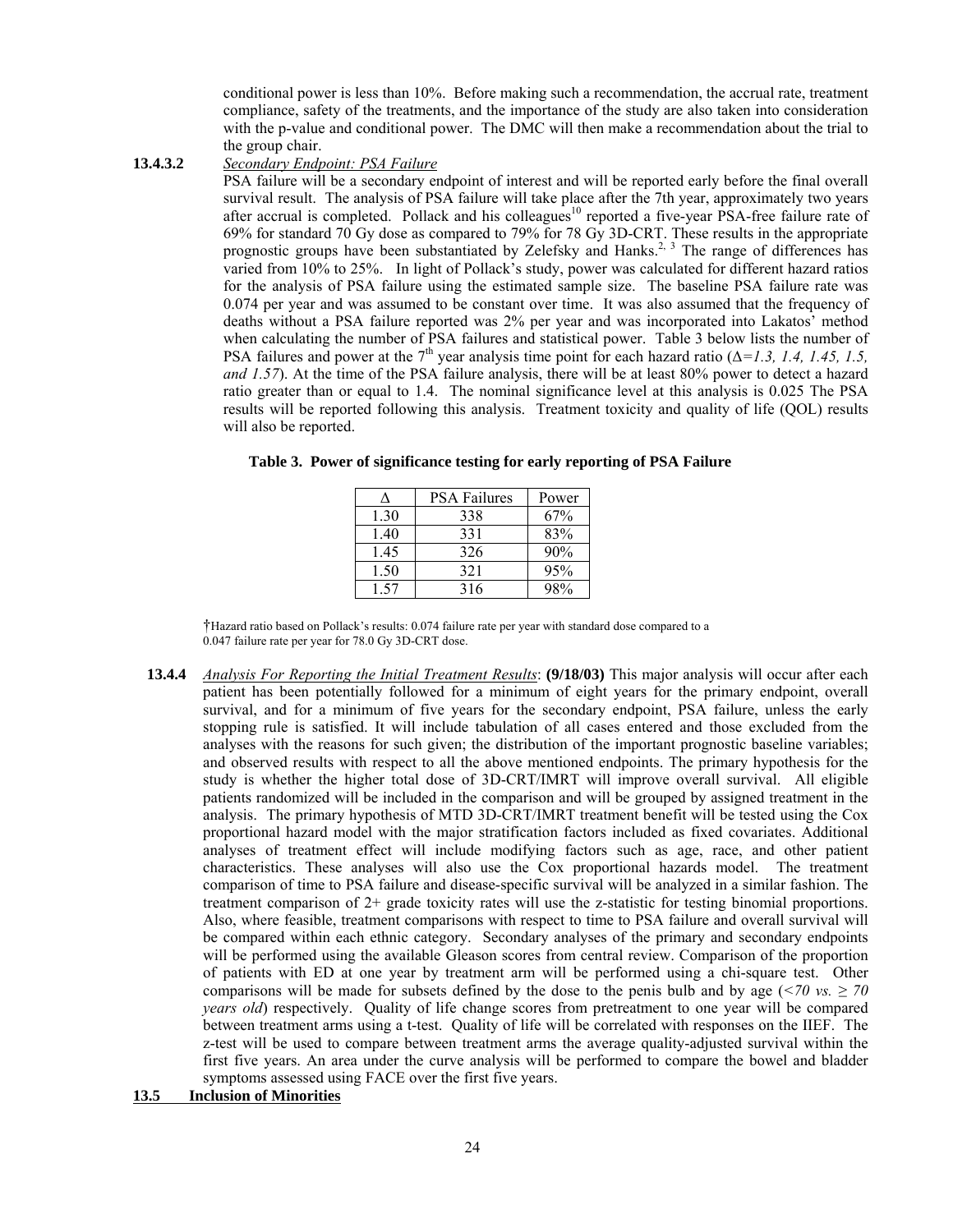In conformance with the national Institutes of Health *(NIH)* Revitalization Act of 1993 with regard to inclusion of women and minorities in clinical research, we address this issue here, as we will also analyze treatment differences in this male cohort by ethnicity. Based on previous RTOG prostate protocol data the minority enrollment for this study is expected as follows:

| <b>Ethnic Group</b>                       | <b>Number</b> | Percent $(\% )$ |
|-------------------------------------------|---------------|-----------------|
| American Indian or Alaskan Native         |               | 0.2             |
| Asian                                     |               | 0.5             |
| <b>Black or African American</b>          | 228           | 15.0            |
| Hispanic or Latino                        | 46            | 3.0             |
| Native Hawaiian or other Pacific Islander |               | 0 <sup>3</sup>  |
| White                                     | 1216          | 80.0            |
| Other/Unknown                             | 15            | 1.0             |
| <b>Total</b>                              | 1520          | 100             |

 Obviously with 80% of the available sample being white, univariate comparisons by treatment will not yield sufficient power in most cases. We will, however, also include the ethnicity variable in all regressions including the Cox model.

- **13.6 Tumor Marker Evaluation** In addition to the clinical endpoints, this study also will seek to answer translational questions with the idea of generation hypotheses for further testing. Each marker will be evaluated with respect to its prognostic value on PSA failure and overall patient survival. There will be 2 separate analyses, the first occurring when the PSA failure data from the clinical study is mature and the second when the survival data is mature.
- **13.6.1** *Correlation of Biomarkers with PSA Failure* We wish to determine the prognostic impact of each marker on time to PSA failure. This analysis will take place when each patient potentially has been followed for a minimum of 5 years, to correspond with the major clinical analysis of PSA failure. Multivariate Cox models will be used to evaluate the prognostic significance of each marker. The model will contain treatment and the stratifying variables (*combined Gleason score/PSA and Radiation Modality*) as fixed covariates. (9/18/03)

#### **13.6.2** *Correlation of Biomarkers with Overall Survival*

 We wish to determine the prognostic impact of each marker on time to overall survival. This analysis will take place when each patient has been potentially followed for a minimum of 8 years, to correspond with the major clinical analysis of the primary endpoint, overall survival. Multivariate Cox models will be used to evaluate the prognostic significance of each marker. The model will contain treatment and the stratifying variables *(combined Gleason score/PSA and Radiation Modality)* as fixed covariates. (9/18/03)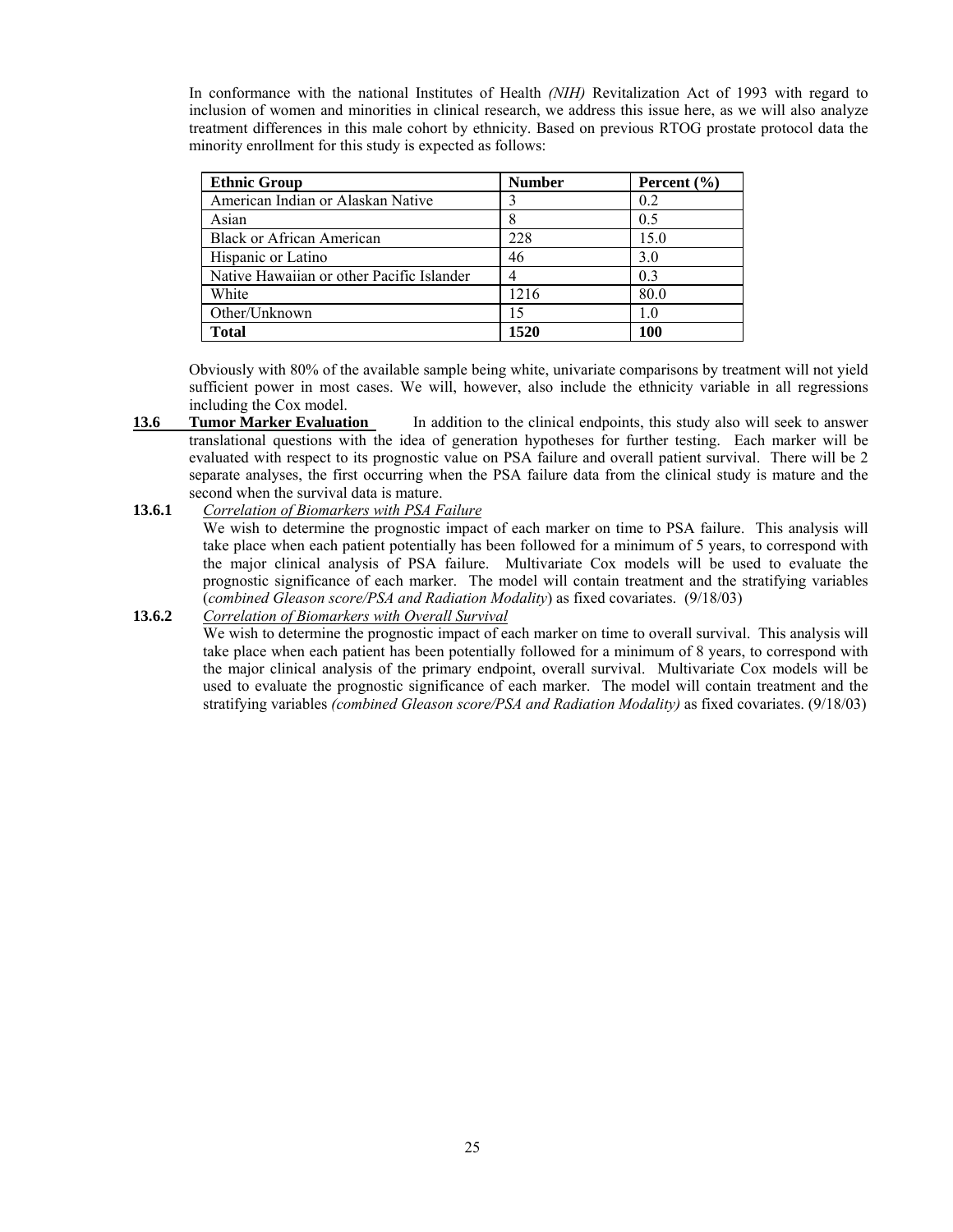#### **REFERENCES (7/10/07)**

- 1. Michalski JM, Purdy JA, Winter K, Roach IIIi M, Vijayakumar S, Sandler HM, Markoe AM, Ritter MA, Russell KJ, Sailer S, Harms WB, Perez CA, Wilder RB, Hanks GE, Cox JD, Preliminary Report of Toxicity Following 3D Radiation Therapy for Prostate Cancer on 3DOG/RTOG 94-06. *Int J Rad Onc Biol Phys*. 46 (2): 391–402, 2000.
- 2. Michalski JM, Winter K, Purdy JA, et al. Update of toxicity following 3D radiation therapy for prostate cancer on RTOG 94-06. *Int J Rad Onc Biol Phys.* 48: 228 (Supplement 1), 2000.
- 3. Ryu, J., K. Winter, J. Michalski, et al. Interim Report of Toxicity from 3D Conformal Radiation Therapy *(3DCRT)* for Prostate Cancer on 3DOG/RTOG 9406, Level III *(79.2 GY)*. Proceeding from Am Soc Clin Oncol *(ASCO),* San Francisco, CA, Am Soc Clin Oncol, 2001.
- 4. Hanks GE. Leibel SA. Krall JM. Kramer S. Patterns of care studies: dose-response observations for local control of adenocarcinoma of the prostate. *Int J Rad Onc Biol Phys.* 11(1):153-7, 1985.
- 5. Zelefsky MJ, Leibel SA, et al. Dose escalation with three-dimensional conformal radiation therapy affects the outcome of prostate cancer. *Int J Rad Onc Biol Phys*. (41) 3: 491-500, 1998.
- 6. Zelefsky MJ, Cowen D, Fuks Z, et al. Long term tolerance of high dose three-dimensional conformal radiotherapy in patients with localized prostate carcinoma. *Cancer*. 85: 2460-2468, 199
- 7. Lee WR, Hanks GE, Hanlon AL, Schultheiss TE, Hunt MA. Lateral rectal shielding reduces late rectal morbidity following high dose three-dimensional conformal radiation therapy for clinically localized prostate cancer: Further evidence for a significant dose effect. *Int J Rad Onc Biol Phys*. 35(2): 251-7, 1996.
- 8. Schulteiss TE, Lee WR, Hunt MA, Hanlon AL, Peter RS, Hanks GE. Late GI and GU complications in the treatment of prostate cancer. *Int J Rad Onc Biol Phys*. 37(1): 3-11, 1997.
- 9. Perez CA, Pilepich MV, Zivnuska F. Tumor control in definitive irradiation of localized carcinoma of the prostate*. Int J Rad Onc Biol Phys.* 12:523–531, 1986.
- 10. Pollack A, Zagars GK. External beam radiotherapy dose response of prostate cancer. *Int J Rad Onc Biol Phys*. (39) 5: 1011-1018, 1997.
- 11. Kupelian PA, Mohan DS, Lyons J, Klein EA, Reddy CA. Higher than standard radiation doses (>72 Gy) with or without androgen deprivation in the treatment of localized prostate cancer. *Int J Rad Onc Biol Phys.*, 46 (3), 567–574, 2000.
- 12. Fuks Z, Leibel SA, Wallner KE, et al. The effect of local control on metastatic dissemination in carcinoma of the prostate: Long-term results in patients treated with 125-I implantation. *Int J Rad Onc Biol Phys*. 21:537-547, 1991.
- 13. Hanks GE, Hanlon AL, Schultheiss TE, Pinover WH, Movsas B, Eptstein BE, Hunt MS. Dose escalation with 3D conformal treatment: Five-year outcomes, treatment optimization, and future directions. *Int J Rad Onc Biol Phys*. 41:501-510, 1998.
- 14. Perez CA, Michalski JM, Purdy JA, Wasserman TH, Williams K, Lockett MA, Three-Dimensional Conformal Therapy or Standard Irradiation in Localized Carcinoma of Prostate: Preliminary Results of a Nonrandomized Comparison, *Int J Rad Onc Biol Phys*. 47, (3): 629–637, 2000.
- 15. Smit WG. Helle PA. van Putten WL. Wijnmaalen AJ. Seldenrath JJ. van der Werf-Messing BH. Late radiation damage in prostate cancer patients treated by high dose external radiotherapy in relation to rectal dose *Int J Rad Onc Biol Phys.*  18(1):23-9, 1990*.*
- 16. Sandler HM, McLaughlin WP, Ten Haken RK, *et al.* Three dimensional conformal radiotherapy for the treatment of prostate cancer: Low risk of chronic rectal morbidity observed in a large series of patients. *Int J Radiat Onc Biol Phys* 33: 797– 801, 1995
- 17. Pollack A, Zagars GK, Smith LG, Lee JJ, von Eschenbach AC, Antolak JA, Starkschall G, Rosen I, Preliminary Results of a Randomized Radiotherapy Dose-Escalation Study Comparing 70 Gy With 78 Gy for Prostate Cancer, *J Clin Oncol*, 18 (23): 3904-3911, 2000.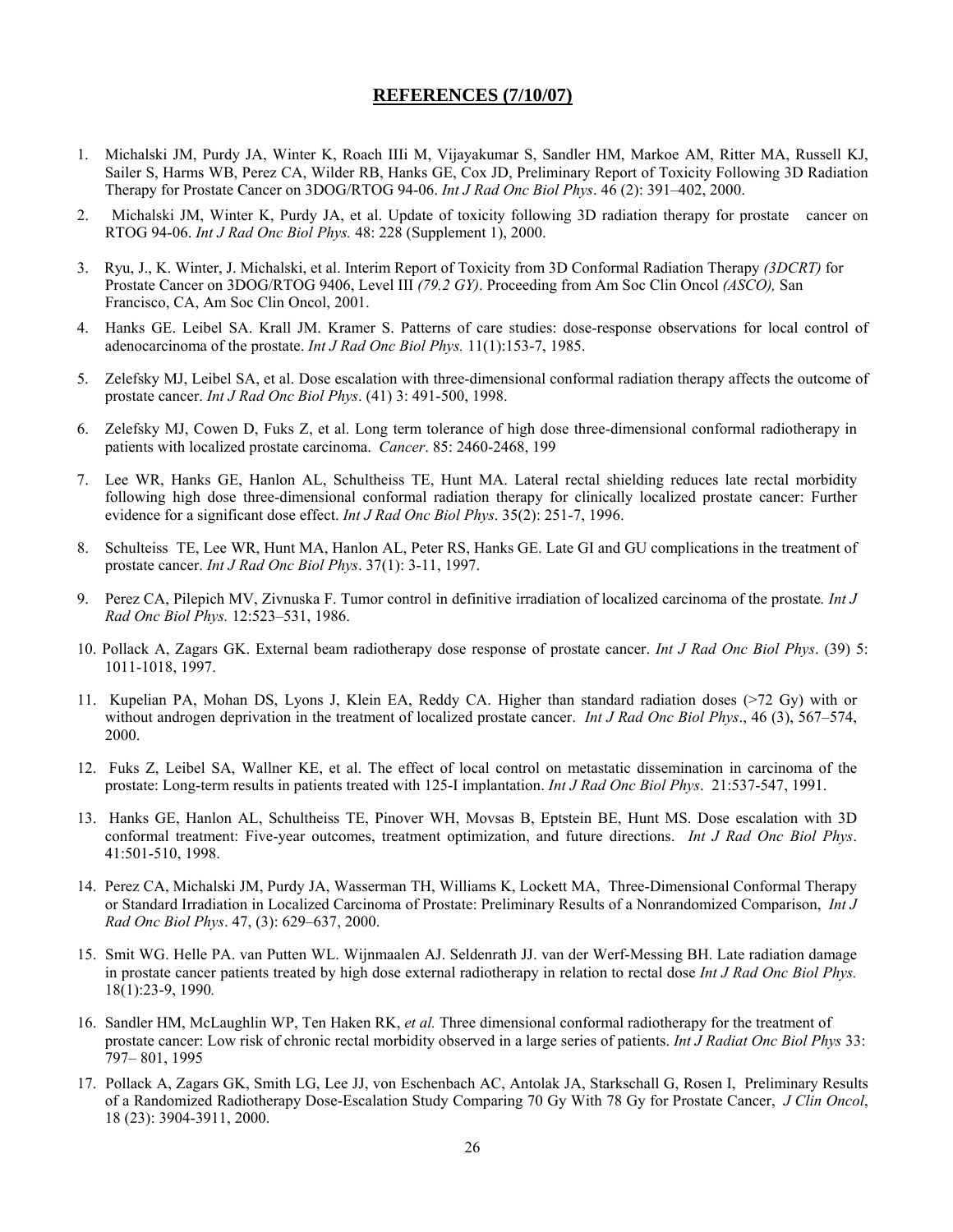- 18. Algan O, Pinover WH, Hanlon AL, Al-Saleem TI, Hanks GE. Is there a subset of patients with PSA > or = 20 ng/ml who do well after conformal beam radiotherapy? *Rad Onc Investigations*. 7(2):106-10, 1999.
- 19. Pinover WH, Hanlon AL, Horwitz EM, Hanks GE Defining the appropriate radiation dose for pretreatment PSA ≤10 ng/mL prostate cancer. *Int J Rad Onl Biol Phys*. 47:649-54, 2000.
- 20. Fowler J, Chappell R, Ritter M. Is alpha/beta for prostate tumors really low? *Inr J Rad Onc Biol Phys.* 50 (4):1021-1031, 2001.
- 21. Zagars GK, Pollack A, von Eschenbach AC. Serum testosterone—A significant determinant of metastatic relapse for irradiated localized prostate cancer. *Urology*. 49:327-334, 1997.
- 22. D'Amico AV, Propert KJ. Prostate cancer volume adds significantly to prostate-specific antigen in the prediction of early biochemical failure after external beam radiation therapy. *Int J Radiat Oncol Biol Phys.* 35:273-279, 1996.
- 23. Pollack A, Lankford S, Zagars GK, Babaian RJ. PSA density as a prognostic factor in prostate cancer patients treated with radiotherapy. *Cancer*. 77:1515-1523, 1996.
- 24. Pollack A, Zagars GK. In: Greco C, Zelefsky MJ, eds. *Radiotherapy of Prostate Cancer.* Singapore: Harwood Academic Publishers; 2000: 113-128.
- 25. Leadon SA Repair of DNA damage produced by ionizing radiation: a mini review. Semin Radiat Oncol 6, 295-305, 1996.
- 26. Haimovitz-Friedman A Radiation-induced signal transduction and stress response. Radiat Res 150, S102, 1998.
- 27. Murray D, Begg AD. DNA repair genes and radiosensitivity. In: LC Panasci and MA Alaoui-Jamali (eds.), DNA Repair in Cancer Therapy, Humana Press, Totawa, NJ, pp. 211-256, 2004.
- 28. Green H et al. Variation in the manganese superoxide dismutase gene (SOD2) is not a major cause of radiotherapy complications in breast cancer patients. Radiother Oncol 63, 213-216, 2002.
- 29. Severin DM et al. Novel DNA sequence variants in the hHR21 DNA repair gene in radiosensitive cancer patients. Int J Radiat Oncol Biol Phys 50, 1323-1331, 2001.
- 30. Brookes AJ. The essence of SNPs. Gene, 234, 177-186, 1999.
- 31. Stoneking M. Single nucleotide polymorphisms. From the evolutionary past. Nature 409, 821-822, 2001.
- 32. Damaraju S et al. Genomic approaches to clinical drug resistance. In: B. Anderson and D. Murray, (eds.) Clinically Relevant Resistance in Cancer Chemotherapy. pp.347-372, 2002.
- 33. Riley JH et al. The use of single nucleotide polymorphisms in the isolation of common disease genes. Pharmacogenomics 1, 39-47, 2000.
- 34. Quarmby S, et al. Association of transforming growth factor beta-1 single nucleotide polymorphisms with radiationinduced damage to normal tissues in breast cancer patients. Int J Radiat Biol 79(2):137-43, 2003.
- 35. Andreassen CN et al. Prediction of normal tissue radiosensitivity from polymorphisms in candidate genes. Radiother Oncol 69(2):127-35, 2003.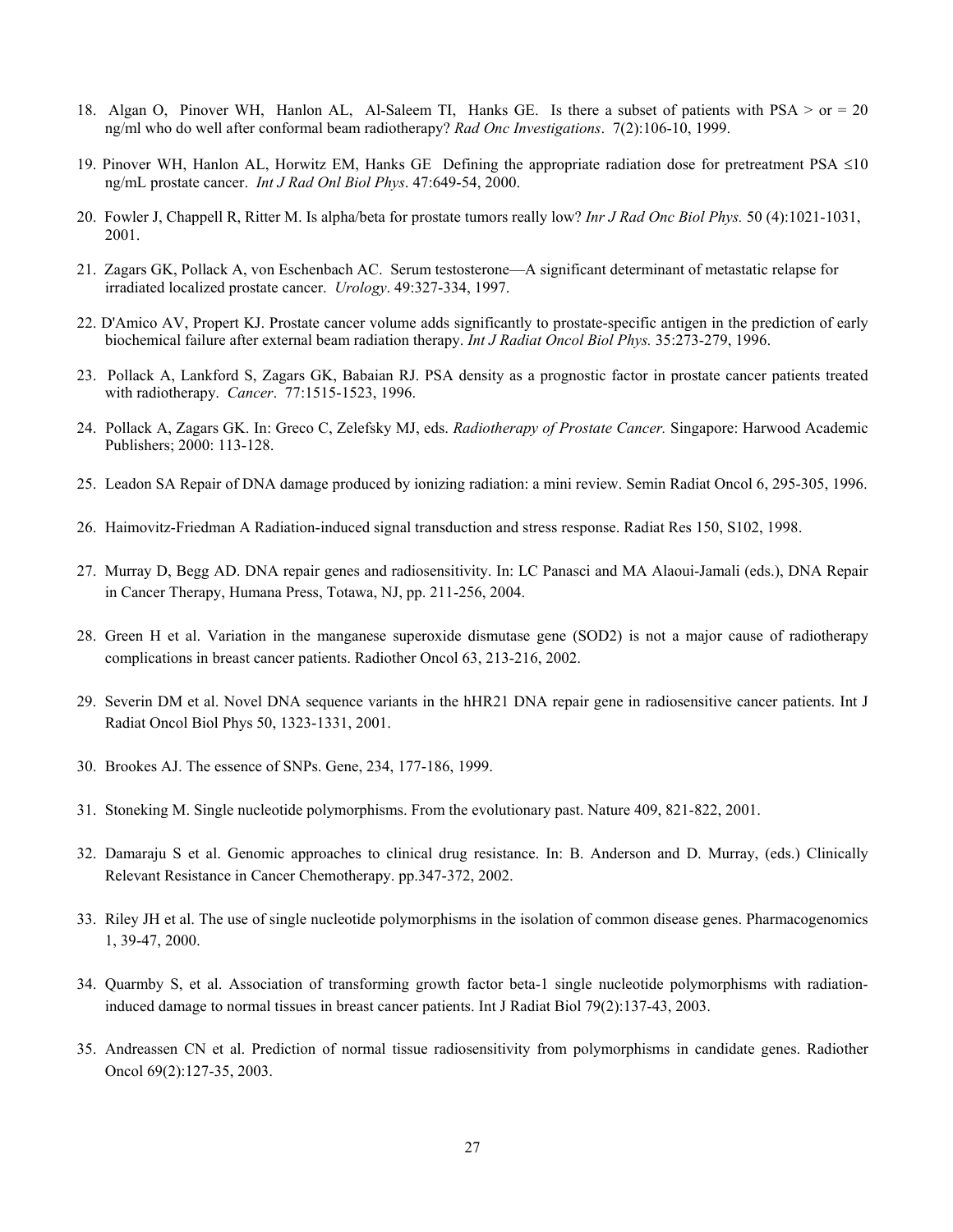- 36. Andreassen CN et al. TGFβ1 polymorphisms are associated with risk of late normal tissue complications in the breast after radiotherapy for early breast cancer. Radiother Oncol 75:18-21, 2005.
- 37. Cesaretti JA, Stock RG, Lehrer S, Atencio DA, Bernstein JL, Stone NN, Wallenstein S, Green S, Loeb K, Kollmeier M, Smith M, Rosenstein BS. ATM sequence variants are predictive of adverse radiotherapy response among patients treated for prostate cancer. Int J Radiat Oncol Biol Phys 2005 Jan 1;61(1):196-202.
- 38. Andreassen CN, Alsner J, Overgaard J, Herskind C, Haviland J, Owen R, Homewood J, Bliss J, Yarnold J. TGFB1 polymorphisms are associated with risk of late normal tissue complications in the breast after radiotherapy for early breast cancer. Radiother Oncol 2005 Apr;75(1):18-21.
- 39. Andreassen CN, Overgaard J, Alsner J, Overgaard M, Herskind C, Cesaretti JA, Atencio DP, Green S, Formenti SC, Stock RG, Rosenstein BS. ATM sequence variants and risk of radiation-induced subcutaneous fibrosis after postmastectomy radiotherapy. Int J Radiat Oncol Biol Phys 2006 Mar 1;64(3):776-83.
- 40. Andreassen CN, Alsner J, Overgaard M, Sorensen FB, Overgaard J. Risk of radiation-induced subcutaneous fibrosis in relation to single nucleotide polymorphisms in TGFB1, SOD2, XRCC1, XRCC3, APEX and ATM--a study based on DNA from formalin fixed paraffin embedded tissue samples. Int J Radiat Biol 2006 Aug;82(8):577-86.
- 41. De Ruyck K, Van Eijkeren M, Claes K, Morthier R, De Paepe A, Vral A, De Ridder L, Thierens H. Radiation-induced damage to normal tissues after radiotherapy in patients treated for gynecologic tumors: association with single nucleotide polymorphisms in XRCC1, XRCC3, and OGG1 genes and in vitro chromosomal radiosensitivity in lymphocytes. Int J Radiat Oncol Biol Phys 2005 Jul 15;62(4):1140-9.
- 42. De Ruyck K, Van Eijkeren M, Claes K, Bacher K, Vral A, De Neve W, Thierens H. TGFbeta1 polymorphisms and late clinical radiosensitivity in patients treated for gynecologic tumors. Int J Radiat Oncol Biol Phys 2006 Jul 15;65(4):1240- 8.
- 43. Damaraju S, Murray D, Dufour J, Carandang D, Myrehaug S, Fallone G, Field C, Greiner R, Hanson J, Cass CE, Parliament M. Association of DNA repair and steroid metabolism gene polymorphisms with clinical late toxicity in patients treated with conformal radiotherapy for prostate cancer. Clin Cancer Res 2006 Apr 15;12(8):2545-54.
- 44. Goldstein I, et al. Radiation associated impotence: A clinical study of its mechanism. *JAMA.* 251: 903-910, 1984.
- 45. Roach M, Winter K, Michalski J, Bosch W, Lin X. Mean dose of radiation to the bulb of the penis correlates with risk of erectile dysfunction at 24 months: Preliminary analysis of Radiation Therapy Oncology Group *(RTOG)* phase I / II dose escalation trial 94-06*. J Rad Onc Biol Phys*. 48:3, Supplement 1, 2000.
- 46. Mantz CA, et al. Potency preservation following conformal radiotherapy for localized prostate cancer: Impact of neoadjuvant androgen blockade, treatment technique, and patient-related factors. *Cancer J Scientific America.* 5(4): p. 230-236, 1999.
- 47. Fugl-Meyer AR, et al. On life satisfaction in male erectile dysfunction. *International J Impotence Res.* 9(3): 141-148, 1997.
- 48. Singer PA, et al. Sex or survival: Trade-offs between quality and quantity of life. *J Clin Onc.* 9(2): 328-334, 1991.
- 49. Olweny CLM. et al. Long-term effects of cancer treatment and consequences of cure: Cancer survivors enjoy quality of life similar to their neighbors. *Euro J Cancer*. 29A(6): p. 826-830, 1993.
- 50. Schrader-Bogen CL, Kjellberg J L, McPherson C P, Murray C L. Quality of life and treatment outcomes: Prostate carcinoma patients' perspectives after prostatectomy or radiation. *Cancer*. 79(10): 1977-1986, 1997.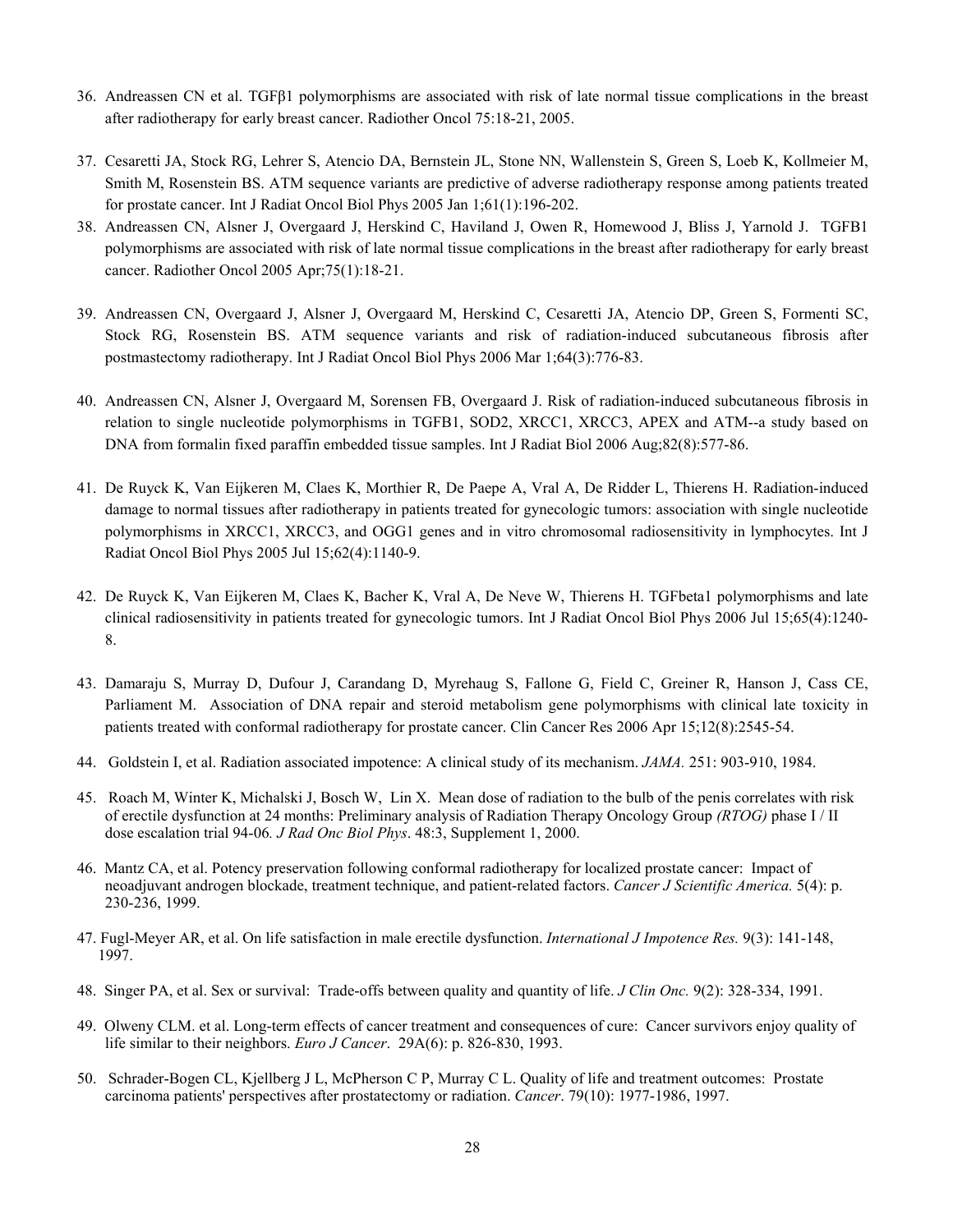- 51. Talcott J A, Rieker P, Clark J A, et al. Patient-reported symptoms after primary therapy for early prostate cancer: Results of a prospective cohort study. *J Clin Onc*. 16(1): 275- 283, 1998.
- 52. Yarbro CH, Ferrans CE. Quality of life of patients with prostate cancer treated with surgery or radiation therapy. *Onc Nurs Forum.* 25(4): 685-693, 1998.
- 53. Lawton CA, Won M, Pilepich MV, et al. Long-term treatment sequelae following external beam irradiation for adenocarcinoma of the prostate: Analysis of RTOG studies 75-06 and 77-06. *Int J Rad Onc Biol Phys*. 21(4): 935-939, 1991.
- 54. Mameghan H, Fisher R, Mameghan J, Watt WH, Tynan A. Bowel complications after radiotherapy for carcinoma of the prostate: The volume effect. *Int J Rad Onc Biol Phys*. 18: 315-320, 1990.
- 55. Gibbons RP, Correa RJ, Brannen GE, Weissman, RM. Total prostatectomy for clinically localized prostatic cancer: Longterm results. *Urology*.141(3): 564-566, 1989.
- 56. Middleton RG, Smith Jr JA, Melzer RB, Hamilton PE. Patient survival and local recurrence rate following radical prostatectomy for prostatic carcinoma. *Urology*. 136(2): 422-424, 1986.
- 57. Hanlon A, Bruner DW, Hanks G. Long term quality of life study in prostate cancer patients treated with three dimensional conformal radiation therapy: Comparing bowel and bladder quality of life symptoms to that of the normal population. *Int J Rad Onc Biol Phys*. 49(1): 51-59, 2001.
- 58. Rosen, RC, et. al. The International Index of Erectile Function (IIEF): A multidimensional scale for assessment of erectile dysfunction. *Urology.* 49(6): 822-830, 1997.
- 59. Bruner DW, Scott C, Byhardt R, Coughlin C, Friedland J, DelRowe J. Changes in urinary function (CUF): Pilot data on the development and validation of a measure of the intrusion on quality of life caused by changes in urinary function after cancer therapy, (RTOG 91-16, 90-20). Presented at the Drug Information Association 2nd Symposium on Quality of Life Evaluation, Charleston, SC, 1994.
- 60. Spitzer WO, Dobson AJ, Hall J, Chesterman E, Levi J, Shepherd R, Battista RN, Catchlove BR. Measuring the quality of life of cancer patients:A concise QL-index for use by physicians. *J Chronic Dis.* 34(12): 585-97, 1981.
- 61. Tamburini M, Filiberti A, Barbieri A, Zanoni F, Pizzocaro G, Barletta L, Ventafridda V. Psychological aspects of testis cancer therapy: a prospective study. *J Urol*. 142(6): 1487-9, 1989.
- 62. Buhl K, P Schlag, C Herfarth. Quality of life and functional results following different types of resection for gastric carcinoma. *Eur J Surg Oncol*. 16:404-409, 1990.
- 63. Addington-Hall JM, MacDonald LD, Anderson HR. Can the Spitzer Quality of Life Index help to reduce prognostic uncertainty in terminal care? *Br Jcancer*. 62(4):695-9, 1990.
- 64. Awwad S, Cull A, Gregor A. Long-term survival in adult hemispheric glioma: prognostic factors and quality of outcome. *Clin Oncol* (R Coll Radiol). 2(6):343-6, 1990.
- 65. Bauman GS, Gaspar LE, Fisher BJ, Halperin EC, Macdonald DR, CairncrossJG. A prospective study of short- course radiotherapy in poor prognosis glioblastoma multiforme. *Int J Radiat Oncol Biol Phys*. 29:835-839, 1994.
- 66. Ovesen L, Allingstrup L, Hannibal J, Mortensen EL, Hansen OP. Effect of dietary counseling on food intake, body weight, response rate, survival, and quality of life in cancer patients undergoing chemotherapy: A prospective, randomized study. *J Clin Onc*. 11:2043-2049, 1993.
- 67. Weeks JC, O'Leary J, Fairclough D, Paltield Weinsten. The "Q-tility Index": A new tool for assessing health related quality of life and utilities in clinical trials and clinical practice. *Proc ASCO.* 13:436, 1994.
- 68. ASTRO consensus statement: Guidelines for PSA following radiation therapy. *Int J Radiat Oncol Biol Phys*. 37:1035- 1041, 1997.
- 69. Zelen M. The randomization and stratification of patients to clinical trials. *J Chron Dis*. 27: 365-375, 1974.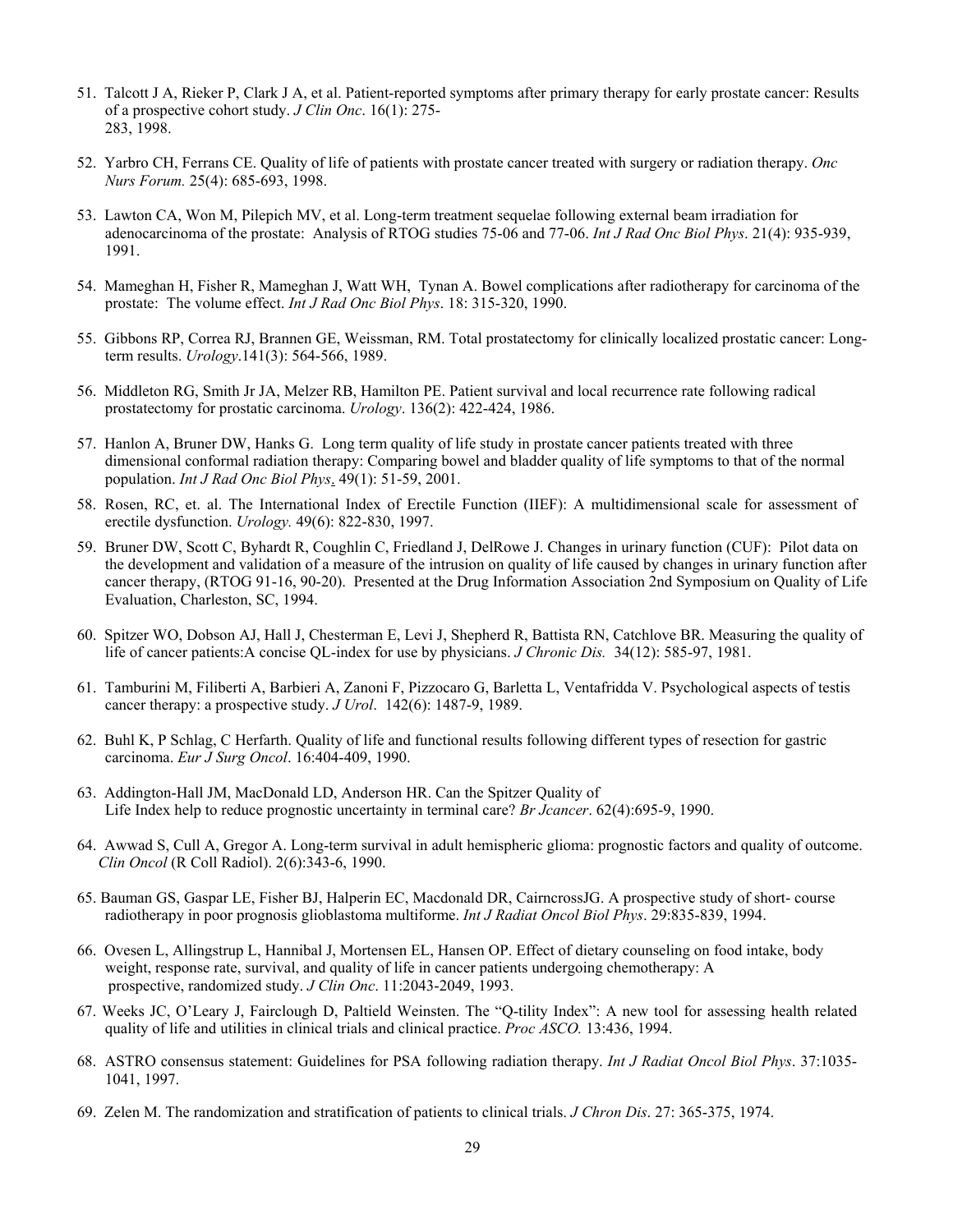- 70. Roach M, Lu J, Pilepich MV, et al. Four prognostic groups predict long-term survival form prostate cancer following radiotherapy alone on Radiation Therapy Oncology Group clinical trials. *Int J Radiat Oncol Biol Phys*. 47:609-615, 2000.
- 71. Freidlin B, Korn EL, Ginger SL. Data monitoring committees and interim monitoring guidelines. *Control Clin Trials.* 20:395-407, 1999.
- 72. Lakatos, E. Sample size determination in clinical trials with time-dependent rates of losses and noncompliance. *Controlled Clin Trials*. 7:189-199, 1986.
- 73. Scott C, Paulus R, Stevens R, Marconi B, Champion L, Freedman G, et al. Is radiation-induced skin toxicity of the breast associated with reduced quality of life: Report of RTOG 97-13. Proc from Int Soc Qual of Life Research. 8:572, 1999.
- 74. Gelman R, Gelber R, Henderson IC, et al. Improved methodology for analyzing local and distant recurrence. *J Clin Oncol*. 8: 548-555, 1990.
- 75. Gaynor JJ, Feuer EJ, Tan CC, et al. On the use of cause specific failure and conditional failure probabilities: Examples from clinical oncology data. *J Amer Statist Assoc*. 88: 400-409, 1993.
- 76. Gray RJ. A class of K-sample tests for comparing the cumulative incidence of a competing risk. *Ann Statist*. 16: 1141- 1154, 1988.
- 77. Andersen PK. Conditional power calculations as an aid in the decision whether to continue a clinical trial. *Control Clin Trials.* 8:67-74, 1987.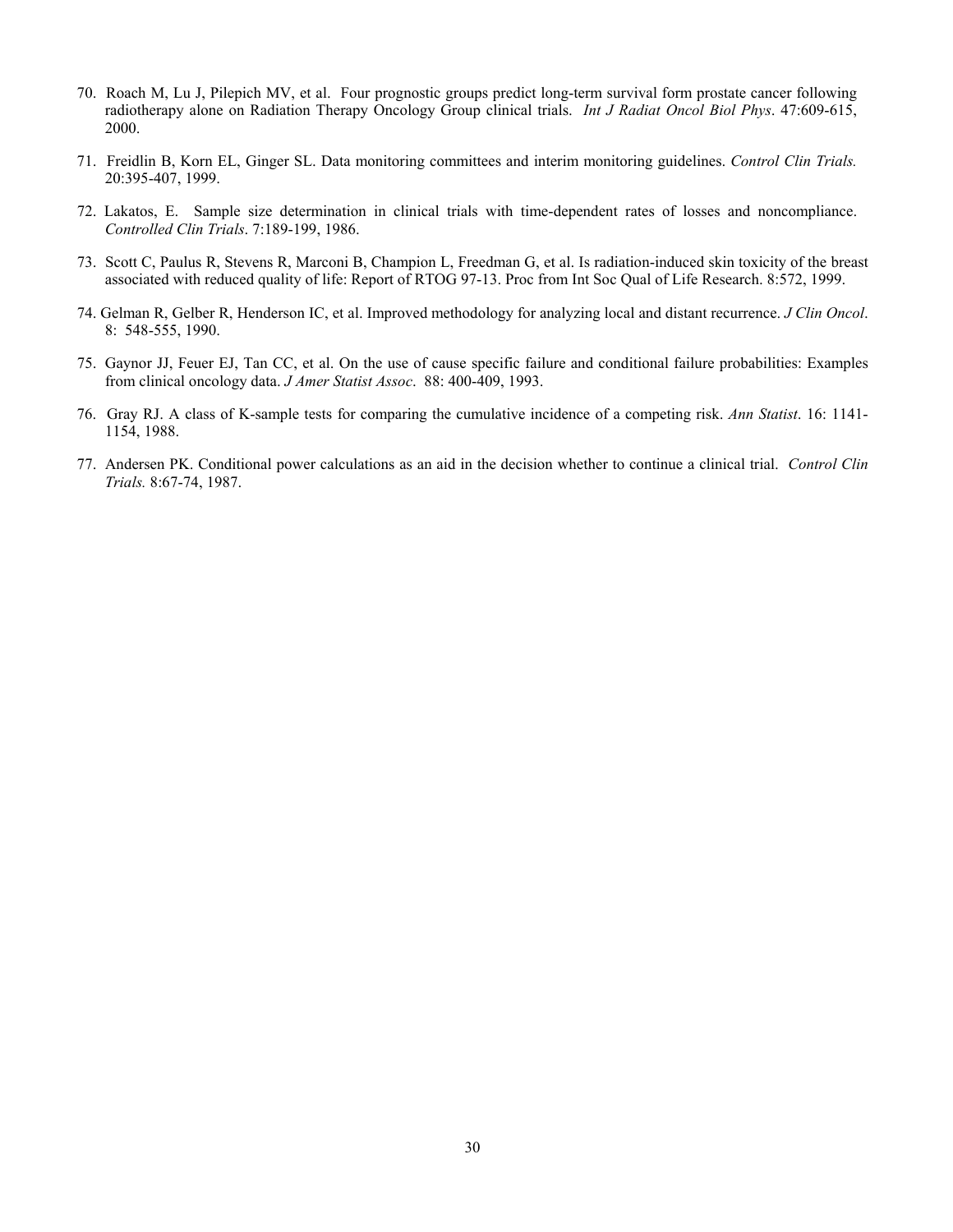## **APPENDIX IA**

### **RTOG 0126 (10/18/04)**

## **SAMPLE CONSENT FOR RESEARCH STUDY**

## **STUDY TITLE** (9/18/03)

## **A PHASE III RANDOMIZED STUDY OF HIGH DOSE 3D-CRT/IMRT VERSUS STANDARD DOSE 3D-CRT/IMRT IN PATIENTS TREATED FOR LOCALIZED PROSTATE CANCER**

This is a clinical trial (a type of research study). Clinical trials include only patients who choose to take part. Please take your time to make your decision. Discuss it with your friends and family. The National Cancer Institute (NCI) booklet, *"*Taking Part in Clinical Trials: What Cancer Patients Need To Know," is available from your doctor.

You are being asked to take part in this study because you have prostate cancer.

## **WHY IS THIS STUDY BEING DONE?** (9/18/03)

One of the standard treatment options for your stage and type of prostate cancer is external beam radiation therapy. Modern radiation therapy planning methods with 3-dimensional therapy or Intensity Modulated Radiation Therapy (IMRT) allow safer delivery of higher than conventional doses of radiation. The purpose of this study is to compare the effects (good and bad) on you and your cancer of the standard dose of radiation therapy (39 treatments) with a higher dose of radiation (44 treatments) to see which treatment is better.

Both three-dimensional radiation therapy and IMRT allow the radiation beam to treat an area that is shaped like your tumor and also to penetrate as deeply as your tumor is located. By treating this way, the dose of radiation to the healthy areas near your tumor is minimized, and the dose to your tumor is maximized. This research is being done because doses higher than the standard dose of radiation therapy may better control your cancer without increased toxicity.

This study also will study biologic factors that may help to predict and treat prostate cancer. In addition, this study will gather information about the effects of radiation therapy on your sexual functioning and on your overall quality of life.

## **HOW MANY PEOPLE WILL TAKE PART IN THE STUDY**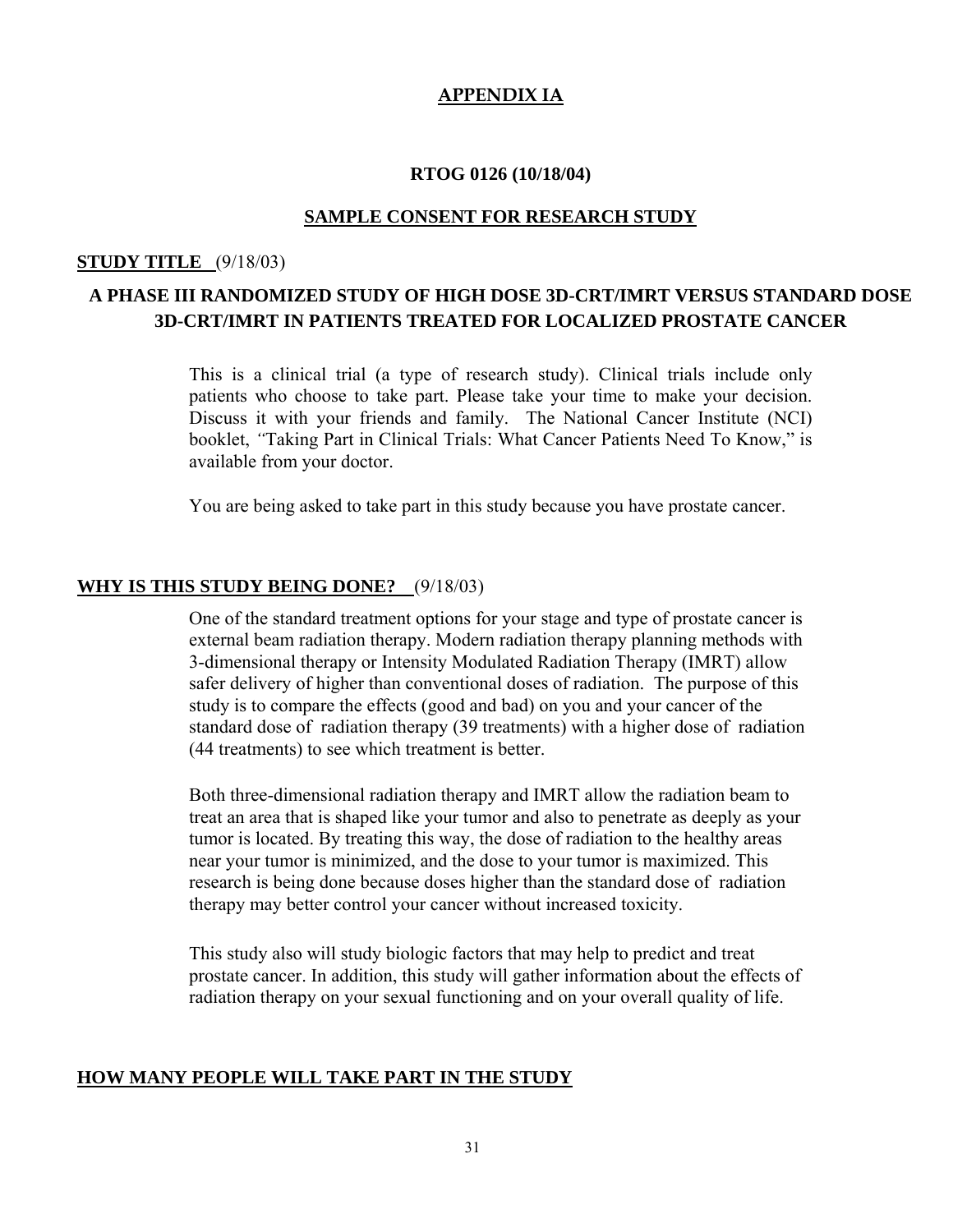About 1520 people will take part in this study.

## **WHAT IS INVOLVED IN THE STUDY?**

You will be "randomized" into one of the study groups described below. Randomization means that you are put into a group by chance. It is like flipping a coin. A computer will determine into which group you are placed. You will have approximately an equal chance of being placed in one of the following groups:

## **Treatment 1** (9/18/03)

If you are randomized to this treatment, you will receive the standard dose of 3D or IMRT radiation. You will receive radiation therapy once daily, five days a week, Monday through Friday, for a total of 39 treatments.

## **Treatment 2** (9/18/03)

If you are randomized to this treatment, you will receive a higher dose of 3D or IMRT radiation. You will receive radiation therapy once daily, five days a week, Monday through Friday, for a total of 44 treatments.

Each radiation treatment will take 30-60 minutes.

If you take part in this study, you also will have the following tests and procedures:

- A physical examination, including a digital rectal exam, prior to beginning treatment, every 3 months for the first two years following treatment, every 6 months until the fifth year, and then annually. The follow-up visits generally take 15 to 30 minutes.
- Blood tests prior to beginning treatment, weekly during radiation therapy, if your doctor feels these tests are needed, and at each follow-up visit as described above.
- CT scan or MRI (Magnetic Resonance Imaging) of the pelvis prior to treatment and an x-ray of the urethra (the canal from the bladder that discharges urine) prior to treatment, if your doctor feels this x-ray is indicated
- Bone scan, if indicated, prior to treatment
- Removal and biopsy of pelvic lymph glands, if indicated, to evaluate your cancer prior to treatment
- If your disease progresses, your physician may request a needle biopsy of your prostate to microscopically evaluate response to treatment.
- You will be asked to complete three brief questionnaires about your sexual and urinary functioning, bowel habits, and overall quality of life according to the following schedule (9/18/03):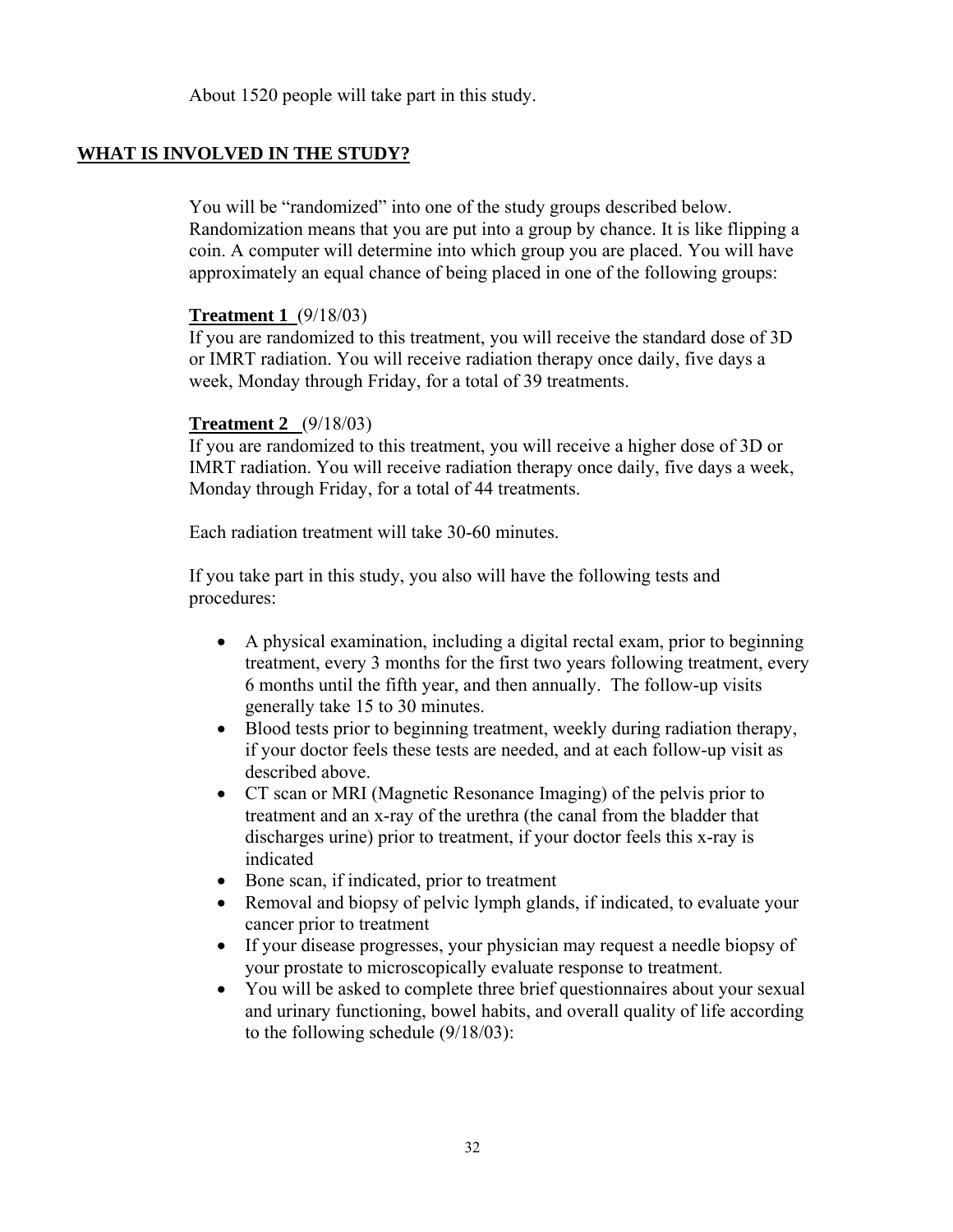| <b>Questionnaire</b>         | <b>Before Treatment</b> |   |   |                  |    |    |    |                           |
|------------------------------|-------------------------|---|---|------------------|----|----|----|---------------------------|
|                              |                         |   |   |                  | 12 | 15 | 18 |                           |
| Number 1-<br>sexual          |                         |   |   |                  | Χ  |    |    | v                         |
| Number 2-<br>urinary         |                         | X | X | X                | X  |    |    | $\boldsymbol{\mathrm{X}}$ |
| Number 3-<br>quality of life |                         | X | X | $\boldsymbol{X}$ | X  |    |    | $\mathbf v$               |

After two years, you will be asked to complete questionnaire number 1 every year for 3 years and questionnaires numbers 2 and 3 every six months for 3 years. The questionnaires each take 10-15 minutes to complete.

## **HOW LONG WILL I BE IN THE STUDY?**

If you participate in this study, you will receive radiation therapy for 8 to 9 weeks. Follow up will continue indefinitely, for as long as 13 years or longer.

The researcher may decide to take you off this study if your doctor decides it is in your best interest, if side effects become very severe or your condition worsens, or if new information becomes available that indicates it is in your best interest.

You can stop participating at any time. However, if you decide to stop participating in the study, we encourage you to talk to the researcher and your regular doctor first.

## **WHAT ARE THE RISKS OF THE STUDY?**

While on the study, you are at risk for these side effects. You should discuss these with the researcher and/or your regular doctor. There also may be other side effects that we cannot predict. Other drugs will be given to make side effects less serious and uncomfortable, such as medication to reduce irritation of the bowel, rectum, or bladder. Inability to achieve an erection also can be successfully treated with medication in many circumstances. Many side effects go away shortly after the radiation therapy is stopped, but in some cases side effects can be serious or longlasting or permanent. Some side effects do not become apparent for months or years after all treatment has been delivered.(9/18/03)

Risks and side effects related to the radiation therapy we are studying include:

#### *Very Likely*

Tanning or redness of skin in treatment area Rash, itching or peeling of skin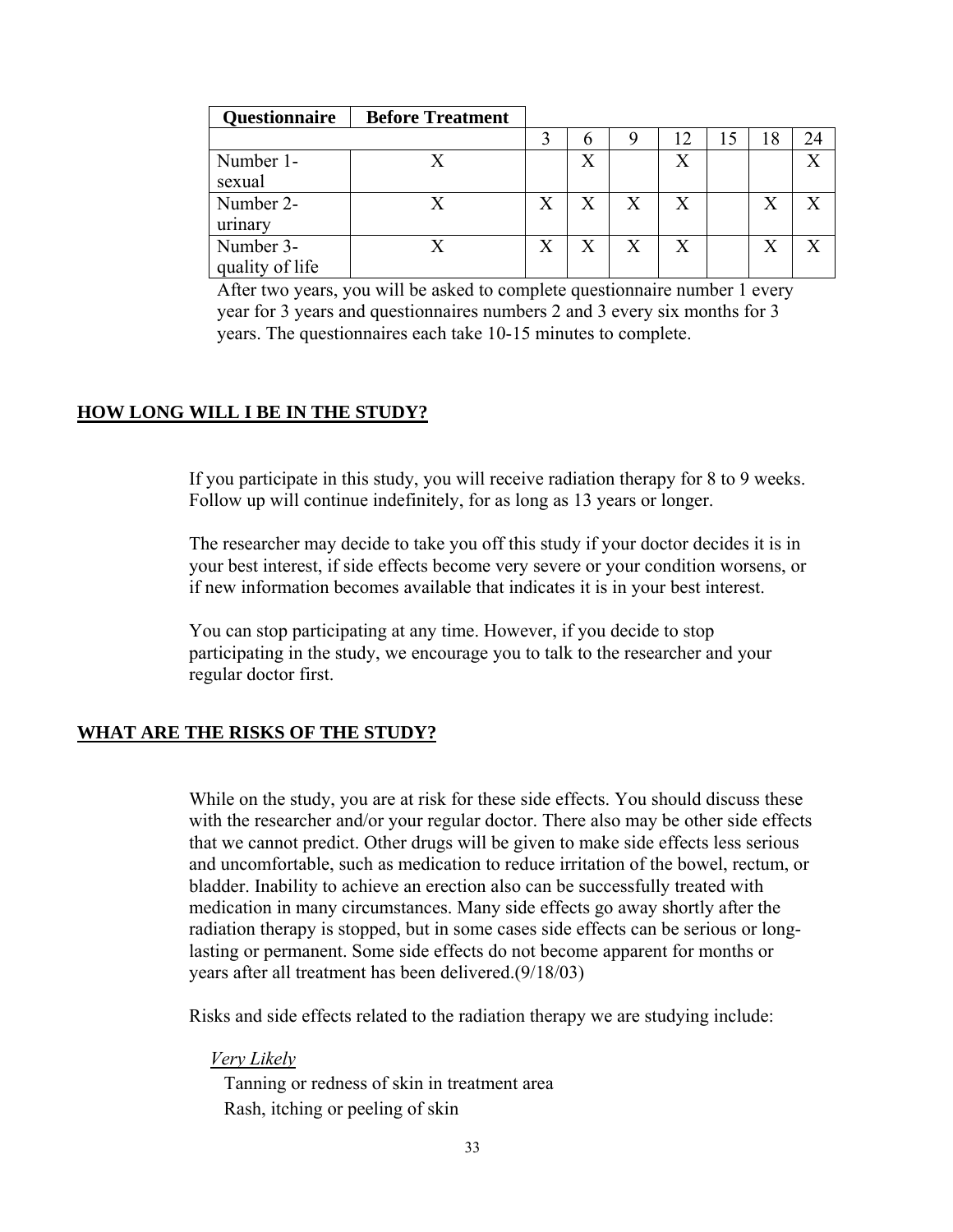Temporary hair loss in the treatment area Temporary fatigue, nausea or diarrhea Abdominal cramps Bladder irritation with a stinging sensation Frequency or urgency of urination Rectal irritation with more frequent bowel movements

## *Less Likely, But Serious*

Injury to the bladder, urethra, bowel, or other tissues in the pelvis or abdomen Intestinal or urinary obstruction Inability to achieve an erection Rarely, rectal bleeding that requires medication or burning/cutting of tissues to stop

Risks and side effects related to the optional post-treatment needle biopsy include bleeding, pain, possible infection, and rarely, creation of an abnormal opening or passage.

Reproductive risks: Because the radiation in this study can affect an unborn baby, you should not father a baby while on this study. Ask about counseling and more information about preventing pregnancy.

## **ARE THERE BENEFITS TO TAKING PART IN THE STUDY?**

If you agree to take part in this study, there may or may not be direct medical benefit to you. It is not known whether the higher dose of three-dimensional radiation therapy or IMRT you could receive will help your condition more than the standard dose. A possible benefit of this study may be a decrease in the size of your tumor and longer survival, but these benefits are not certain or guaranteed. We hope the information learned from this study will benefit other patients with prostate cancer in the future. (9/18/03)

## **WHAT OTHER OPTIONS ARE THERE?**

You may choose to not participate in this study. Other treatments that could be considered for your condition may include the following: *(1)* external (non-3D) radiation therapy; *(2)* internal radiation *(seed implants or brachytherapy)*; *(3)* surgery; *(4)* hormone therapy; or *(5)* no treatment except medications to make you feel better. With the latter choice, your tumor could continue to grow and your disease could spread. These treatments could be given either alone or in combination with each other. If you decide not to participate in this study, you still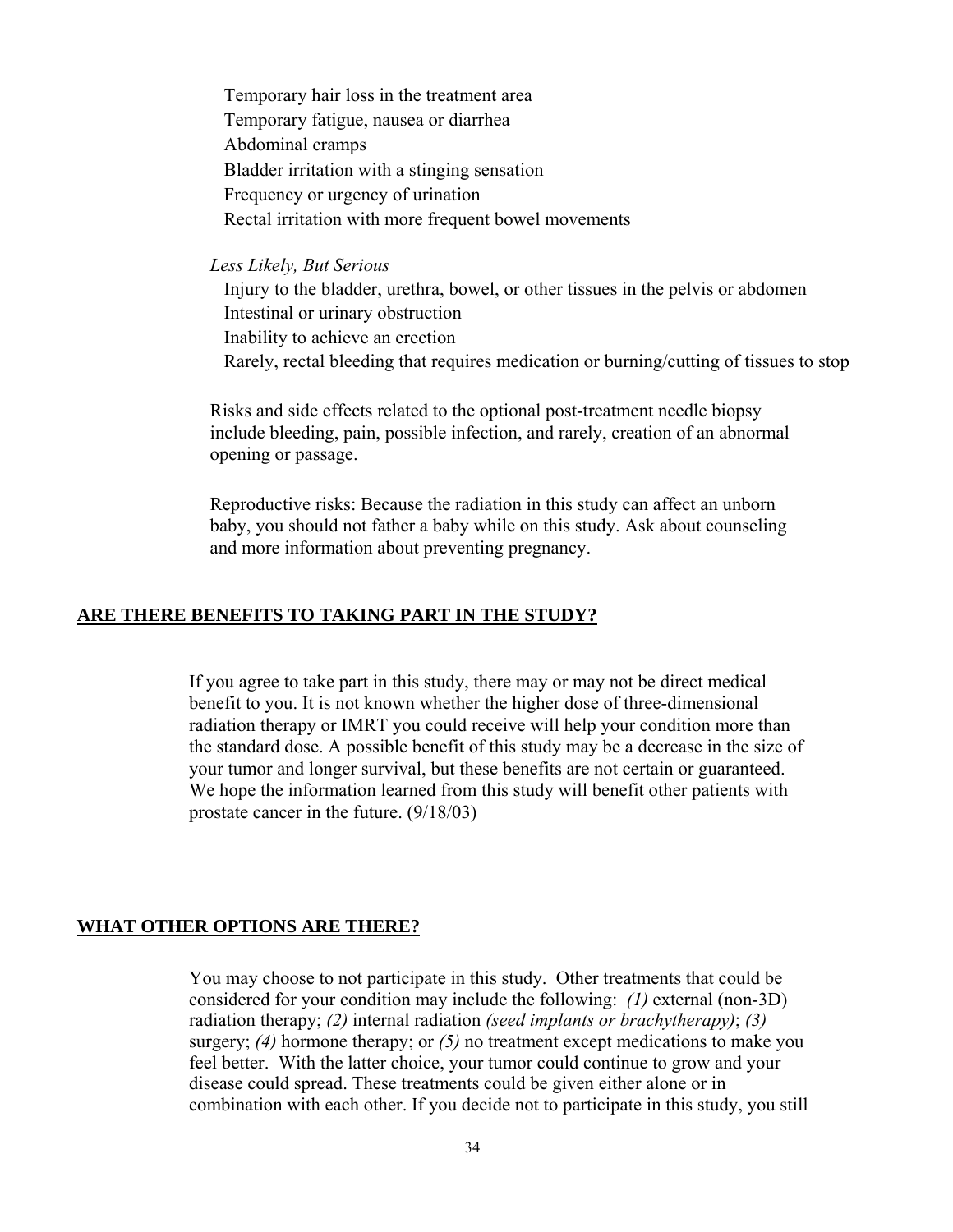could receive 3D radiation therapy or IMRT similar to the therapy described above. (9/18/03)

Your doctor can tell you more about your condition and the possible benefits of the different available treatments.

Please talk to your regular doctor about these and other options.

## **WHAT ABOUT CONFIDENTIALITY?**

Efforts will be made to keep your personal information confidential. We cannot guarantee absolute confidentiality. Records of your progress while on the study will be kept in a confidential form at this institution and in a computer file at the headquarters of the Radiation Therapy Oncology Group *(RTOG).* Your personal information may be disclosed if required by law.

Organizations that may inspect and/or copy your research records for quality assurance and data analysis include groups such as the Food and Drug Administration *(FDA),* the National Cancer Institute *(NCI)* or its authorized representatives*,* and other groups or organizations that have a role in this study.

## **WHAT ARE THE COSTS?**

Radiation therapy is a standard treatment for your prostate cancer, and health insurers generally cover its costs. The higher dose administered on Arm 2 may result in higher costs. Therefore, taking part in this study may lead to added costs to you or your insurance company. Please ask about any expected added costs or insurance problems. (9/18/03)

In the case of injury or illness resulting from this study, emergency medical treatment is available but will be provided at the usual charge. No funds have been set aside to compensate you in the event of injury.

You or your insurance company will be charged for continuing medical care and/or hospitalization. Medicare should be considered a health insurance provider.

You will receive no payment for taking part in this study.

## **WHAT ARE MY RIGHTS AS A PARTICIPANT?**

Taking part in this study is voluntary. You may choose not to take part or may leave the study at any time. Leaving the study will not result in any penalty or loss of benefits to which you are entitled.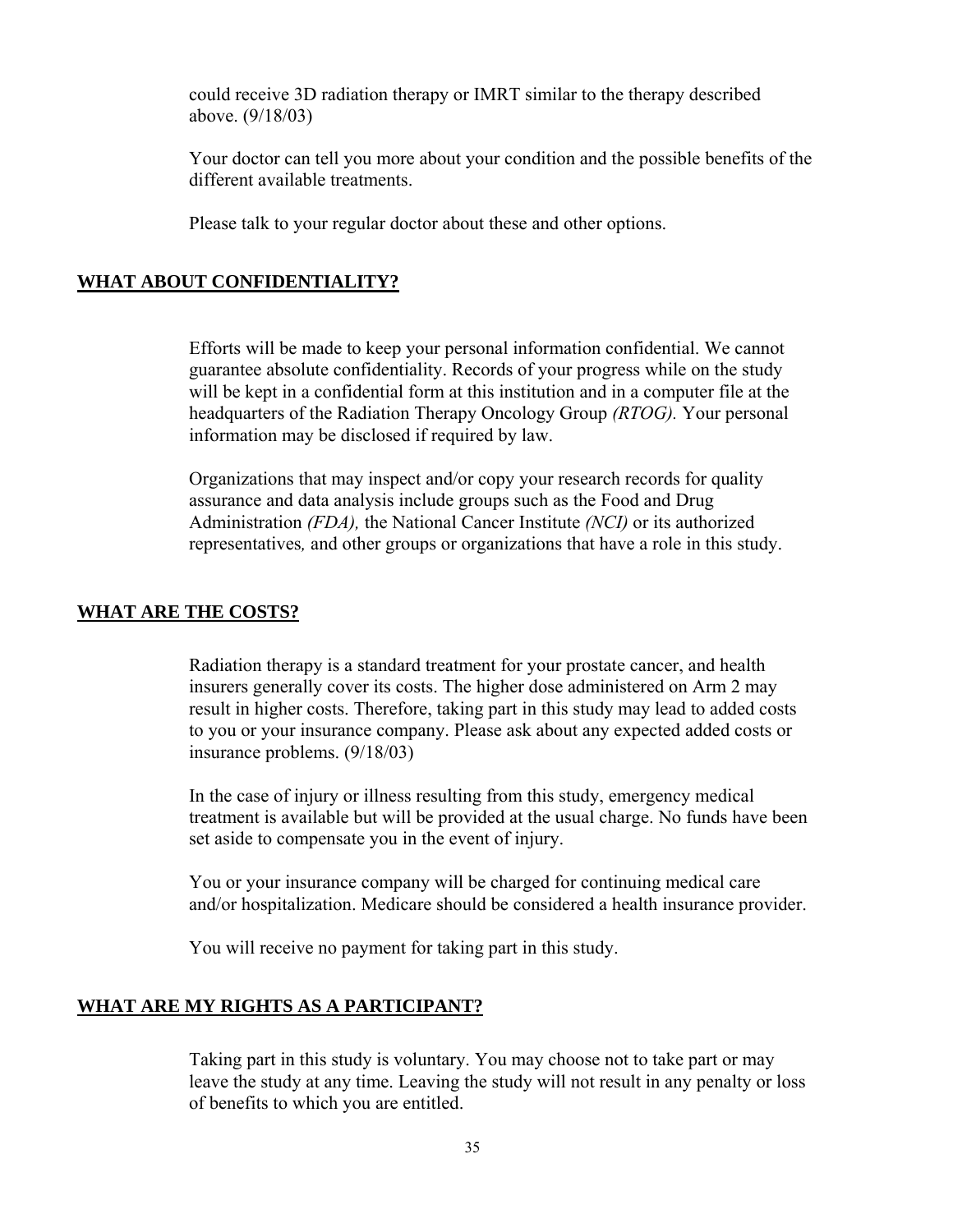## **We will tell you about new information that may affect your health, welfare, or willingness to stay in this study.**

A Data Safety and Monitoring Board, an independent group of experts, will be reviewing the data from this research throughout the study. We will tell you about the new information from this or other studies that may affect your health, welfare, or willingness to stay in this study.

## **WHOM DO I CALL IF I HAVE QUESTIONS OR PROBLEMS?**

## *(This section must be completed)*

For information about your disease and research-related injury, you may contact:

Name Telephone Number

For information about this study, you may contact:

Name Telephone Number

For information about your rights as a research subject, you may contact: *(OHRP suggests that this person not be the investigator or anyone else directly involved with the research)* 

Name Telephone Number

You also may call the Project Office of the NCI Central Institutional Review Board *(CIRB)* at 888-549-0715 *(from the continental U.S. only)* or 800-937-8281, ext. 4445 *(from sites outside the continental U.S.).*

## **WHERE CAN I GET MORE INFORMATION?**

You may call the NCI's Cancer Information Service at **1–800–4–CANCER (1–800–422–6237)** or **TTY: 1–800–332–8615** 

Visit the NCI's Web sites for comprehensive clinical trials information **http://cancertrials.nci.nih.gov** or for accurate cancer information including PDQ **http://cancernet.nci.nih.gov.**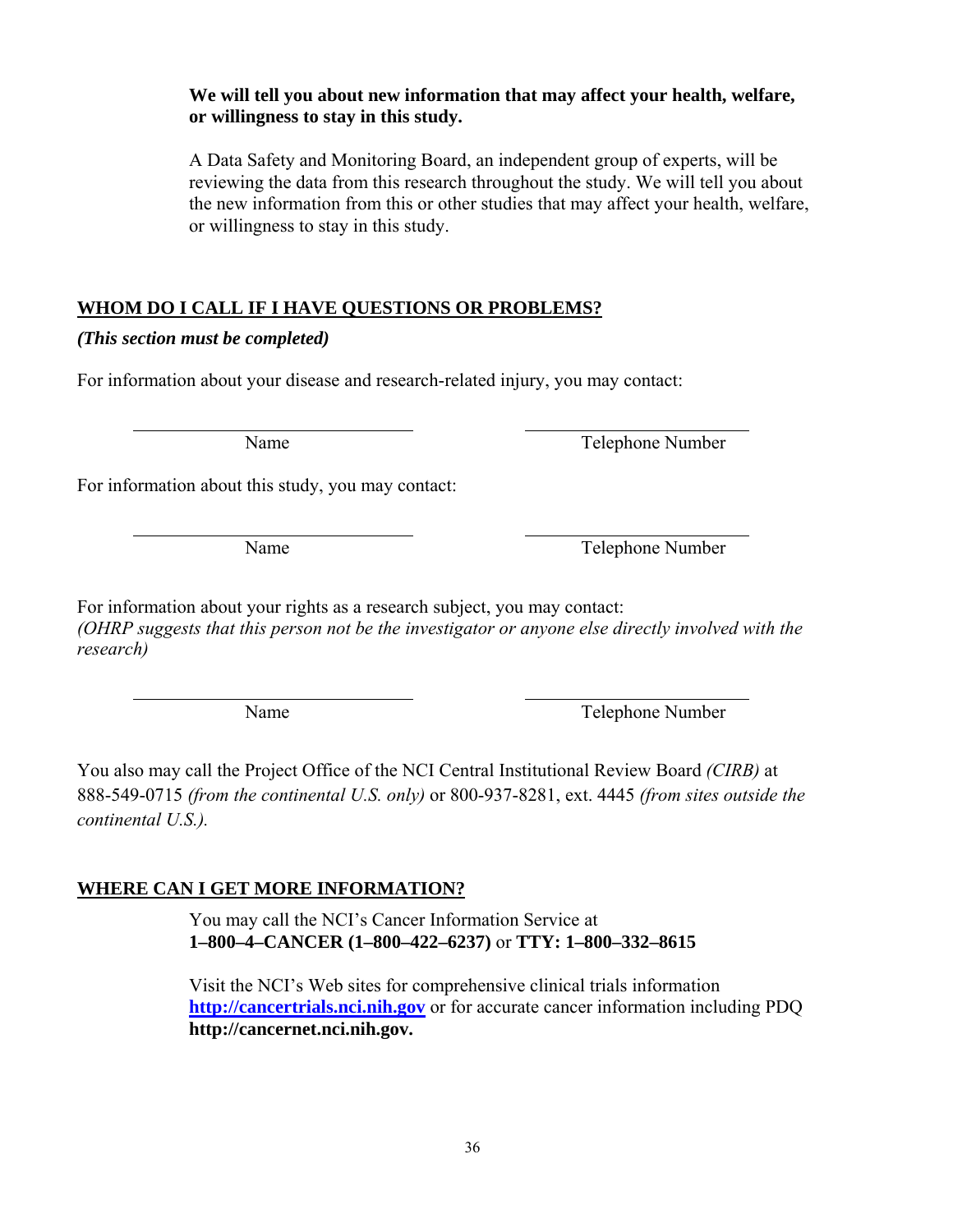**CancerFax: Includes NCI information about cancer treatment, screening, prevention, and supportive care. To obtain a contents list, dial 301-402-5874 or 800-624-2511 from a fax machine handset and follow the recorded instructions.** 

## **SIGNATURE (8/23/02)**

**I have read all the above, asked questions, and received answers concerning areas I did not understand. I have had the opportunity to take this consent form home for review or discussion.** 

**I willingly give my consent to participate in this program. Upon signing this form I will receive a copy. I may also request a copy of the protocol** *(full study plan).*

Patient's Name Signature Date

 $\mathcal{L}_\text{max}$  and the contract of the contract of the contract of the contract of the contract of the contract of

Name of Person Obtaining Consent Signature Date Date

 $\_$  , and the contribution of the contribution of  $\_$  . The contribution of  $\_$  , and  $\_$  , and  $\_$  , and  $\_$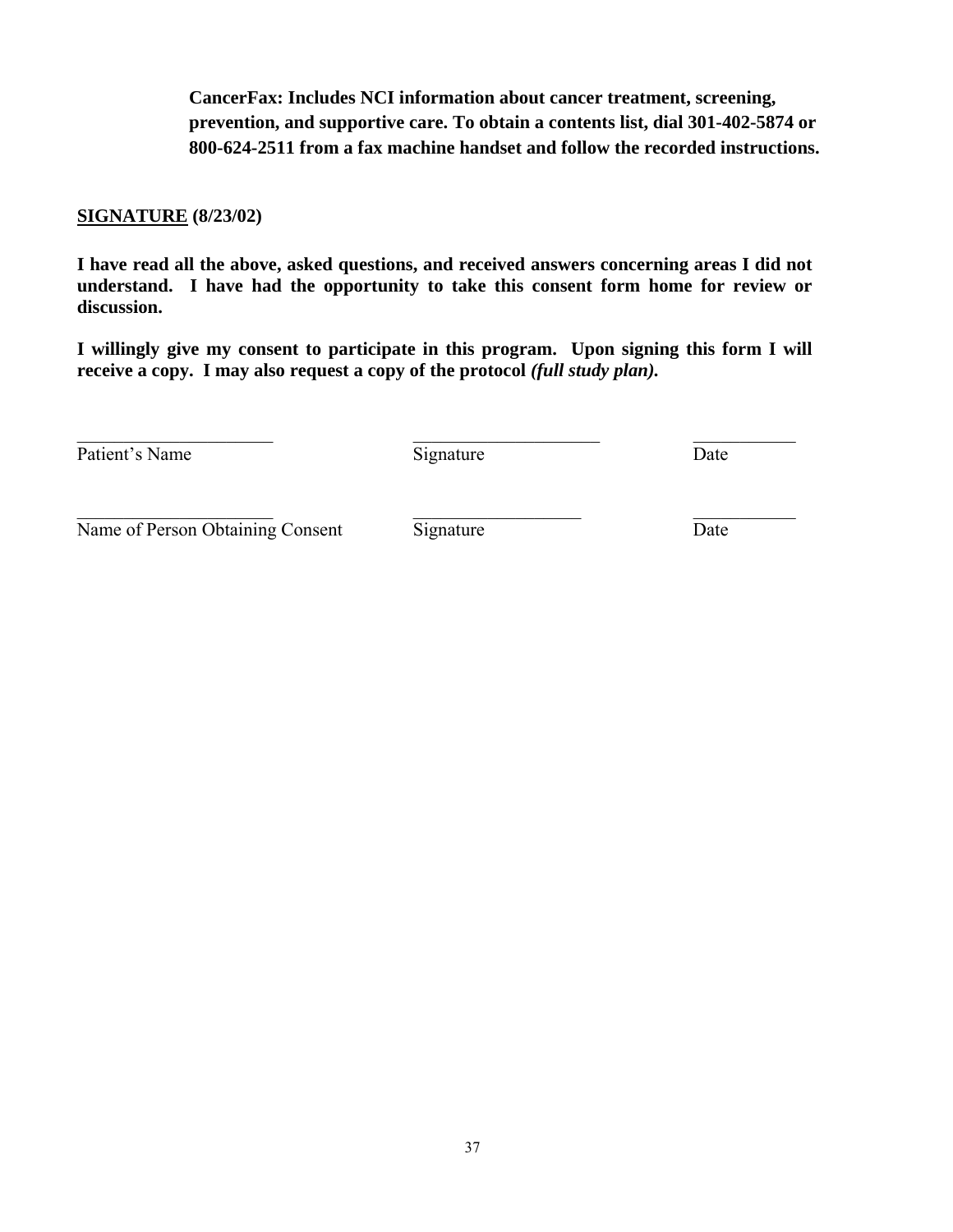## **APPENDIX IB (8/23/02)**

## **RTOG 0126 (10/18/04)**

## **CONSENT FORM FOR USE OF TISSUE AND BLOOD FOR RESEARCH**

## **ABOUT USING TISSUE AND BLOOD FOR RESEARCH (7/10/07)**

You have had or will have a biopsy (or surgery) to see if you have cancer. Your doctor has removed or will remove some body tissue to do some tests. The results of these tests will be given to you by your doctor and will used to plan your care.

We would like to keep some of the tissue that is left over for future research. If you agree, this tissue will be kept and may be used in research to learn more about cancer and other diseases.

In addition, you will have blood tests before you start treatment. We would like to keep about four teaspoons of blood for future research as well. If you agree, this blood will be kept and may be used in research to learn more about cancer and other diseases. One specific test will analyze whether your blood contains certain genes and if the side effects you had on radiation are related to these genes. We will then try to see if these genes can help us learn about why some people get worse side effects than others.

Your tissue and blood may be helpful for research whether you do or do not have cancer. The research that may be done with your tissue and blood is not designed specifically to help you. It might help people who have cancer and other diseases in the future.

Reports about research done with your tissue and blood will not be given to you or your doctor. These reports will not be put in your health record. The research will not have an affect on your care.

## **THINGS TO THINK ABOUT (7/10/07)**

The choice to let us keep the left over tissue and blood for future research is up to you. **No matter what you decide to do, it will not affect your care.** 

If you decide now that your tissue and blood can be kept for research, you can change your mind at any time. Just contact us and let us know that you do not want us to use your tissue and blood and then any tissue and blood that remains will no longer be used for research; or, you may request that your tissue be returned to you or your designee.

In the future, people who do research may need to know more about your health. While the [treating institution/treating physician] may give them reports about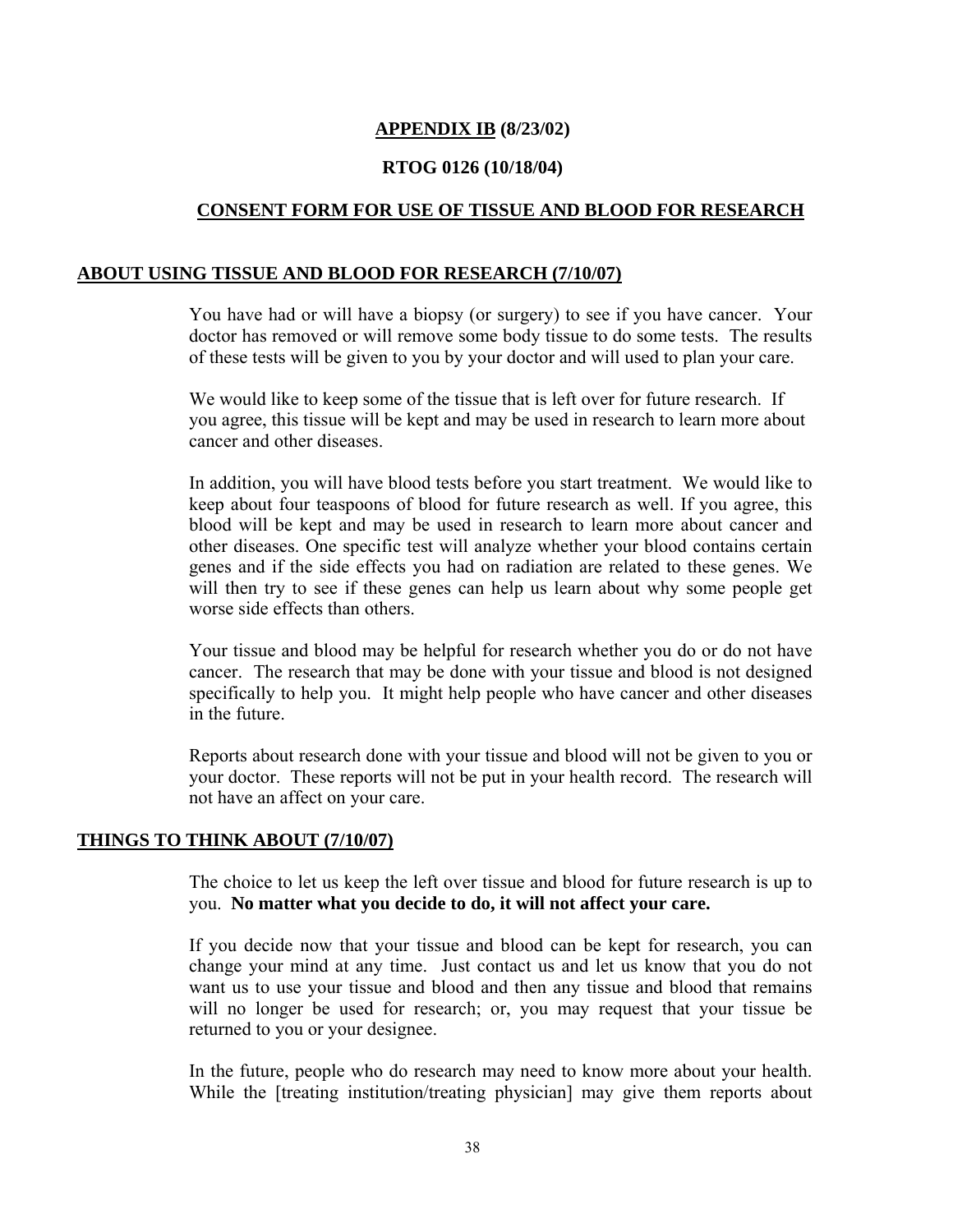your health, it will not give them your name, address, phone number, or any other information that will let the researchers know who you are.

Sometimes tissue and blood are used for genetic research (about diseases that are passed on in families). Even if your tissue and blood is used for this kind of research, the results will not be put in your health records.

Your tissue and blood will be used only for research and will not be sold. The research done with your tissue and blood may help to develop new products in the future.

## **BENEFITS (7/10/07)**

The benefits of research using tissue and blood include learning more about what causes cancer and other diseases, how to prevent them, and how to treat them.

## **RISKS**

The greatest risk to you is the release of information from your health records. The [treating institution/treating physician] will protect your records so that your name, address, and phone number will be kept private. The chance that this information will be given to someone else is very small.

## **MAKING YOUR CHOICE (7/10/07)**

Please read each sentence below and think about your choice. After reading each sentence, circle "Yes" or "No". **No matter what you decide to do, it will not affect your care.** If you have any questions, please talk to your doctor or nurse, or call our research review board at [IRB's phone number].

1. My tissue/blood may be used for the research in the current study.

Yes No

2. My tissue/blood may be kept for use in research to learn about, prevent or treat cancer.

Yes No

3. My tissue/blood may be kept for use in research to learn about, prevent or treat other health problems (for example: diabetes, Alzheimer's disease, or heart disease).

Yes No

4. My blood may be kept for use in future research to learn about the correlation between genes and radiation side effects.

Yes No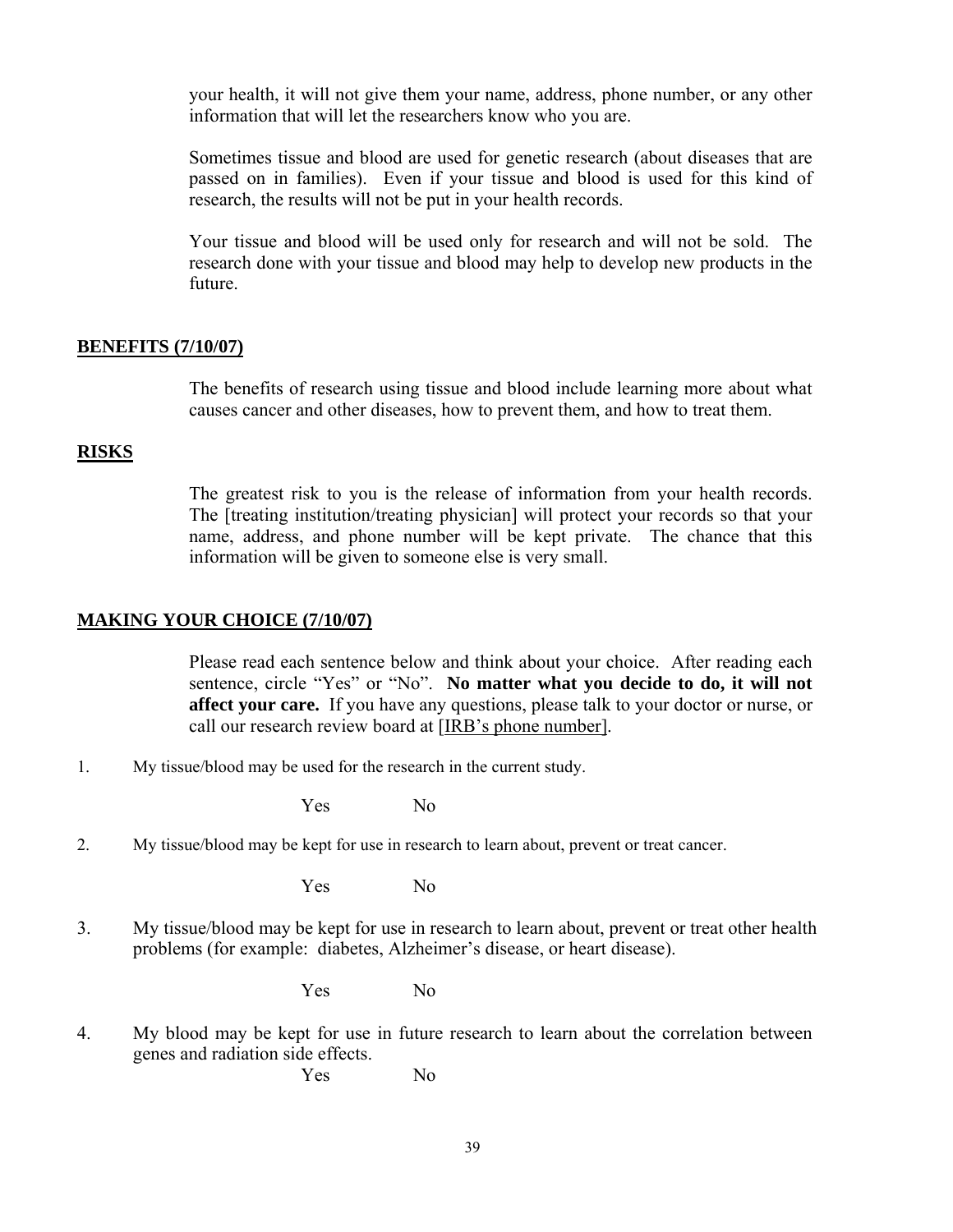5. Someone from [treating institution/treating physician] may contact me in the future to ask me to take part in more research.

Yes No

### **Participant statement:**

I have read and received a copy of this consent form. I have been given an opportunity discuss the information with my doctor/nurse, and all of my questions/concerns have been answered to my satisfaction. My answers above and my signature below indicate my voluntary participation in this research.

Patient's Name Signature Date

 $\overline{a}$ 

## **Witness statement:**

I have explained the information in this consent form to the patient and have answered any questions raised. I have witnessed the patient's signature.

Name of Person Obtaining Consent Signature Date

\_ \_\_\_\_\_\_\_\_\_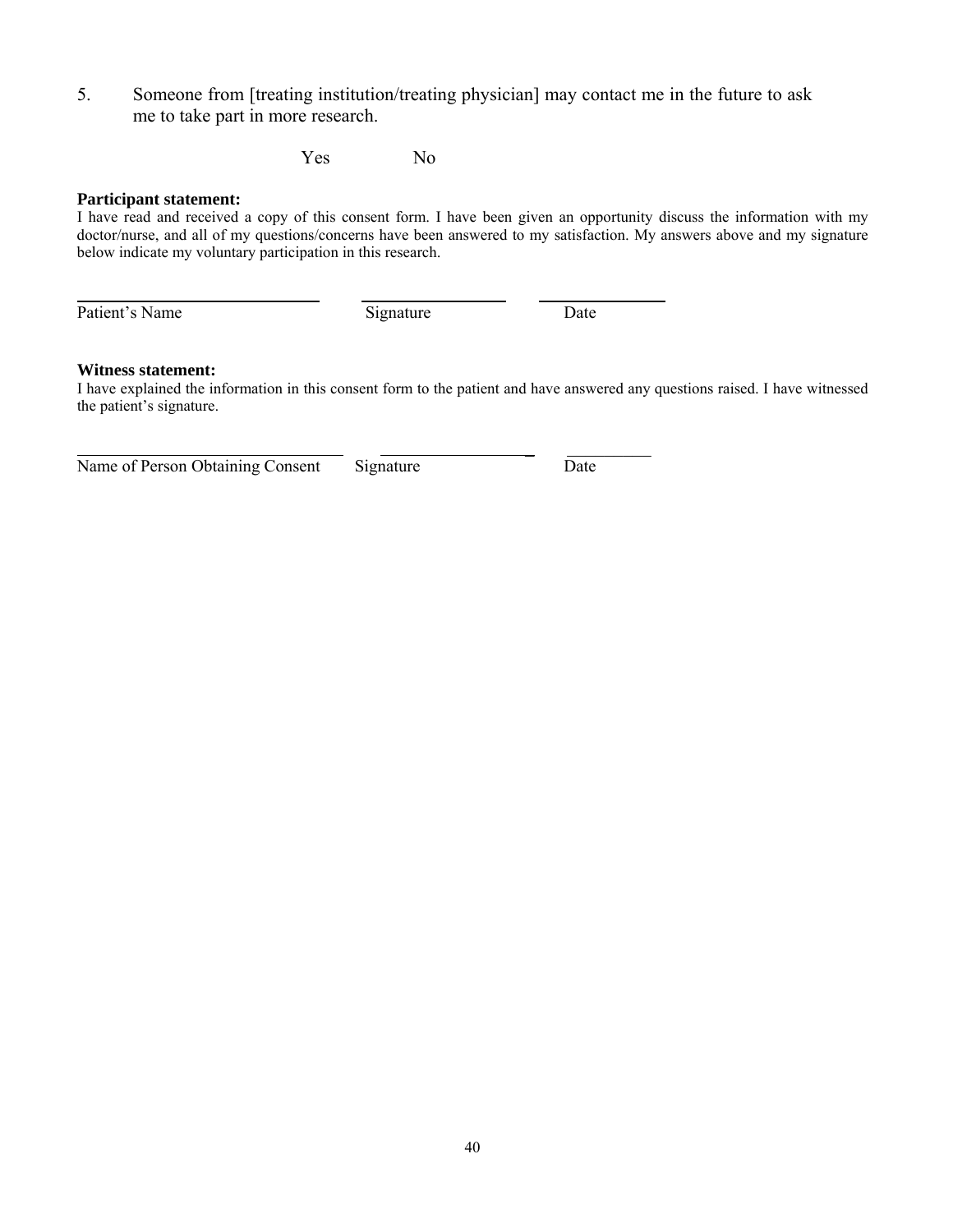#### **APPENDIX II**

#### **KARNOFSKY PERFORMANCE SCALE**

- 100 Normal; no complaints; no evidence of disease
- 90 Able to carry on normal activity; minor signs or symptoms of disease
- 80 Normal activity with effort; some sign or symptoms of disease
- 70 Cares for self; unable to carry on normal activity or do active work
- 60 Requires occasional assistance, but is able to care for most personal needs
- 50 Requires considerable assistance and frequent medical care
- 40 Disabled; requires special care and assistance
- 30 Severely disabled; hospitalization is indicated, although death not imminent
- 20 Very sick; hospitalization necessary; active support treatment is necessary
- 10 Moribund; fatal processes progressing rapidly
- 0 Dead

### **ZUBROD PERFORMANCE SCALE**

- 0 Fully active, able to carry on all predisease activities without restriction *(Karnofsky 90-100)*.
- 1 Restricted in physically strenuous activity but ambulatory and able to carry out work of a light or sedentary nature. For example, light housework, office work *(Karnofsky 70-80)*.
- 2 Ambulatory and capable of all self-care but unable to carry out any work activities. Up and about more than 50% of waking hours *(Karnofsky 50-60)*.
- 3 Capable of only limited self-care, confined to bed or chair 50% or more of waking hours *(Karnofsky 30-40)*.
- 4 Completely disabled. Cannot carry on any self-care. Totally confined to bed or chair *(Karnofsky 10-20)*.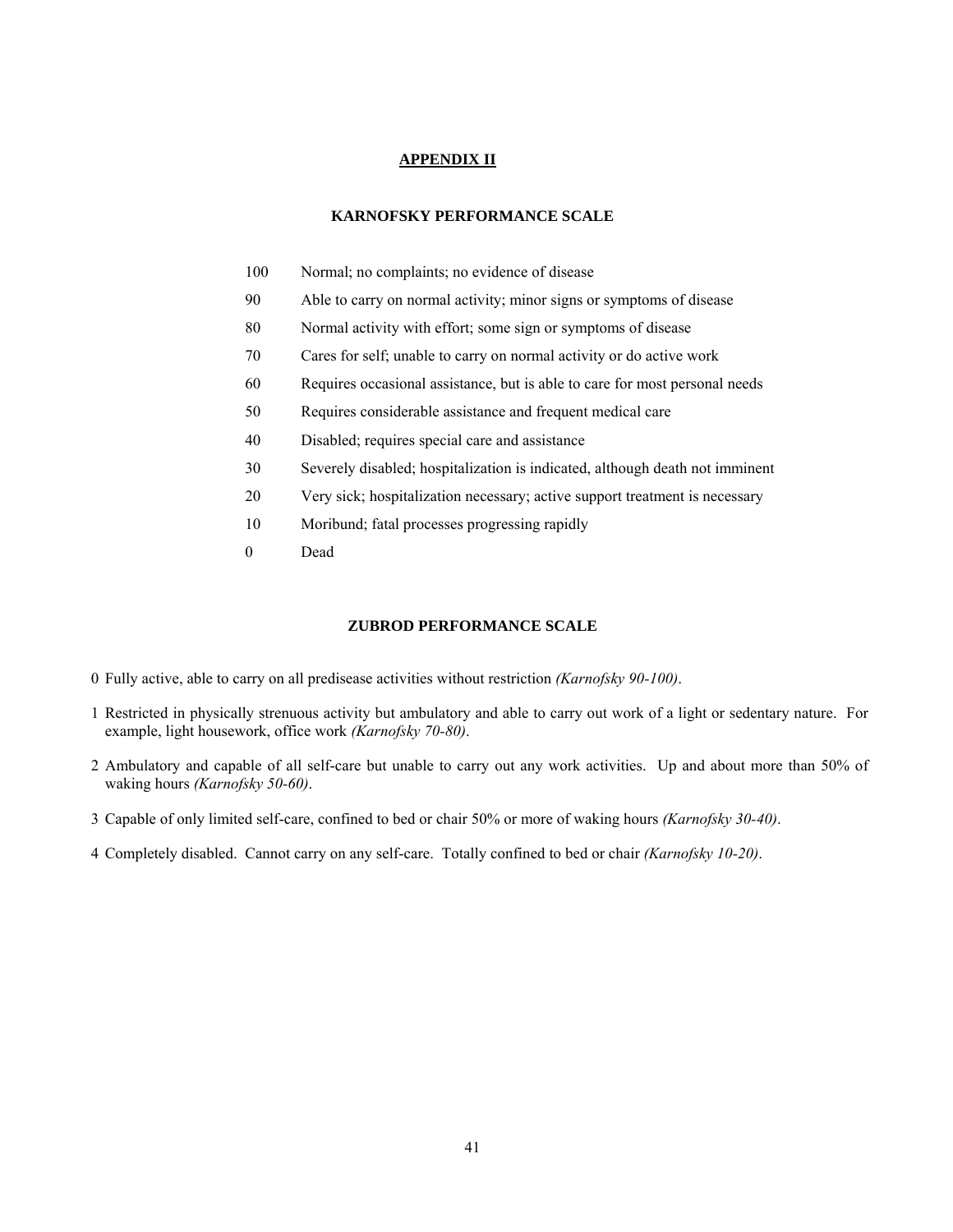#### **APPENDIX III**

#### **AJCC STAGING SYSTEM PROSTATE, 5th Edition**

#### **DEFINITION OF TNM**

|                | <b>Primary Tumor, Clinical (T)</b>                                                                                                                                                                                                                                                                                                   |
|----------------|--------------------------------------------------------------------------------------------------------------------------------------------------------------------------------------------------------------------------------------------------------------------------------------------------------------------------------------|
| <b>TX</b>      | Primary tumor cannot be assessed                                                                                                                                                                                                                                                                                                     |
| T <sub>0</sub> | No evidence of primary tumor                                                                                                                                                                                                                                                                                                         |
| T <sub>1</sub> | Clinically inapparent tumor not palpable or visible by imaging<br>Tumor incidental histologic finding in 5% or less of tissue resected<br>T1a<br>Tumor incidental histologic finding in more than 5% of tissue resected<br>T <sub>1</sub> b<br>Tumor identified by needle biopsy (e.g., because of elevated PSA)<br>T <sub>1</sub> c |
| T <sub>2</sub> | Tumor confined with prostate*<br>Tumor involves one lobe<br>T2a<br>T2b<br>Tumor involves both lobes                                                                                                                                                                                                                                  |
| T <sub>3</sub> | Tumor extends through prostate capsule**<br>Extracapsular extension (unilateral or bilateral)<br>T3a<br>T <sub>3</sub> b<br>Tumor involves the seminal vesicle $(s)$                                                                                                                                                                 |
| T <sub>4</sub> | Tumor is fixed or invades adjacent structures other than the seminal vesicles: bladder neck, external<br>sphincter, rectum, levator muscles and/or pelvic wall                                                                                                                                                                       |
|                | *Note: Tumor found in one or both lobes by needle biopsy, but not palpable or reliably visible by imaging, is classified as<br>T <sub>1</sub> c                                                                                                                                                                                      |
|                | **Note: Invasion into the prostatic apex or into <i>(but not beyond)</i> the prostatic capsule is not classified as T3,<br>but as T <sub>2</sub> .                                                                                                                                                                                   |
| NIV            | <b>Regional Lymph Nodes (N)</b>                                                                                                                                                                                                                                                                                                      |

- NX Regional lymph nodes cannot be assessed
- N0 No regional lymph node metastasis
- N1 Metastasis in regional lymph node or nodes

## *Primary Tumor, Pathologic (pT)*

- pT2\*\*\* Organ confined<br>pT2a Unilater
	- pT2a Unilateral<br>pT2b Bilateral
- pT2b Bilateral<br>pT3 Extraprostatic exte
	- Extraprostatic extension<br>pT3a Extraprostatic e
		- Extraprostatic extension
			- pT3b Seminal vesicle invasion
- pT4 Invasion of bladder, rectum

## \*\*\*Note: There is no pathologic T1 classification

## *Distant Metastasis\*\*\*\* (M)*

| МX             | Presence of distant metastasis cannot be assessed |
|----------------|---------------------------------------------------|
| M <sub>0</sub> | No distant metastasis                             |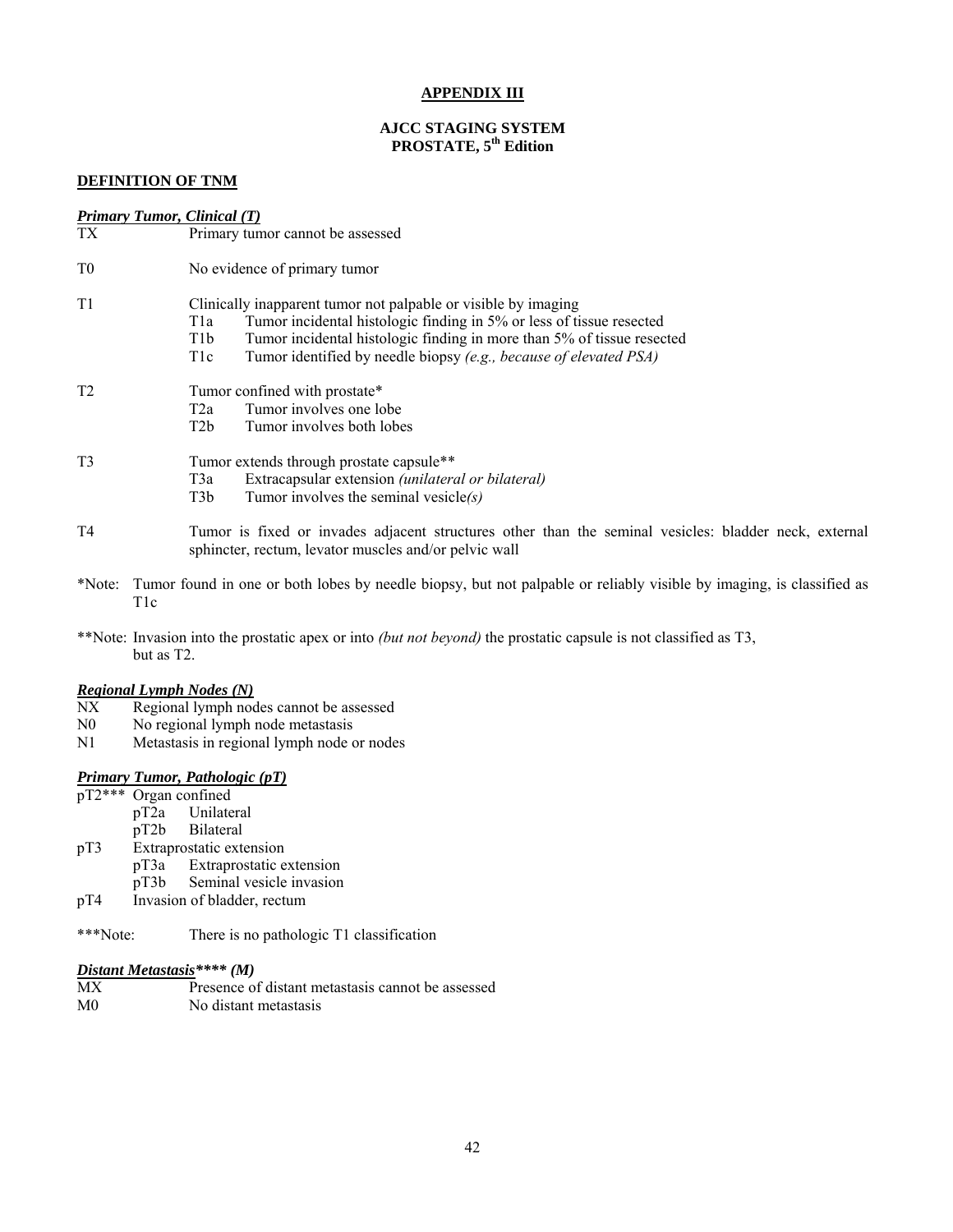#### **APPENDIX III** *(continued)*

#### **AJCC STAGING SYSTEM PROSTATE, 5th Edition**

M1 Distant metastasis

- M1a Non regional lymph node*(s)*
- M1b Bone(s)<br>M1c Other sit
	- Other site(s)
- \*\*\*\*Note: When more than one site of metastasis is present, the most advanced category is used. pM1c is most advanced

## *Histopathologic Grade (G)*

| <b>GX</b>      | Grade cannot be assessed                                              |
|----------------|-----------------------------------------------------------------------|
| G1             | Well-differentiated <i>(slight anaplasia)</i>                         |
| G <sub>2</sub> | Moderately differentiated (moderate anaplasia)                        |
| $G3-4$         | Poorly undifferentiated or undifferentiated <i>(marked anaplasia)</i> |

### *Stage Grouping*

| Stage I   | T1a              | N <sub>0</sub> | M <sub>0</sub> | G <sub>1</sub> |
|-----------|------------------|----------------|----------------|----------------|
| Stage II  | T1a              | N <sub>0</sub> | M <sub>0</sub> | $G2, G3-4$     |
|           | T <sub>1</sub> b | N <sub>0</sub> | M <sub>0</sub> | Any G          |
|           | T <sub>1</sub> c | N <sub>0</sub> | M <sub>0</sub> | Any G          |
|           | T1               | N <sub>0</sub> | N <sub>0</sub> | Any G          |
|           | T <sub>2</sub>   | N <sub>0</sub> | M <sub>0</sub> | Any G          |
| Stage III | T3               | N <sub>0</sub> | M <sub>0</sub> | Any G          |
| Stage IV  | T <sub>4</sub>   | N <sub>0</sub> | M0             | Any G          |
|           | Any T            | N1,            | M <sub>0</sub> | Any G          |
|           | Any T            | Any N          | M <sub>1</sub> | Any G          |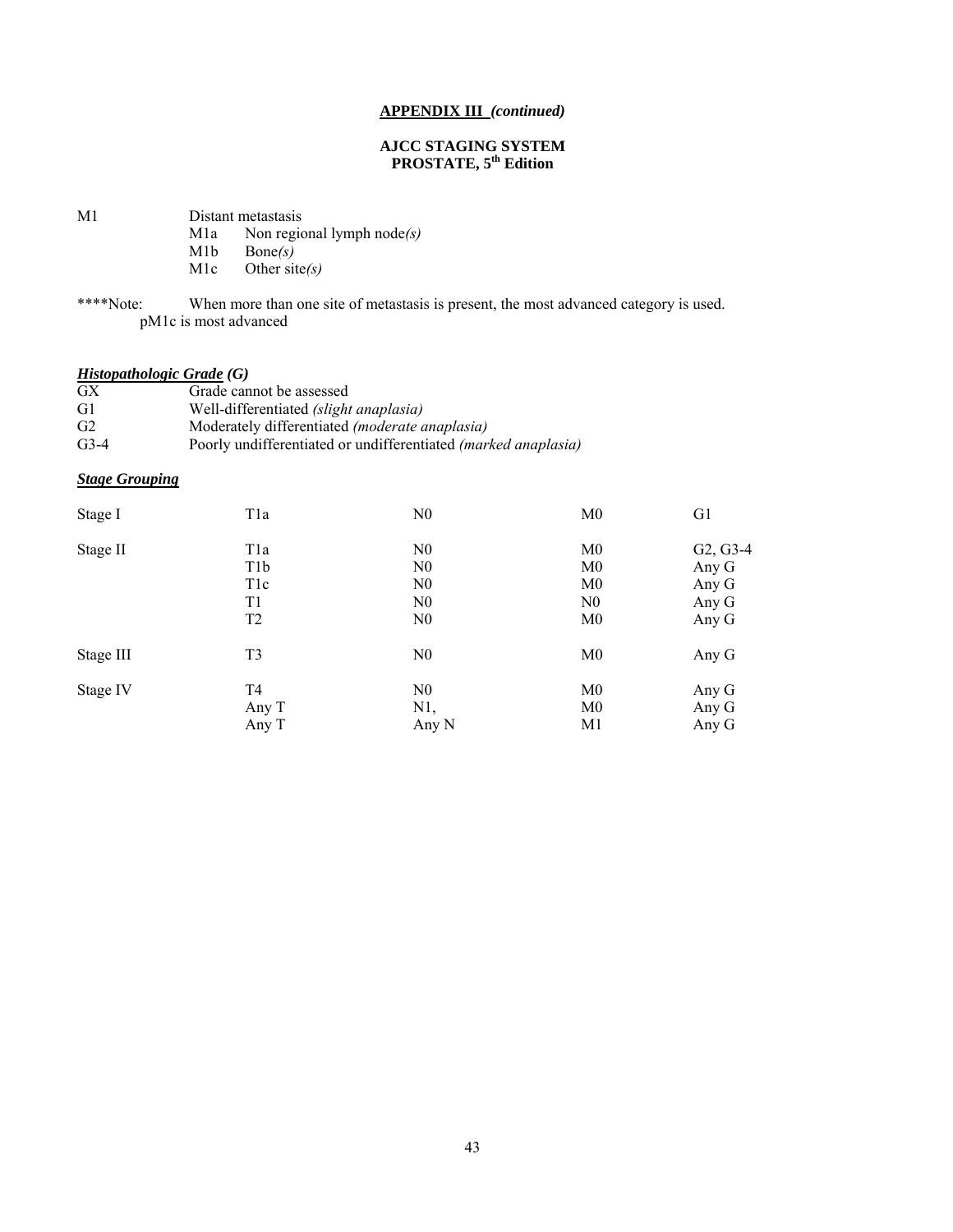|                     |          |                                                                      | <b>RTOG/EORTC Late Radiation Morbidity Scoring Scheme</b> |                                                           | <b>APPENDIX IV</b>                               |                  |
|---------------------|----------|----------------------------------------------------------------------|-----------------------------------------------------------|-----------------------------------------------------------|--------------------------------------------------|------------------|
| <b>ORGAN TISSUE</b> | $\bf{0}$ | <b>GRADE 1</b>                                                       | <b>GRADE 2</b>                                            | <b>GRADE 3</b>                                            | <b>GRADE 4</b>                                   | 5                |
| <b>SKIN</b>         | None     | Slight atrophy; Pigmentation<br>change; Some hair loss               | Patch atrophy; Moderate telangiectasia<br>Total hair loss | Marked atrophy; Gross telangiectasia                      | Ulceration                                       | D                |
| <b>SUBCUTANEOUS</b> | None     | Slight induration (fibrosis) and loss                                | Moderate fibrosis but asymptomatic;                       | Severe induration and loss of                             | Necrosis                                         | $\bf E$          |
| <b>TISSUE</b>       |          | of subcutaneous fat                                                  | Slight field contracture; <10% linear                     | subcutaneous tissue; Field contracture >                  |                                                  | A                |
|                     |          |                                                                      | reduction                                                 | 10% linear measurement                                    |                                                  | T                |
| <b>MUCOUS</b>       | None     | Slight atrophy and dryness                                           | Moderate atrophy and telangiectasia;                      | Marked atrophy with complete dryness;                     | Ulceration                                       | H                |
| <b>MEMBRANE</b>     |          |                                                                      | Little mucous                                             | Severe telangiectasia                                     |                                                  |                  |
| <b>SALIVARY</b>     | None     | Slight dryness of mouth; Good                                        | Moderate dryness of mouth; Poor                           | Complete dryness of mouth; No response                    | Fibrosis                                         | D                |
| <b>GLANDS</b>       |          | response on stimulation                                              | response on stimulation                                   | on stimulation                                            |                                                  | $\bf{I}$         |
|                     |          |                                                                      |                                                           |                                                           |                                                  | $\bf R$          |
| <b>SPINAL</b>       | None     | Mild L'Hermitte's syndrome                                           | Severe L'Hermitte's syndrome                              | Objective neurological findings at or                     | Mono,                                            | ${\bf E}$        |
| <b>CORD</b>         |          |                                                                      |                                                           | below cord level treated                                  | para quadriplegia                                | $\bf C$          |
| <b>BRAIN</b>        | None     | Mild headache; Slight lethargy                                       | Moderate headache; Great lethargy                         | Severe headaches; Severe CNS                              | Seizures or paralysis; Coma                      |                  |
|                     |          |                                                                      |                                                           | dysfunction (partial loss of power or                     |                                                  | T                |
|                     |          |                                                                      |                                                           | dyskinesia)                                               |                                                  | L                |
| <b>EYE</b>          | None     | Asymptomatic cataract; Minor                                         | Symptomatic cataract; Moderate                            | Severe keratitis; Severe retinopathy or                   | Panophthalmitis/Blindness                        | Y                |
|                     |          | corneal ulceration or keratitis                                      | corneal ulceration; Minor retinopathy                     | detachment Severe glaucoma                                |                                                  |                  |
|                     |          |                                                                      | or glaucoma                                               |                                                           |                                                  | R                |
| <b>LARYNX</b>       | None     | Hoarseness; Slight arytenoid edema                                   | Moderate arytenoid edema; Chondritis                      | Severe edema; Severe chondritis                           | Necrosis                                         | E                |
|                     |          |                                                                      |                                                           |                                                           |                                                  | L                |
|                     |          |                                                                      |                                                           |                                                           |                                                  | A                |
| <b>LUNG</b>         | None     | Asymptomatic or mild symptoms                                        | Moderate symptomatic fibrosis or                          | Severe symptomatic fibrosis or                            | Severe respiratory insufficiency/continuous      | $\mathbf T$      |
|                     |          | (dry cough); Slight radiographic                                     | pneumonitis (severe cough); Low grade                     | pneumonitis; Dense radiographic changes                   | O2/Assisted ventilation                          | E                |
|                     |          | appearances                                                          | fever; Patchy radiographic appearances                    |                                                           |                                                  | D                |
|                     |          |                                                                      |                                                           |                                                           |                                                  |                  |
| <b>HEART</b>        | None     | Asymptomatic or mild symptoms;                                       | Moderate angina on effort; Mild                           | Severe angina; Pericardial effusion;                      | Tamponade/Severe heart failure/Severe            | $\mathbf T$      |
|                     |          | Transient T wave inversion & ST                                      | pericarditis; Normal heart size;                          | Constrictive pericarditis; Moderate heart                 | constrictive pericarditis                        | $\mathbf{o}$     |
|                     |          | Changes; Sinus tachycardia >110                                      | Persistent abnormal T wave and ST                         | failure; Cardiac enlargement; EKG                         |                                                  |                  |
|                     |          | (at rest)                                                            | changes; Low ORS                                          | abnormalities                                             |                                                  | R                |
|                     | None     |                                                                      |                                                           | Severe fibrosis; Able to swallow only                     | Necrosis/Perforation Fistula                     | A<br>D           |
| <b>ESOPHAGUS</b>    |          | Mild fibrosis; Slight difficulty in<br>swallowing solids; No pain on | Unable to take solid food normally;                       |                                                           |                                                  | $\mathbf I$      |
|                     |          | swallowing                                                           | Swallowing semi-solid food; Dilation                      | liquids; May have pain on swallowing<br>Dilation required |                                                  | A                |
| <b>SMALL/LARGE</b>  | None     | Mild diarrhea; Mild cramping;                                        | may be indicated<br>Moderate diarrhea and colic; Bowel    | Obstruction or bleeding, requiring surgery                | Necrosis/Perforation Fistula                     | $\mathbf T$      |
| <b>INTESTINE</b>    |          | Bowel movement 5 times daily                                         | movement >5 times daily; Excessive                        |                                                           |                                                  | $\mathbf I$      |
|                     |          |                                                                      | rectal mucus or intermittent bleeding                     |                                                           |                                                  | $\mathbf 0$      |
|                     |          | Slight rectal discharge or bleeding                                  |                                                           |                                                           |                                                  | N                |
| <b>LIVER</b>        | None     | Mild lassitude; Nausea, dyspepsia;                                   | Moderate symptoms; Some abnormal                          | Disabling hepatitic insufficiency; Liver                  | Necrosis/Hepatic coma or encephalopathy          |                  |
|                     |          | Slightly abnormal liver function                                     | liver; function tests; Serum albumin                      | function tests grossly abnormal; Low                      |                                                  | E                |
|                     |          |                                                                      | normal                                                    | albumin; Edema or ascites                                 |                                                  | F                |
|                     |          |                                                                      |                                                           |                                                           |                                                  | F                |
| <b>KIDNEY</b>       | None     | Transient albuminuria; No                                            | Persistent moderate                                       | Severe albuminuria; Severe hypertension                   | Malignant hypotension; Uremic coma/Urea >        | E                |
|                     |          | hypertension; Mild impairment of                                     | albuminuria (2+); Mild                                    | Persistent anemia $(< 10\%)$ ; Severe renal               | 100%                                             | $\mathbf c$<br>T |
|                     |          | renal function; Urea 25-35 mg%;                                      | hypertension; No related                                  | failure; Urea >60 mg% Creatinine >4.0                     |                                                  | S                |
|                     |          | Creatinine 1.5-2.0 mg%; Creatinine                                   | anemia; Moderate impairment of renal                      | mg% Creatinine clearance < 50%                            |                                                  |                  |
|                     |          | clearance $> 75%$                                                    | function; Urea > 36-60mg% Creatinine                      |                                                           |                                                  |                  |
|                     |          |                                                                      | clearance (50-74%)                                        |                                                           |                                                  |                  |
| <b>BLADDER</b>      | None     | Slight epithelial atrophy; Minor                                     | Moderate frequency; Generalized                           | Severe frequency & dysuria Severe                         | Necrosis/Contracted bladder (capacity < 100 cc); |                  |
|                     |          | telangiectasia (microscopic                                          | telangiectasia; Intermittent                              | generalized Telangiectasia (often with                    | Severe hemorrhagic cystitis                      |                  |
|                     |          | hematuria)                                                           | macroscopic hematuria                                     | petechiae); Frequent hematuria;                           |                                                  |                  |
|                     |          |                                                                      |                                                           | Reduction in bladder capacity                             |                                                  |                  |
|                     |          |                                                                      |                                                           | $(< 150$ cc)                                              |                                                  |                  |
| <b>BONE</b>         | None     | Asymptomatic; No growth                                              | Moderate pain or tenderness; Growth                       | Severe pain or tenderness; Complete                       | Necrosis/Spontaneous fracture                    |                  |
|                     |          | retardation; Reduced bone Density                                    |                                                           | arrest of bone growth; Dense bone                         |                                                  |                  |
|                     |          |                                                                      | retardation; Irregular bone                               | sclerosis                                                 |                                                  |                  |
|                     |          |                                                                      | sclerosis                                                 |                                                           |                                                  |                  |
| <b>JOINT</b>        | None     | Mild joint stiffness; Slight                                         | Moderate stiffness; Intermittent or                       | Severe joint stiffness; Pain with severe                  | Necrosis/Complete fixation                       |                  |
|                     |          | limitation of movement                                               | moderate joint pain; Moderate                             | limitation of movement                                    |                                                  |                  |
|                     |          |                                                                      | limitation of movement                                    |                                                           |                                                  |                  |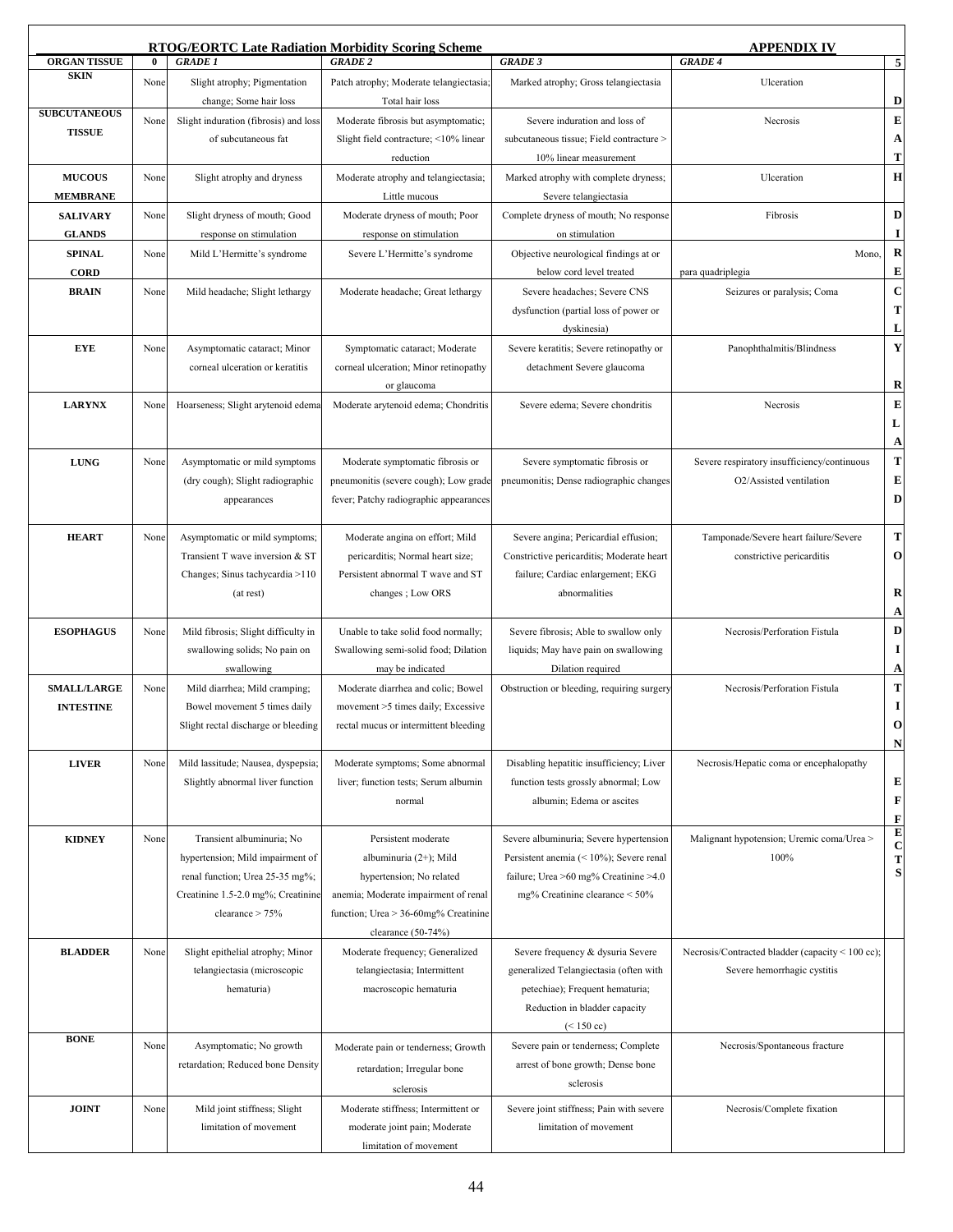#### **APPENDIX V (3/29/10)**

#### **ADVERSE EVENT REPORTING GUIDELINES**

Federal Regulations require that investigators report adverse events and reactions in a timely manner. This reporting improves patient care and scientific communication by providing information to the National Cancer Institute (NCI) whereby new findings can be more widely disseminated to investigators and scientists.

#### **A. Definitions and Terminology**

An adverse event is defined as an undesirable, unfavorable or unintended sign (including an abnormal laboratory finding), symptom or disease associated with the use of a medical treatment or procedure regardless of whether it is considered related to the medical treatment or procedure. This may be a new event that was not pre-existing at initiation of treatment, a pre-existing event that recurs with increased intensity or frequency subsequent to commencement of treatment or an event, though present at the commencement of treatment, becomes more severe following initiation of treatment. These undesirable effects may be classified as "known or expected" or "unknown or unexpected".

Known/expected events are those that have been previously identified as having resulted from administration of the agent or treatment. They may be identified in the literature, the protocol, the consent form, or noted in the drug insert.

Unknown/unexpected events are those thought to have resulted from the agent, e.g. temporal relationship but not previously identified as a known effect.

#### Assessment of Attribution

In evaluating whether an adverse event is related to a procedure or treatment, the following attribution categories are utilized:

| Definite:        | The adverse event is <i>clearly related</i> to the treatment/procedure.     |
|------------------|-----------------------------------------------------------------------------|
| <b>Probable:</b> | The adverse event is <i>likely related</i> to the treatment/procedure.      |
| <b>Possible:</b> | The adverse event <i>may be related</i> to the treatment/procedure.         |
| Unlikely:        | The adverse event is <i>doubtfully related</i> to the treatment/procedure.  |
| Unrelated:       | The adverse event is <i>clearly NOT related</i> to the treatment/procedure. |

#### **B. Grading of Adverse Events (3/29/10)**

Unless specified otherwise, the NCI Common Terminology Criteria for Adverse Events (CTCAE) version 4.0 will be used to grade severity of adverse events, beginning April 1, 2010. The CTCAE version 4.0 is located on the CTEP website at (http://ctep.cancer.gov/protocolDevelopment/electronic applications/ctc.htm). All appropriate treatment areas should have access to a copy of the CTCAE version 4.0.

#### **C. General Guidelines**

In order to assure prompt and complete reporting of adverse events and toxicity, the following general guidelines must be observed. The guidelines apply to all RTOG studies. **When protocol-specific guidelines indicate more intense monitoring than the standard guidelines, the study-specific reporting procedures supercede the General**  Guidelines. A protocol may stipulate that specific grade 4 events attributable to treatment are expected and therefore may not require the standard reporting; however, exceptions to standard reporting must be specified in the text of the protocol.

- 1. The Principal Investigator will report to the RTOG Group Chair, to the Headquarters Data Management Staff (215/574-3214) and to the Study Chair within 24 hours of discovery, the details of all unexpected severe, lifethreatening (grade 4) and fatal (grade 5) adverse events if there is reasonable suspicion that the event was definitely, probably, or possibly related to protocol treatment.
- 2. All deaths during protocol treatment or within 30 days of completion or termination of protocol treatment regardless of attribution require telephone notification within 24 hours of discovery.
- 3. A written report, including all relevant clinical information and all study forms due up to and including the date of the event, will be sent by mail or FAX (215/928-0153) to RTOG Headquarters within 10 working days of the telephone report (unless specified otherwise within the protocol). The material must be labeled: ATTENTION: Adverse Event Reporting.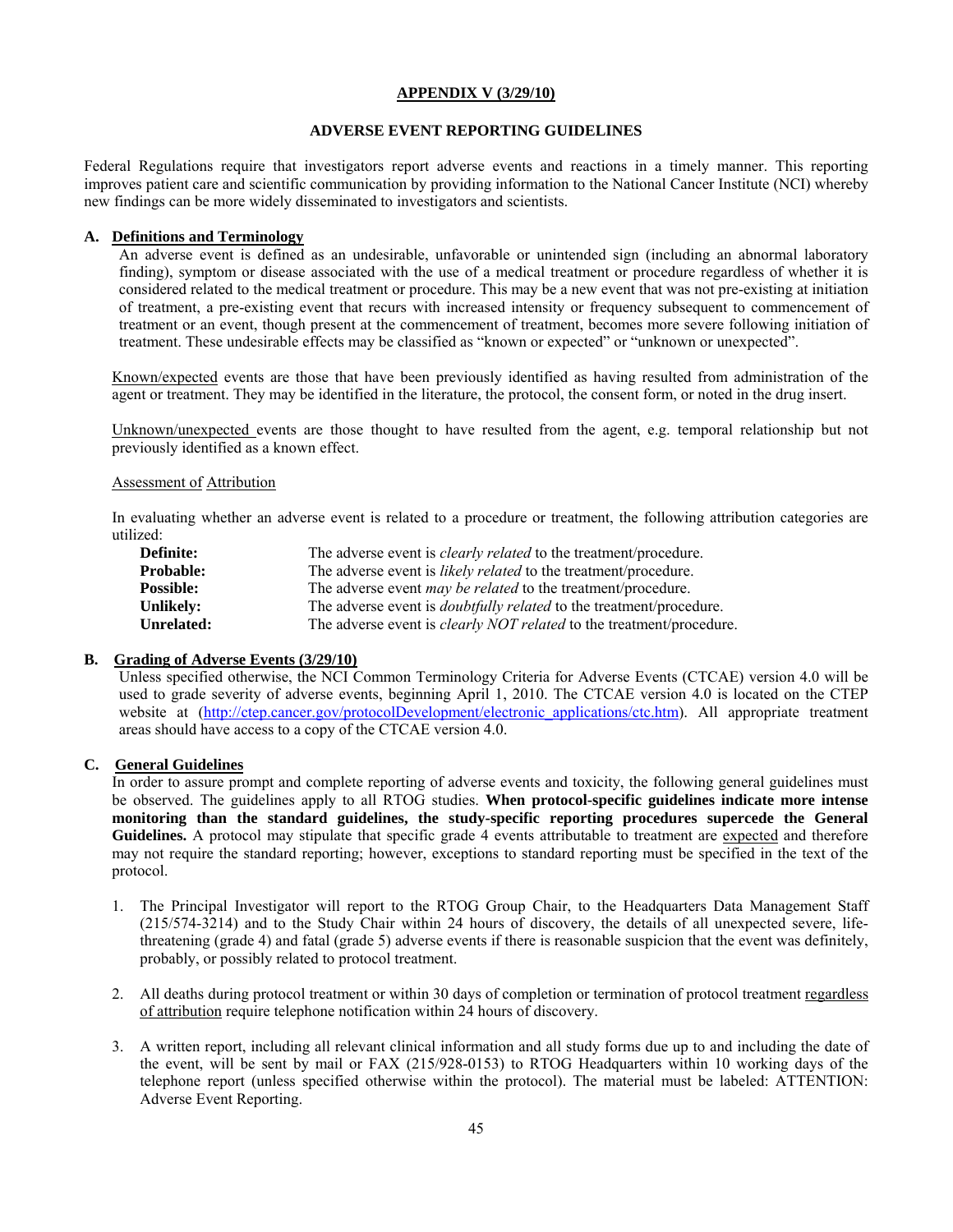- a. The Group Chair in consultation with the Study Chair will take appropriate and prompt action to inform the membership and statistical personnel of any protocol modifications and/or precautionary measures, if this is warranted.
- b. For events that require telephone reporting to the National Cancer Institute (NCI), Investigational Drug Branch (IDB), the Food and Drug Administration (FDA), to another co-operative group or to the study sponsor, the investigator may first call RTOG (as outlined above) unless this will unduly delay the required notification process.

A copy of all correspondence sent to recipients of the call, e.g. NCI, IDB, another cooperative group office (non-RTOG coordinated studies) must be submitted to RTOG Headquarters. **Copies must include the RTOG study and case numbers.** 

- 4. When participating in non-RTOG coordinated intergroup studies or in RTOG sponsored pharmaceutical studies, the investigator must comply with the reporting specification required in the protocol.
- 5. Institutions must comply with their individual Institutional Review Board policy regarding submission of documentation of adverse events. All "expedited" adverse event reports should be sent to the local Institutional Review Board (IRB).
- 6. Failure to comply with reporting requirements in a timely manner may result in suspension of patient registration.
- 7. When submitting reports and supporting documentation for reports to RTOG on an RTOG protocol patient, **the study number and the case number must be recorded** so that the case may be associated with the appropriate study file. This includes submission of copies of FDA Form 3500 (MedWatch).
- 8. All data collection forms through the date of the reported event and the applicable reporting form are submitted to RTOG Headquarters data management department (Attention: Adverse Event) **within 10 working days** of the telephone report or sooner if specified by the protocol. Documentation must include an assessment of attribution by the investigator as previously described in section A.
- 9. MedWatch Forms (FDA 3500) submitted on RTOG protocol patients must be signed by the Principal Investigator.
- 10. All neuro-toxicity ( $\geq$  grade 3) from radiosensitizer or radioprotector drugs are to be reported to RTOG Headquarters Data Management, to the Group Chair, and to the Study Chair within 10 days of discovery.

### **D. Adverse Event Reporting Related to Radiation Therapy (3/29/10)**

- 1. All fatal events resulting from protocol radiation therapy must be reported by telephone to the Group Chair, to RTOG Headquarters Data Management department and to the radiation therapy protocol Study Chair within 24 hours of discovery.
- 2. All grade 4, (NCI Common Terminology Criteria for Adverse Events [CTCAE] version 4.0—beginning April 1, 2010—and RTOG/EORTC Late Radiation Morbidity Scoring Scheme Criteria) and life-threatening events (an event, which in view of the investigator, places the patient at immediate risk of death from the reaction) and grade 4 toxicity that is related, possibly related or probably related to protocol treatment using non-standard fractionated radiation therapy, brachytherapy, radiopharmaceuticals, high LET radiation, and radiosurgery must be reported by telephone to the Group Chair, to RTOG Headquarters Data Management and to the radiation therapy Study Chair within 24 hours of discovery. Expected grade 4 adverse events may be excluded from telephone reporting if specifically stated in the protocol.
- 3. All applicable data forms and if requested, a written report, must be submitted to RTOG Headquarters within 10 working days of the telephone call.

#### **E. Adverse Event Reporting Related to Systemic Anticancer Agents (3/29/10)**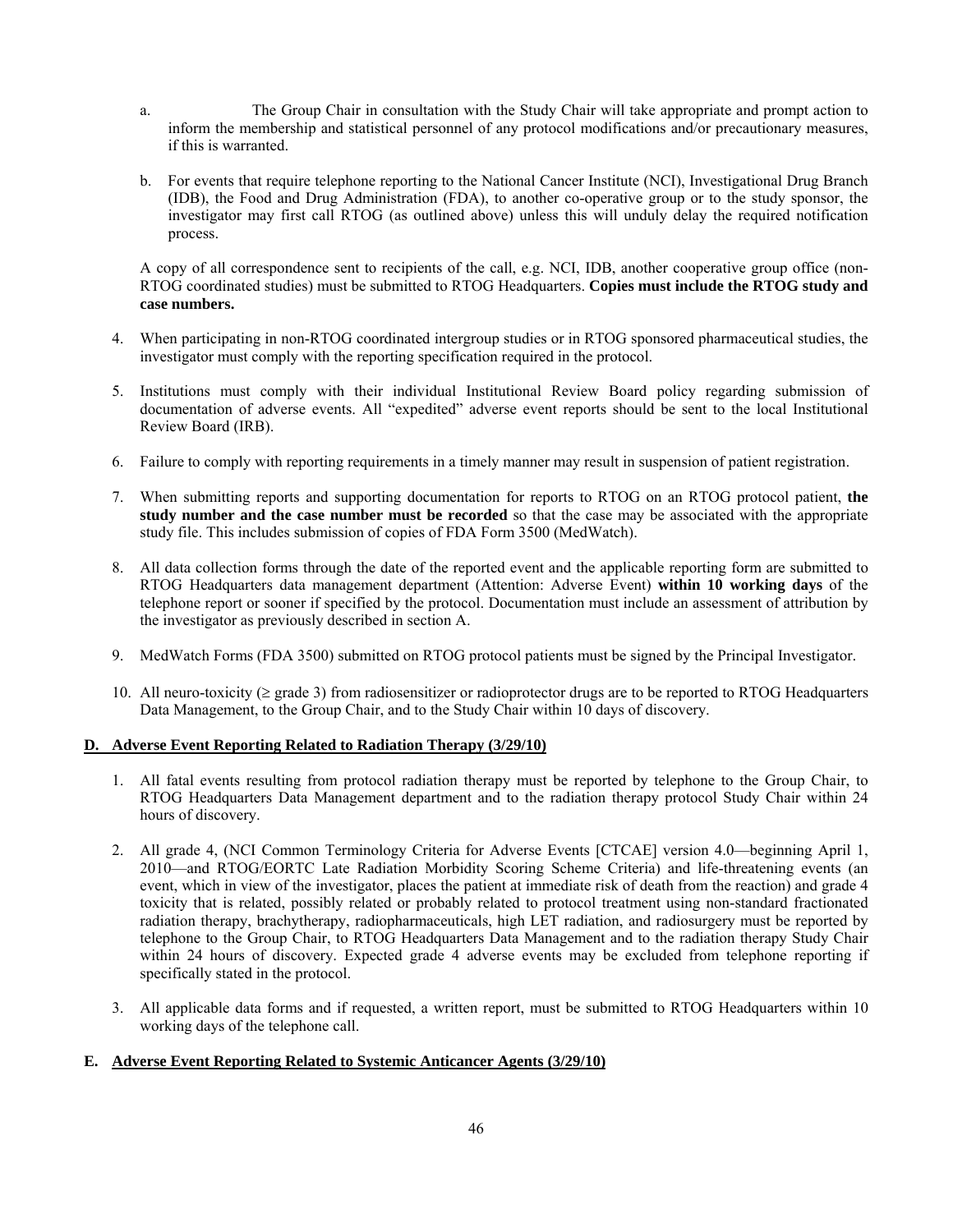Adverse drug reactions (ADRs) are adverse events that are related to an anticancer agent and meet certain criteria: are unexpected effects of the drug or agent, or are severe (grade 3), life-threatening (grade 4), or fatal (grade 5), even if the type of event has been previously noted to have occurred with the agent.

#### 1. Commercial Agents/Non-Investigational Agents

|                            | Grade 4 or 5<br><b>Unexpected</b><br>with Attribution of<br>Possible,<br>Probable, or<br><b>Definite</b> | <b>Increased</b><br><b>Incidence</b><br>of an Expected<br>AE <sup>1</sup> | Hospitalization<br>During<br>Treatment <sup>2</sup> | <b>Secondary</b><br>AML/MDS <sup>3</sup> |
|----------------------------|----------------------------------------------------------------------------------------------------------|---------------------------------------------------------------------------|-----------------------------------------------------|------------------------------------------|
| FDA Form $3500^{4,5}$      |                                                                                                          |                                                                           |                                                     |                                          |
| within 10 days             | X                                                                                                        | X                                                                         | X                                                   |                                          |
| NCI/CTEP Secondary         |                                                                                                          |                                                                           |                                                     |                                          |
| AML/MDS Form within 10     |                                                                                                          |                                                                           |                                                     | X                                        |
| days of diagnosis $4,5$    |                                                                                                          |                                                                           |                                                     |                                          |
| Call RTOG within 24 hrs of |                                                                                                          |                                                                           |                                                     |                                          |
| event'                     | $\mathrm{X}^6$                                                                                           |                                                                           |                                                     |                                          |

- 1. Any increased incidence of a known AE.
- 2. Inpatient hospitalizations or prolongation of existing hospitalization for medical events equivalent to the NCI Common Terminology Criteria for Adverse Events (CTCAE) version 4.0 (beginning April 1, 2010) Grade 3-5 which precipitated hospitalization must be reported regardless of the requirements or phase of study, expected or unexpected and attribution.
- 3. Reporting required during or subsequent to protocol treatment.
- 4. Submitted to Investigational Drug Branch, PO Box 30012, Bethesda, MD 20924-0012.
- 5. Copy to RTOG Data Management labeled: Attention: Adverse Event Report.
- 6. All grade 5 known toxicity.
- 7. Call RTOG Data Management (215) 574-3214. To leave a voice mail message when the office is closed, announce that you're reporting an "adverse event", provide your name, institution number, and a telephone number where you may be contacted.
- 2. Investigational Agents

 An investigational agent is one sponsored under an Investigational New Drug Application (IND). Reporting requirements and timing are dependent on the phase of the trial, grade, attribution and whether the event is expected or unexpected as determined by the NCI Agent Specific Expected Adverse Event List, protocol and/or Investigator's Brochure. An expedited adverse event report requires submission to CTEP via AdEERS (Adverse Event Expedited Report). See the CTEP Home Page, http://ctep.info.nih.gov for complete details and copies of the report forms.

#### a. AdEERS (Adverse Event Expedited Reporting System)

 Effective January 1, 2001, the NCI Adverse Event Expedited Reporting System (AdEERS) was implemented for all protocols for which NCI is the supplier of an investigational agent.

Attribution: An expedited report is required for all unexpected and expected Grade 4 and Grade 5 adverse events regardless of attribution for any phase of trial. An expedited report is required for unexpected Grade 2 and Grade 3 adverse events with an attribution of possible, probable or definite for any phase of trial. An expedited report is not required for unexpected or expected Grade 1 adverse events for any phase of the trial.

RTOG uses "decentralized" notification. This means that all reportable events will be directly reported to NCI, just as has been done with paper-based reporting. AdEERS is an electronic reporting system; therefore, all events that meet the criteria must be reported through the AdEERS web application. Once the report is filed with AdEERS, the institution need not send notification to RTOG, as the AdEERS system will notify the Group Office. Institutions that utilize this application are able to print the report for local distribution, i.e., IRB, etc.

For institutions without Internet access, if RTOG is the coordinating group for the study, contact RTOG Data Management (215-574-3214) to arrange for AdEERS reporting. In these instances, the appropriate Adverse Event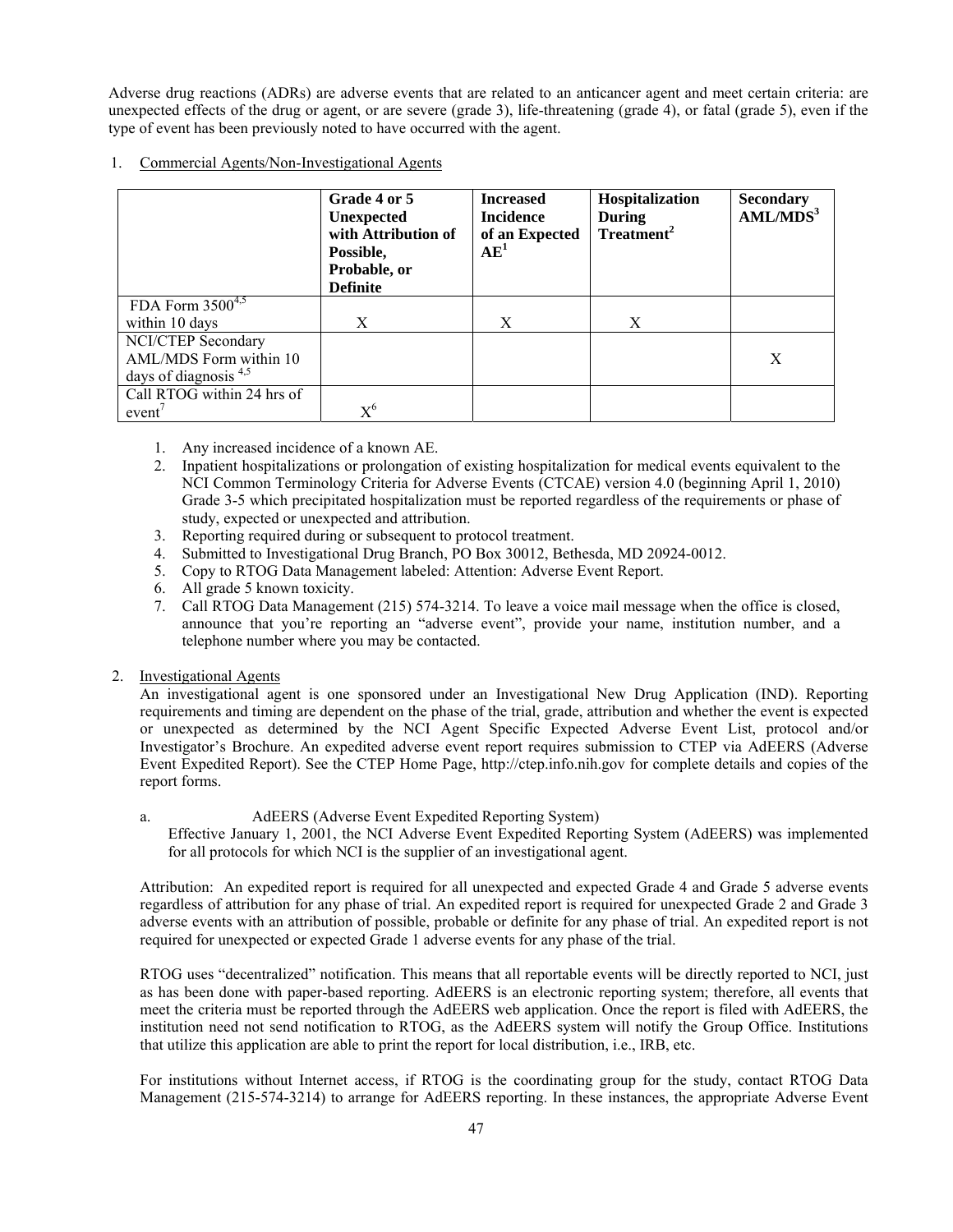Expedited Report template (Single or Multiple Agents) must be completed. The template must be fully completed and in compliance with the instruction manual; i.e., all mandatory sections must be completed including coding of relevant list of value (LOV) fields before sending to RTOG. Incomplete or improperly completed templates will be returned to the investigator. This will delay submission and will reflect on the timeliness of the investigators' reporting. A copy of the form sent to RTOG must be kept at the site if local distribution is required. Do not send the template without first calling the number noted above.

Templates for Single or Multiple Agents may be printed from the CTEP web page or will be supplied from the RTOG Registrar upon faxed request (FAX) (215) 574-0300.

#### **When reporting an event on a patient in an RTOG-coordinated study, you must record the RTOG case number in the Patient ID field.**

AdEERS reporting does not replace or obviate any of the required telephone reporting procedures.

Investigational Agent(s) used in a Clinical Trial Involving a Commercial Agent(s) on separate arms: **An expedited adverse event report should be submitted for an investigational agent(s) used in a clinical trial involving a commercial agent(s) on a separate arm only if the event is specifically associated with the investigational agent(s).** 

Investigational Agent(s) used in a Clinical Trial in Combination with a Commercial Agent(s): **When an investigational agent(s) supplied under an NCI-sponsored IND is used in combination with a commercial agent(s), the combination should be considered investigational and reporting should follow the guidelines for investigational agents.** 

| <b>Unexpected Event</b>                                                                                                                                                                                                                                       |                                                                                                                                                                                                                                 | <b>Expected Event</b>                                    |                                                                                                                                                                                                                              |  |
|---------------------------------------------------------------------------------------------------------------------------------------------------------------------------------------------------------------------------------------------------------------|---------------------------------------------------------------------------------------------------------------------------------------------------------------------------------------------------------------------------------|----------------------------------------------------------|------------------------------------------------------------------------------------------------------------------------------------------------------------------------------------------------------------------------------|--|
| Grades 2-3<br><b>Attribution: Possible,</b><br><b>Probable or Definite</b>                                                                                                                                                                                    | Grades $4 & 5$<br><b>Regardless of</b><br><b>Attribution</b>                                                                                                                                                                    | <b>Grades</b><br>$1 - 3$                                 | Grades $4 & 5$<br><b>Regardless of</b><br><b>Attribution</b>                                                                                                                                                                 |  |
| Grade 2: Expedited<br>report within 10 working<br>days.<br>Grade 3: Report by<br>phone to $IDB1,2$ within<br>24 hrs. Expedited report<br>to follow within 10<br>working days.<br>Grade 1: Adverse Event<br><b>Expedited Reporting</b><br><b>NOT</b> required. | Report by phone to $IDB^{1,2}$<br>within 24 hrs. Expedited<br>report to follow within 10<br>working days.<br><b>This</b><br>includes<br>deaths<br>within 30 days of last<br>dose of treatment with an<br>investigational agent. | Adverse Event<br>Expedited<br>Reporting NOT<br>required. | Report by phone to $IDB^{1,2}$<br>within 24 hrs.<br>Expedited report to follow<br>within 10 working days.<br>This<br>includes<br>deaths<br>within 30 days of the last<br>dose of treatment with an<br>investigational agent. |  |

#### b. Expedited Reporting for Phase 1 Studies

- 1. Report by telephone to RTOG Data Management (215) 574-3214, to the Group Chair and to the Study Chair. To leave a voice mail message with RTOG when the office is closed, announce that you're reporting an "adverse event", provide your name, institution number and a telephone number where you may be contacted.
- 2. Telephone reports to IDB (301) 230-2330 available 24 hours a day (recorder after 5 PM to 9 AM ET).
- c. Expedited Reporting for Phase 2 and Phase 3 Studies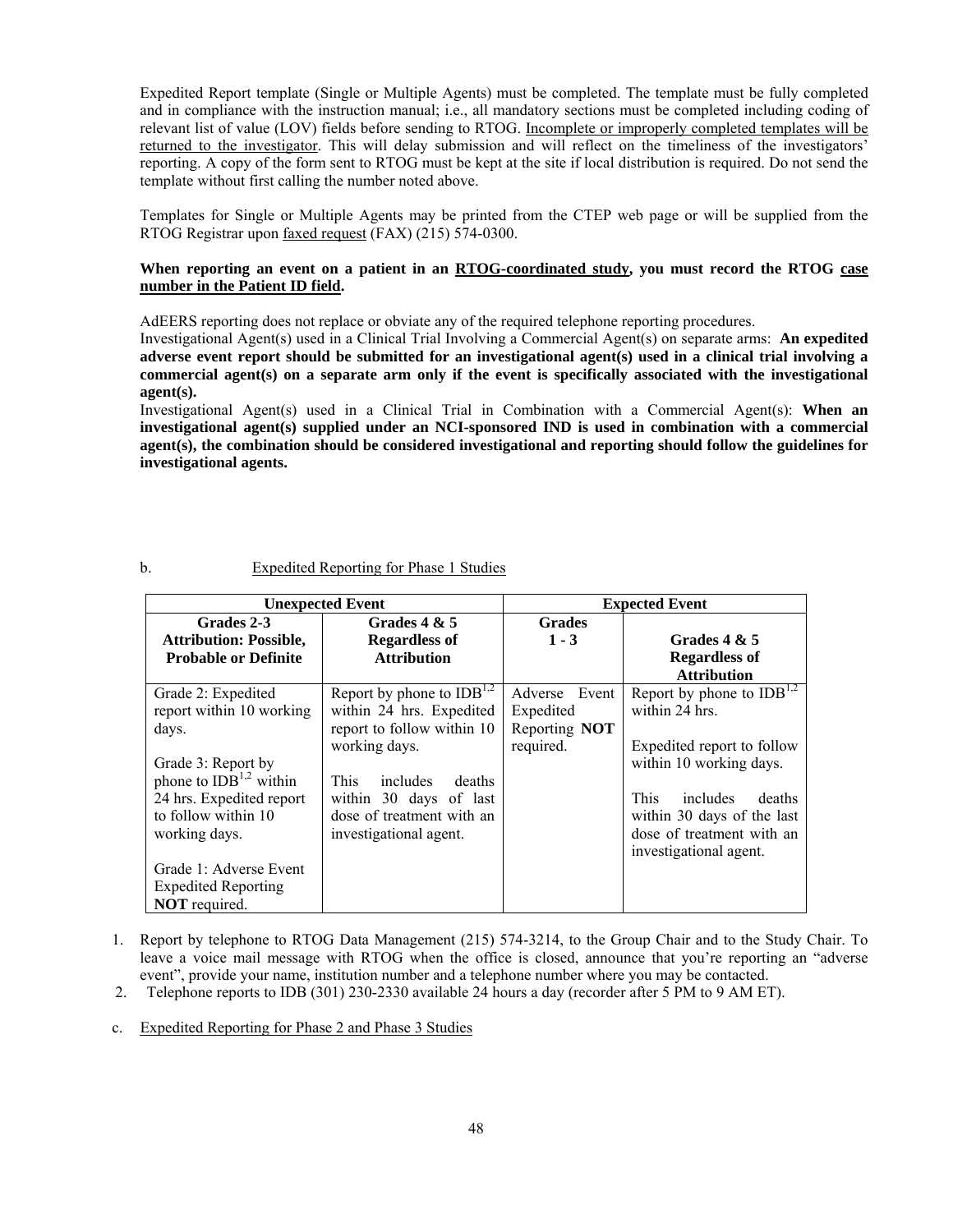|                                                                                                                                              | <b>Unexpected Event</b>                                                                                                                     | <b>Expected Event</b>                                       |                                                                                                                                                                                                                                                                                                 |  |
|----------------------------------------------------------------------------------------------------------------------------------------------|---------------------------------------------------------------------------------------------------------------------------------------------|-------------------------------------------------------------|-------------------------------------------------------------------------------------------------------------------------------------------------------------------------------------------------------------------------------------------------------------------------------------------------|--|
| Grades 2-3<br><b>Attribution:</b><br>Possible.<br>Probable or<br><b>Definite</b>                                                             | Grades $4 & 5$<br><b>Regardless of</b><br><b>Attribution</b>                                                                                | <b>Grades</b><br>$1 - 3$                                    | Grades $4 & 5$<br><b>Regardless of Attribution</b>                                                                                                                                                                                                                                              |  |
| Expedited<br>report<br>within 10<br>working<br>days.<br>Grade $1$ :<br>Adverse<br>Expedited<br>Event<br><b>NOT</b><br>Reporting<br>required. | phone<br>Report<br>to<br>by<br>IDB <sup>1,2</sup><br>within 24 hrs.<br>Expedited<br>report<br>to<br>within<br>follow<br>10<br>working days. | Adverse<br>Event<br>Expedited<br>Reporting NOT<br>required. | Expedited including Grade 5 aplasia in leukemia<br>patients within 10 working days. Grade 4<br>myelosuppression not to be reported, but should be<br>submitted as part of study results. Other Grade 4<br>events that do not require expedited reporting would<br>be specified in the protocol. |  |

- 1. Report by telephone to RTOG Data Management (215) 574-3214, to the Group Chair and to the Study Chair. To leave a voice mail message with RTOG when the office is closed, announce that you're reporting an "adverse event", provide your name, institution number and a telephone number where you may be contacted.
- 2. Telephone reports to IDB (301) 230-2330 available 24 hours a day (recorder after 5 PM to 9 AM ET).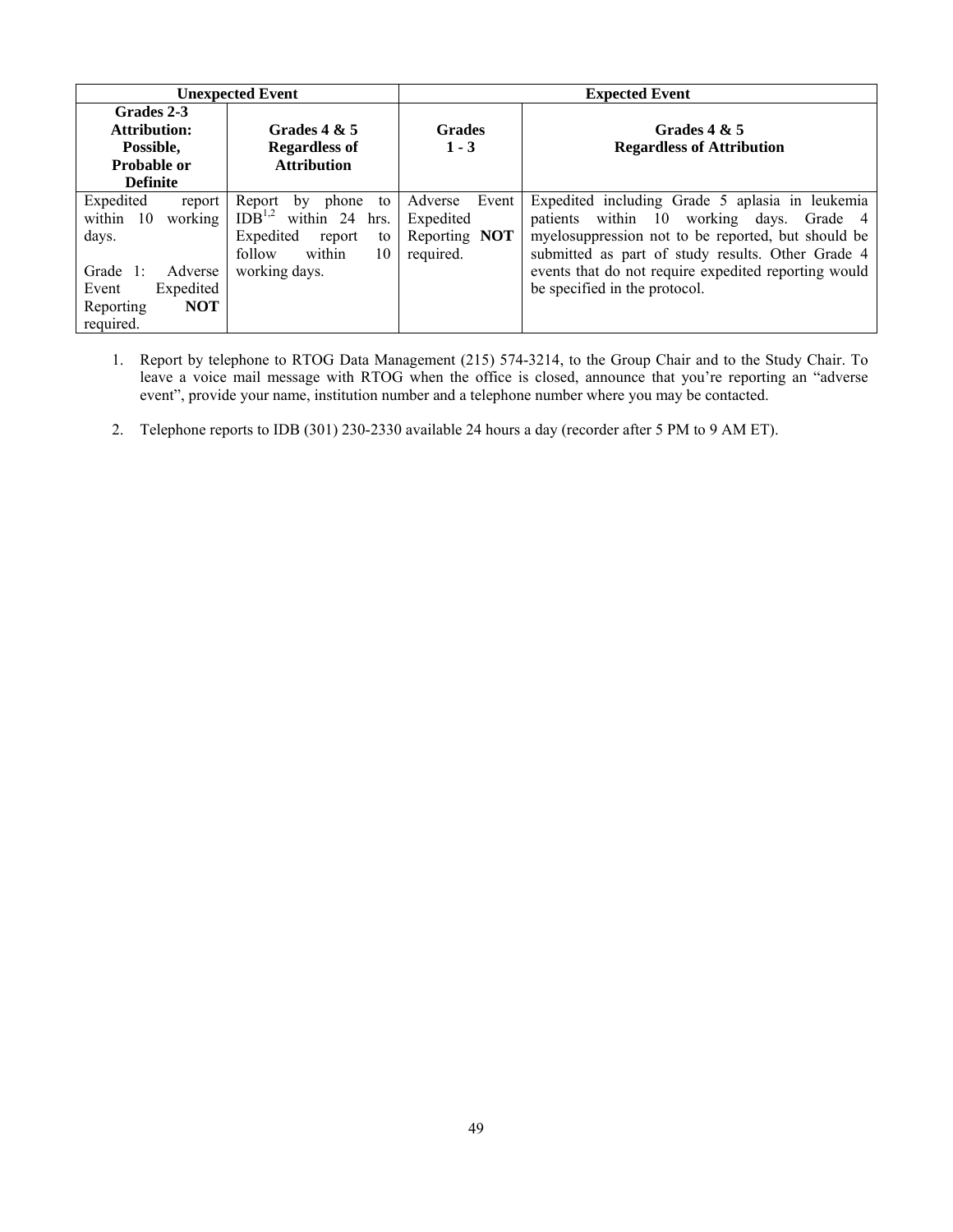## **Appendix VIA (9/18/03) (10/18/04) (Posted on Image-Guided Therapy Center [ITC] Web Site) 3DCRT Quality Assurance Guidelines for RTOG 0126 (10/18/04)**

## **Current Edition: 19 June 2003 I. Purpose**

To establish credentialing requirements and quality assurance (QA) guidelines for institutions planning to participate in ATC supported protocols allowing 3-D conformal radiation therapy (3DCRT).

**II. A partial list of references that provide background information regarding 3DCRT are listed** 

### **below.**

- 1. Report of the Collaborative Working Group on the Evaluation of Treatment Planning for External Photon Beam Radiotherapy, A.L. Smith and J.A. Purdy - guest editors, Int. J. Radiat. Oncl. Biol. Phys. 21(l), 1991.
- 2. ICRU Report 50: Prescribing, Recording, and Reporting Photon Beam Therapy. Bethesda, MD: International Commission on Radiation Units and Measurements, 1993.
- 3. ICRU Report 62: Prescribing, Recording, and Reporting Photon Beam Therapy (Supplement to ICRU Report 50). Bethesda, MD: International Commission on Radiation Units and Measurements, 1999.
- 4. Implementation of Three Dimensional Conformal Radiotherapy, A.L. Smith and C. Clifton Ling - guest editors, Int. J. Radiat. Oncol. Biol. Phys. 33(5), 1995.
- 5. A Practical Guide to 3-D Planning and Conformal Radiation Therapy. Edited by J.A Purdy and George Starkschall, Advanced Medical Publishing, Madison, WI. 369 pp. May, 1999.
- 6. 3-D Conformal and Intensity Modulated Radiation Therapy. Edited by J.A. Purdy, W.H. Grant III, J.R. Palta, E.B. Butler, and C.A. Perez, Advanced Medical Physics Publishing, Madison, WI. (2001)

#### **III. Credentialing Requirements for Participating Institutions**

- **A.** The following items are required before you can enter cases on each ATC supported protocols allowing 3DCRT:
	- 1. Submit a completed 3DCRT Facility Questionnaire specific to the 3DCRT protocol

 Image-guided Therapy Center 4511 Forest Park Ave., Suite 200 St. Louis, MO 63108 E-mail: itc@castor.wustl.edu Phone: 314-747-5414 FAX: 314-747-5423

2. Contact the ITC (itc@castor.wustl.edu) and request an FTP account for digital data submission (unless your institution already has been issued a FTP account for a different protocol).

3. Submit and successfully complete a protocol specific Dry-Run test

- **B. Facility Questionnaire:** A current copy of the Facility Questionnaire may only be obtained via the world-wide web at *http://itc.wustl.edu*. The Facility Questionnaire provides information regarding the training and experience of the 3DCRT team; 3DCRT treatment planning and treatment equipment; and in-house QA procedures.
	- 1. Computer planning system: Documentation of 3DCRT system to be used. To participate in ATC supported protocols allowing3DCRT, the institution's planning system must have the capability of digital data exchange with the ATC for all digital data required by the specific protocol. This digital data must comply with one of two possible formats:
		- RTOG Specification for Tape/Network Format for Exchange of Treatment planning Data, Version 3.20, or later; or
		- DICOM 3.0 in compliance with the ATC's DICOM 3.0 Conformance Statement.
	- 2. Treatment Verification Procedures: Documentation of the 3DCRT planning and delivery process as well as the routine QA tests performed to insure proper functioning. The method used to conduct a check of the dose and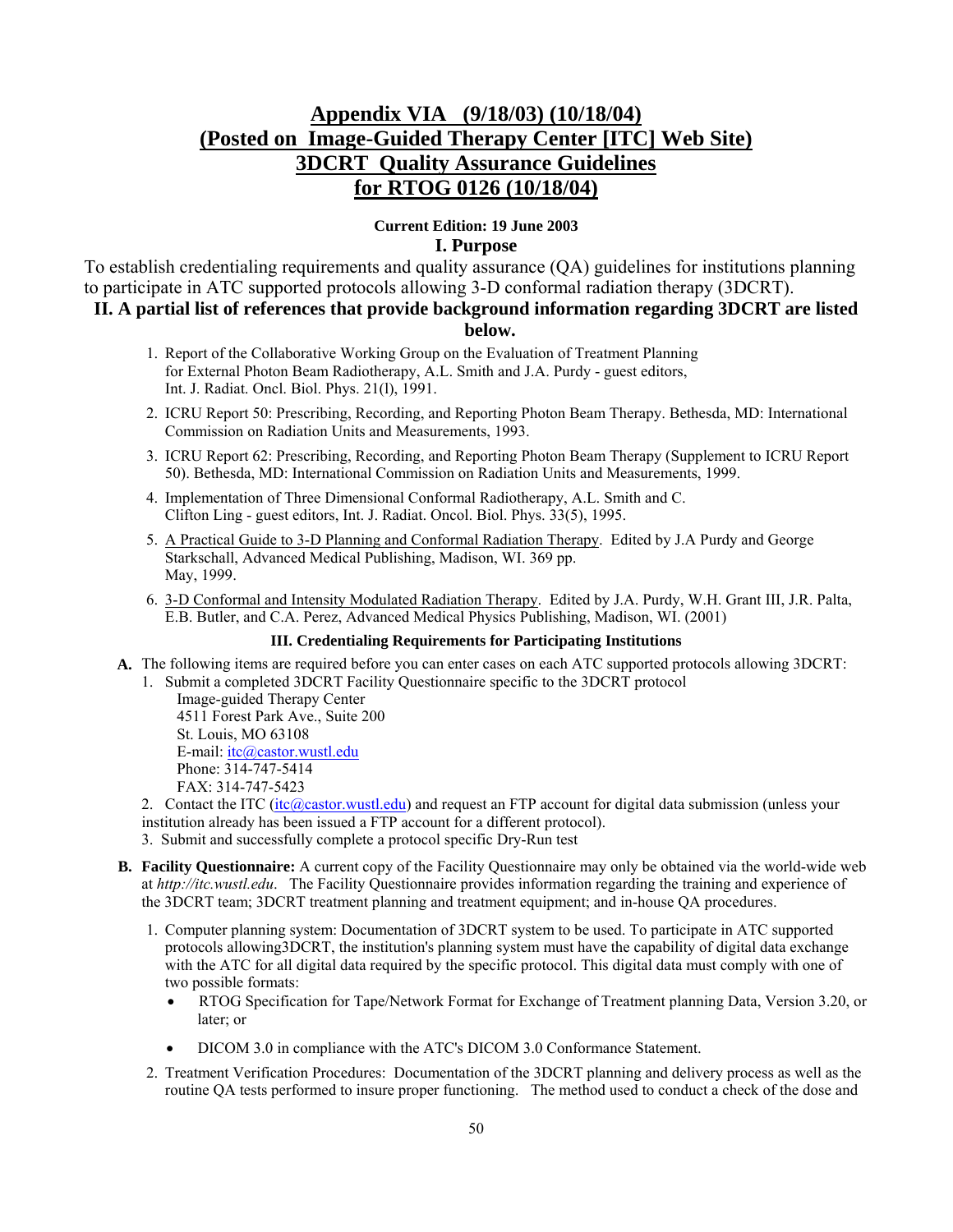monitor unit calculations performed by the 3DCRT planning system must be provided.

- **C. Dry Run (Benchmark) Test:** A complete patient data set as specified by the treatment protocol is to be submitted to the ATC to demonstrate compliance with 3D technical requirements (see Dry Run Guidelines at http://itc.wustl.edu/).
	- 1. No port films are required for the Dry Run test other than DRRs, as the patient's treatment is not required to be per protocol. However, if you plan on submitting your treatment verification images in digital format, you must prove that you have a compliant method of submitting these images as part of the Dry Run test.
	- 2. **NOTE:** There is no requirement that the patient whose data is used for the Dry Run test be treated according to the protocol. This test set can be from a data set for a patient who was previously seen and/or treated (in some other fashion). The only requirement is that the CT scan be close to protocol compliant and the tumor/target volumes and critical normal structure contours be defined in compliance with the protocol and that protocol compliant treatment plans be generated and the appropriate data submitted to the ATC. Any protocol immobilization device requirement is waived for this test data set. All patient identifying data for the Dry Run test data must be removed before submission to protect patient confidentiality.

## **IV. Protocol Requirements**

- **A.** Protocols permitting 3DCRT treatment delivery must be written using the nomenclature defined in the International Commission on Radiation Units and Measurements (ICRU) Reports 50 and 62 for specifying the volumes of known tumor, i.e., Gross Tumor Volume (GTV), the volumes of suspected microscopic spread, i.e., Clinical Target Volume (CTV), and the marginal volumes necessary to account for setup variations and organ and patient motion, i.e., Planning Target Volume (PTV). Report 62 introduced the concept of the Planning Organ at Risk Volume (PRV), in which a margin is added around the critical structure to compensate for that organ's geometric uncertainties. The PRV margin around the critical structure is analogous to the PTV margin around the CTV.
- **B.** The protocol must provide a clear definition of the GTV, CTV, and the PTV.
- **C.** The protocol must provide a clear definition of the prescription dose and dose heterogeneity allowed throughout the PTV.
- **D.** The protocol must require that a volumetric treatment planning CT study be used to define the GTV.
- **E.** The protocol must clearly define the organs-at-risk that are required to be contoured and provide clear guidelines for contouring each organ-at-risk defined in the study. Dose constraints for each organ-at-risk in the irradiated volume must be defined. This should include a reasonable definition of major and minor deviation for each item of interest.
- **F.** The protocol must require that specific procedures be in place to insure correct, reproducible positioning of the patient. As a minimum, orthogonal (AP and lateral) DRRs and corresponding orthogonal portal images (film or electronic) are to be required.
- **G.** The treatment machine monitor units generated using the 3DCRT planning system must be independently checked prior to the patient's first treatment.

### **V. Protocol Data and Quality Assessment Parameters**

- **A. Patient Data Submission:** The following information is to be submitted to the ATC for each protocol patient at times specified in the protocol:
	- 1. T2 Form: Digital Patient Information Submission Form (obtain from ATC website).
	- 2. 3DCRT digital dosimetry and imaging data.
		- a. Protocol compliant images (e.g. CT or MRI scan series);
		- b. Protocol compliant contours using required standard names (standard structure names can be found on the ATC website) for all GTV, CTV and PTVs, and for all specified critical normal structures. They must be contoured on all slices in which each structure exists or as defined by the protocol and includes skin on ALL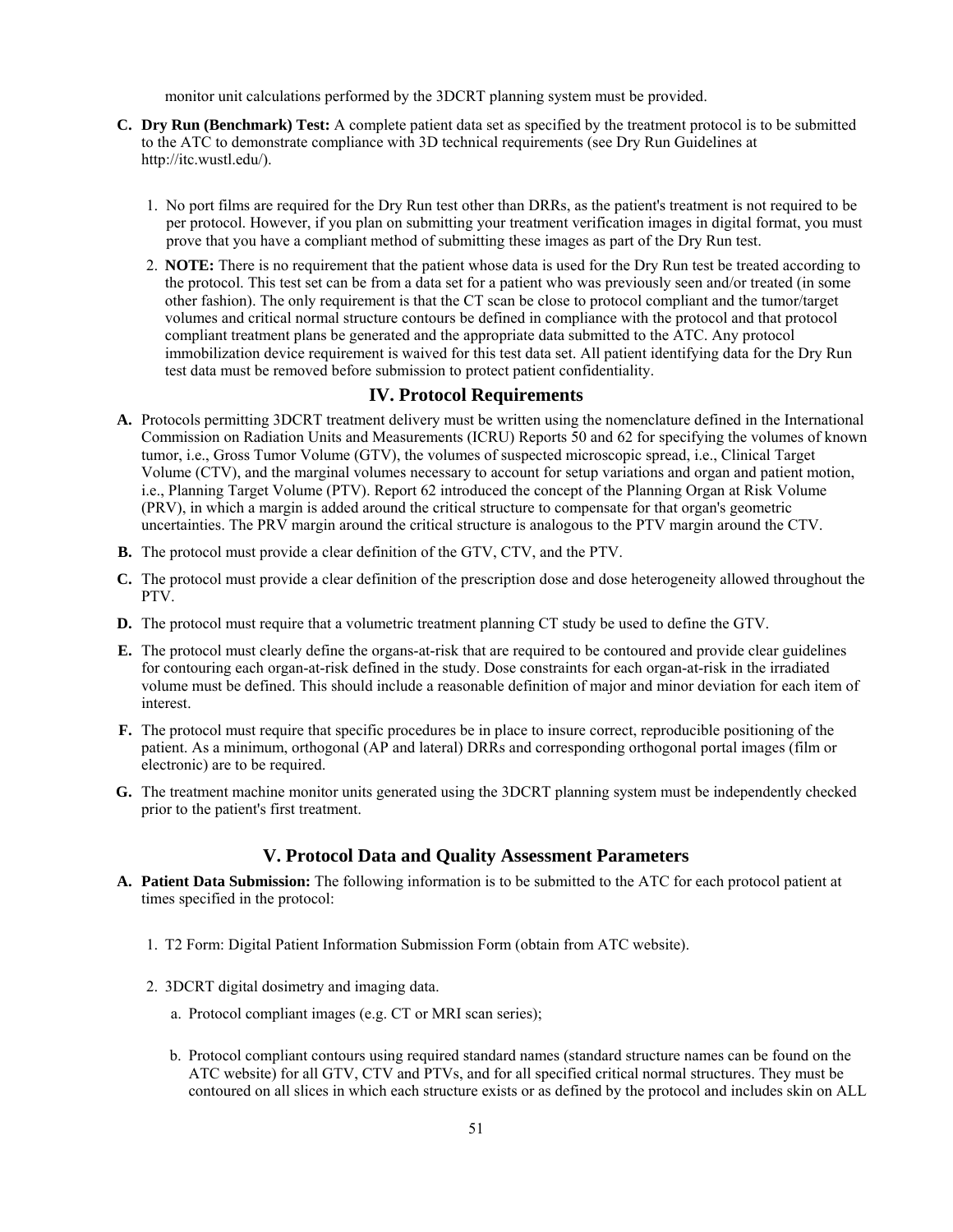CT cuts;

- c. Beam geometry specifications including ICRU 50 reference point doses (for the purposes of this protocol, the isocenter dose should suffice) in absolute dose units (all fraction groups required with initial submission).
- d. Volumetric 3-D dose distribution (see protocol for requirements regarding no heterogeneity and/or heterogeneity corrections) data in absolute dose for each fraction group used to deliver a protocol compliant dose. Note, a Fraction Group represents the beams and doses for a concurrently treated set of beams;
- e. DVH's computed for the total dose of all dose distributions submitted for item d (summed fraction groups from item d) for all PTVs and all critical normal structures (excluding Unspecified Tissue);
- f. Any corrections to previously submitted digital data should be discussed with the ATC prior to such submission.
- 3. Color hardcopy isodose distribution for the axial, sagittal and coronal planes through the isocenter for the total dose plan must be submitted. If sagittal and coronal hard copy can not be generated, five axial distributions may be substituted for them (two cuts which are 2 slices superior and inferior of the superior and inferior slices containing the high dose PTV, the superior and inferior cuts containing the high dose PTV, and one through the center of the boost PTV. These dose distributions must include:
	- a. A reasonable number of isodose lines should be shown which can be used to determine that the digital dose and anatomy data are properly aligned relative to each other. The prescription dose for the high-dose PTV should be displayed. If the hard copy isodose lines are in percentage, the conversion factor to convert them to absolute dose (Gy or cGy) for all delivered fractions must be indicated.
	- b. The above isodoses shall be superimposed over the treatment planning CT images or reconstructed planes of the planning CT images and should be in color.
- 4. Treatment prescription and verification images:
	- a. The ATC will archive in an ATC database all digital treatment prescription and verification images (hard copy films are to be digitized) for later review by the study chair of initial placement films submitted by each institution. At least one port film or pretreatment alignment film per field along with the DRR from the treatment planning program or, alternatively, a simulation verification radiograph shall be submitted for evaluation except where geometrically impractical.

## **VI. QA Review**

#### **A. Quality Assurance of the CT Scan Data and Digital Planning Data Format**

- 1. The CT scan data set will be reviewed to ensure protocol compliance with regard to both inter-slice spacing as well as the superior/inferior extents of the scan region.
- 2. The format of the digital treatment planning data submitted will be reviewed for compliance with the appropriate data exchange specification version. Deviations from compliance will be noted and, depending upon the severity of the deviation, may require a complete resubmission of the digital data set.

#### **B. Quality Assurance of Target Volumes and Organs at Risk Volumes**

1. The ATC will facilitate the review of GTV, CTV, and PTV on, at a minimum, the first 5 cases submitted by each institution. After the institution has demonstrated compliance with the protocol, future cases may be spot checked only.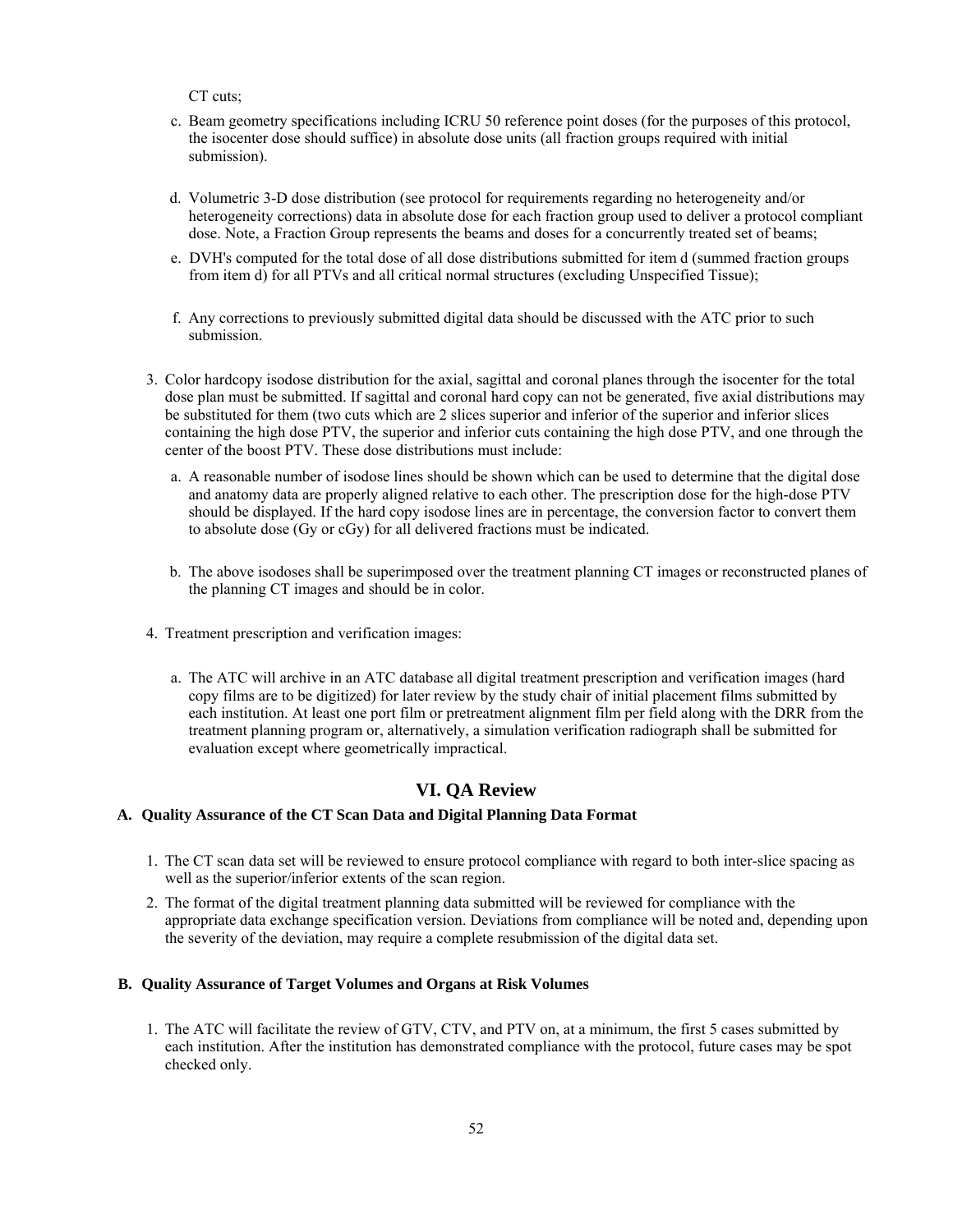2. The ATC will facilitate the review of all designated critical structures on, at a minimum, the first 5 cases submitted by each institution. After the institution has demonstrated compliance with protocol, future cases may be spot checked only.

#### **C. Quality Assurance of Dose Distribution**

- 1. The ATC will display, and compare with hardcopies, isodose distributions for the planes submitted to verify correct interpretation and conversion of the digital patient and dose data.
- 2. The ATC will calculate DVH's for the sum of all dose distributions submitted (each submitted distribution is for one set of concurrently treated beams) and may compare them with the digitally submitted dose-volume histograms for the PTV, designated critical structures, and unspecified tissue.
	- a. There should be reasonable agreement between an individual participating institution's DVH computations and those of the ATC. Therefore, any discrepancy between the submitting institution's DVHs and those computed by the ATC in excess of  $+5%$  (or 3 cc for small structures) in total volume or  $+5%$  (relative to the absolute structure volume) of the volume calculated to be at or above the appropriate TD 5/5 dose for the particular structure will need to be resolved prior to successfully completing the Dry Run Test.
- **D. Dose QA Score Assignment:** Each protocol must have established criteria for evaluating the submitted treatment plan. The criteria will be published on the ATC website. An overall score will be assigned to each plan. The items involved in the scoring are the coverage and overdose of each PTV and the level of specified organ(s)-at-risk sparing. *The largest variation encountered (None, Minor or Major) will be the overall score assigned to the plan.* No credentialing plan (dry run) will be approved that results in a Major Variation. Plans with No Variation or Minor Variations will be approved (assuming no other significant areas of protocol non-compliance).
	- 1. **Compliance with Prescription Dose Coverage:** A (1) No variation, (2) Minor variation (marginal coverage), and (3) Major variation (miss) criteria similar to that posted for RTOG 0126 will be used to evaluate plan compliance. (10/18/04)
	- 2. **Compliance with Dose Heterogeneity**: A (1) No variation, (2) Minor variation, and (3) Major variation criteria similar to that posted for RTOG 0126 will be used to evaluate plan compliance. (10/18/04)

The maximum point dose (to a volume of specified cc's) to organs at risk (and unspecified tissue) outside the  $PTV<sub>High Does</sub> volume should not exceed the protocol specified allowable dose. The treating physician must$ carefully consider the tolerance dose/volume to each organ at risk and unspecified tissue.

Last modified: 06/19/2003 17:30:44

## **Appendix VIB (9/18/03)**

# 3DCRT Facility Questionnaire

**Please type this form.**

**The following items are required before you can enter cases on each RTOG 3DCRT protocol supported by the Image-Guided Therapy QA Center (ITC):** 

Submit this completed Facility Questionnaire for the 3DCRT protocol to the:

Image-guided Therapy Center 4511 Forest Park Ave., Suite 200 St. Louis, MO 63108

E-mail: itc@castor.wustl.edu Phone: 314-747-5414 FAX: 314-747-5423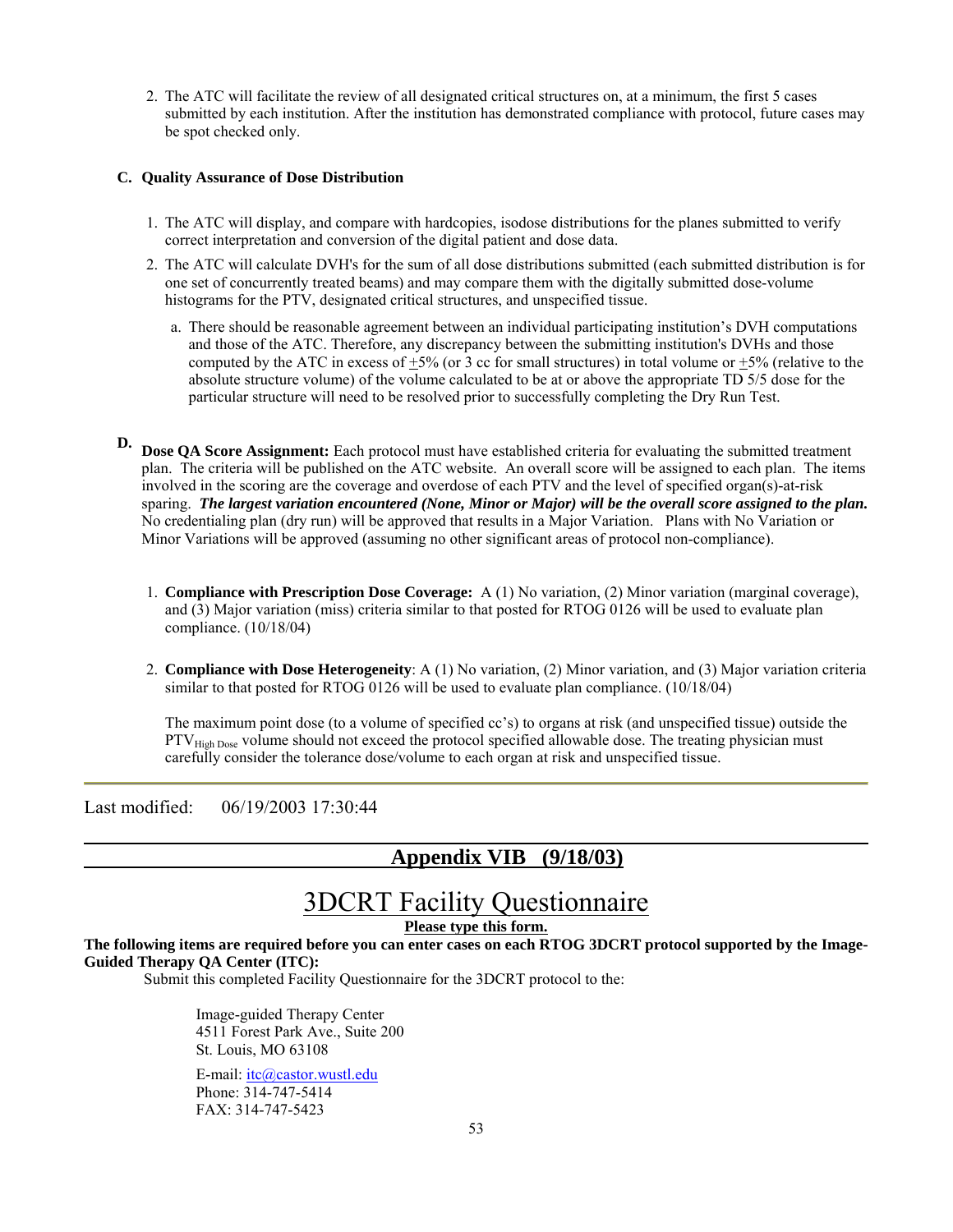- 1. Contact the ITC ( $\frac{itc(a) \cdot cs}{itc(a) \cdot cs \cdot ts \cdot ts}$ ) and request an FTP account for digital data submission
- 2. Submit and successfully complete a protocol specific Dry-Run test

|                      | RTOG Protocol #: RTOG Institution #:                                                                                                     |      |
|----------------------|------------------------------------------------------------------------------------------------------------------------------------------|------|
|                      | Institution Name:                                                                                                                        |      |
|                      |                                                                                                                                          |      |
|                      |                                                                                                                                          |      |
|                      |                                                                                                                                          |      |
|                      |                                                                                                                                          |      |
|                      |                                                                                                                                          |      |
|                      |                                                                                                                                          |      |
| Telephone:           | $\boxed{\text{Fax:}\_\_\_\_\_}$                                                                                                          |      |
|                      |                                                                                                                                          |      |
|                      |                                                                                                                                          |      |
|                      | e-mail:                                                                                                                                  |      |
|                      |                                                                                                                                          |      |
| Fax: $\qquad \qquad$ |                                                                                                                                          |      |
|                      | Responsible Radiation Oncologist(s)<br><u>Land Communication</u><br>Land Communication Oncologist(s)<br>Land Communication Oncologist(s) |      |
|                      |                                                                                                                                          | $e-$ |
| mail:                |                                                                                                                                          |      |

#### **EXPERIENCE OF PERSONNEL**

A. For the Radiation Oncologist named above, how many total 3DCRT treatment have been planned and delivered?

Approximately how many 3DCRT treatments have been planned and delivered in the past 6 months?

In the past 12 months?

Have this physician's skills previously been verified through either the ITC or QARC?

If yes, indicate QA Review Center and date of completion:

| $\Box$ QARC | Date: | $\sqcap$ ITC<br>Date: |  |
|-------------|-------|-----------------------|--|
|             |       |                       |  |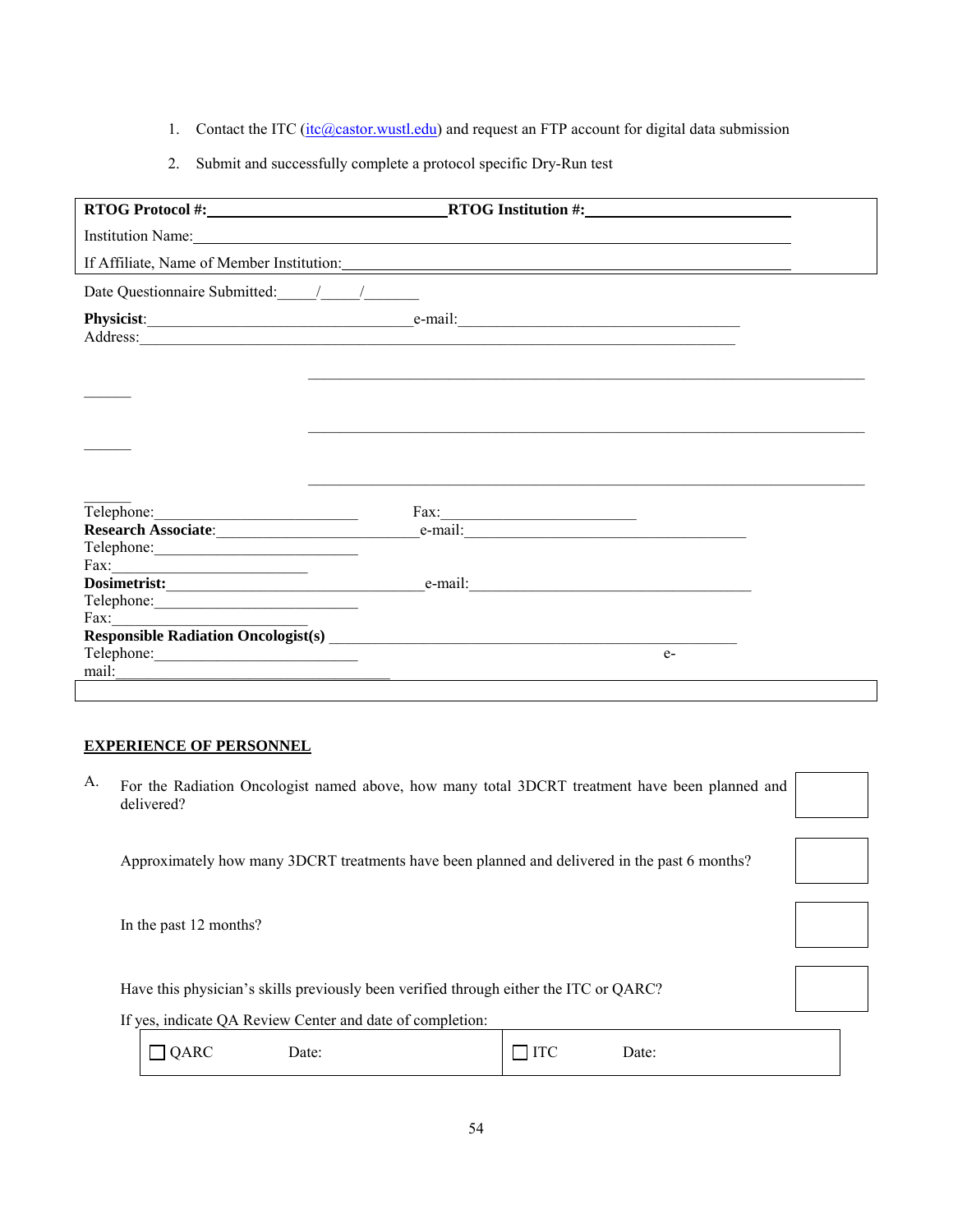For the Physicist named above, how many total 3DCRT treatment have been planned and delivered?

Approximately how many 3DCRT treatments have been planned and delivered in the past 6 months?

In the past 12 months?

B.

Have this physicist's skills previously been verified through either the ITC or QARC?

If yes, indicate Review Center and date of completion:

| ٠А.<br>יי |
|-----------|
|-----------|

QARC Date:  $\Box$  ITC Date:

## **EQUIPMENT TO BE USED FOR 3DCRT**

#### A. Treatment Unit

| <b>Manufacturer</b><br><b>And Machine Model</b> | <b>Nominal</b><br><b>Energy</b> (MV) | <b>Nominal</b><br>SSD/SAD (cm) | <b>Field Shaping</b><br>(check all that apply) |  |
|-------------------------------------------------|--------------------------------------|--------------------------------|------------------------------------------------|--|
|                                                 |                                      |                                | <b>MLC</b>                                     |  |
|                                                 |                                      |                                | <b>Custom Blocks</b>                           |  |
|                                                 |                                      |                                | <b>MLC</b>                                     |  |
|                                                 |                                      |                                | <b>Custom Blocks</b>                           |  |
|                                                 |                                      |                                | <b>MLC</b>                                     |  |
|                                                 |                                      |                                | <b>Custom Blocks</b>                           |  |
|                                                 |                                      |                                | MLC                                            |  |
|                                                 |                                      |                                | <b>Custom Blocks</b>                           |  |
|                                                 |                                      |                                | <b>MLC</b>                                     |  |
|                                                 |                                      |                                | <b>Custom Blocks</b>                           |  |
|                                                 |                                      |                                | <b>MLC</b>                                     |  |
|                                                 |                                      |                                | <b>Custom Blocks</b>                           |  |

B.CT Simulator (CT Scanner)

#### **Manufacturer Model**

 C. For prostate 3DCRT protocols only: How are prostate patients immobilized for IMRT (mark all that apply)

□ Knee sponge only Thermoplastic cast

□ Knee sponge and foot holder Foam-immobilization mold

□ Other:

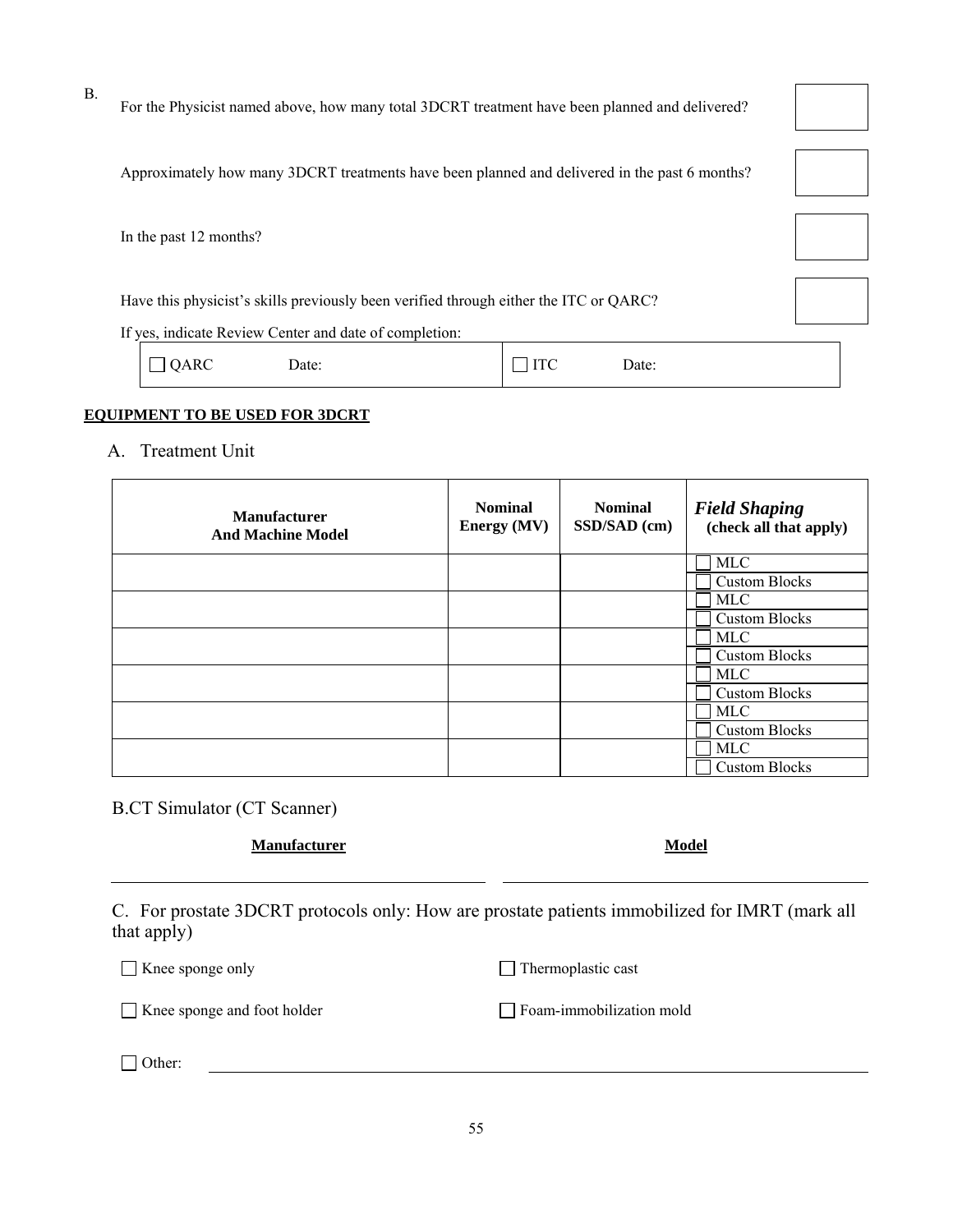The RTOG 0126 protocol as written does require… "the patient to be positioned in the supine position in an individualized thermoplastic cast or molded foam cradle in the treatment position on a flat tabletop." If the institution wishes to use a different type of immobilization system or "no immobilization", they must perform an internal study documenting that the combined range of setup error and internal organ motion is within the 5-10 mm range, and submit the report for Study Chair review and approval. (10/18/04)

## D. 3D Treatment Planning System(s)

| <b>Manufacturer</b> | <b>Version</b> |
|---------------------|----------------|
| 1.                  |                |
| า<br>۷.             |                |
| Ĵ.                  |                |

E. For prostate 3DCRT protocols only: Describe the margins you typically use for 3DCRT of prostate cancer.

| <b>Target</b>           | Anterior<br>(cm) | <b>Posterior</b><br>(cm) | <b>Superior</b><br>(cm) | <b>Inferior</b><br>(cm) | Left<br>(cm) | <b>Right</b><br>(cm) |
|-------------------------|------------------|--------------------------|-------------------------|-------------------------|--------------|----------------------|
| <b>Seminal Vesicles</b> |                  |                          |                         |                         |              |                      |
| Prostate                |                  |                          |                         |                         |              |                      |

## **TREATMENT VERIFICATION USED FOR 3DCRT**

| А.                                                | How do you verify field positioning relative to the patient's anatomy (check all that apply)? |                |  |  |  |  |
|---------------------------------------------------|-----------------------------------------------------------------------------------------------|----------------|--|--|--|--|
| $\Box$ port film                                  | $\Box$ orthogonal port films                                                                  | BAT ultrasound |  |  |  |  |
| $\Box$ Other:                                     |                                                                                               |                |  |  |  |  |
| How often is positioning verification done?<br>B. |                                                                                               |                |  |  |  |  |
| first treatment only                              | $\Box$ daily                                                                                  | $\vert$ weekly |  |  |  |  |
| $\Box$ Other:                                     |                                                                                               |                |  |  |  |  |
|                                                   |                                                                                               |                |  |  |  |  |

 C. Describe the method used to conduct a check of the dose and monitor unit calculations generated by the 3DRTP system.

D. Are your 3DCRT treatments monitored by a record and verify system?

Manufacturer & Model: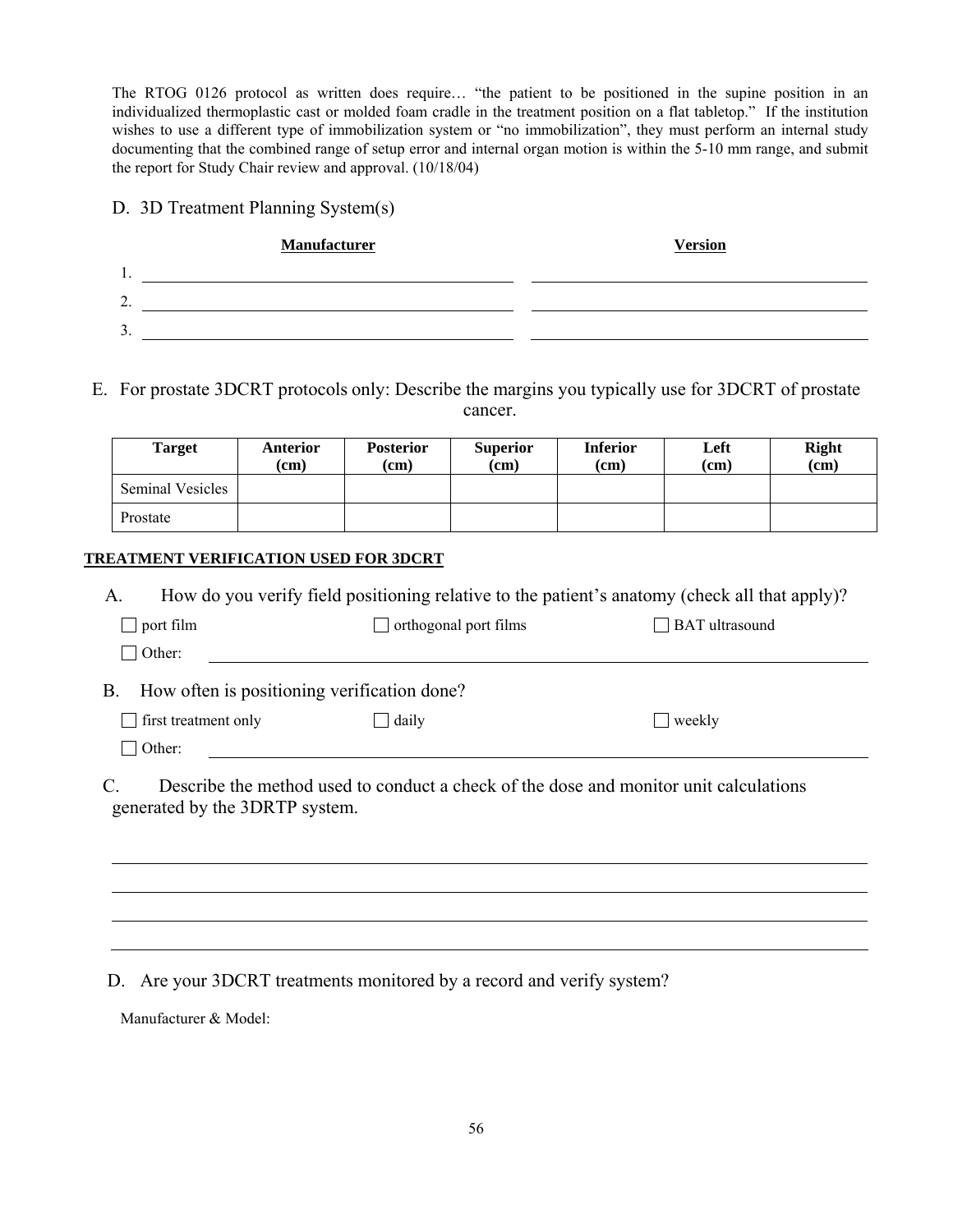- E. Treatment Machine Calibration and Reviews
	- 1. How is the calibration of this machine traced to NIST?
		- 2. When was your last RPC site visit (m/d/yy)?
	- 3. When was your last set of RPC TLDs performed (m/d/yy)?

## **Appendix VIIA (9/18/03) (10/18/04) (Posted on Image-Guided Therapy Center [ITC] Web Site) IMRT Quality Assurance Guidelines for RTOG 0126 (10/18/04)**

## **Current Edition: 19 June 2003 I. Purpose**

To establish credentialing requirements and quality assurance (QA) guidelines for institutions planning to participate in ATC supported protocols allowing intensity modulated radiation therapy (IMRT).

## **II. A partial list of references that provide background information regarding IMRT are listed below.**

- 1. ICRU Report 50: Prescribing, Recording, and Reporting Photon Beam Therapy. Bethesda, MD: International Commission on Radiation Units and Measurements, 1993.
- 2. ICRU Report 62: Prescribing, Recording, and Reporting Photon Beam Therapy (Supplement to ICRU Report 50). Bethesda, MD: International Commission on Radiation Units and Measurements, 1999.
- 3. Radiation Therapy Treatment Optimization, Seminars in Radiation Oncology Vol. 9(l): T. Rockwell Mackie guest editor, W.B. Saunders Company, Philadelphia, PA, 1999.
- 4. IMRT Collaborative Working Group: Intensity modulated radiation therapy: current status and issues of interest. Int. J. Radiat. Oncol. Biol. Phys. 51:880-914, 2001
- 5. 3-D Conformal and Intensity Modulated Radiation Therapy. Edited by J.A. Purdy, W.H. Grant III, J.R. Palta, E.B. Butler, and C.A. Perez, Advanced Medical Physics Publishing, Madison, WI. (2001)
- 6. Intensity Modulated Radiation Therapy for Head and Neck Cancer. Edited by KSC Chao and G Ozyigit, Lippincott Williams & Wilkins, Philadelphia, PA. (2003).

## **III. Credentialing Requirements for Participating Institutions**

- **A. The following items are required before you can enter cases on each ATC supported protocols allowing IMRT:** 
	- 1. Submit a completed IMRT Facility Questionnaire specific to the IMRT protocol

Image-guided Therapy Center 4511 Forest Park Ave., Suite 200 St. Louis, MO 63108

E-mail: itc@castor.wustl.edu Phone: 314-747-5414 FAX: 314-747-5423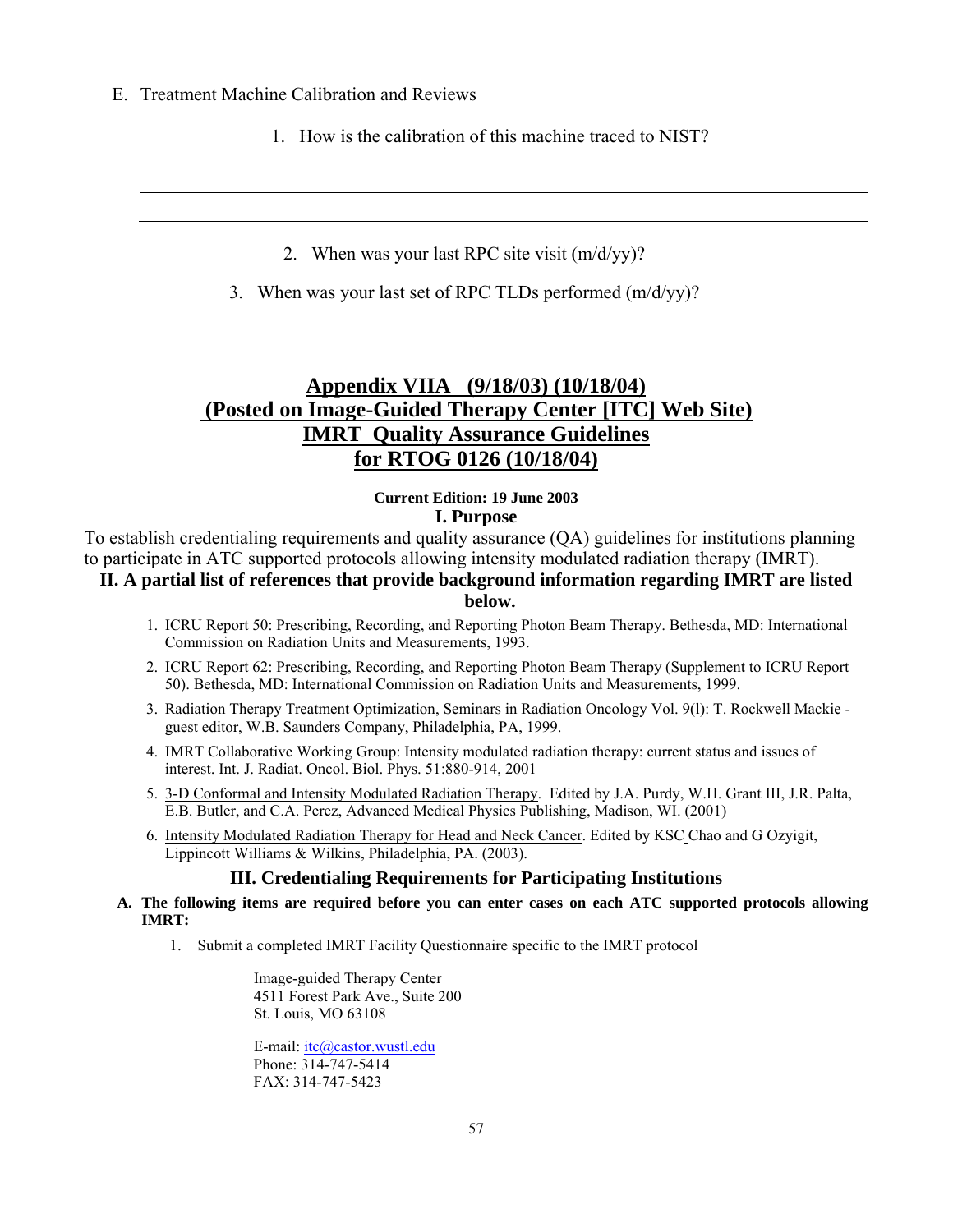2. Contact the ITC (itc@castor.wustl.edu) and request an FTP account for digital data submission (unless your institution already has been issued a FTP account for a different protocol).

3. Submit and successfully complete a protocol specific Dry-Run test

 4. A successful IMRT phantom experiment must be completed and the appropriate documents sent to the RPC and the digital data with the standard set of hard copy isodoses sent to the ITC. Contact Michael Gillin, Ph.D. at the M.D. Anderson Cancer Center or the Radiological Physics Center (713-745-8989) to arrange for the phantom to be sent to you.

**Facility Questionnaire:** A current copy of the Facility Questionnaire may only be obtained via the world-wide web at *http://itc.wustl.edu*. The Facility Questionnaire provides information regarding the training and experience of the IMRT team; IMRT treatment planning and treatment equipment; and in-house QA procedures.

- 1. IMRT Computer planning system: Documentation of IMRT system to be used. To participate in ATC supported protocols allowing IMRT, the institution's planning system must have the capability of digital data exchange with the ATC for all digital data required by the specific protocol. This digital data must comply with one of two possible formats:
	- RTOG Specification for Tape/Network Format for Exchange of Treatment planning Data, Version 3.20, or later; or
	- DICOM 3.0 in compliance with the ATC's DICOM 3.0 Conformance Statement.
- 2. IMRT Treatment Verification Procedures: Documentation of the IMRT planning and delivery process as well as the routine QA tests performed to insure proper functioning. The method used to conduct a check of the dose and monitor unit calculations performed by the IMRT planning system must be provided.
- **C. Dry Run (Benchmark) Test:** A complete patient data set as specified by the treatment protocol is to be submitted to the ATC to demonstrate compliance with 3D technical requirements (see Dry Run Guidelines at http://itc.wustl.edu/). **A separate dry run test MUST be performed for each IMRT planning system used.**
	- 1. No port films are required for the Dry Run test, as the patient's treatment is not required to be per protocol. However, if you plan on submitting your treatment verification images in digital format, you must prove that you have a compliant method of submitting these images as part of the Dry Run test.
	- 2. **NOTE:** There is no requirement that the patient whose data is used for the Dry Run test be treated according to the protocol. This test set can be from a data set for a patient who was previously seen and/or treated (in some other fashion). The only requirement is that the CT scan be close to protocol compliant and the tumor/target volumes and critical normal structure contours be defined in compliance with the protocol and that protocol compliant treatment plans be generated and the appropriate data submitted to the ATC. Any protocol immobilization device requirement is waived for this test data set. All patient identifying data for the Dry Run test data must be removed before submission to protect patient confidentiality.
- **D. IMRT Phantom Dosimetry Test:** A TLD dosimetry treatment plan verification phantom experiment may be required by the specific protocol. **A separate phantom dosimetry test may be required for each IMRT planning system used. A separate phantom dosimetry test MUST be repeated if the delivery system is changed.**

## **IV. Protocol Requirements**

**A.** Protocols permitting IMRT treatment delivery must be written using the nomenclature defined in the NCI IMRT Working Group Report (IMRT Collaborative Working Group: Intensity modulated radiation therapy: current status and issues of interest. Int. J. Radiat. Oncol. Biol. Phys. 51:880-914, 2001) and the International Commission on Radiation Units and Measurements (ICRU) Reports 50 and 62 for specifying the volumes of known tumor, i.e., Gross Tumor Volume (GTV), the volumes of suspected microscopic spread, i.e., Clinical Target Volume (CTV), and the marginal volumes necessary to account for setup variations and organ and patient motion, i.e., Planning Target Volume (PTV). Report 62 introduced the concept of the Planning Organ at Risk Volume (PRV), in which a margin is added around the critical structure to compensate for that organ's geometric uncertainties. The PRV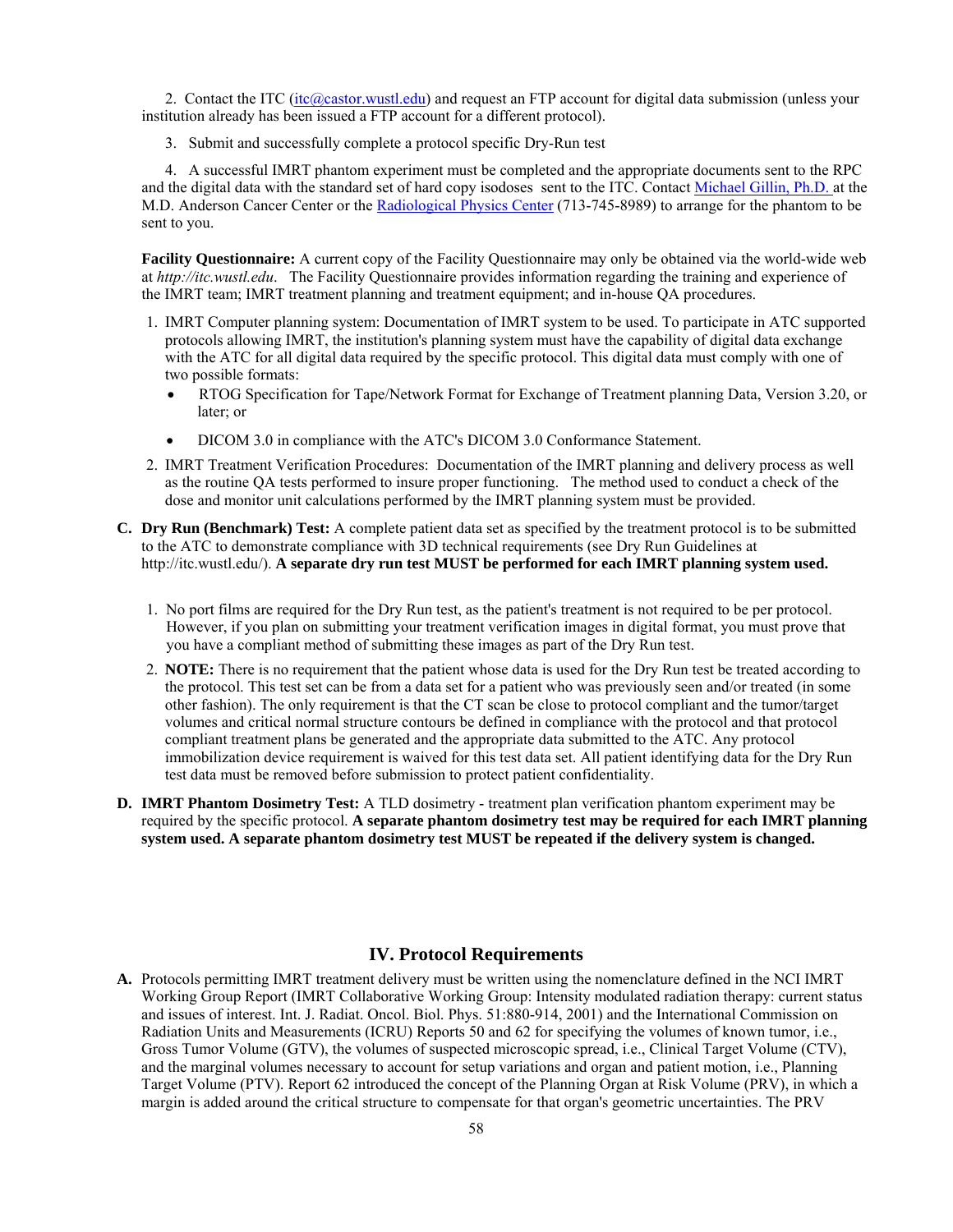margin around the critical structure is analogous to the PTV margin around the CTV. The use of PRV concept is even more important for those cases involving IMRT because of the increased sensitivity of this type treatment to geometric uncertainties.

- **B.** The protocol must provide a clear definition of the GTV, CTV, and the PTV.
- **C.** The protocol must provide a clear definition of the prescription dose and dose heterogeneity allowed throughout the PTV.
- **D.** The protocol must require that a volumetric treatment planning CT study be used to define the GTV.
- **E.** The protocol must clearly define the organs-at-risk that are required to be contoured and provide clear guidelines for contouring each organ-at-risk defined in the study. Dose constraints for each organ-at-risk in the irradiated volume must be defined. This should include a reasonable definition of major and minor deviation for each item of interest.
- **F.** The protocol must require that specific procedures be in place to insure correct, reproducible positioning of the patient. As a minimum, orthogonal (AP and lateral) DRRs and corresponding orthogonal portal images (film or electronic) are to be required.
- **G.** The treatment machine monitor units generated using the IMRT planning system must be independently checked prior to the patient's first treatment. Measurements can suffice for a check as long as the plan's fluence distributions can be recomputed for a phantom geometry.

### **V. Protocol Data and Quality Assessment Parameters**

- **A. Patient Data Submission:** The following information is to be submitted to the ATC for each protocol patient at times specified in the protocol:
	- 1. T2 Form: Digital Patient Information Submission Form (obtain from ATC website).
	- 2. IMRT digital dosimetry and imaging data.
		- a. Protocol compliant images (e.g. CT or MRI scan series);
		- b. Protocol compliant contours using required standard names (standard structure names can be found on the ATC website) for all GTV, CTV and PTVs, and for all specified critical normal structures. They must be contoured on all slices in which each structure exists or as defined by the protocol and includes skin on ALL CT cuts;
		- c. Volumetric 3-D dose distribution (**with** heterogeneity corrections) data in absolute dose for each fraction group used to deliver a protocol compliant dose. Note, a Fraction Group represents the beams and doses for a concurrently treated set of beams;
		- d. DVH's computed **with** heterogeneity correction for the total dose of all dose distributions submitted for item c (summed fraction groups from item c) for all PTVs and all critical normal structures (excluding Unspecified Tissue);
		- e. Any corrections to previously submitted digital data should be discussed with the ATC prior to such submission.
	- 3. Color hardcopy isodose distribution for the axial, sagittal and coronal planes through the isocenter for the total dose plan must be submitted. If sagittal and coronal hard copy can not be generated, five axial distributions may be substituted for them (two cuts which are 2 slices superior and inferior of the superior and inferior slices containing the high dose PTV, the superior and inferior cuts containing the high dose PTV, and one through the center of the boost PTV. These dose distributions must include:
		- a. A reasonable number of isodose lines should be shown which can be used to determine that the digital dose and anatomy data are properly aligned relative to each other. The prescription dose for the high-dose PTV should be displayed. If the hard copy isodose lines are in percentage, the conversion factor to convert them to absolute dose (Gy or cGy) for all delivered fractions must be indicated.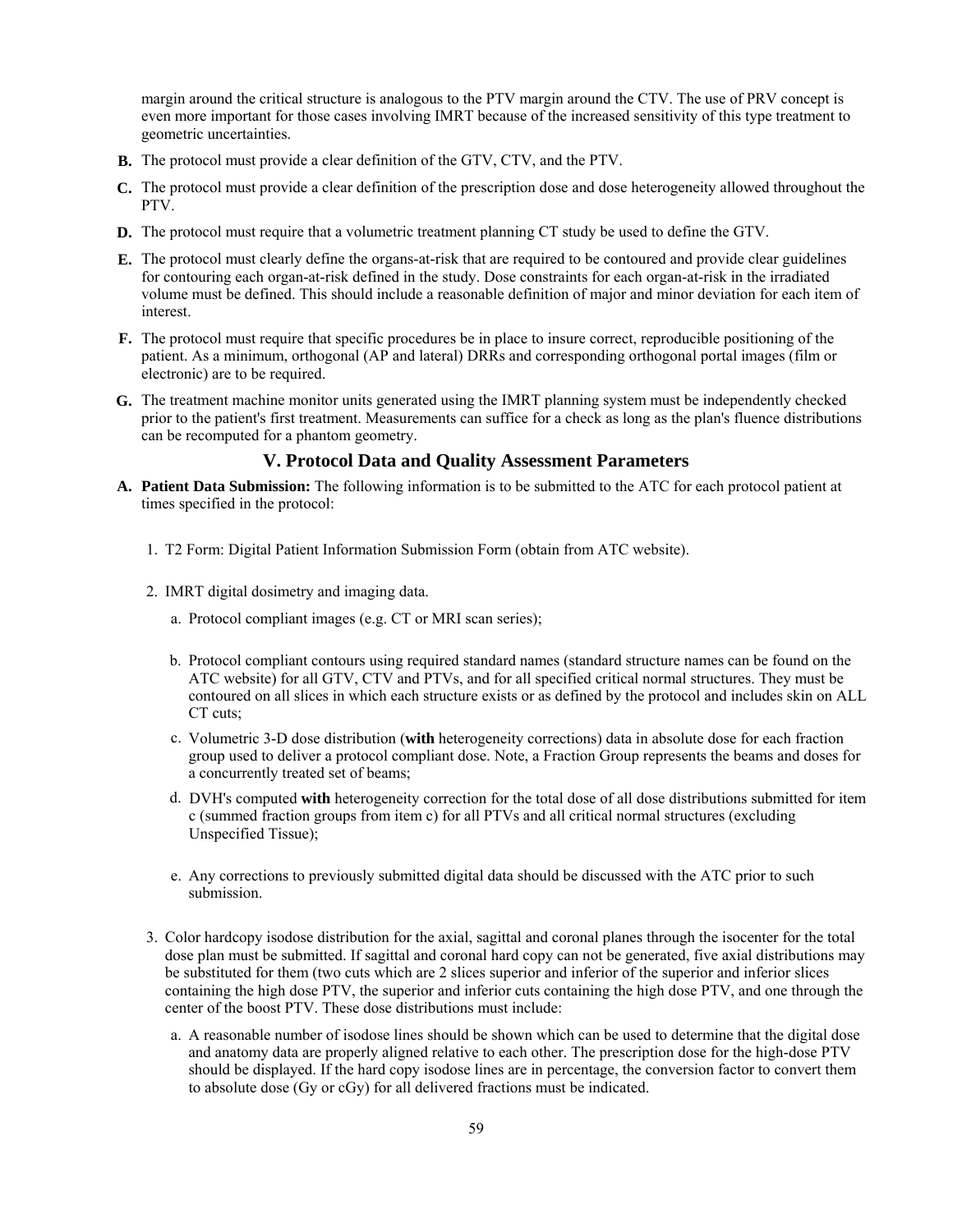- b. The above isodoses shall be superimposed over the treatment planning CT images or reconstructed planes of the planning CT images and should be in color.
- 4. Treatment prescription and verification images:
	- a. DMLC and SMLC IMRT treatments require:
		- As specified in protocol
	- b. Serial tomotherapy treatments require:
		- As specified in protocol

#### **VI. QA Review**

#### **A. Quality Assurance of the CT Scan Data and Digital Planning Data Format**

- 1. ATC personnel will review the CT scan data set to ensure protocol compliance with regard to both inter-slice spacing as well as the superior/inferior extents of the scan region.
- 2. ATC personnel will review the format of the digital treatment planning data submitted for compliance with the appropriate data exchange specification version. Deviations from compliance will be noted and, depending upon the severity of the deviation, may require a complete resubmission of the digital data set.

#### **B. Quality Assurance of Target Volumes and Organs at Risk Volumes**

- 1. The ATC will facilitate the review of the GTV, CTV, and PTV contours by the study chair or his/her designate on the first 5 cases submitted by each institution. After the institution has demonstrated compliance with the protocol, future cases may be spot checked only.
- 2. The ATC will facilitate the review of all designated critical structures contours by the study chair or his/her designate on the first 5 cases submitted by each institution. After the institution has demonstrated compliance with the protocol, future cases may be spot checked only.

#### **C. Quality Assurance of Dose Distribution**

- 1. ATC personnel will display, and compare with hardcopies, isodose distributions for the planes submitted to verify correct interpretation and conversion of the digital patient and dose data.
- 2. ATC personnel will calculate DVH's for the sum of all dose distributions submitted (each submitted distribution is for one set of concurrently treated beams) and may compare them with the digitally submitted dose-volume histograms for the PTV, designated critical structures, and unspecified tissue.
	- a. There should be reasonable agreement between an individual participating institution's DVH computations and those of the ATC. Therefore, any discrepancy between the submitting institution's DVHs and those computed by the ATC in excess of  $+5%$  (or 3 cc for small structures) in total volume or  $+5%$  (relative to the absolute structure volume) of the volume calculated to be at or above the protocol specified tolerance dose for the particular structure will need to be resolved prior to successfully completing the Dry Run Test.
- **D. Dose OA Score Assignment:** Each protocol must have established criteria for evaluating the submitted treatment plan. The criteria will be published on the ATC website. An overall score will be assigned to each plan. The items involved in the scoring are the coverage and overdose of each PTV and the level of specified organ(s)-at-risk sparing. *The largest variation encountered (None, Minor or Major) will be the overall score assigned to the plan.* No credentialing plan (dry run) will be approved that results in a Major Variation. Plans with No Variation or Minor Variations will be approved (assuming no other significant areas of protocol non-compliance).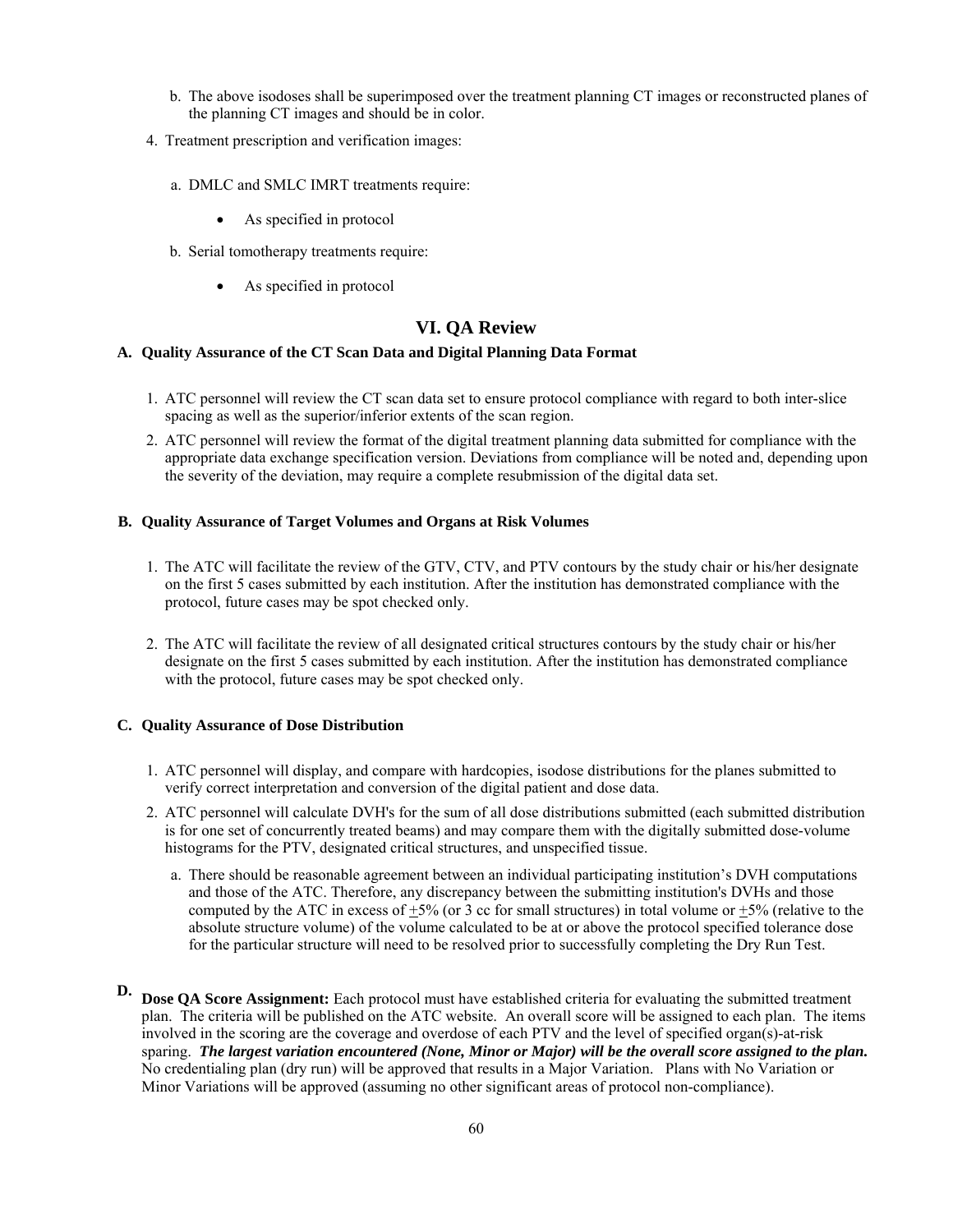- 1. **Compliance with Prescription Dose Coverage:** A (1) No variation, (2) Minor variation (marginal coverage), and (3) Major variation (miss) criteria similar to that posted for RTOG H-0022 will be used to evaluate plan compliance.
- 2. **Compliance with Dose Heterogeneity**: A (1) No variation, (2) Minor variation, and (3) Major variation criteria similar to that posted for RTOG H-0022 will be used to evaluate plan compliance.

The maximum point dose (to a volume of specified cc's) to organs at risk (and unspecified tissue) outside the PTV<sub>High Dose</sub> volume should not exceed the protocol specified allowable dose. The treating physician must carefully consider the tolerance dose/volume to each organ at risk and unspecified tissue.

Last modified: 06/19/2003 17:30:44

## **Appendix VIIB (9/18/03) (9/17/04)**

# **IMRT Facility Questionnaire**

**Please type this form.**

**The following items are required before you can enter cases on each RTOG IMRT protocol supported by the Image-Guided Therapy QA Center (ITC):** 

1. Submit this completed Facility Questionnaire for the IMRT protocol to the:

Image-guided Therapy Center 4511 Forest Park Ave., Suite 200 St. Louis, MO 63108 E-mail: itc@castor.wustl.edu

Phone: 314-747-5414 FAX: 314-747-5423

2. Contact the ITC (itc@castor.wustl.edu) and request an FTP account for digital data submission

3. A successful IMRT phantom experiment must be completed and the appropriate documents sent to the RPC and the digital data with the standard set of hard copy isodoses sent to the ITC. Contact Michael Gillin, Ph.D. at the M.D. Anderson Cancer Center or the Radiological Physics Center (713-745-8989) to arrange for the phantom to be sent to you.

| <b>RTOG Protocol #:</b>                                                                                                                                                                                                        | <b>RTOG</b> Institution #: |  |
|--------------------------------------------------------------------------------------------------------------------------------------------------------------------------------------------------------------------------------|----------------------------|--|
| Institution Name: The Contract of the Contract of the Contract of the Contract of the Contract of the Contract of the Contract of the Contract of the Contract of the Contract of the Contract of the Contract of the Contract |                            |  |
| If Affiliate, Name of Member Institution:                                                                                                                                                                                      |                            |  |
| Date Questionnaire Submitted:                                                                                                                                                                                                  |                            |  |
| Physicist:<br>Address:                                                                                                                                                                                                         | e-mail:                    |  |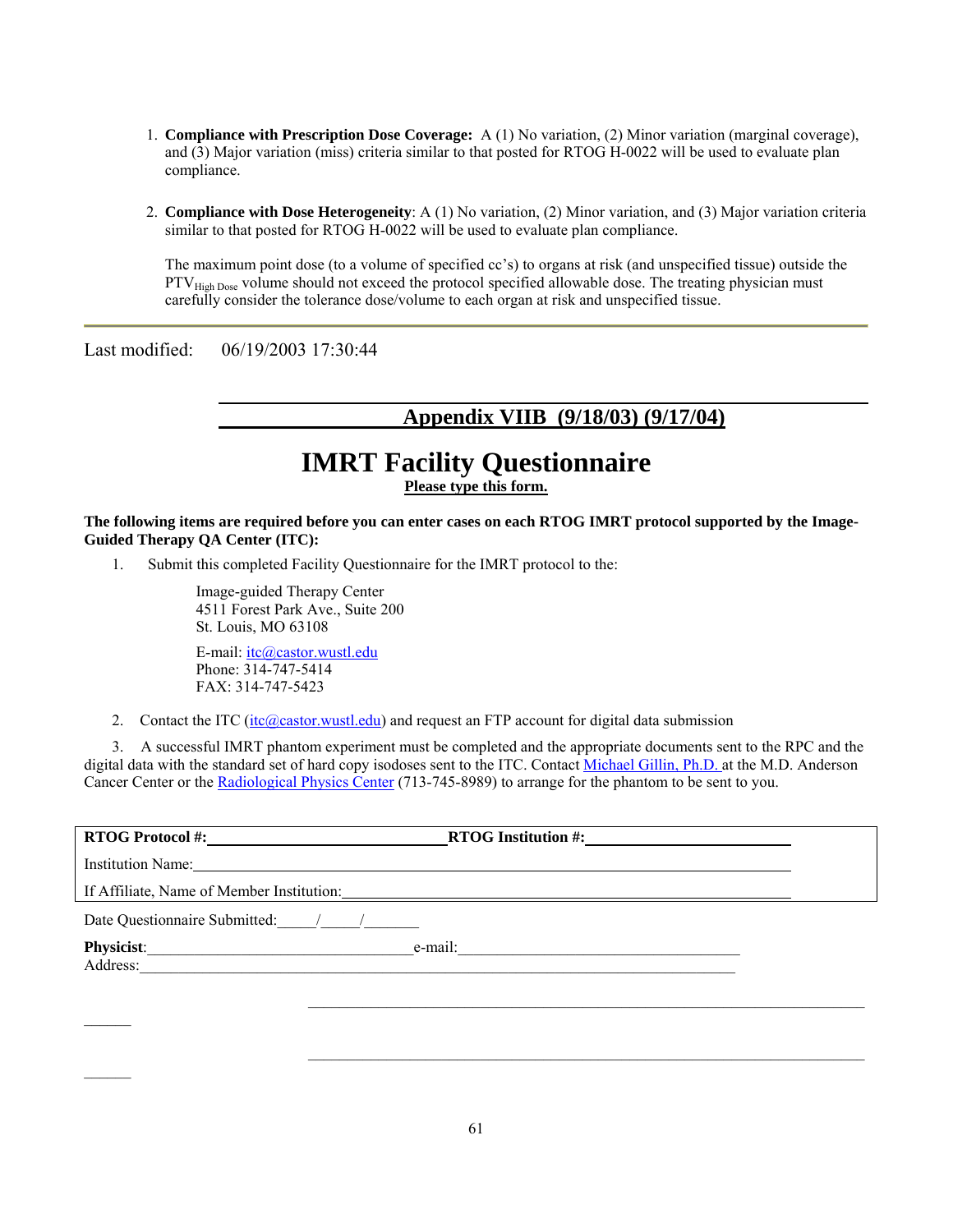|                                                                    | Fax:                                                                                                                                                                                                                                   |
|--------------------------------------------------------------------|----------------------------------------------------------------------------------------------------------------------------------------------------------------------------------------------------------------------------------------|
| Research Associate:                                                | e-mail:                                                                                                                                                                                                                                |
|                                                                    |                                                                                                                                                                                                                                        |
| $\text{Fax:}$                                                      |                                                                                                                                                                                                                                        |
|                                                                    | Dosimetrist: entitled and the mail: entitled and the mail:                                                                                                                                                                             |
|                                                                    |                                                                                                                                                                                                                                        |
| Fax: $\qquad \qquad$                                               |                                                                                                                                                                                                                                        |
|                                                                    | Responsible Radiation Oncologist(s)<br><u>Letter and the contract of the contract of the contract of the contract of the contract of the contract of the contract of the contract of the contract of the contract of the contract </u> |
|                                                                    | e-mail: $\qquad \qquad$                                                                                                                                                                                                                |
|                                                                    |                                                                                                                                                                                                                                        |
|                                                                    |                                                                                                                                                                                                                                        |
| b. Photon energy(s)? $\qquad \qquad$                               |                                                                                                                                                                                                                                        |
| 2 a. What form of IMRT do you use?                                 |                                                                                                                                                                                                                                        |
| SMLC (step and shoot)                                              | Serial tomotherapy (MIMiC)                                                                                                                                                                                                             |
| DMLC (sliding window)                                              | other                                                                                                                                                                                                                                  |
|                                                                    |                                                                                                                                                                                                                                        |
| b. MLC/device used to deliver IMRT: vendor                         |                                                                                                                                                                                                                                        |
|                                                                    |                                                                                                                                                                                                                                        |
|                                                                    | 2cm mode                                                                                                                                                                                                                               |
|                                                                    |                                                                                                                                                                                                                                        |
|                                                                    |                                                                                                                                                                                                                                        |
|                                                                    |                                                                                                                                                                                                                                        |
| yes                                                                | 4. Is your treatment planning system capable of transferring a patient's beams to a QA phantom for verification purposes?<br>no                                                                                                        |
|                                                                    |                                                                                                                                                                                                                                        |
|                                                                    |                                                                                                                                                                                                                                        |
| If no, how do you verify the dose distribution                     | <u> 1989 - Andrea Andrew Maria (h. 1989).</u>                                                                                                                                                                                          |
|                                                                    |                                                                                                                                                                                                                                        |
| 5. What sites do you treat with IMRT?<br>head and neck<br>prostate |                                                                                                                                                                                                                                        |
|                                                                    |                                                                                                                                                                                                                                        |
|                                                                    |                                                                                                                                                                                                                                        |
| 6. If you treat head and neck (H&N) patients with IMRT:            |                                                                                                                                                                                                                                        |
| a.                                                                 | The total number of H&N patients treated with IMRT at your institution is<br>b. Number of H&N patients treated with IMRT in the past 12 months at your institution                                                                     |
|                                                                    | c. The usual fraction size is ________ cGy and the usual number of fractions is _______                                                                                                                                                |
|                                                                    |                                                                                                                                                                                                                                        |
| e. How are your H&N patients immobilized for IMRT?                 | d. The usual beam energy is _____ MV number of fractions is ______                                                                                                                                                                     |

 $\mathcal{L}_\mathcal{L} = \{ \mathcal{L}_\mathcal{L} = \{ \mathcal{L}_\mathcal{L} = \{ \mathcal{L}_\mathcal{L} = \{ \mathcal{L}_\mathcal{L} = \{ \mathcal{L}_\mathcal{L} = \{ \mathcal{L}_\mathcal{L} = \{ \mathcal{L}_\mathcal{L} = \{ \mathcal{L}_\mathcal{L} = \{ \mathcal{L}_\mathcal{L} = \{ \mathcal{L}_\mathcal{L} = \{ \mathcal{L}_\mathcal{L} = \{ \mathcal{L}_\mathcal{L} = \{ \mathcal{L}_\mathcal{L} = \{ \mathcal{L}_\mathcal{$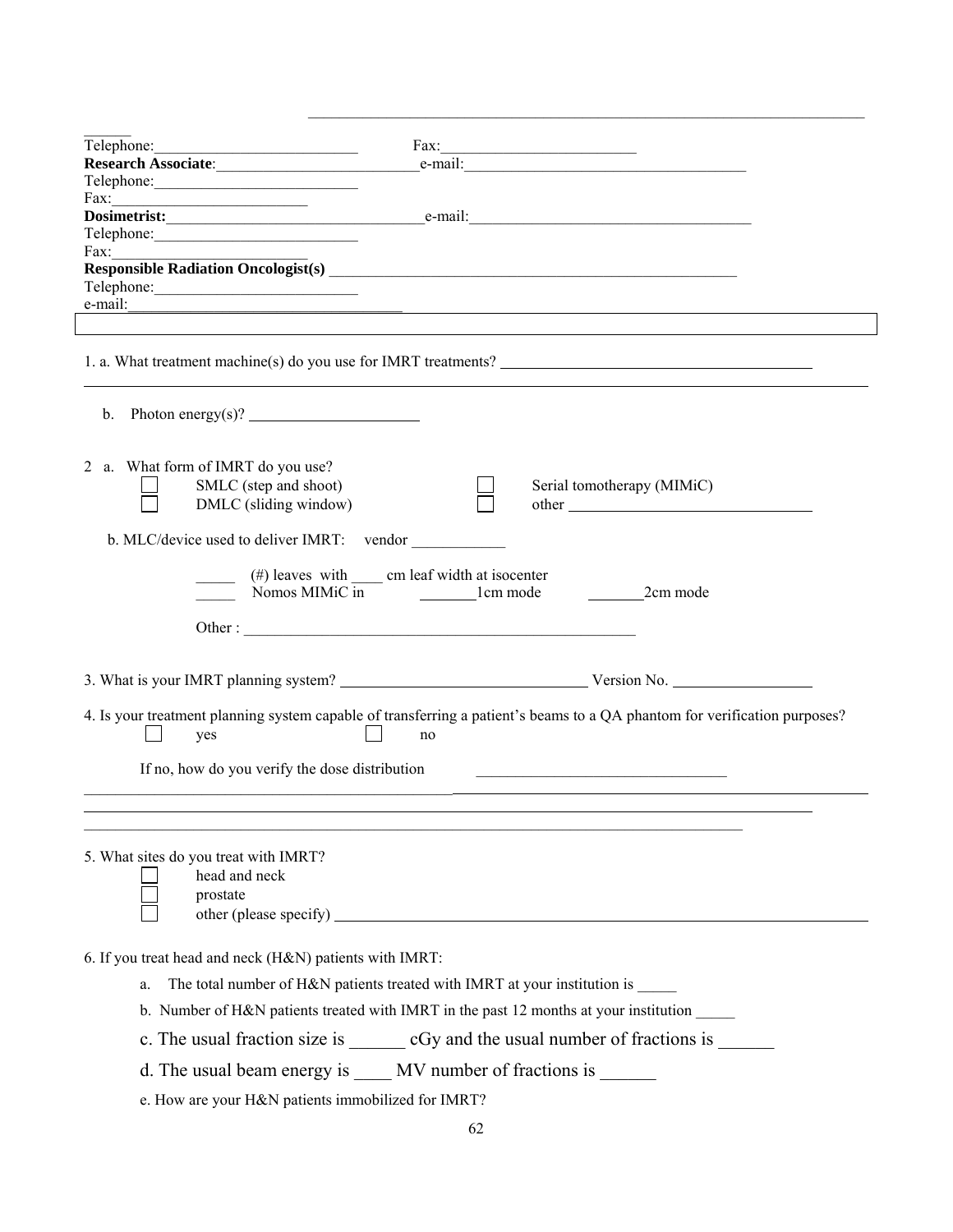|    |        | head-cup and mask                                                                                            | talon                    |
|----|--------|--------------------------------------------------------------------------------------------------------------|--------------------------|
|    |        | foam-immobilization mold and mask                                                                            | other                    |
|    |        | A bite block is routinely used $\Box$ yes<br>$\ln 0$                                                         |                          |
|    |        | f. What PTV margins do you usually use for H&N IMRT patients? ________ mm                                    |                          |
|    |        | g. To what isodose line are IMRT treatments for H&N patients commonly prescribed (relative to maximum dose)? |                          |
|    |        | $35\%$ 80%<br>$\Box$ 90%<br>95%                                                                              | $\Box$ other $\Box$      |
|    |        | h. How do you verify field positioning relative to the patient's anatomy?                                    |                          |
|    |        | orthogonal films                                                                                             |                          |
|    |        | beam films using a jaw setting that encloses all segments                                                    |                          |
|    |        |                                                                                                              |                          |
|    |        |                                                                                                              |                          |
|    |        | i. How frequently is position verification performed for H&N patients?                                       |                          |
|    |        | first treatment only<br>$\Box$ weekly                                                                        | $\theta$ other           |
|    |        |                                                                                                              |                          |
|    |        | j. How do you verify that the field intensity patterns are delivered as planned?                             |                          |
|    |        |                                                                                                              |                          |
|    |        |                                                                                                              |                          |
|    |        | 7. If you treat prostate patients with IMRT:                                                                 |                          |
| a. |        | The total number of prostate patients treated with IMRT at your institution is                               |                          |
|    |        | b. Number of prostate patients treated with IMRT at your institution in past 12 months is                    |                          |
|    |        | c. The usual fraction size is _________ cGy and the usual number of fractions is _______                     |                          |
|    |        | d. The usual beam energy is ______ MV number of fractions is _______                                         |                          |
|    |        | e. How are your prostate patients immobilized for IMRT?                                                      |                          |
|    |        | knee sponge only<br>thermoplastic cast<br>knee sponge and foot holder                                        | foam-immobilization mold |
|    |        |                                                                                                              |                          |
|    |        |                                                                                                              |                          |
|    |        | f. What PTV margins do you usually use for prostate patients?                                                | mm                       |
|    |        | g. To what isodose line are IMRT treatments for prostate patients commonly prescribed (relative to maximum   |                          |
|    | dose)? |                                                                                                              |                          |
|    |        | $\Box$ 85% 80%<br>$\sqrt{95\%}$<br>$\Box$ 90%                                                                | $\Box$ other $\Box$      |
|    |        | h. How do you verify field positioning relative to the patient's anatomy?                                    |                          |
|    |        | orthogonal films                                                                                             |                          |
|    |        | beam films using a jaw setting that encloses all segments                                                    |                          |
|    |        |                                                                                                              |                          |
|    |        |                                                                                                              |                          |

i. How frequently is position verification performed for prostate patients?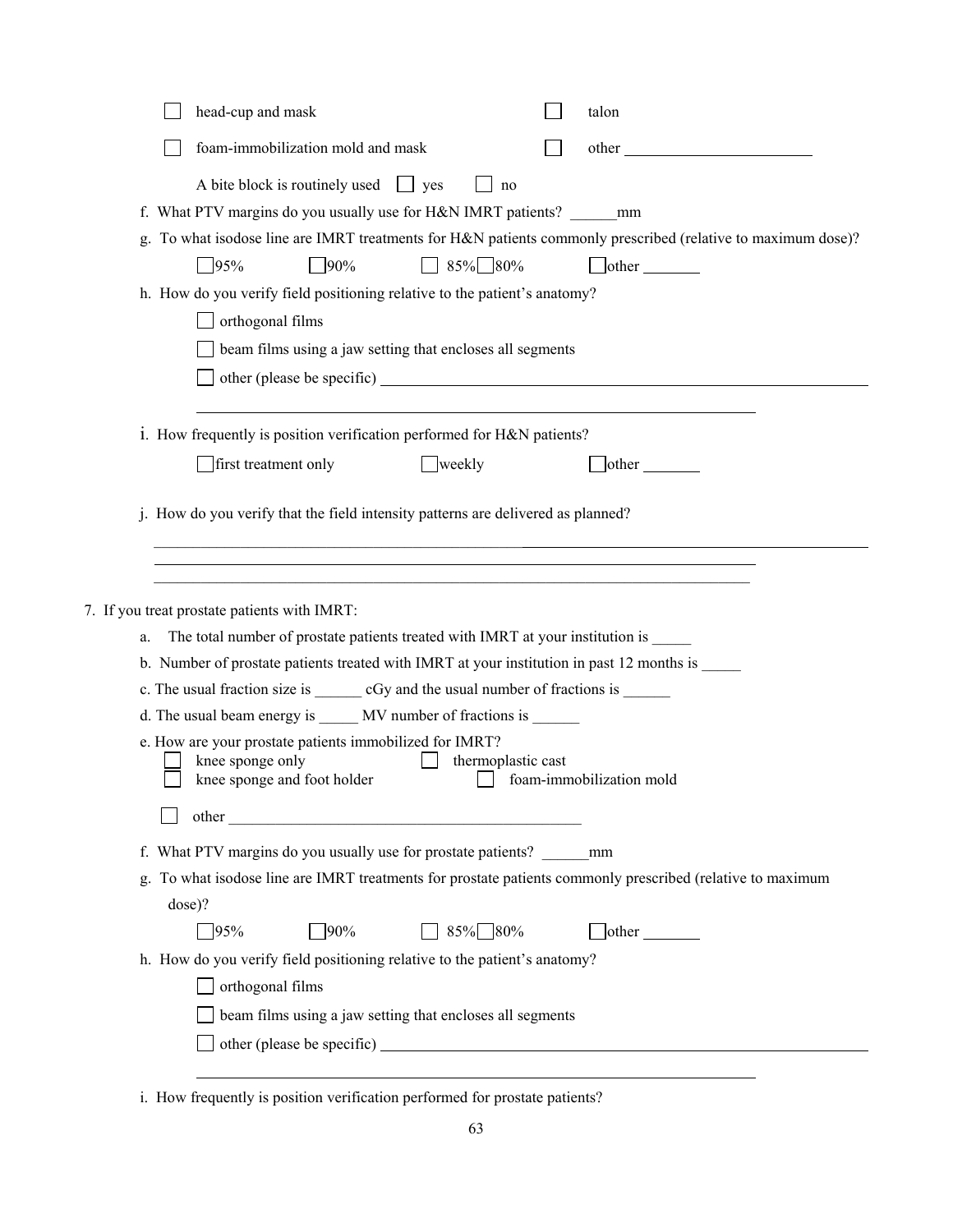|    | first treatment only                                                                                                                                                                                                                                                                                                                                                                                                                                                                     | weekly                                                                                | $\Box$ other                                                                     |            |
|----|------------------------------------------------------------------------------------------------------------------------------------------------------------------------------------------------------------------------------------------------------------------------------------------------------------------------------------------------------------------------------------------------------------------------------------------------------------------------------------------|---------------------------------------------------------------------------------------|----------------------------------------------------------------------------------|------------|
|    | j. How do you verify that the field intensity patterns are delivered as planned?                                                                                                                                                                                                                                                                                                                                                                                                         |                                                                                       |                                                                                  |            |
|    |                                                                                                                                                                                                                                                                                                                                                                                                                                                                                          |                                                                                       | ,我们也不会有什么。""我们的人,我们也不会有什么?""我们的人,我们也不会有什么?""我们的人,我们也不会有什么?""我们的人,我们也不会有什么?""我们的人 |            |
|    | 8. Other than prostate or H&N, what site do you most commonly treat with IMRT?                                                                                                                                                                                                                                                                                                                                                                                                           |                                                                                       |                                                                                  |            |
|    | a. The total number of patients treated to this site with IMRT at your institution is                                                                                                                                                                                                                                                                                                                                                                                                    |                                                                                       |                                                                                  |            |
|    | b. The number of these patients treated with IMRT at your institution in past 12 months is                                                                                                                                                                                                                                                                                                                                                                                               |                                                                                       |                                                                                  |            |
|    | c. The usual fraction size is _________ cGy and the usual number of fractions is ________                                                                                                                                                                                                                                                                                                                                                                                                |                                                                                       |                                                                                  |            |
|    |                                                                                                                                                                                                                                                                                                                                                                                                                                                                                          |                                                                                       |                                                                                  |            |
|    |                                                                                                                                                                                                                                                                                                                                                                                                                                                                                          |                                                                                       |                                                                                  |            |
|    | f. What PTV margins do you usually use for this site? mm<br>g. To what isodose line are IMRT treatments for these patients commonly prescribed (relative to maximum dose)?<br>$\sqrt{95\%}$<br>90%<br>h. How do you verify field positioning relative to the patient's anatomy?<br>orthogonal films<br>i. How frequently is position verification performed for these patients?<br>first treatment only<br>How do you verify that the field intensity patterns are delivered as planned? | 85% 80%<br>beam films using a jaw setting that encloses all segments<br>$\Box$ weekly | other<br>$\Box$ other                                                            |            |
|    |                                                                                                                                                                                                                                                                                                                                                                                                                                                                                          |                                                                                       |                                                                                  |            |
|    |                                                                                                                                                                                                                                                                                                                                                                                                                                                                                          |                                                                                       |                                                                                  |            |
|    | 9. How do you verify that the treatment unit delivers the planned dose for individual patients?                                                                                                                                                                                                                                                                                                                                                                                          |                                                                                       |                                                                                  |            |
| a. | <b>Absolute dose</b>                                                                                                                                                                                                                                                                                                                                                                                                                                                                     |                                                                                       |                                                                                  |            |
|    | point(s) measurement with                                                                                                                                                                                                                                                                                                                                                                                                                                                                |                                                                                       |                                                                                  |            |
|    |                                                                                                                                                                                                                                                                                                                                                                                                                                                                                          | $\Box$ ion chamber (chamber size $\_\_$ cc)                                           | $\Box$ diode                                                                     | <b>TLD</b> |
|    | $XV$ film                                                                                                                                                                                                                                                                                                                                                                                                                                                                                | EDR <sub>2</sub> film                                                                 | radiochromic film                                                                |            |
|    |                                                                                                                                                                                                                                                                                                                                                                                                                                                                                          |                                                                                       |                                                                                  |            |
|    | These absolute dose measurements are routinely performed for                                                                                                                                                                                                                                                                                                                                                                                                                             |                                                                                       |                                                                                  |            |
|    | every field for every patient                                                                                                                                                                                                                                                                                                                                                                                                                                                            |                                                                                       |                                                                                  |            |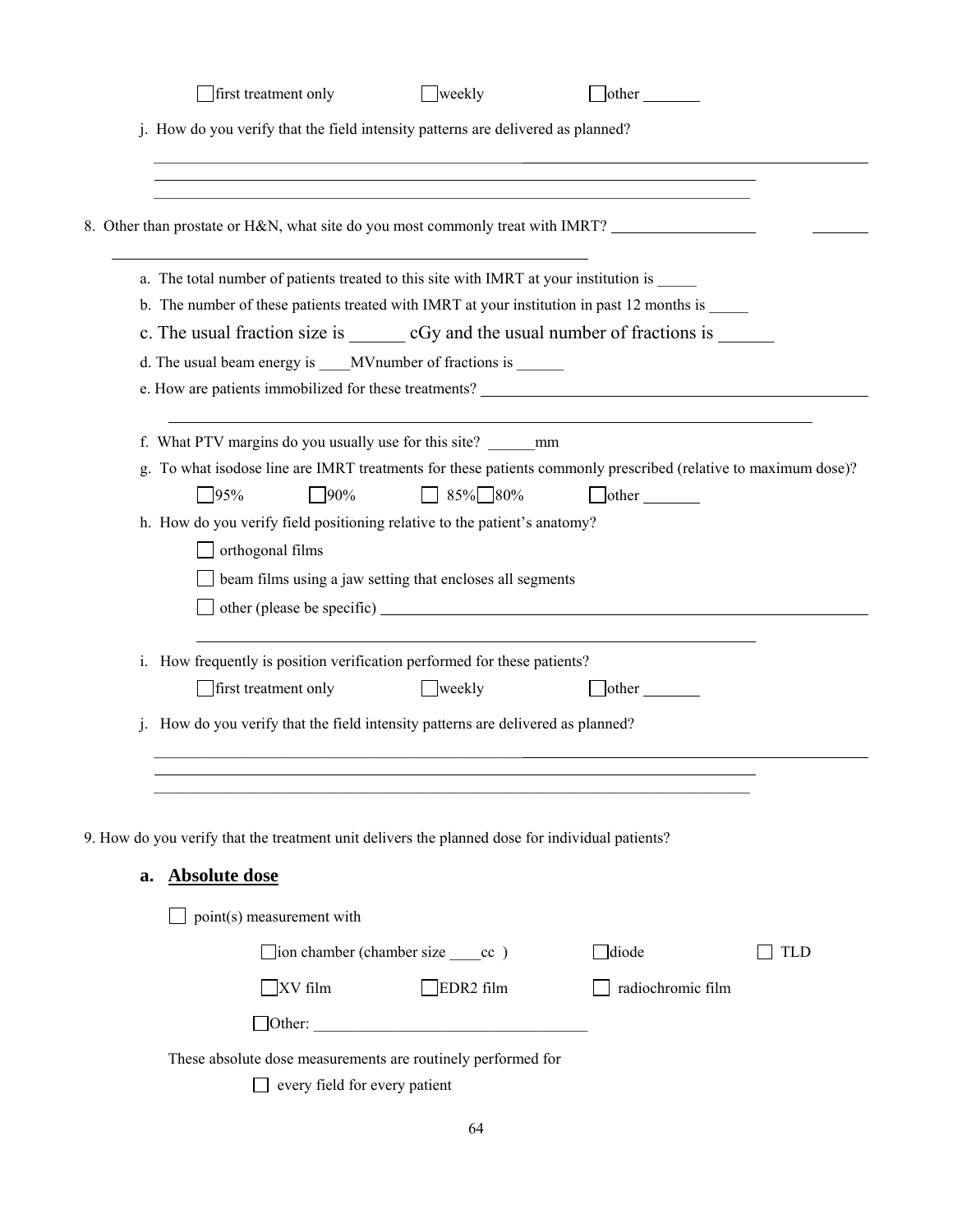|                                  | $\Box$ cumulative fields (i.e. total treatment) for every patient |
|----------------------------------|-------------------------------------------------------------------|
|                                  | monthly as part of routine Quality Assurance                      |
| $\Box$ only on special occasions |                                                                   |
| specify:                         |                                                                   |

## **b. Relative dose**

| isodose distribution with                                                     |
|-------------------------------------------------------------------------------|
| $\exists$ XV film<br>EDR2 film adiochromic film<br>Gel dosimetry              |
| $\Box$ other                                                                  |
| Relative dose is routinely measured in $\_\_\_\$ (#) axial planes             |
| & in $($ #) sagittal planes                                                   |
| $\&$ in $(\#)$ coronal planes                                                 |
| These relative dose measurements are routinely performed for                  |
| $\Box$ every field for every patient                                          |
| cumulative fields (i.e. total treatment) for every patient                    |
| monthly as part of routine Quality Assurance                                  |
| only on special occasions                                                     |
| specify: $\qquad \qquad$                                                      |
| c. Type of QA phantom:                                                        |
|                                                                               |
| geometric phantom: ________________(material)                                 |
| shape: $\Box$ square $\Box$ cylinder $\Box$ other $\Box$                      |
| size of phantom $\frac{\text{cm} X \text{cm} X}{\text{cm} X \text{cm}}$ cm    |
| d. For this measurement                                                       |
| the patient's beams are transferred to the QA phantom by the planning system. |
|                                                                               |

 $\Box$  the patient's beams are not transferred to the QA phantom in software, but an anthropomorphic phantom is used to simulate approximate patient geometry for dose measurements.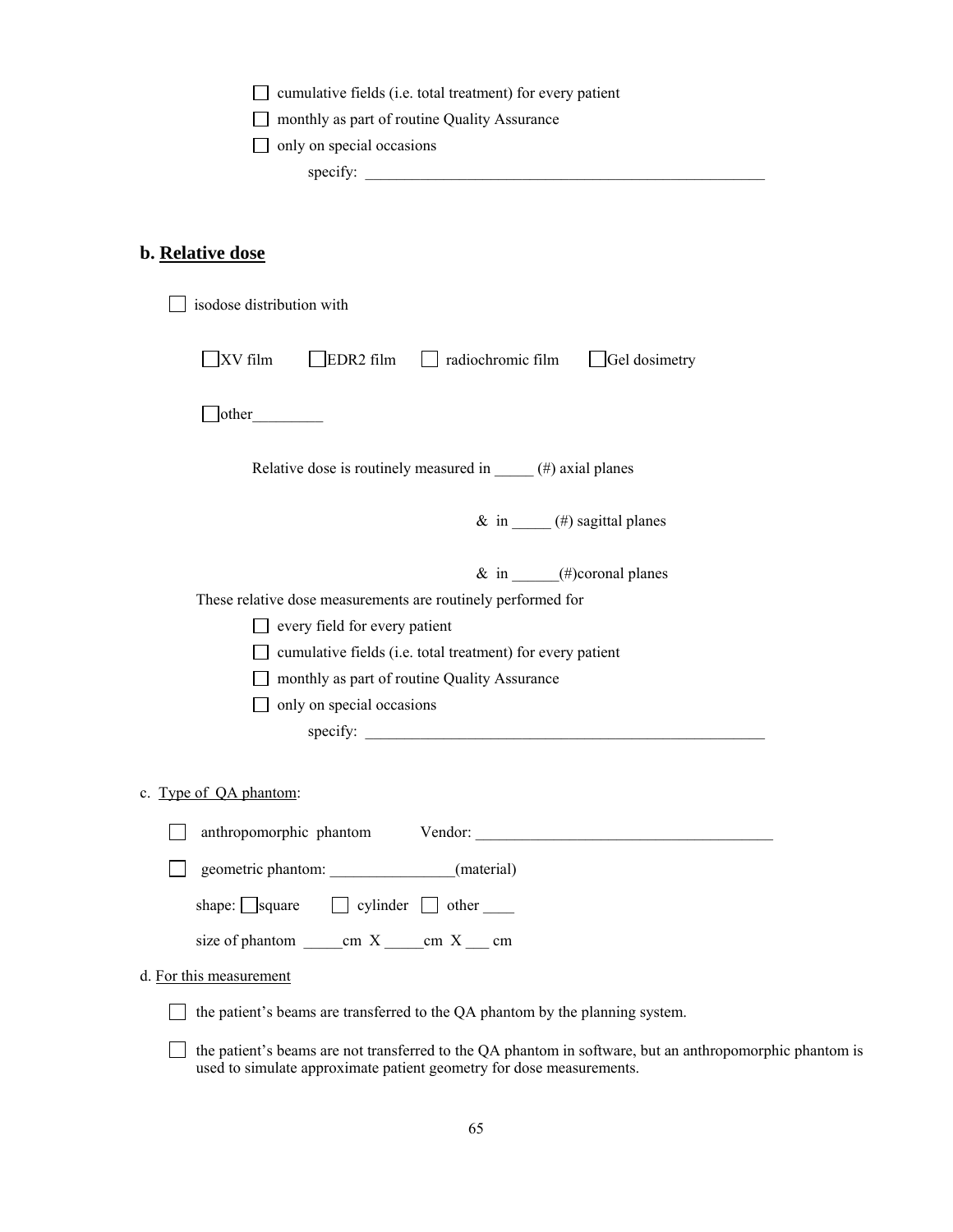|  | e. The fields are delivered to the QA phantom and measured |  |  |  |
|--|------------------------------------------------------------|--|--|--|
|--|------------------------------------------------------------|--|--|--|

 $\Box$  for individual fields delivered in the geometry of the treatment

 $\Box$  for cumulative fields (i.e. total treatment) delivered in the geometry of the treatment

 $\Box$  for individual fields delivered from one gantry angle (e.g. 0 or 180 degrees)

 $\Box$  for cumulative fields (i.e. total treatment) delivered from

one gantry angle (e.g. 0 or 180 degrees)

f. What agreement between planned and measured doses for individual patients is considered acceptable at your institution?

| For absolute dose in target volume (high dose) region __________________________ |                                                                                  |                                             |
|----------------------------------------------------------------------------------|----------------------------------------------------------------------------------|---------------------------------------------|
|                                                                                  | For absolute dose in critical normal tissue region _____________________________ |                                             |
|                                                                                  |                                                                                  |                                             |
|                                                                                  | For relative dose in high dose gradient region _________________________________ |                                             |
|                                                                                  | For relative dose in low dose gradient region                                    |                                             |
|                                                                                  |                                                                                  |                                             |
|                                                                                  |                                                                                  |                                             |
|                                                                                  |                                                                                  |                                             |
|                                                                                  | g, Are your monitor unit calculations checked by an independent program?         |                                             |
| $\Box$ yes Vendor:<br>no                                                         |                                                                                  |                                             |
|                                                                                  |                                                                                  |                                             |
|                                                                                  |                                                                                  |                                             |
| 10. Are your IMRT treatments monitored by a record and verify system?            |                                                                                  |                                             |
| no                                                                               |                                                                                  |                                             |
|                                                                                  |                                                                                  |                                             |
| 11. Treatment Machine Calibration                                                |                                                                                  |                                             |
| Calibration Protocol: TG-21                                                      | <b>TG-51</b>                                                                     |                                             |
| a.                                                                               |                                                                                  | Other:                                      |
|                                                                                  |                                                                                  |                                             |
|                                                                                  |                                                                                  |                                             |
|                                                                                  |                                                                                  |                                             |
| Physics Division                                                                 | Radiological Physics Center                                                      | <b>RTOG</b>                                 |
| Quality Assurance Review Center                                                  | 1515 Holcombe Blvd.                                                              | 1818 Market Street                          |
| 825 Chalkstone Ave.                                                              | Box 547                                                                          | Suite 1600                                  |
| Providence, RI 02908-4735                                                        | Houston, TX 77030<br>Phone: (713)745-8989                                        | Philadelphia PA 19103                       |
| Phone: (401) 456-6500<br>FAX: $(401)$ 456-6550                                   | FAX: (713) 794-1364                                                              | Phone: (215)574-3189<br>FAX: (215) 923-1737 |
| Email: Physics@QARC.org                                                          | Email: RPC@mdanderson.org                                                        | Email: bmartin@phila.acr.org                |
|                                                                                  |                                                                                  | RTOG Members Only                           |

NOTE: A change in IMRT planning system (but not version number) from that listed here or a change in IMRT technique (i.e. step and shoot, sliding window, tomotherapy) requires submission of a new benchmark.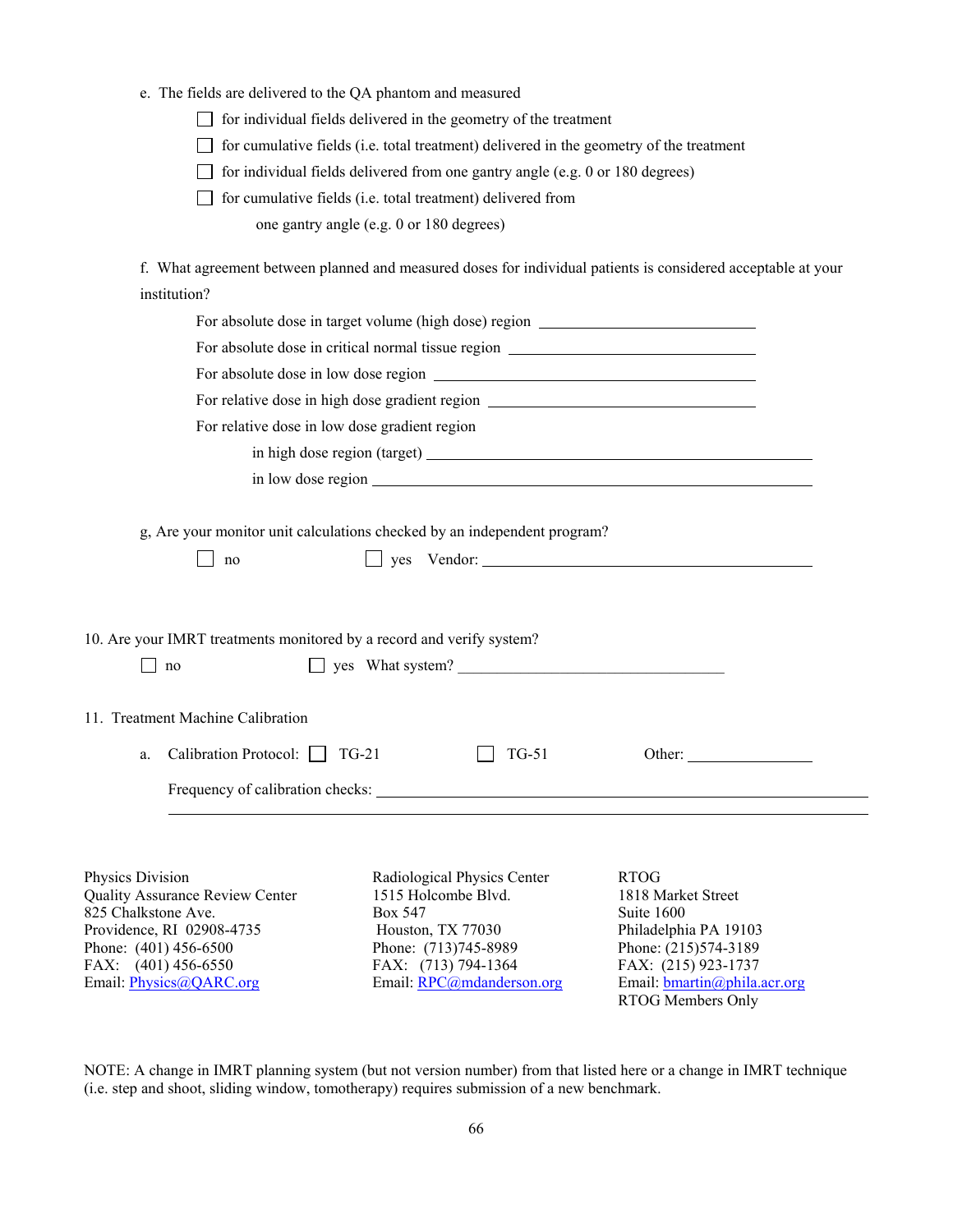### **APPENDIX VIII (7/10/07)**

## **Specimen Plug Kit\* and Instructions**

The Specimen Plug Kit contains a shipping tube and a dermal needle. **Note**: **Sites should not dispose of the Plug Kit.** Sites should ship the Plug Kit to the RTOG Tissue Bank to be used again.



#### **Step 1**

Place the dermal needle on the paraffin block over the selected tumor area. (*Ask a Pathologist to select area with tumor.*) Push the needle into the paraffin block. Twist the needle once around to separate the plug from the block. Then pull the needle out of the block. The needle should be filled with tissue sample.



#### **Step 2**

Label dermal needle with the pathology accession number, RTOG study and case numbers. **Do not try to remove specimen from needle.** 

Use a separate dermal needle for every specimen. **Do not mix specimens.** Call or e-mail the RTOG Tissue Bank for questions or for additional specimen Plug Kits.



#### **Step 3**

Once specimen needle is labeled, place it in the shipping tube and mail to the address below.

The RTOG Tissue Bank will remove the specimen from the needle and embed it in a cassette, labeled with the specimen ID.

**\*NOTE**: If an institution is uncomfortable obtaining the plug but wants to retain the tissue block, the institution should send the entire block to the RTOG Tissue Bank. The Tissue Bank will sample a plug from the block and will return the remaining block to the institution. Institutions should indicate their request to perform the plug procedure and to return the block on the submission form.

Ship: Specimen Plug Kit, specimen in dermal needle, and all paper work to the address below:

**LDS Hospital RTOG Tissue Bank, 1st Floor North 8th Avenue and C Street Salt Lake City, UT 84143**

**For questions or if you need additional Plug Kits please E-mail the RTOG Tissue Bank at: RTOG@intermountainmail.org Phone: (801) 408-5626 Fax: (801) 408-5020**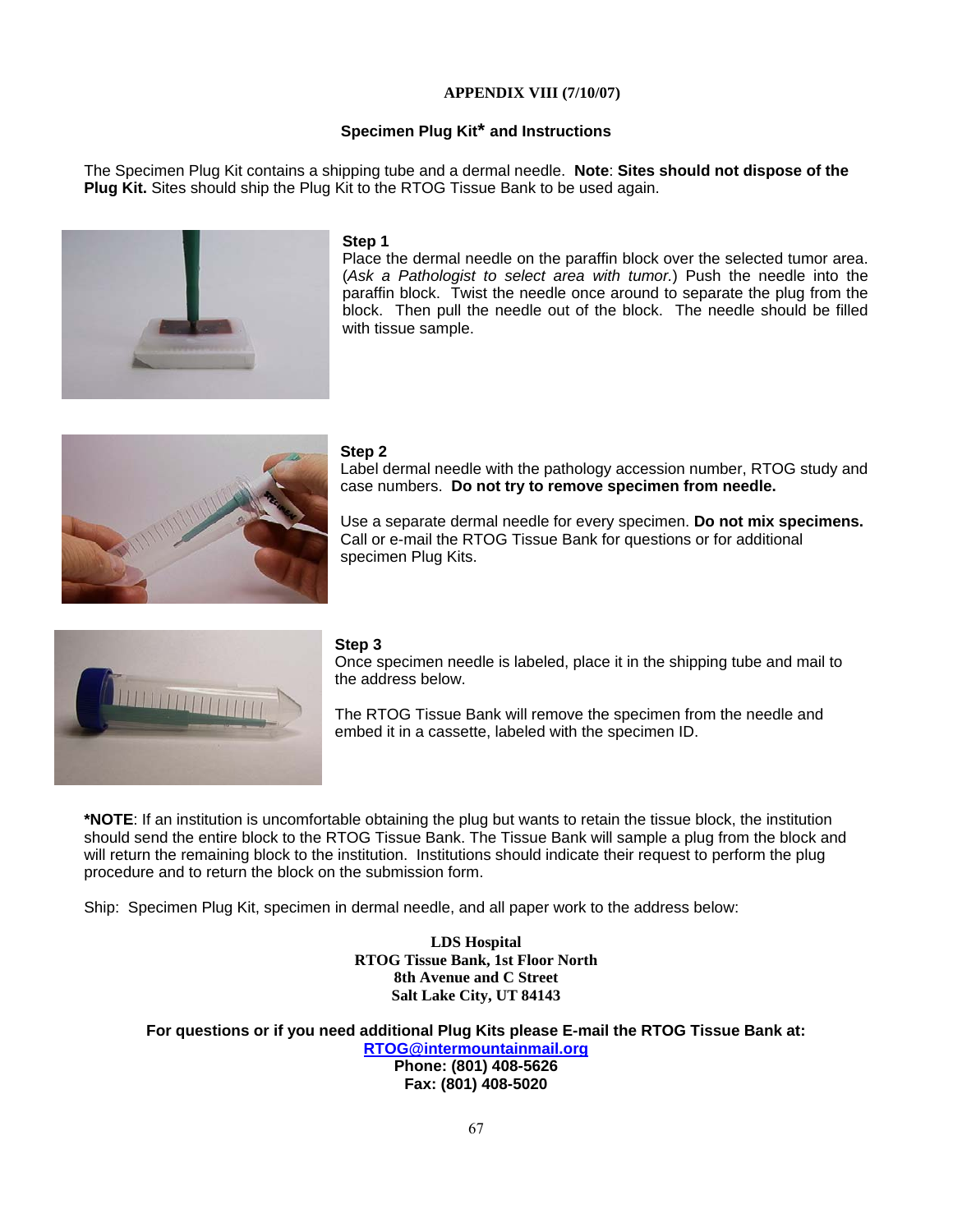## **APPENDIX IX (7/10/07)**

# BLOOD COLLECTION KIT INSTRUCTIONS

**Instructions** for use of serum, plasma, or buffy coat collection kit (collected as required by protocol):

This kit includes:

- Ten  $(10)$  1 ml cryovials
- Biohazard bags
- Absorbent shipping material
- Styrofoam container (inner)
- Cardboard shipping (outer) box
- Pre-paid shipping label(s)

### **Serum (if requested):**

Using four (4) or more 1 ml cryovials, label them with the RTOG study and case number, collection date and time, and clearly mark cryovials "serum".

Process:

- 1. Allow one red top tube to clot for 30 minutes at room temperature.
- 2. Spin in a standard clinical centrifuge at  $\sim$  2500 RPM for 10 minutes at room temperature.
- 3. Aliquot a minimum of 0.5 ml serum (optimal 1ml) into each cryovial labeled with RTOG study and case numbers, collection date/time, time point collected, and clearly mark specimen as "serum".
- 4. Place cryovials into biohazard bag and immediately freeze at –70 to –80° Celsius.
- 5. Store serum at –70 to –80° Celsius until ready to ship.
- 6. Ship on dry ice.

# **PLEASE MAKE SURE THAT EVERY SPECIMEN IS LABELED.**

### **Plasma (If requested):**

Using three (3) or more 1 ml cryovials, label them with the RTOG study and case number, collection date and time, and clearly mark cryovials "plasma".

Process:

- 1. After collection, invert tube(s) multiple times to ensure adequate mixing of EDTA.
- 2. Centrifuge specimen(s) within one hour of collection in a standard clinical centrifuge at  $\sim$ 2500 RPM for 10 minutes at room temperature.
- 3. If the interval between specimen collection and processing is anticipated to be greater than one hour, keep specimen on ice until centrifuging is performed.
- 4. Carefully pipette and aliquot a minimum of 0.5 ml plasma (optimal 1 ml) into each cryovial labeled with RTOG study and case numbers, collection date/time, time point collected and clearly mark specimen as "plasma".
- 5. Place cryovials into biohazard bag and immediately freeze at –70 to –80° Celsius.
- 6. Store plasma at  $-70$  to  $-80^\circ$  Celsius until ready to ship.
- 7. Ship on dry ice.

# **PLEASE MAKE SURE THAT EVERY SPECIMEN IS LABELED.**

#### **Buffy coat (if requested):**

*For a visual explanation of Buffy coat, please refer to diagram below.*